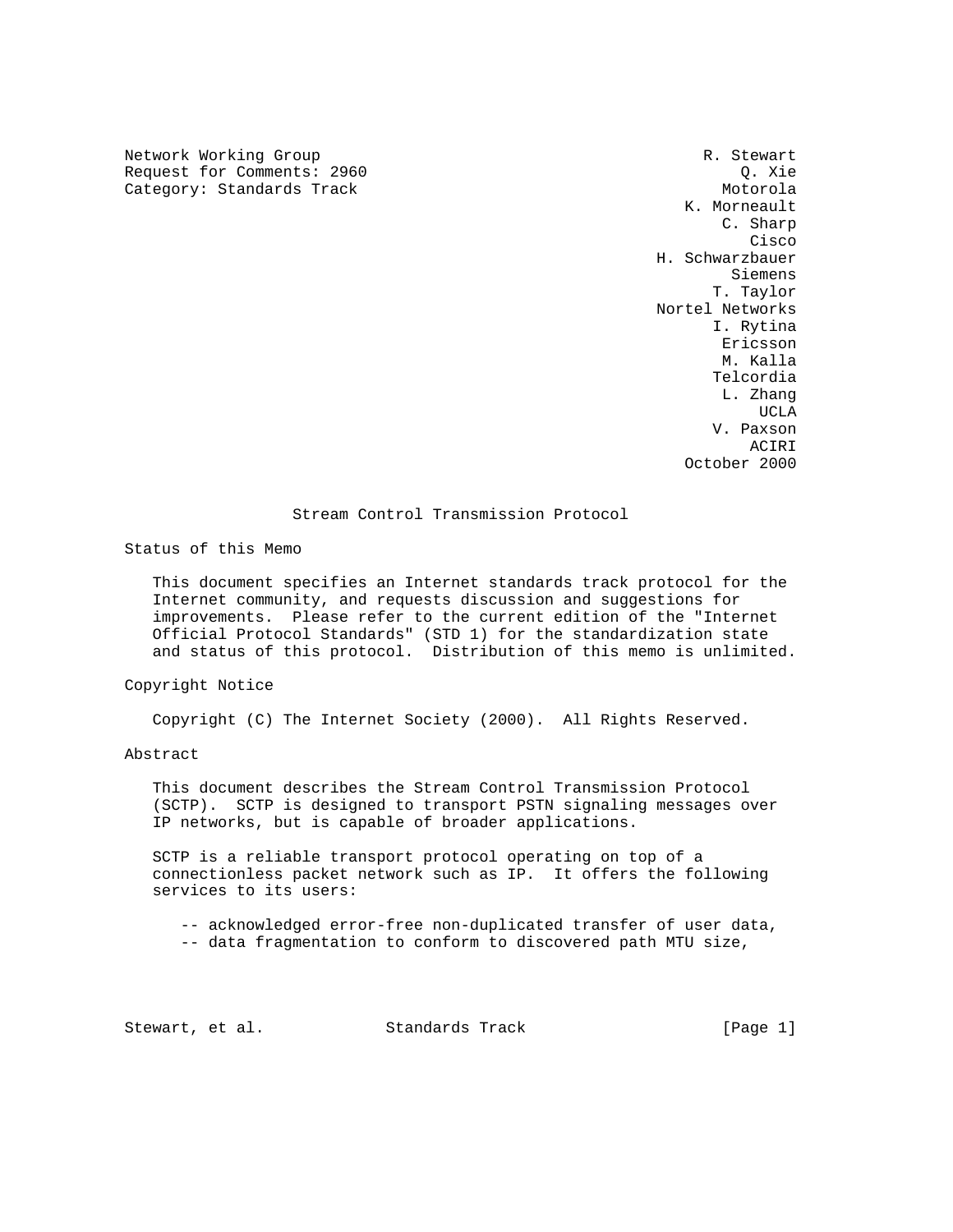- -- sequenced delivery of user messages within multiple streams, with an option for order-of-arrival delivery of individual user messages,
- -- optional bundling of multiple user messages into a single SCTP packet, and
- -- network-level fault tolerance through supporting of multi homing at either or both ends of an association.

 The design of SCTP includes appropriate congestion avoidance behavior and resistance to flooding and masquerade attacks.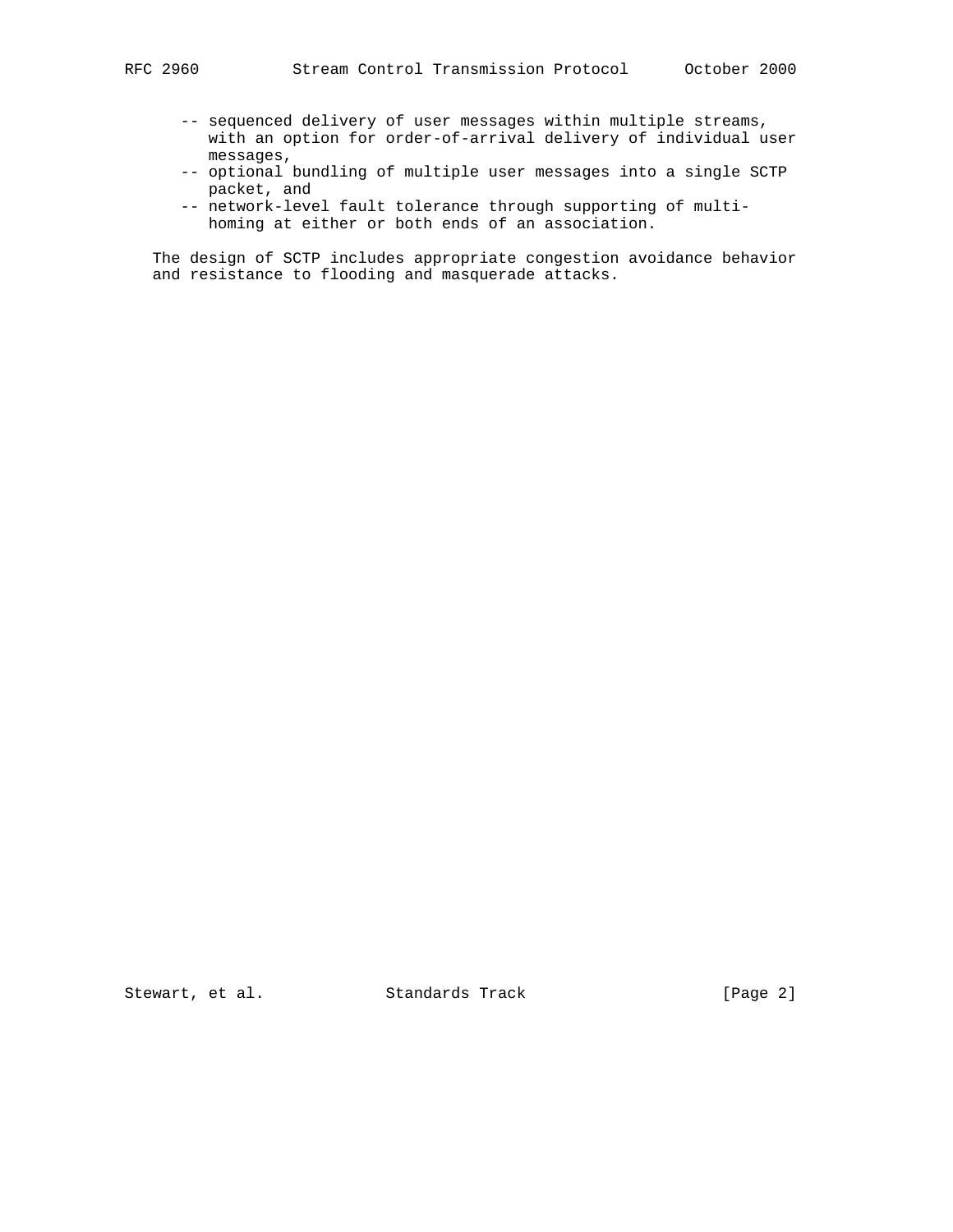# Table of Contents

| 1.                                                 | 5  |
|----------------------------------------------------|----|
|                                                    | 6  |
| 1.2 Architectural View of SCTP                     | 6  |
|                                                    | 7  |
| 1.3.1 Association Startup and Takedown             | 8  |
| 1.3.2 Sequenced Delivery within Streams            | 9  |
| 1.3.3 User Data Fragmentation                      | 9  |
| 1.3.4 Acknowledgement and Congestion Avoidance     | 9  |
|                                                    | 10 |
|                                                    | 10 |
|                                                    | 11 |
|                                                    | 11 |
|                                                    |    |
|                                                    |    |
|                                                    | 15 |
|                                                    |    |
| 3.                                                 | 16 |
| 3.1 SCTP Common Header Field Descriptions 17       |    |
|                                                    |    |
| 3.2.1 Optional/Variable-length Parameter Format    | 20 |
|                                                    | 21 |
|                                                    |    |
|                                                    | 24 |
| 3.3.2.1 Optional or Variable Length Parameters 26  |    |
| 3.3.3 Initiation Acknowledgement (INIT ACK) 30     |    |
| 3.3.3.1 Optional or Variable Length Parameters 33  |    |
| 3.3.4 Selective Acknowledgement (SACK) 33          |    |
| 3.3.5 Heartbeat Request (HEARTBEAT) 37             |    |
| 3.3.6 Heartbeat Acknowledgement (HEARTBEAT ACK) 38 |    |
|                                                    |    |
| 3.3.8 Shutdown Association (SHUTDOWN) 40           |    |
| 3.3.9 Shutdown Acknowledgement (SHUTDOWN ACK) 40   |    |
| 3.3.10 Operation Error (ERROR) 41                  |    |
| 3.3.10.1 Invalid Stream Identifier                 | 42 |
| 3.3.10.2 Missing Mandatory Parameter 43            |    |
|                                                    | 43 |
|                                                    |    |
| 3.3.10.5 Unresolvable Address 44                   |    |
| 3.3.10.6 Unrecognized Chunk Type 44                |    |
| 3.3.10.7 Invalid Mandatory Parameter 45            |    |
| 3.3.10.8 Unrecognized Parameters 45                |    |
|                                                    |    |
| 3.3.10.10 Cookie Received While Shutting Down 46   |    |
|                                                    |    |
| 3.3.11 Cookie Echo (COOKIE ECHO) 46                |    |
| 3.3.12 Cookie Acknowledgement (COOKIE ACK) 47      |    |
| 3.3.13 Shutdown Complete (SHUTDOWN COMPLETE) 48    |    |
|                                                    |    |

Stewart, et al. Standards Track [Page 3]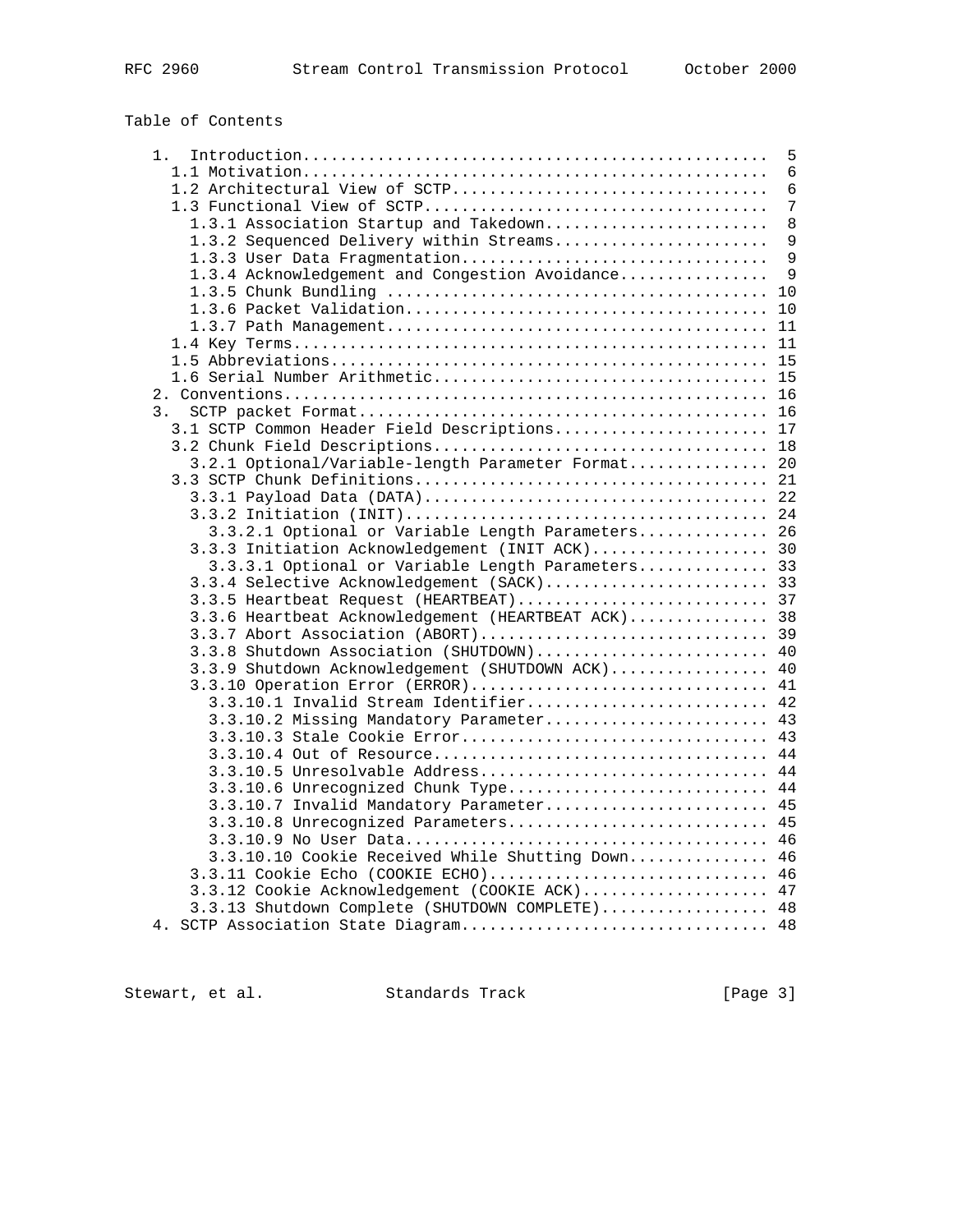|    | 5.1 Normal Establishment of an Association 52                   |    |
|----|-----------------------------------------------------------------|----|
|    |                                                                 |    |
|    | 5.1.2 Handle Address Parameters 54                              |    |
|    |                                                                 |    |
|    |                                                                 |    |
|    | 5.1.5 State Cookie Authentication 57                            |    |
|    | 5.1.6 An Example of Normal Association Establishment 58         |    |
|    | 5.2 Handle Duplicate or unexpected INIT, INIT ACK, COOKIE ECHO, |    |
|    |                                                                 |    |
|    | 5.2.1 Handle Duplicate INIT in COOKIE-WAIT                      |    |
|    | or COOKIE-ECHOED States 60                                      |    |
|    | 5.2.2 Unexpected INIT in States Other than CLOSED,              |    |
|    | COOKIE-ECHOED, COOKIE-WAIT and SHUTDOWN-ACK-SENT 61             |    |
|    |                                                                 |    |
|    | 5.2.4 Handle a COOKIE ECHO when a TCB exists 62                 |    |
|    | 5.2.4.1 An Example of a Association Restart 64                  |    |
|    | 5.2.5 Handle Duplicate COOKIE ACK 66                            |    |
|    |                                                                 |    |
|    |                                                                 |    |
|    |                                                                 |    |
|    |                                                                 |    |
|    |                                                                 |    |
|    | 6.2 Acknowledgement on Reception of DATA Chunks 70              |    |
|    | 6.2.1 Tracking Peer's Receive Buffer Space 73                   |    |
|    |                                                                 |    |
|    |                                                                 |    |
|    | 6.3.2 Retransmission Timer Rules 76                             |    |
|    |                                                                 |    |
|    |                                                                 |    |
|    | 6.4.1 Failover from Inactive Destination Address 79             |    |
|    | 6.5 Stream Identifier and Stream Sequence Number 80             |    |
|    | 6.6 Ordered and Unordered Delivery 80                           |    |
|    | 6.7 Report Gaps in Received DATA TSNs 81                        |    |
|    | 6.8 Adler-32 Checksum Calculation 82                            |    |
|    |                                                                 |    |
|    |                                                                 |    |
|    |                                                                 |    |
|    | 7.1 SCTP Differences from TCP Congestion Control 85             |    |
|    | 7.2 SCTP Slow-Start and Congestion Avoidance 87                 |    |
|    |                                                                 |    |
|    |                                                                 | 89 |
|    |                                                                 | 89 |
|    | 7.2.4 Fast Retransmit on Gap Reports                            | 90 |
|    |                                                                 | 91 |
| 8. |                                                                 | 92 |
|    |                                                                 |    |
|    |                                                                 |    |

Stewart, et al. Standards Track [Page 4]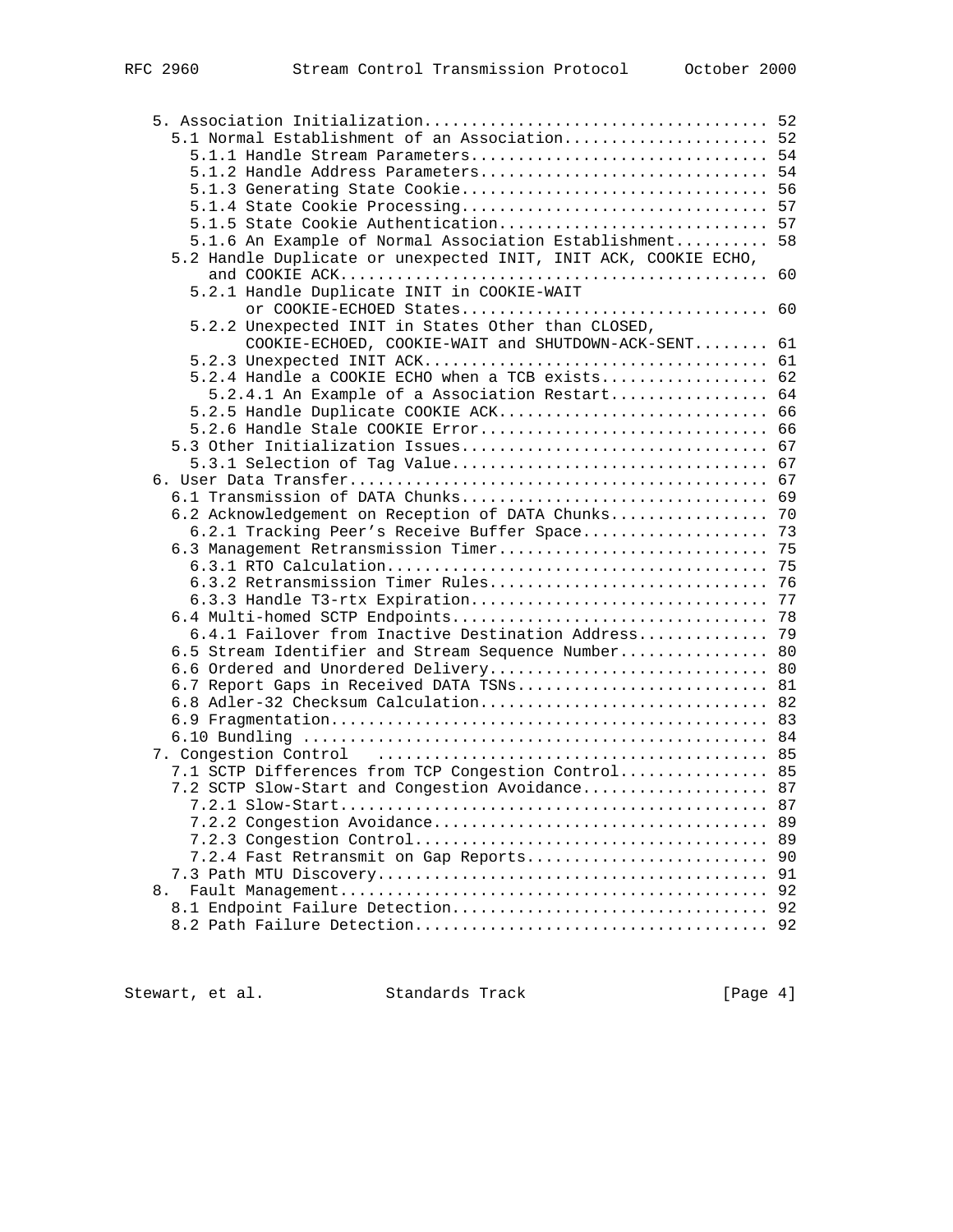| 8.4 Handle "Out of the blue" Packets 95                        |  |
|----------------------------------------------------------------|--|
|                                                                |  |
| 8.5.1 Exceptions in Verification Tag Rules 97                  |  |
|                                                                |  |
|                                                                |  |
|                                                                |  |
|                                                                |  |
|                                                                |  |
|                                                                |  |
|                                                                |  |
|                                                                |  |
| 11.2 SCTP Responses To Potential Threats115                    |  |
| 11.2.1 Countering Insider Attacks115                           |  |
| 11.2.2 Protecting against Data Corruption in the Network115    |  |
| 11.2.3 Protecting Confidentiality115                           |  |
| 11.2.4 Protecting against Blind Denial of Service Attacks116   |  |
|                                                                |  |
|                                                                |  |
| 11.2.4.3 Improper Monopolization of Services118                |  |
| 11.3 Protection against Fraud and Repudiation119               |  |
| 12. Recommended Transmission Control Block (TCB) Parameters120 |  |
| 12.1 Parameters necessary for the SCTP instance120             |  |
| 12.2 Parameters necessary per association (i.e. the TCB)120    |  |
| 12.3 Per Transport Address Data122                             |  |
|                                                                |  |
|                                                                |  |
| 13.1 IETF-defined Chunk Extension123                           |  |
| 13.2 IETF-defined Chunk Parameter Extension124                 |  |
| 13.3 IETF-defined Additional Error Causes124                   |  |
| 13.4 Payload Protocol Identifiers125                           |  |
| 14. Suggested SCTP Protocol Parameter Values125                |  |
|                                                                |  |
|                                                                |  |
|                                                                |  |
|                                                                |  |
|                                                                |  |
|                                                                |  |
|                                                                |  |

# 1. Introduction

 This section explains the reasoning behind the development of the Stream Control Transmission Protocol (SCTP), the services it offers, and the basic concepts needed to understand the detailed description of the protocol.

Stewart, et al. Standards Track [Page 5]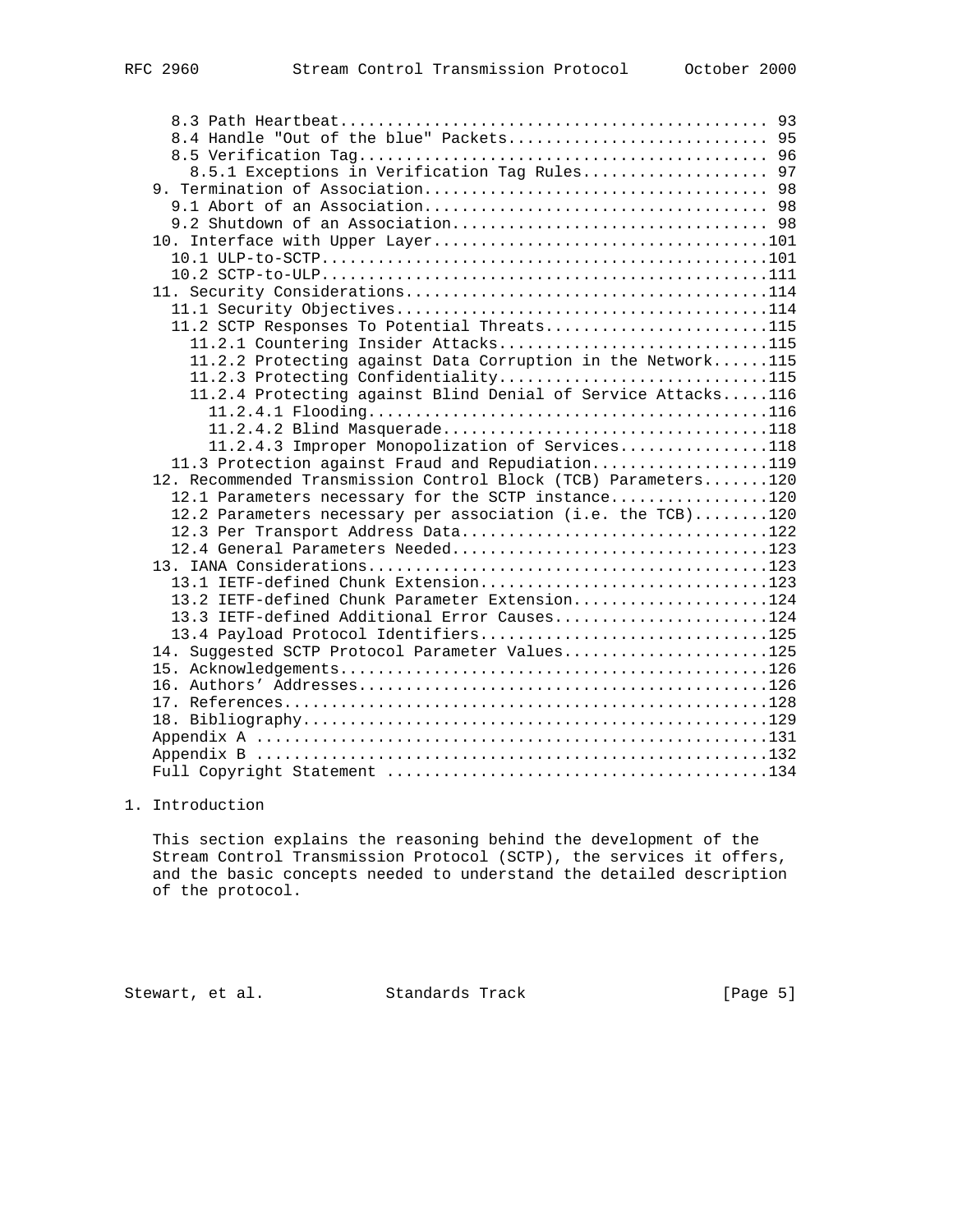#### 1.1 Motivation

 TCP [RFC793] has performed immense service as the primary means of reliable data transfer in IP networks. However, an increasing number of recent applications have found TCP too limiting, and have incorporated their own reliable data transfer protocol on top of UDP [RFC768]. The limitations which users have wished to bypass include the following:

 -- TCP provides both reliable data transfer and strict order-of transmission delivery of data. Some applications need reliable transfer without sequence maintenance, while others would be satisfied with partial ordering of the data. In both of these cases the head-of-line blocking offered by TCP causes unnecessary delay.

 -- The stream-oriented nature of TCP is often an inconvenience. Applications must add their own record marking to delineate their messages, and must make explicit use of the push facility to ensure that a complete message is transferred in a reasonable time.

 -- The limited scope of TCP sockets complicates the task of providing highly-available data transfer capability using multi homed hosts.

 -- TCP is relatively vulnerable to denial of service attacks, such as SYN attacks.

 Transport of PSTN signaling across the IP network is an application for which all of these limitations of TCP are relevant. While this application directly motivated the development of SCTP, other applications may find SCTP a good match to their requirements.

1.2 Architectural View of SCTP

 SCTP is viewed as a layer between the SCTP user application ("SCTP user" for short) and a connectionless packet network service such as IP. The remainder of this document assumes SCTP runs on top of IP. The basic service offered by SCTP is the reliable transfer of user messages between peer SCTP users. It performs this service within the context of an association between two SCTP endpoints. Section 10 of this document sketches the API which should exist at the boundary between the SCTP and the SCTP user layers.

 SCTP is connection-oriented in nature, but the SCTP association is a broader concept than the TCP connection. SCTP provides the means for each SCTP endpoint (Section 1.4) to provide the other endpoint

Stewart, et al. Standards Track [Page 6]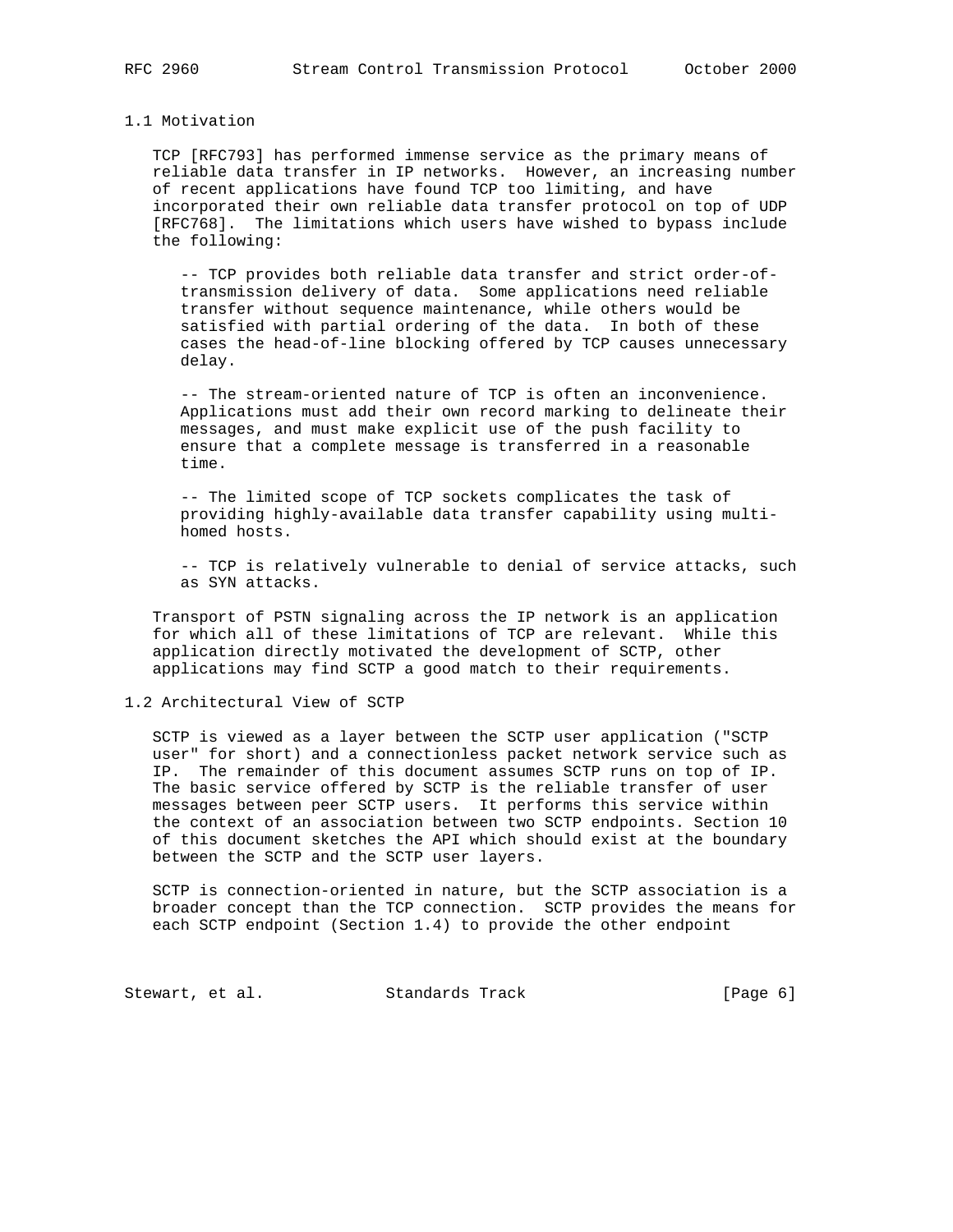(during association startup) with a list of transport addresses (i.e., multiple IP addresses in combination with an SCTP port) through which that endpoint can be reached and from which it will originate SCTP packets. The association spans transfers over all of the possible source/destination combinations which may be generated from each endpoint's lists.

| SCTP User<br>Application     |                                          |                                           | SCTP User<br>Application     |
|------------------------------|------------------------------------------|-------------------------------------------|------------------------------|
| SCTP<br>Transport<br>Service |                                          |                                           | SCTP<br>Transport<br>Service |
| IP Network<br>Service        | One or more<br>IP address<br>appearances | One or more<br>IP address!<br>appearances | IP Network<br>Service        |

SCTP Node A |<-------- Network transport ------->| SCTP Node B

Figure 1: An SCTP Association

1.3 Functional View of SCTP

 The SCTP transport service can be decomposed into a number of functions. These are depicted in Figure 2 and explained in the remainder of this section.

Stewart, et al. Standards Track [Page 7]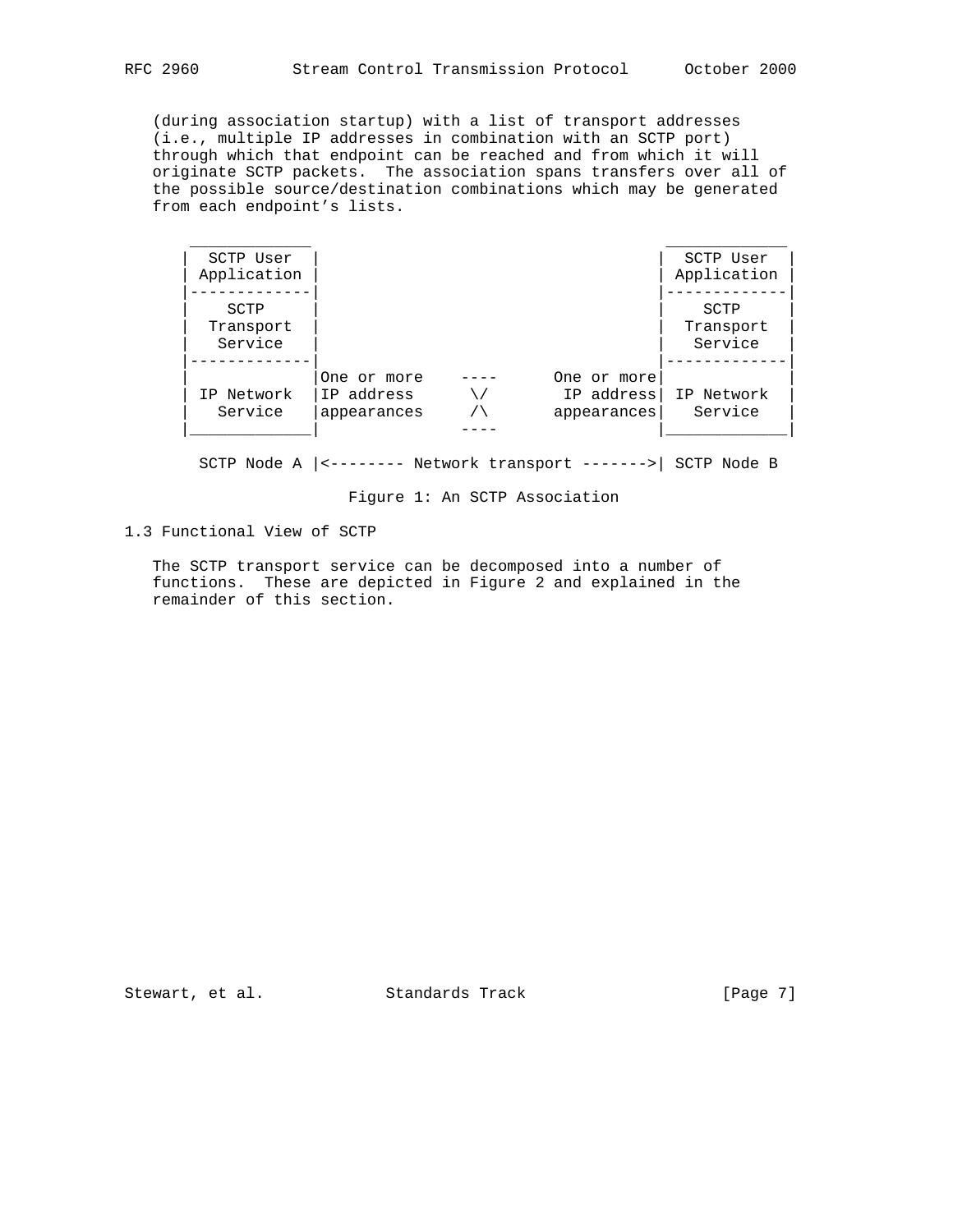

SCTP User Application

Figure 2: Functional View of the SCTP Transport Service

1.3.1 Association Startup and Takedown

 An association is initiated by a request from the SCTP user (see the description of the ASSOCIATE (or SEND) primitive in Section 10).

 A cookie mechanism, similar to one described by Karn and Simpson in [RFC2522], is employed during the initialization to provide protection against security attacks. The cookie mechanism uses a four-way handshake, the last two legs of which are allowed to carry user data for fast setup. The startup sequence is described in Section 5 of this document.

 SCTP provides for graceful close (i.e., shutdown) of an active association on request from the SCTP user. See the description of the SHUTDOWN primitive in Section 10. SCTP also allows ungraceful close (i.e., abort), either on request from the user (ABORT

Stewart, et al. Standards Track [Page 8]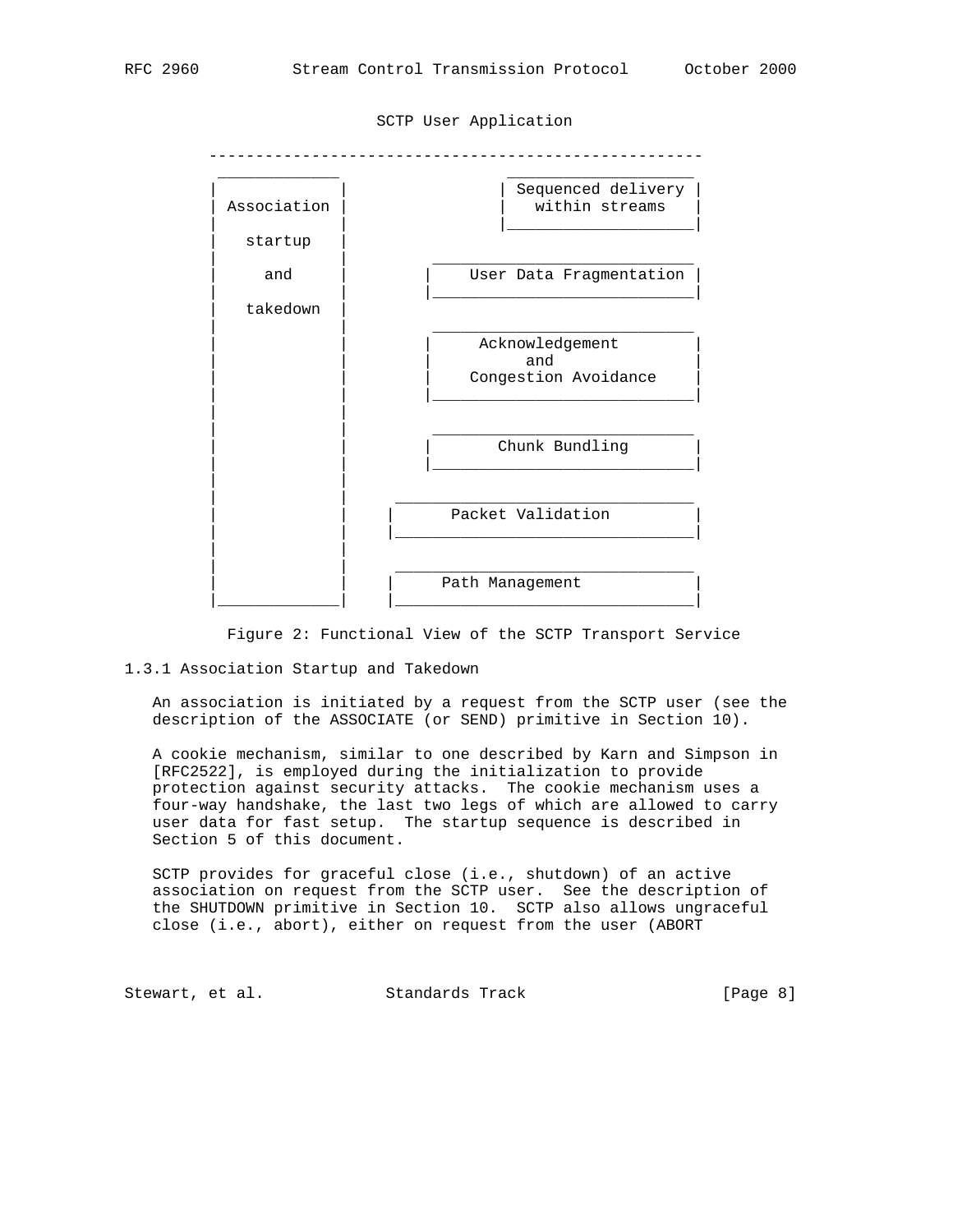primitive) or as a result of an error condition detected within the SCTP layer. Section 9 describes both the graceful and the ungraceful close procedures.

 SCTP does not support a half-open state (like TCP) wherein one side may continue sending data while the other end is closed. When either endpoint performs a shutdown, the association on each peer will stop accepting new data from its user and only deliver data in queue at the time of the graceful close (see Section 9).

#### 1.3.2 Sequenced Delivery within Streams

 The term "stream" is used in SCTP to refer to a sequence of user messages that are to be delivered to the upper-layer protocol in order with respect to other messages within the same stream. This is in contrast to its usage in TCP, where it refers to a sequence of bytes (in this document a byte is assumed to be eight bits).

 The SCTP user can specify at association startup time the number of streams to be supported by the association. This number is negotiated with the remote end (see Section 5.1.1). User messages are associated with stream numbers (SEND, RECEIVE primitives, Section 10). Internally, SCTP assigns a stream sequence number to each message passed to it by the SCTP user. On the receiving side, SCTP ensures that messages are delivered to the SCTP user in sequence within a given stream. However, while one stream may be blocked waiting for the next in-sequence user message, delivery from other streams may proceed.

 SCTP provides a mechanism for bypassing the sequenced delivery service. User messages sent using this mechanism are delivered to the SCTP user as soon as they are received.

1.3.3 User Data Fragmentation

 When needed, SCTP fragments user messages to ensure that the SCTP packet passed to the lower layer conforms to the path MTU. On receipt, fragments are reassembled into complete messages before being passed to the SCTP user.

1.3.4 Acknowledgement and Congestion Avoidance

 SCTP assigns a Transmission Sequence Number (TSN) to each user data fragment or unfragmented message. The TSN is independent of any stream sequence number assigned at the stream level. The receiving

Stewart, et al. Standards Track [Page 9]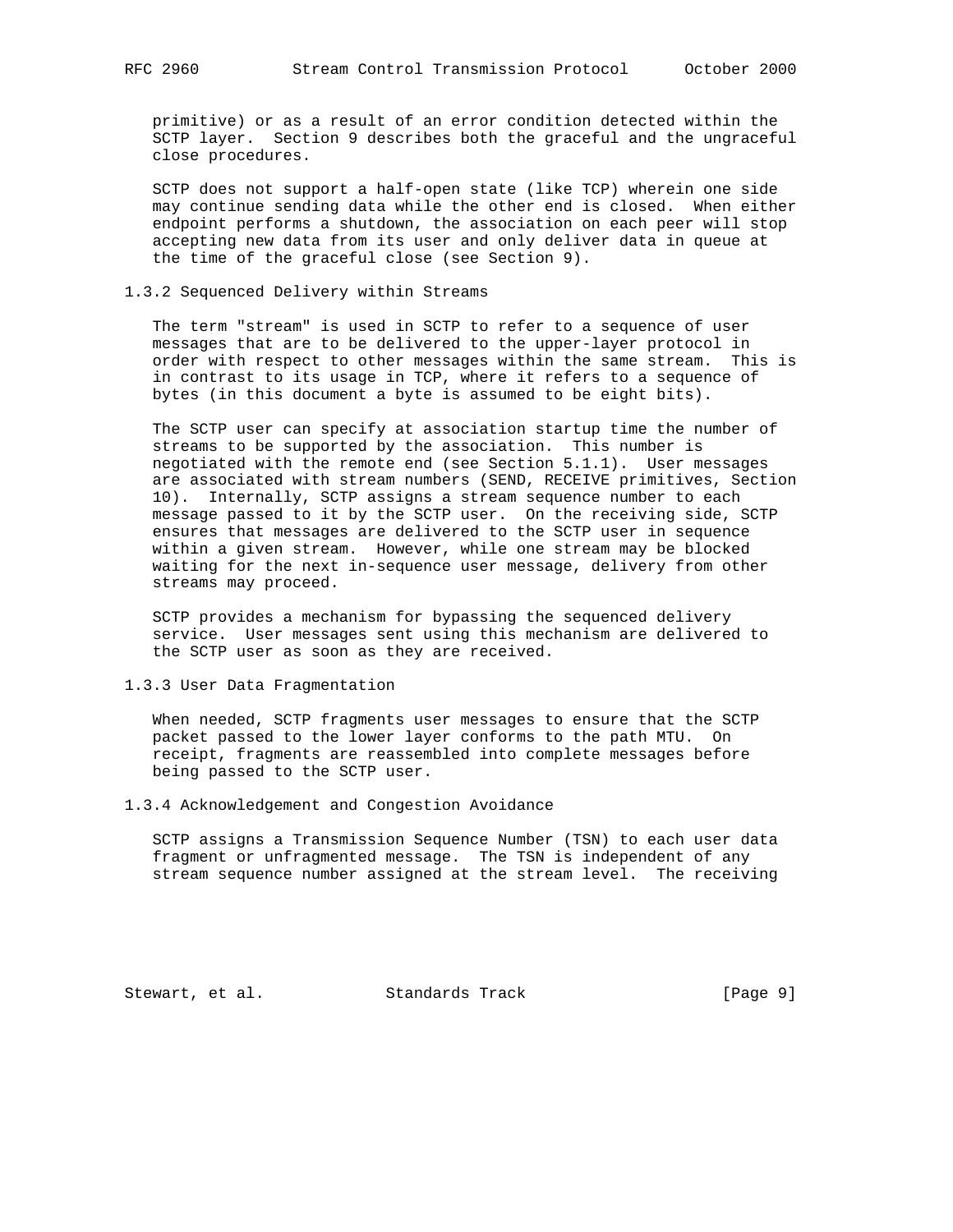end acknowledges all TSNs received, even if there are gaps in the sequence. In this way, reliable delivery is kept functionally separate from sequenced stream delivery.

 The acknowledgement and congestion avoidance function is responsible for packet retransmission when timely acknowledgement has not been received. Packet retransmission is conditioned by congestion avoidance procedures similar to those used for TCP. See Sections 6 and 7 for a detailed description of the protocol procedures associated with this function.

### 1.3.5 Chunk Bundling

 As described in Section 3, the SCTP packet as delivered to the lower layer consists of a common header followed by one or more chunks. Each chunk may contain either user data or SCTP control information. The SCTP user has the option to request bundling of more than one user messages into a single SCTP packet. The chunk bundling function of SCTP is responsible for assembly of the complete SCTP packet and its disassembly at the receiving end.

 During times of congestion an SCTP implementation MAY still perform bundling even if the user has requested that SCTP not bundle. The user's disabling of bundling only affects SCTP implementations that may delay a small period of time before transmission (to attempt to encourage bundling). When the user layer disables bundling, this small delay is prohibited but not bundling that is performed during congestion or retransmission.

### 1.3.6 Packet Validation

 A mandatory Verification Tag field and a 32 bit checksum field (see Appendix B for a description of the Adler-32 checksum) are included in the SCTP common header. The Verification Tag value is chosen by each end of the association during association startup. Packets received without the expected Verification Tag value are discarded, as a protection against blind masquerade attacks and against stale SCTP packets from a previous association. The Adler-32 checksum should be set by the sender of each SCTP packet to provide additional protection against data corruption in the network. The receiver of an SCTP packet with an invalid Adler-32 checksum silently discards the packet.

Stewart, et al. Standards Track [Page 10]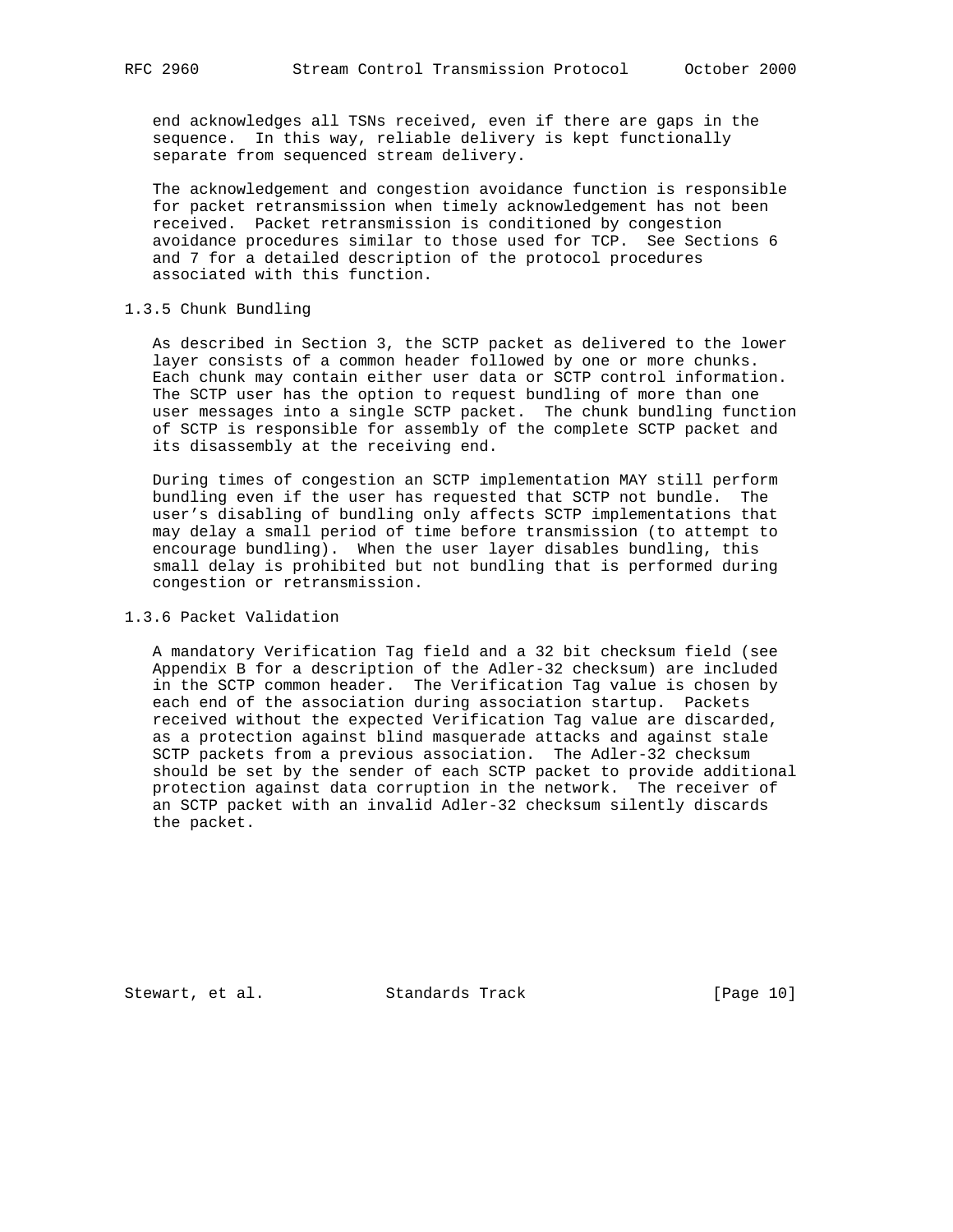#### 1.3.7 Path Management

 The sending SCTP user is able to manipulate the set of transport addresses used as destinations for SCTP packets through the primitives described in Section 10. The SCTP path management function chooses the destination transport address for each outgoing SCTP packet based on the SCTP user's instructions and the currently perceived reachability status of the eligible destination set. The path management function monitors reachability through heartbeats when other packet traffic is inadequate to provide this information and advises the SCTP user when reachability of any far-end transport address changes. The path management function is also responsible for reporting the eligible set of local transport addresses to the far end during association startup, and for reporting the transport addresses returned from the far end to the SCTP user.

 At association start-up, a primary path is defined for each SCTP endpoint, and is used for normal sending of SCTP packets.

 On the receiving end, the path management is responsible for verifying the existence of a valid SCTP association to which the inbound SCTP packet belongs before passing it for further processing.

 Note: Path Management and Packet Validation are done at the same time, so although described separately above, in reality they cannot be performed as separate items.

1.4 Key Terms

 Some of the language used to describe SCTP has been introduced in the previous sections. This section provides a consolidated list of the key terms and their definitions.

- o Active destination transport address: A transport address on a peer endpoint which a transmitting endpoint considers available for receiving user messages.
- o Bundling: An optional multiplexing operation, whereby more than one user message may be carried in the same SCTP packet. Each user message occupies its own DATA chunk.
- o Chunk: A unit of information within an SCTP packet, consisting of a chunk header and chunk-specific content.
- o Congestion Window (cwnd): An SCTP variable that limits the data, in number of bytes, a sender can send to a particular destination transport address before receiving an acknowledgement.

Stewart, et al. Standards Track [Page 11]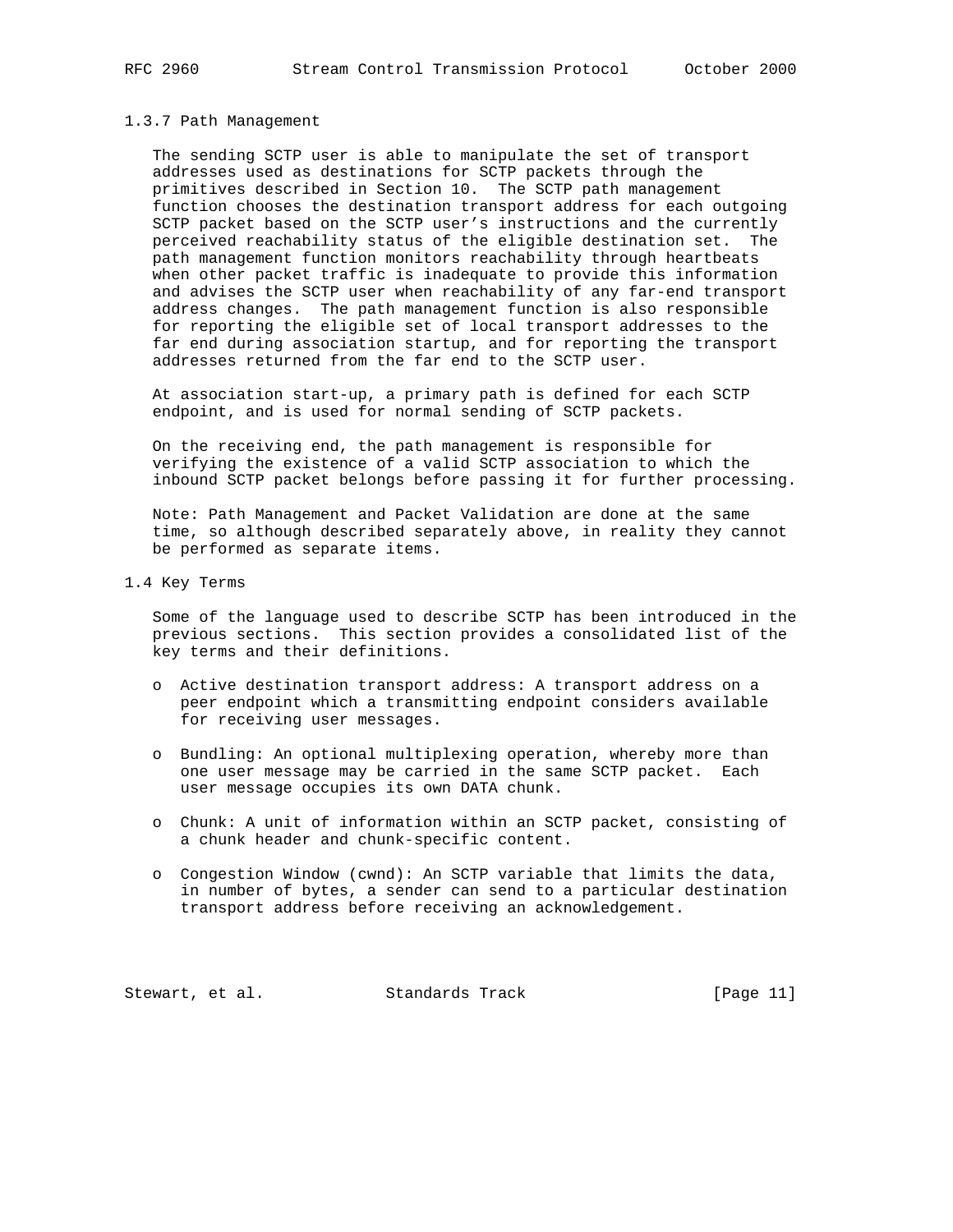- o Cumulative TSN Ack Point: The TSN of the last DATA chunk acknowledged via the Cumulative TSN Ack field of a SACK.
- o Idle destination address: An address that has not had user messages sent to it within some length of time, normally the HEARTBEAT interval or greater.
- o Inactive destination transport address: An address which is considered inactive due to errors and unavailable to transport user messages.
- o Message = user message: Data submitted to SCTP by the Upper Layer Protocol (ULP).
- o Message Authentication Code (MAC): An integrity check mechanism based on cryptographic hash functions using a secret key. Typically, message authentication codes are used between two parties that share a secret key in order to validate information transmitted between these parties. In SCTP it is used by an endpoint to validate the State Cookie information that is returned from the peer in the COOKIE ECHO chunk. The term "MAC" has different meanings in different contexts. SCTP uses this term with the same meaning as in [RFC2104].
- o Network Byte Order: Most significant byte first, a.k.a., Big Endian.
- o Ordered Message: A user message that is delivered in order with respect to all previous user messages sent within the stream the message was sent on.
- o Outstanding TSN (at an SCTP endpoint): A TSN (and the associated DATA chunk) that has been sent by the endpoint but for which it has not yet received an acknowledgement.
- o Path: The route taken by the SCTP packets sent by one SCTP endpoint to a specific destination transport address of its peer SCTP endpoint. Sending to different destination transport addresses does not necessarily guarantee getting separate paths.
- o Primary Path: The primary path is the destination and source address that will be put into a packet outbound to the peer endpoint by default. The definition includes the source address since an implementation MAY wish to specify both destination and source address to better control the return path taken by reply chunks and on which interface the packet is transmitted when the data sender is multi-homed.

Stewart, et al. Standards Track [Page 12]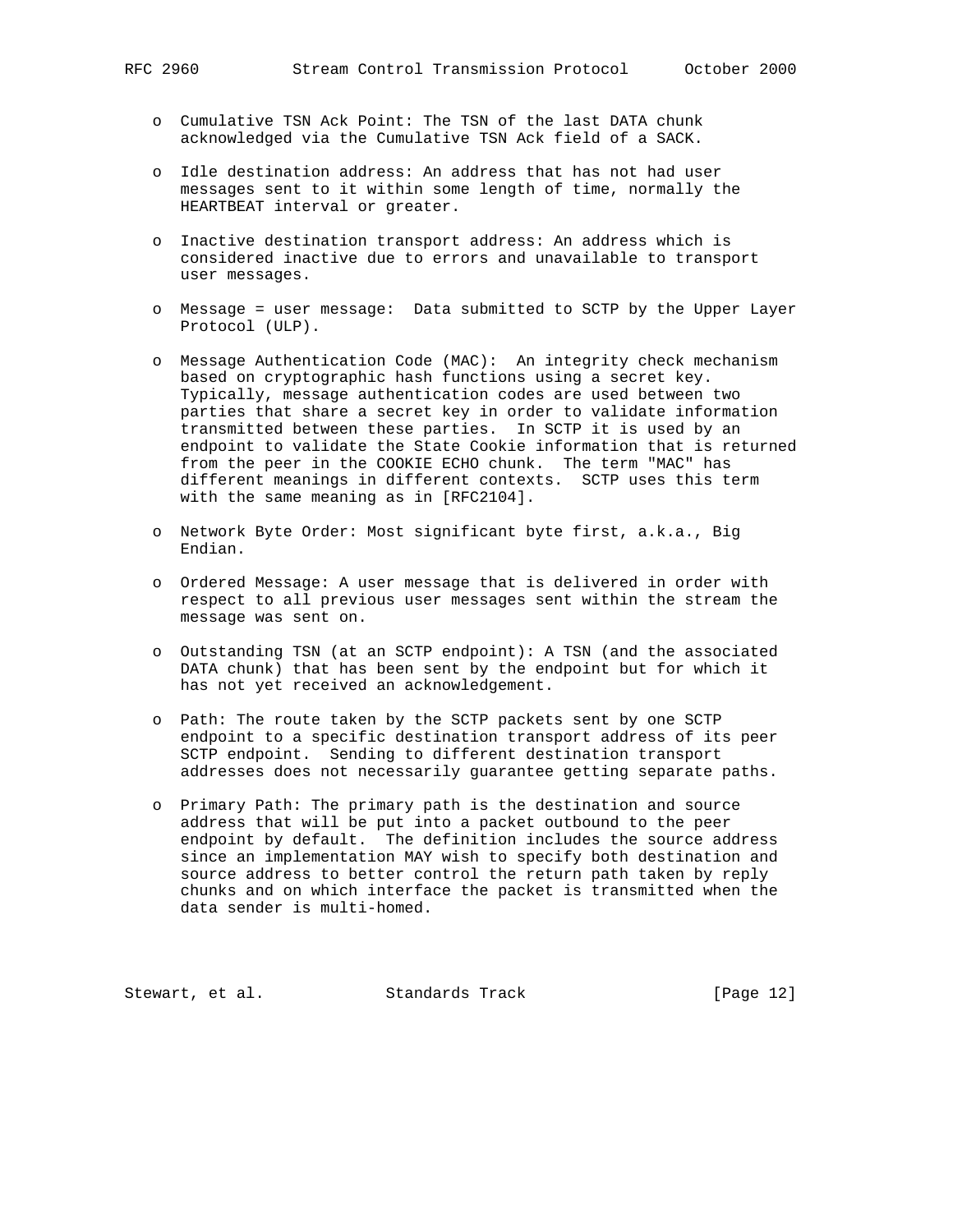- o Receiver Window (rwnd): An SCTP variable a data sender uses to store the most recently calculated receiver window of its peer, in number of bytes. This gives the sender an indication of the space available in the receiver's inbound buffer.
- o SCTP association: A protocol relationship between SCTP endpoints, composed of the two SCTP endpoints and protocol state information including Verification Tags and the currently active set of Transmission Sequence Numbers (TSNs), etc. An association can be uniquely identified by the transport addresses used by the endpoints in the association. Two SCTP endpoints MUST NOT have more than one SCTP association between them at any given time.
- o SCTP endpoint: The logical sender/receiver of SCTP packets. On a multi-homed host, an SCTP endpoint is represented to its peers as a combination of a set of eligible destination transport addresses to which SCTP packets can be sent and a set of eligible source transport addresses from which SCTP packets can be received. All transport addresses used by an SCTP endpoint must use the same port number, but can use multiple IP addresses. A transport address used by an SCTP endpoint must not be used by another SCTP endpoint. In other words, a transport address is unique to an SCTP endpoint.
- o SCTP packet (or packet): The unit of data delivery across the interface between SCTP and the connectionless packet network (e.g., IP). An SCTP packet includes the common SCTP header, possible SCTP control chunks, and user data encapsulated within SCTP DATA chunks.
- o SCTP user application (SCTP user): The logical higher-layer application entity which uses the services of SCTP, also called the Upper-layer Protocol (ULP).
- o Slow Start Threshold (ssthresh): An SCTP variable. This is the threshold which the endpoint will use to determine whether to perform slow start or congestion avoidance on a particular destination transport address. Ssthresh is in number of bytes.
- o Stream: A uni-directional logical channel established from one to another associated SCTP endpoint, within which all user messages are delivered in sequence except for those submitted to the unordered delivery service.

 Note: The relationship between stream numbers in opposite directions is strictly a matter of how the applications use them. It is the responsibility of the SCTP user to create and manage these correlations if they are so desired.

Stewart, et al. Standards Track [Page 13]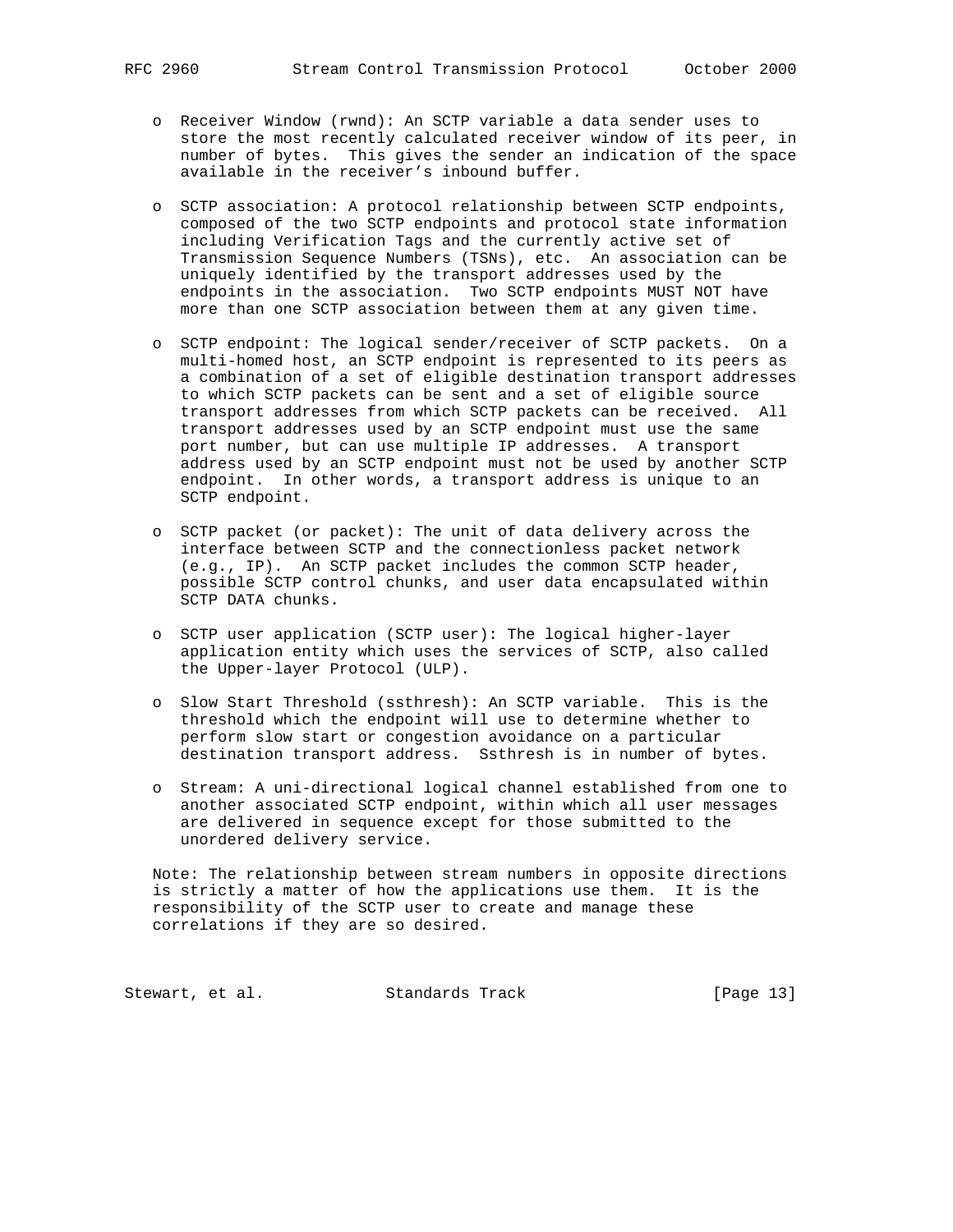- o Stream Sequence Number: A 16-bit sequence number used internally by SCTP to assure sequenced delivery of the user messages within a given stream. One stream sequence number is attached to each user message.
- o Tie-Tags: Verification Tags from a previous association. These Tags are used within a State Cookie so that the newly restarting association can be linked to the original association within the endpoint that did not restart.
- o Transmission Control Block (TCB): An internal data structure created by an SCTP endpoint for each of its existing SCTP associations to other SCTP endpoints. TCB contains all the status and operational information for the endpoint to maintain and manage the corresponding association.
- o Transmission Sequence Number (TSN): A 32-bit sequence number used internally by SCTP. One TSN is attached to each chunk containing user data to permit the receiving SCTP endpoint to acknowledge its receipt and detect duplicate deliveries.
- o Transport address: A Transport Address is traditionally defined by Network Layer address, Transport Layer protocol and Transport Layer port number. In the case of SCTP running over IP, a transport address is defined by the combination of an IP address and an SCTP port number (where SCTP is the Transport protocol).
- o Unacknowledged TSN (at an SCTP endpoint): A TSN (and the associated DATA chunk) which has been received by the endpoint but for which an acknowledgement has not yet been sent. Or in the opposite case, for a packet that has been sent but no acknowledgement has been received.
- o Unordered Message: Unordered messages are "unordered" with respect to any other message, this includes both other unordered messages as well as other ordered messages. Unordered message might be delivered prior to or later than ordered messages sent on the same stream.
- o User message: The unit of data delivery across the interface between SCTP and its user.
- o Verification Tag: A 32 bit unsigned integer that is randomly generated. The Verification Tag provides a key that allows a receiver to verify that the SCTP packet belongs to the current association and is not an old or stale packet from a previous association.

Stewart, et al. Standards Track [Page 14]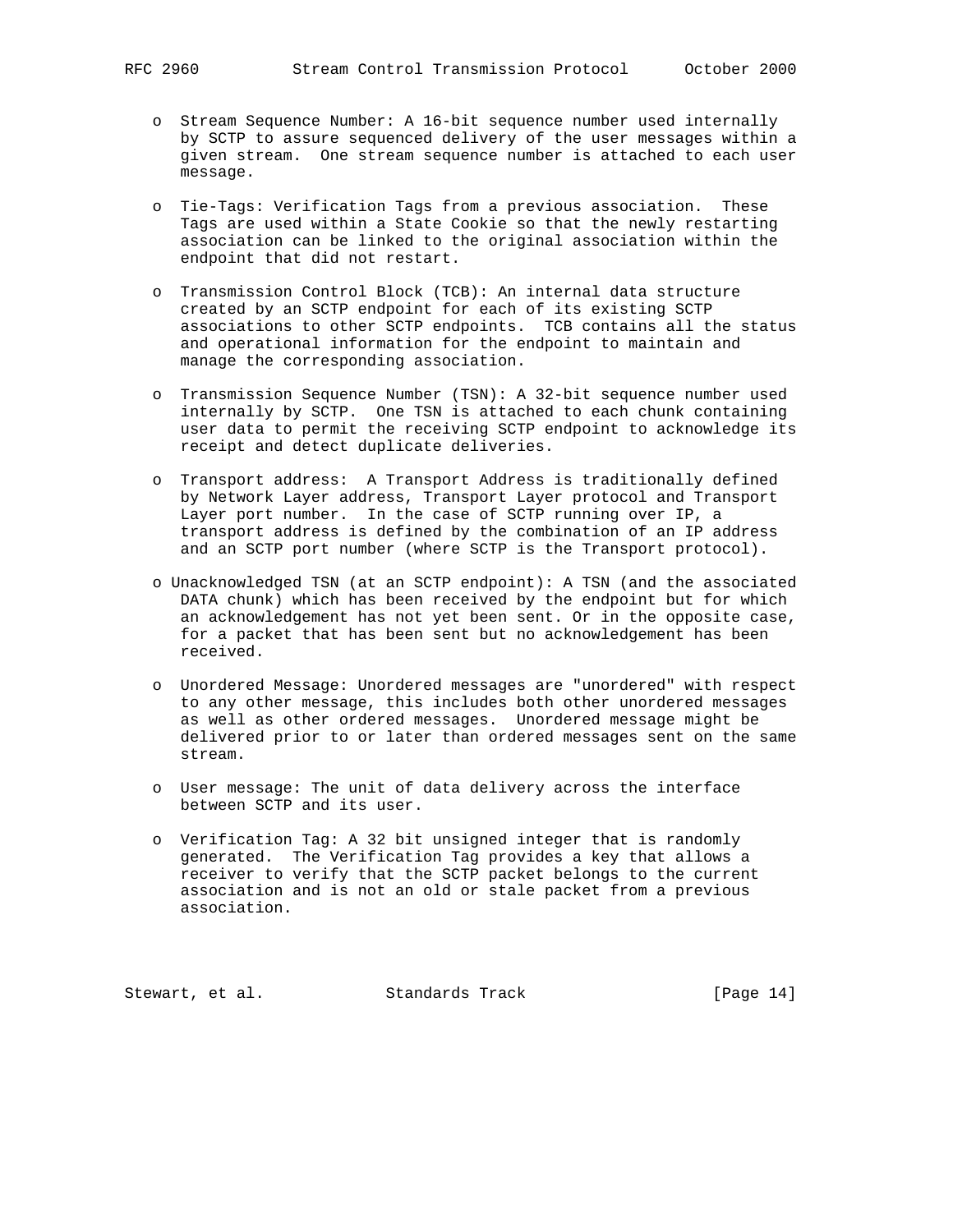```
RFC 2960 Stream Control Transmission Protocol October 2000
```
1.5. Abbreviations

- MAC Message Authentication Code [RFC2104]
- RTO Retransmission Time-out

RTT - Round-trip Time

- RTTVAR Round-trip Time Variation
- SCTP Stream Control Transmission Protocol
- SRTT Smoothed RTT
- TCB Transmission Control Block
- TLV Type-Length-Value Coding Format
- TSN Transmission Sequence Number
- ULP Upper-layer Protocol

1.6 Serial Number Arithmetic

 It is essential to remember that the actual Transmission Sequence Number space is finite, though very large. This space ranges from 0 to 2\*\*32 - 1. Since the space is finite, all arithmetic dealing with Transmission Sequence Numbers must be performed modulo 2\*\*32. This unsigned arithmetic preserves the relationship of sequence numbers as they cycle from 2\*\*32 - 1 to 0 again. There are some subtleties to computer modulo arithmetic, so great care should be taken in programming the comparison of such values. When referring to TSNs, the symbol "=<" means "less than or equal"(modulo 2\*\*32).

 Comparisons and arithmetic on TSNs in this document SHOULD use Serial Number Arithmetic as defined in [RFC1982] where SERIAL\_BITS = 32.

 An endpoint SHOULD NOT transmit a DATA chunk with a TSN that is more than 2\*\*31 - 1 above the beginning TSN of its current send window. Doing so will cause problems in comparing TSNs.

 Transmission Sequence Numbers wrap around when they reach 2\*\*32 - 1. That is, the next TSN a DATA chunk MUST use after transmitting TSN =  $2*32 - 1$  is TSN = 0.

 Any arithmetic done on Stream Sequence Numbers SHOULD use Serial Number Arithmetic as defined in [RFC1982] where SERIAL\_BITS = 16.

Stewart, et al. Standards Track [Page 15]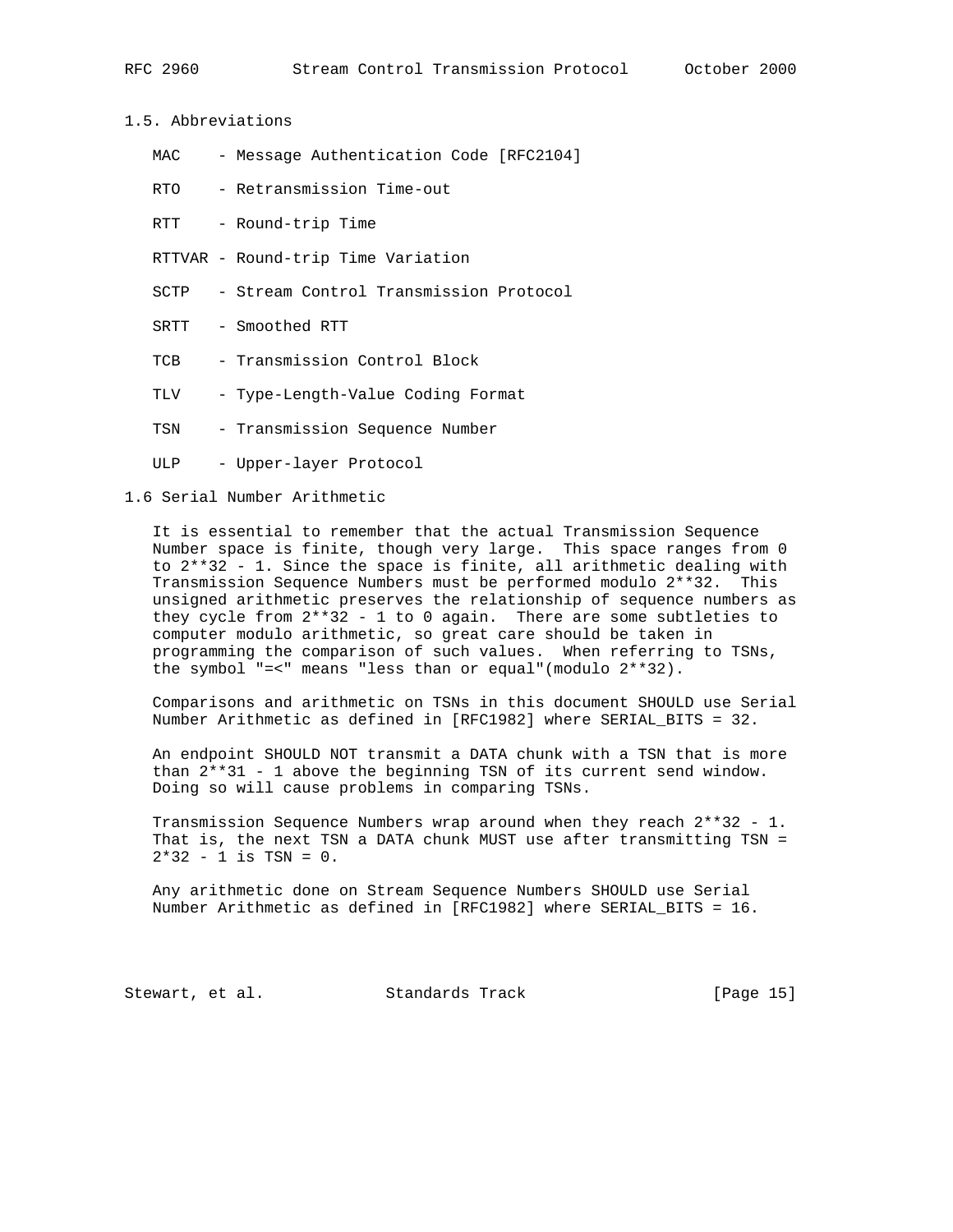All other arithmetic and comparisons in this document uses normal arithmetic.

2. Conventions

 The keywords MUST, MUST NOT, REQUIRED, SHALL, SHALL NOT, SHOULD, SHOULD NOT, RECOMMENDED, NOT RECOMMENDED, MAY, and OPTIONAL, when they appear in this document, are to be interpreted as described in [RFC2119].

3. SCTP packet Format

 An SCTP packet is composed of a common header and chunks. A chunk contains either control information or user data.

The SCTP packet format is shown below:

|                | 0 1 2 3 4 5 6 7 8 9 0 1 2 3 4 5 6 7 8 9 0 1 2 3 4 5 6 7 8 9 0 1 |               |  |
|----------------|-----------------------------------------------------------------|---------------|--|
|                |                                                                 |               |  |
|                |                                                                 | Common Header |  |
| +-+-+-+-+-+-+- |                                                                 |               |  |
|                | Chunk #1                                                        |               |  |
|                |                                                                 |               |  |
|                |                                                                 |               |  |
| $+-$           |                                                                 |               |  |
|                | Chunk #n                                                        |               |  |
| $+ - + - +$    |                                                                 |               |  |

 Multiple chunks can be bundled into one SCTP packet up to the MTU size, except for the INIT, INIT ACK, and SHUTDOWN COMPLETE chunks. These chunks MUST NOT be bundled with any other chunk in a packet. See Section 6.10 for more details on chunk bundling.

 If a user data message doesn't fit into one SCTP packet it can be fragmented into multiple chunks using the procedure defined in Section 6.9.

 All integer fields in an SCTP packet MUST be transmitted in network byte order, unless otherwise stated.

Stewart, et al. Standards Track [Page 16]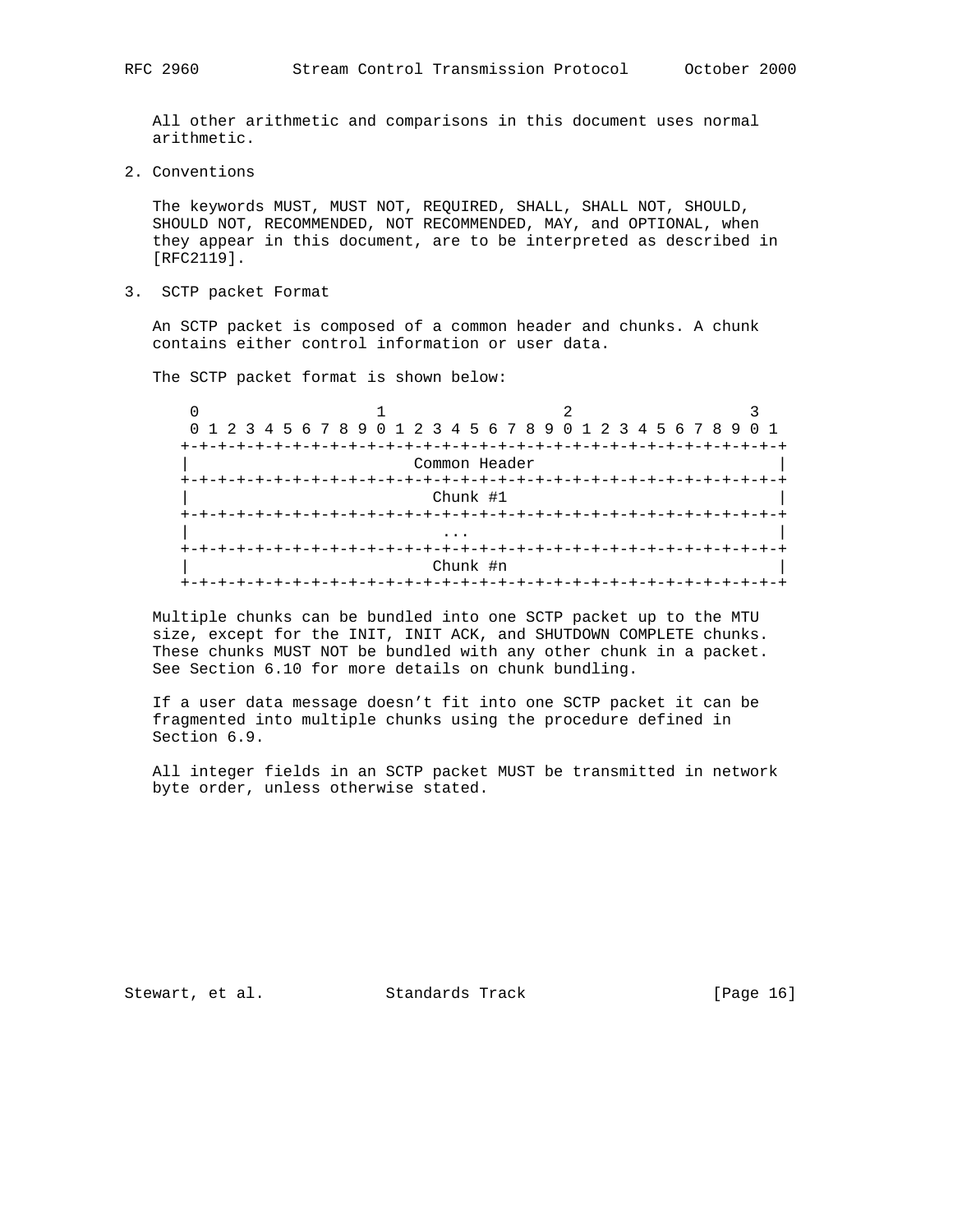3.1 SCTP Common Header Field Descriptions

SCTP Common Header Format

 $0$  1 2 3 0 1 2 3 4 5 6 7 8 9 0 1 2 3 4 5 6 7 8 9 0 1 2 3 4 5 6 7 8 9 0 1 +-+-+-+-+-+-+-+-+-+-+-+-+-+-+-+-+-+-+-+-+-+-+-+-+-+-+-+-+-+-+-+-+ | Source Port Number | Destination Port Number | +-+-+-+-+-+-+-+-+-+-+-+-+-+-+-+-+-+-+-+-+-+-+-+-+-+-+-+-+-+-+-+-+ | Verification Tag | +-+-+-+-+-+-+-+-+-+-+-+-+-+-+-+-+-+-+-+-+-+-+-+-+-+-+-+-+-+-+-+-+ Checksum +-+-+-+-+-+-+-+-+-+-+-+-+-+-+-+-+-+-+-+-+-+-+-+-+-+-+-+-+-+-+-+-+

Source Port Number: 16 bits (unsigned integer)

 This is the SCTP sender's port number. It can be used by the receiver in combination with the source IP address, the SCTP destination port and possibly the destination IP address to identify the association to which this packet belongs.

Destination Port Number: 16 bits (unsigned integer)

 This is the SCTP port number to which this packet is destined. The receiving host will use this port number to de-multiplex the SCTP packet to the correct receiving endpoint/application.

Verification Tag: 32 bits (unsigned integer)

 The receiver of this packet uses the Verification Tag to validate the sender of this SCTP packet. On transmit, the value of this Verification Tag MUST be set to the value of the Initiate Tag received from the peer endpoint during the association initialization, with the following exceptions:

- A packet containing an INIT chunk MUST have a zero Verification Tag.
- A packet containing a SHUTDOWN-COMPLETE chunk with the T-bit set MUST have the Verification Tag copied from the packet with the SHUTDOWN-ACK chunk.
- A packet containing an ABORT chunk may have the verification tag copied from the packet which caused the ABORT to be sent. For details see Section 8.4 and 8.5.

An INIT chunk MUST be the only chunk in the SCTP packet carrying it.

Stewart, et al. Standards Track [Page 17]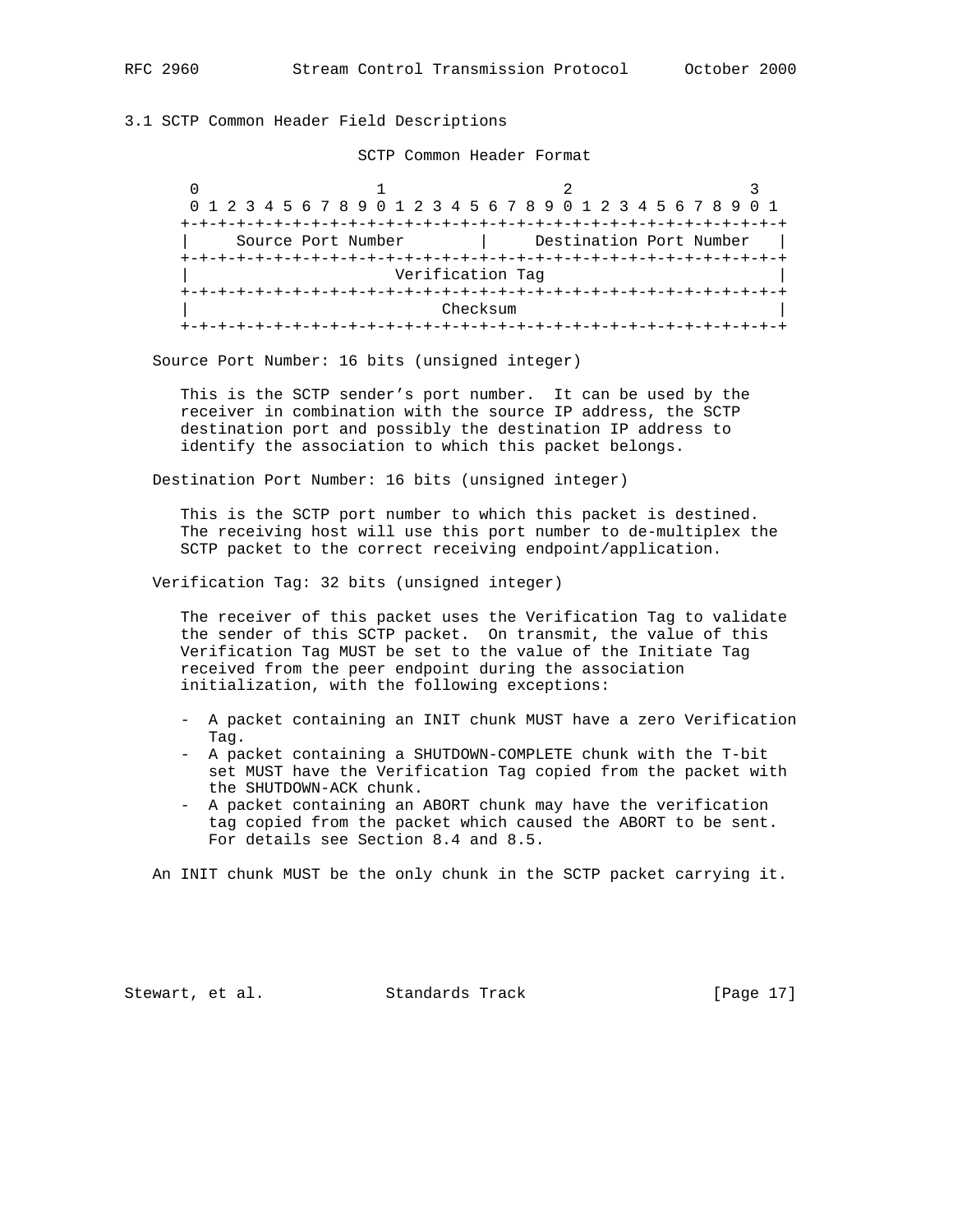Checksum: 32 bits (unsigned integer)

 This field contains the checksum of this SCTP packet. Its calculation is discussed in Section 6.8. SCTP uses the Adler- 32 algorithm as described in Appendix B for calculating the checksum

## 3.2 Chunk Field Descriptions

 The figure below illustrates the field format for the chunks to be transmitted in the SCTP packet. Each chunk is formatted with a Chunk Type field, a chunk-specific Flag field, a Chunk Length field, and a Value field.

0  $1$  2 3 0 1 2 3 4 5 6 7 8 9 0 1 2 3 4 5 6 7 8 9 0 1 2 3 4 5 6 7 8 9 0 1 +-+-+-+-+-+-+-+-+-+-+-+-+-+-+-+-+-+-+-+-+-+-+-+-+-+-+-+-+-+-+-+-+ | Chunk Type | Chunk Flags | Chunk Length | +-+-+-+-+-+-+-+-+-+-+-+-+-+-+-+-+-+-+-+-+-+-+-+-+-+-+-+-+-+-+-+-+  $\lambda$  and  $\lambda$  and  $\lambda$  and  $\lambda$  and  $\lambda$  and  $\lambda$  and  $\lambda$  and  $\lambda$  and  $\lambda$  and  $\lambda$  and  $\lambda$  and  $\lambda$  and  $\lambda$  and  $\lambda$  and  $\lambda$  and  $\lambda$  and  $\lambda$  and  $\lambda$  and  $\lambda$  and  $\lambda$  and  $\lambda$  and  $\lambda$  and  $\lambda$  and  $\lambda$  and  $\lambda$  / Chunk Value /  $\lambda$  and  $\lambda$  and  $\lambda$  and  $\lambda$  and  $\lambda$  and  $\lambda$  and  $\lambda$  and  $\lambda$  and  $\lambda$  and  $\lambda$  and  $\lambda$  and  $\lambda$  and  $\lambda$  and  $\lambda$  and  $\lambda$  and  $\lambda$  and  $\lambda$  and  $\lambda$  and  $\lambda$  and  $\lambda$  and  $\lambda$  and  $\lambda$  and  $\lambda$  and  $\lambda$  and  $\lambda$  +-+-+-+-+-+-+-+-+-+-+-+-+-+-+-+-+-+-+-+-+-+-+-+-+-+-+-+-+-+-+-+-+

Chunk Type: 8 bits (unsigned integer)

 This field identifies the type of information contained in the Chunk Value field. It takes a value from 0 to 254. The value of 255 is reserved for future use as an extension field.

The values of Chunk Types are defined as follows:

| ID Value | Chunk Type                                                  |
|----------|-------------------------------------------------------------|
|          |                                                             |
| 0        | - Payload Data (DATA)                                       |
|          | - Initiation (INIT)                                         |
| 2        | - Initiation Acknowledgement (INIT ACK)                     |
| 3        | - Selective Acknowledgement (SACK)                          |
| 4        | - Heartbeat Request (HEARTBEAT)                             |
| 5        | - Heartbeat Acknowledgement (HEARTBEAT ACK)                 |
| 6        | - Abort (ABORT)                                             |
| 7        | - Shutdown (SHUTDOWN)                                       |
| 8        | - Shutdown Acknowledgement (SHUTDOWN ACK)                   |
| 9        | - Operation Error (ERROR)                                   |
| 10       | - State Cookie (COOKIE ECHO)                                |
| 11       | - Cookie Acknowledgement (COOKIE ACK)                       |
| 12       | - Reserved for Explicit Congestion Notification Echo (ECNE) |
| 13       | - Reserved for Congestion Window Reduced (CWR)              |

Stewart, et al. Standards Track [Page 18]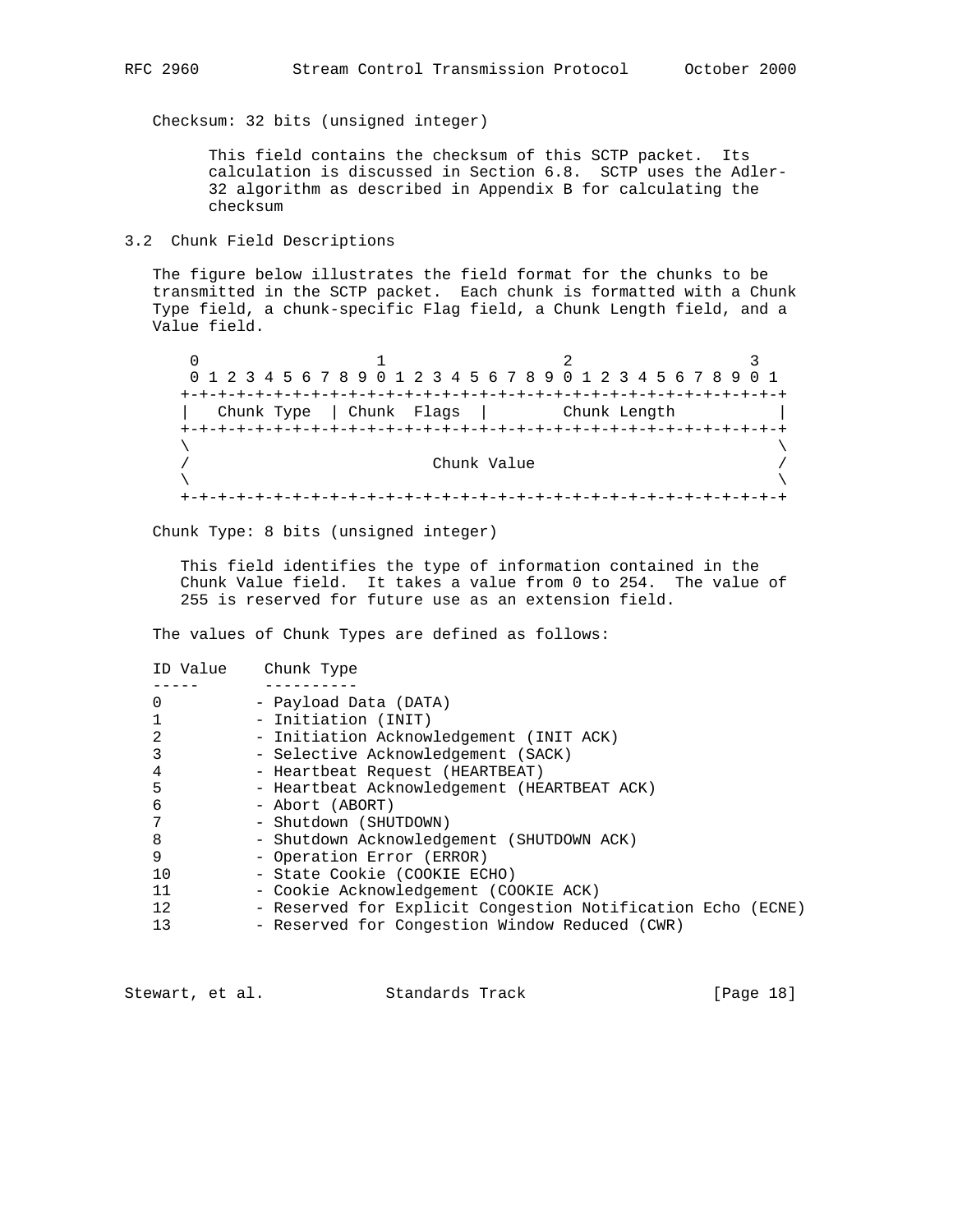| 14  | - Shutdown Complete (SHUTDOWN COMPLETE) |
|-----|-----------------------------------------|
|     | 15 to 62 - reserved by IETF             |
| 63  | - IETF-defined Chunk Extensions         |
|     | 64 to 126 - reserved by IETF            |
| 127 | - IETF-defined Chunk Extensions         |
|     | 128 to 190 - reserved by IETF           |
| 191 | - IETF-defined Chunk Extensions         |
|     | 192 to 254 - reserved by IETF           |
| 255 | - IETF-defined Chunk Extensions         |

 Chunk Types are encoded such that the highest-order two bits specify the action that must be taken if the processing endpoint does not recognize the Chunk Type.

- 00 Stop processing this SCTP packet and discard it, do not process any further chunks within it.
- 01 Stop processing this SCTP packet and discard it, do not process any further chunks within it, and report the unrecognized parameter in an 'Unrecognized Parameter Type' (in either an ERROR or in the INIT ACK).
- 10 Skip this chunk and continue processing.
- 11 Skip this chunk and continue processing, but report in an ERROR Chunk using the 'Unrecognized Chunk Type' cause of error.

 Note: The ECNE and CWR chunk types are reserved for future use of Explicit Congestion Notification (ECN).

Chunk Flags: 8 bits

 The usage of these bits depends on the chunk type as given by the Chunk Type. Unless otherwise specified, they are set to zero on transmit and are ignored on receipt.

Chunk Length: 16 bits (unsigned integer)

 This value represents the size of the chunk in bytes including the Chunk Type, Chunk Flags, Chunk Length, and Chunk Value fields. Therefore, if the Chunk Value field is zero-length, the Length field will be set to 4. The Chunk Length field does not count any padding.

Stewart, et al. Standards Track [Page 19]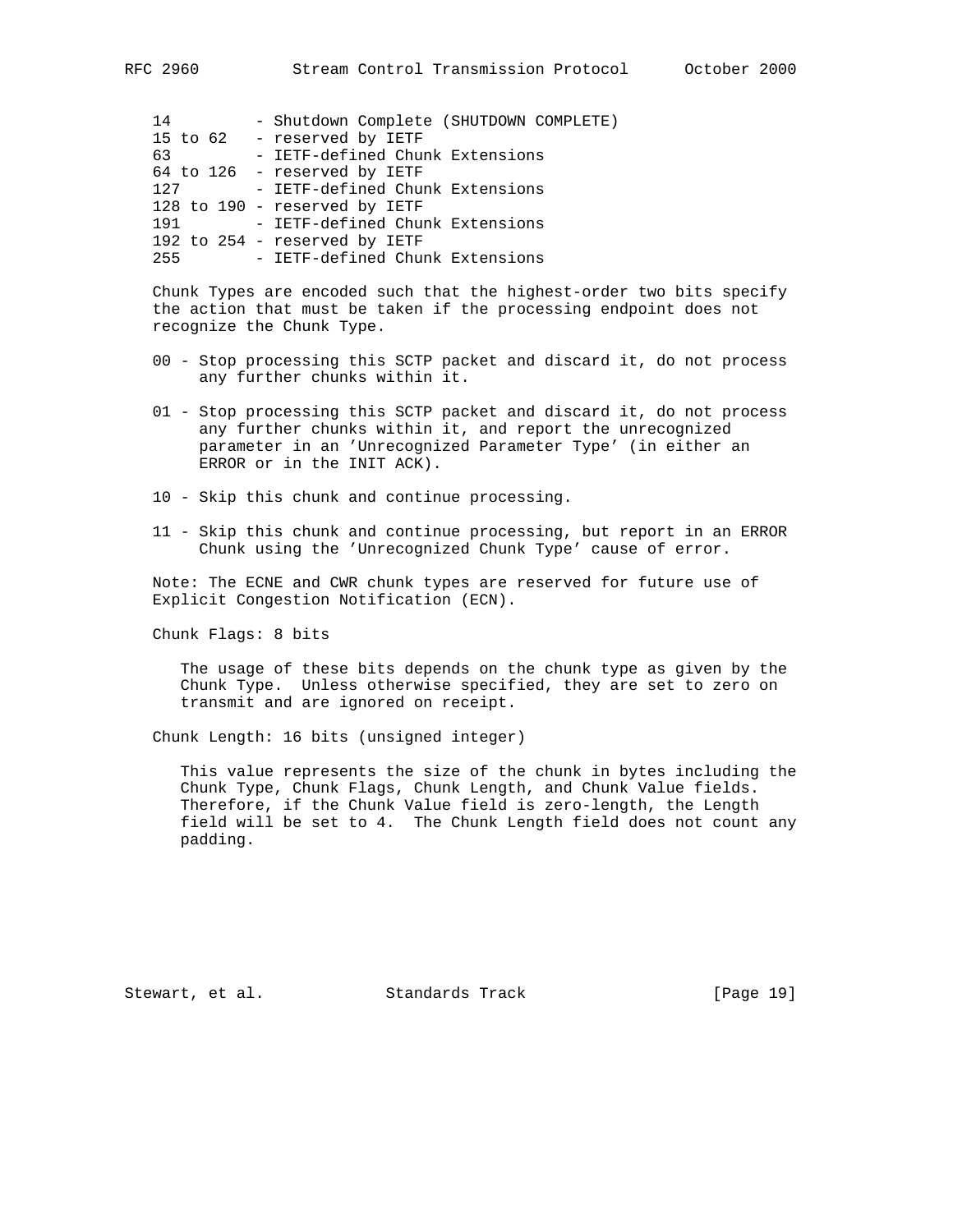Chunk Value: variable length

 The Chunk Value field contains the actual information to be transferred in the chunk. The usage and format of this field is dependent on the Chunk Type.

 The total length of a chunk (including Type, Length and Value fields) MUST be a multiple of 4 bytes. If the length of the chunk is not a multiple of 4 bytes, the sender MUST pad the chunk with all zero bytes and this padding is not included in the chunk length field. The sender should never pad with more than 3 bytes. The receiver MUST ignore the padding bytes.

 SCTP defined chunks are described in detail in Section 3.3. The guidelines for IETF-defined chunk extensions can be found in Section 13.1 of this document.

3.2.1 Optional/Variable-length Parameter Format

 Chunk values of SCTP control chunks consist of a chunk-type-specific header of required fields, followed by zero or more parameters. The optional and variable-length parameters contained in a chunk are defined in a Type-Length-Value format as shown below.

 $0$  1 2 3 0 1 2 3 4 5 6 7 8 9 0 1 2 3 4 5 6 7 8 9 0 1 2 3 4 5 6 7 8 9 0 1 +-+-+-+-+-+-+-+-+-+-+-+-+-+-+-+-+-+-+-+-+-+-+-+-+-+-+-+-+-+-+-+-+ Parameter Type  $|$  Parameter Length +-+-+-+-+-+-+-+-+-+-+-+-+-+-+-+-+-+-+-+-+-+-+-+-+-+-+-+-+-+-+-+-+  $\lambda$  and  $\lambda$  and  $\lambda$  and  $\lambda$  and  $\lambda$  and  $\lambda$  and  $\lambda$  and  $\lambda$  and  $\lambda$  and  $\lambda$  and  $\lambda$  and  $\lambda$  and  $\lambda$  and  $\lambda$  and  $\lambda$  and  $\lambda$  and  $\lambda$  and  $\lambda$  and  $\lambda$  and  $\lambda$  and  $\lambda$  and  $\lambda$  and  $\lambda$  and  $\lambda$  and  $\lambda$  Parameter Value /  $\lambda$  and  $\lambda$  and  $\lambda$  and  $\lambda$  and  $\lambda$  and  $\lambda$  and  $\lambda$  and  $\lambda$  and  $\lambda$  and  $\lambda$  and  $\lambda$  and  $\lambda$  and  $\lambda$  and  $\lambda$  and  $\lambda$  and  $\lambda$  and  $\lambda$  and  $\lambda$  and  $\lambda$  and  $\lambda$  and  $\lambda$  and  $\lambda$  and  $\lambda$  and  $\lambda$  and  $\lambda$  +-+-+-+-+-+-+-+-+-+-+-+-+-+-+-+-+-+-+-+-+-+-+-+-+-+-+-+-+-+-+-+-+

Chunk Parameter Type: 16 bits (unsigned integer)

 The Type field is a 16 bit identifier of the type of parameter. It takes a value of 0 to 65534.

 The value of 65535 is reserved for IETF-defined extensions. Values other than those defined in specific SCTP chunk description are reserved for use by IETF.

Stewart, et al. Standards Track [Page 20]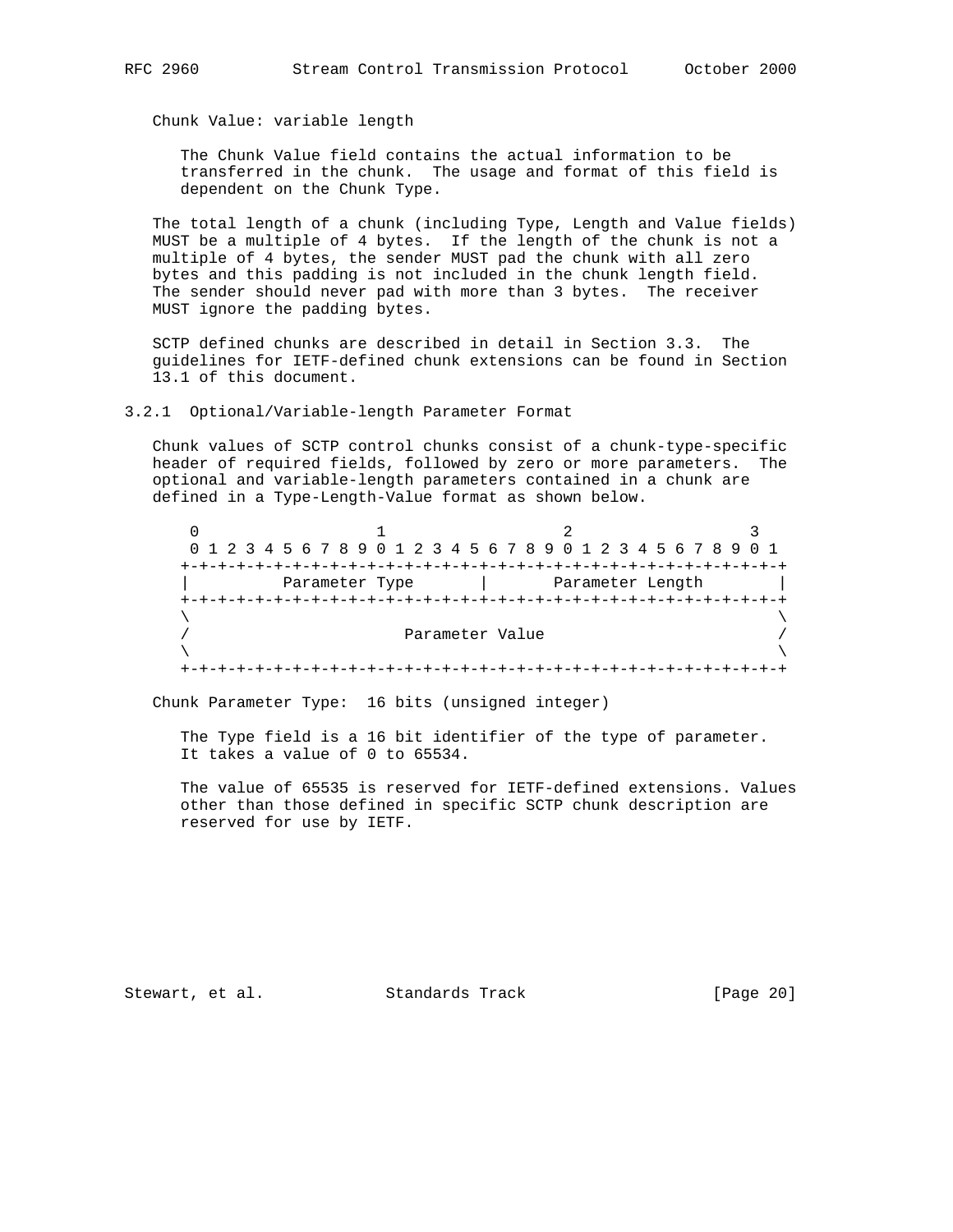Chunk Parameter Length: 16 bits (unsigned integer)

 The Parameter Length field contains the size of the parameter in bytes, including the Parameter Type, Parameter Length, and Parameter Value fields. Thus, a parameter with a zero-length Parameter Value field would have a Length field of 4. The Parameter Length does not include any padding bytes.

Chunk Parameter Value: variable-length.

 The Parameter Value field contains the actual information to be transferred in the parameter.

 The total length of a parameter (including Type, Parameter Length and Value fields) MUST be a multiple of 4 bytes. If the length of the parameter is not a multiple of 4 bytes, the sender pads the Parameter at the end (i.e., after the Parameter Value field) with all zero bytes. The length of the padding is not included in the parameter length field. A sender SHOULD NOT pad with more than 3 bytes. The receiver MUST ignore the padding bytes.

 The Parameter Types are encoded such that the highest-order two bits specify the action that must be taken if the processing endpoint does not recognize the Parameter Type.

- 00 Stop processing this SCTP packet and discard it, do not process any further chunks within it.
- 01 Stop processing this SCTP packet and discard it, do not process any further chunks within it, and report the unrecognized parameter in an 'Unrecognized Parameter Type' (in either an ERROR or in the INIT ACK).
- 10 Skip this parameter and continue processing.
- 11 Skip this parameter and continue processing but report the unrecognized parameter in an 'Unrecognized Parameter Type' (in either an ERROR or in the INIT ACK).

 The actual SCTP parameters are defined in the specific SCTP chunk sections. The rules for IETF-defined parameter extensions are defined in Section 13.2.

3.3 SCTP Chunk Definitions

This section defines the format of the different SCTP chunk types.

Stewart, et al. Standards Track [Page 21]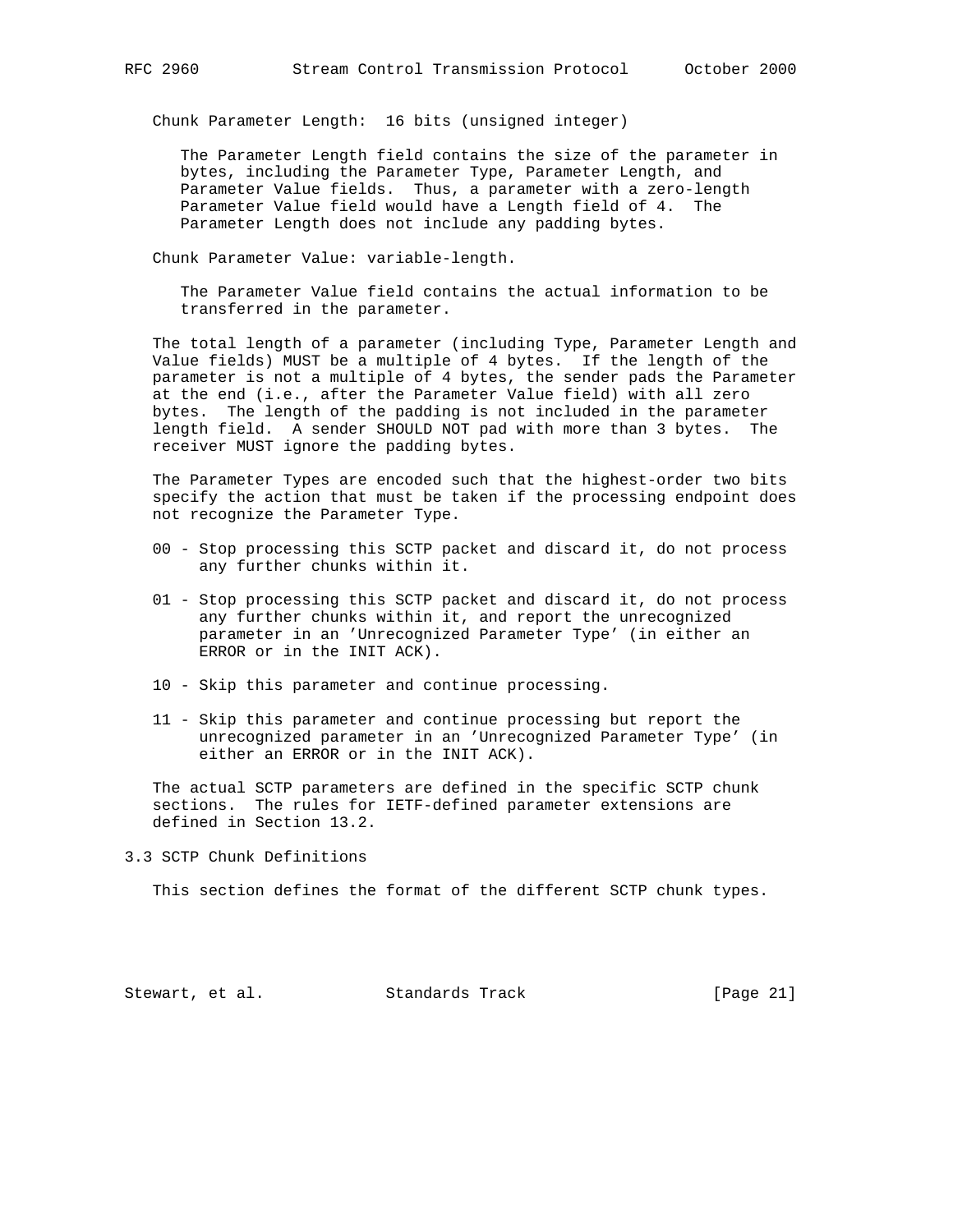# 3.3.1 Payload Data (DATA) (0)

The following format MUST be used for the DATA chunk:

 $0$  1 2 3 0 1 2 3 4 5 6 7 8 9 0 1 2 3 4 5 6 7 8 9 0 1 2 3 4 5 6 7 8 9 0 1 +-+-+-+-+-+-+-+-+-+-+-+-+-+-+-+-+-+-+-+-+-+-+-+-+-+-+-+-+-+-+-+-+ | Type =  $0$  | Reserved | U | B | E | Length +-+-+-+-+-+-+-+-+-+-+-+-+-+-+-+-+-+-+-+-+-+-+-+-+-+-+-+-+-+-+-+-+ | TSN | TSN | TSN | TSN | TSN | TSN | TSN | TSN | TSN | TSN | TSN | TSN | TSN | TSN | TSN | TSN | TSN | TSN | TSN | TSN | TSN | TSN | TSN | TSN | TSN | TSN | TSN | TSN | TSN | TSN | TSN | TSN | TSN | TSN | TSN | TSN | TSN +-+-+-+-+-+-+-+-+-+-+-+-+-+-+-+-+-+-+-+-+-+-+-+-+-+-+-+-+-+-+-+-+ | Stream Identifier S | Stream Sequence Number n | +-+-+-+-+-+-+-+-+-+-+-+-+-+-+-+-+-+-+-+-+-+-+-+-+-+-+-+-+-+-+-+-+ Payload Protocol Identifier +-+-+-+-+-+-+-+-+-+-+-+-+-+-+-+-+-+-+-+-+-+-+-+-+-+-+-+-+-+-+-+-+  $\lambda$  and  $\lambda$  and  $\lambda$  and  $\lambda$  and  $\lambda$  and  $\lambda$  and  $\lambda$  and  $\lambda$  and  $\lambda$  and  $\lambda$  and  $\lambda$  and  $\lambda$  and  $\lambda$  and  $\lambda$  and  $\lambda$  and  $\lambda$  and  $\lambda$  and  $\lambda$  and  $\lambda$  and  $\lambda$  and  $\lambda$  and  $\lambda$  and  $\lambda$  and  $\lambda$  and  $\lambda$  User Data (seq n of Stream S)  $/$  $\lambda$  and  $\lambda$  and  $\lambda$  and  $\lambda$  and  $\lambda$  and  $\lambda$  and  $\lambda$  and  $\lambda$  and  $\lambda$  and  $\lambda$  and  $\lambda$  and  $\lambda$  and  $\lambda$  and  $\lambda$  and  $\lambda$  and  $\lambda$  and  $\lambda$  and  $\lambda$  and  $\lambda$  and  $\lambda$  and  $\lambda$  and  $\lambda$  and  $\lambda$  and  $\lambda$  and  $\lambda$  +-+-+-+-+-+-+-+-+-+-+-+-+-+-+-+-+-+-+-+-+-+-+-+-+-+-+-+-+-+-+-+-+

Reserved: 5 bits

Should be set to all '0's and ignored by the receiver.

U bit: 1 bit

 The (U)nordered bit, if set to '1', indicates that this is an unordered DATA chunk, and there is no Stream Sequence Number assigned to this DATA chunk. Therefore, the receiver MUST ignore the Stream Sequence Number field.

 After re-assembly (if necessary), unordered DATA chunks MUST be dispatched to the upper layer by the receiver without any attempt to re-order.

 If an unordered user message is fragmented, each fragment of the message MUST have its U bit set to '1'.

B bit: 1 bit

 The (B)eginning fragment bit, if set, indicates the first fragment of a user message.

E bit: 1 bit

 The (E)nding fragment bit, if set, indicates the last fragment of a user message.

Stewart, et al. Standards Track [Page 22]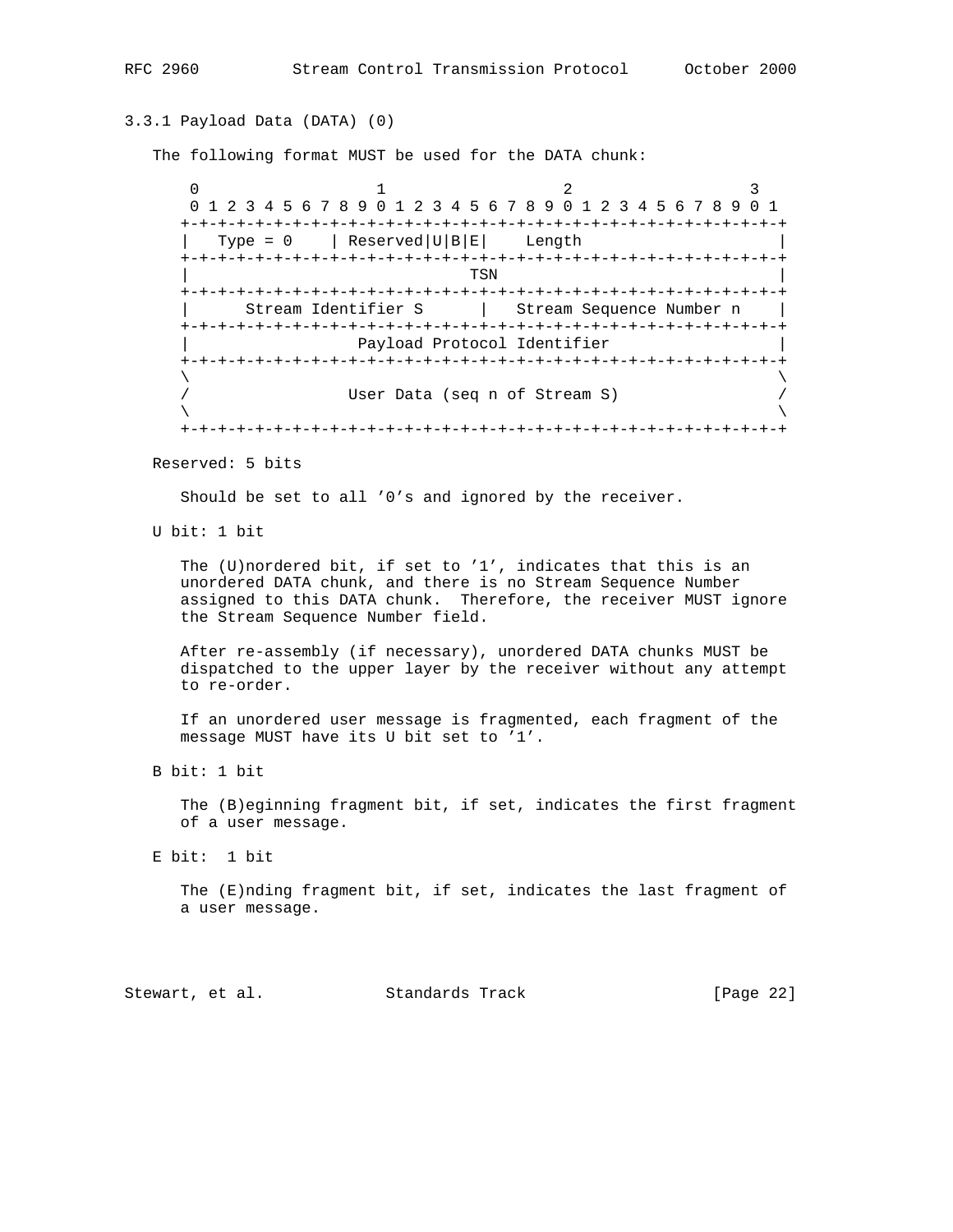An unfragmented user message shall have both the B and E bits set to '1'. Setting both B and E bits to '0' indicates a middle fragment of a multi-fragment user message, as summarized in the following table:

B E Description ============================================================ | 1 0 | First piece of a fragmented user message +----------------------------------------------------------+ | 0 0 | Middle piece of a fragmented user message +----------------------------------------------------------+ | 0 1 | Last piece of a fragmented user message | +----------------------------------------------------------+ | 1 1 | Unfragmented Message ============================================================ | Table 1: Fragment Description Flags | ============================================================

 When a user message is fragmented into multiple chunks, the TSNs are used by the receiver to reassemble the message. This means that the TSNs for each fragment of a fragmented user message MUST be strictly sequential.

Length: 16 bits (unsigned integer)

 This field indicates the length of the DATA chunk in bytes from the beginning of the type field to the end of the user data field excluding any padding. A DATA chunk with no user data field will have Length set to 16 (indicating 16 bytes).

TSN : 32 bits (unsigned integer)

 This value represents the TSN for this DATA chunk. The valid range of TSN is from 0 to  $4294967295$   $(2**32 - 1)$ . TSN wraps back to 0 after reaching 4294967295.

Stream Identifier S: 16 bits (unsigned integer)

Identifies the stream to which the following user data belongs.

Stream Sequence Number n: 16 bits (unsigned integer)

 This value represents the stream sequence number of the following user data within the stream S. Valid range is 0 to 65535.

 When a user message is fragmented by SCTP for transport, the same stream sequence number MUST be carried in each of the fragments of the message.

Stewart, et al. Standards Track [Page 23]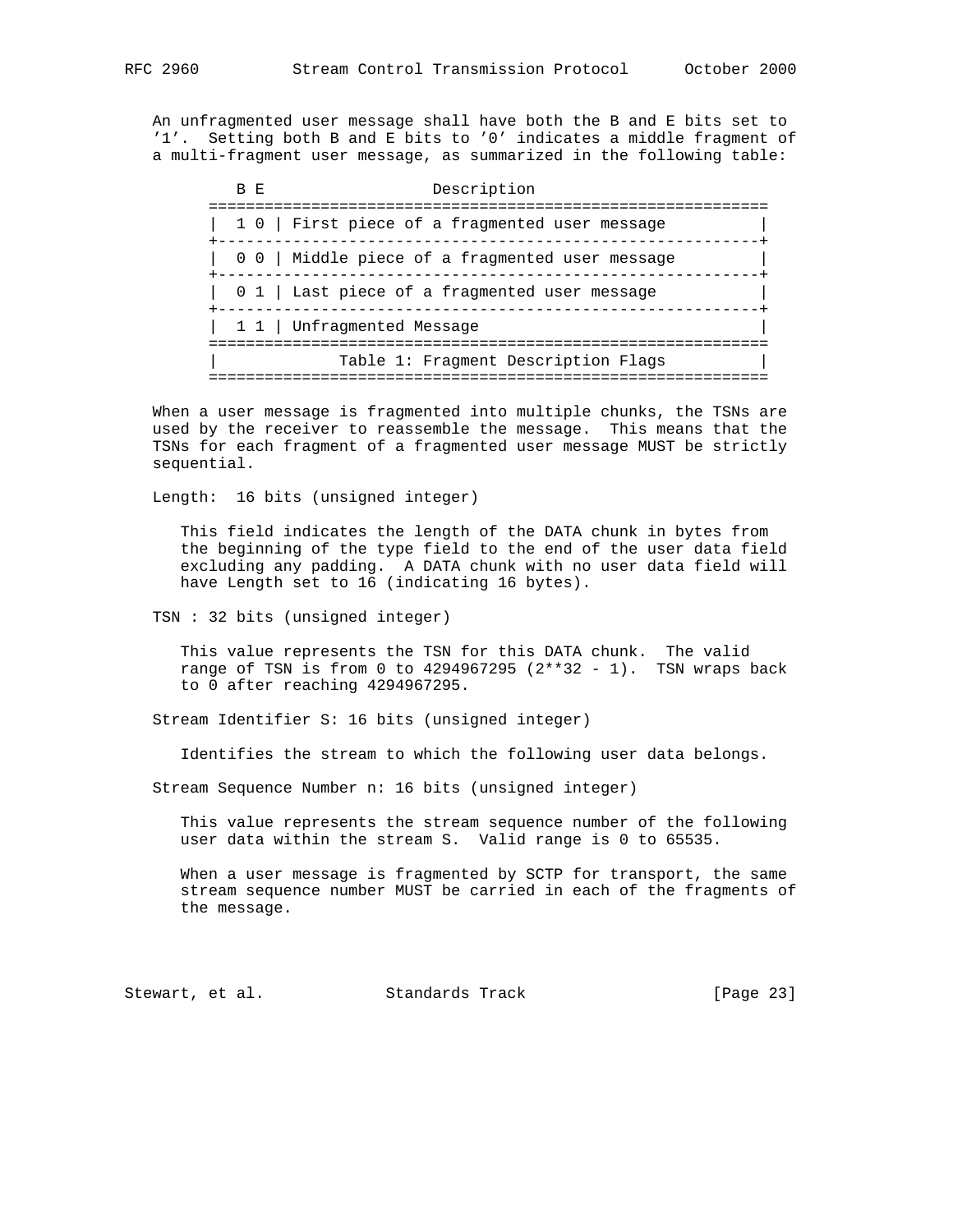Payload Protocol Identifier: 32 bits (unsigned integer)

 This value represents an application (or upper layer) specified protocol identifier. This value is passed to SCTP by its upper layer and sent to its peer. This identifier is not used by SCTP but can be used by certain network entities as well as the peer application to identify the type of information being carried in this DATA chunk. This field must be sent even in fragmented DATA chunks (to make sure it is available for agents in the middle of the network).

 The value 0 indicates no application identifier is specified by the upper layer for this payload data.

User Data: variable length

 This is the payload user data. The implementation MUST pad the end of the data to a 4 byte boundary with all-zero bytes. Any padding MUST NOT be included in the length field. A sender MUST never add more than 3 bytes of padding.

3.3.2 Initiation (INIT) (1)

 This chunk is used to initiate a SCTP association between two endpoints. The format of the INIT chunk is shown below:

0  $1$  2 3 0 1 2 3 4 5 6 7 8 9 0 1 2 3 4 5 6 7 8 9 0 1 2 3 4 5 6 7 8 9 0 1 +-+-+-+-+-+-+-+-+-+-+-+-+-+-+-+-+-+-+-+-+-+-+-+-+-+-+-+-+-+-+-+-+ | Type = 1 | Chunk Flags | Chunk Length | +-+-+-+-+-+-+-+-+-+-+-+-+-+-+-+-+-+-+-+-+-+-+-+-+-+-+-+-+-+-+-+-+ Initiate Tag +-+-+-+-+-+-+-+-+-+-+-+-+-+-+-+-+-+-+-+-+-+-+-+-+-+-+-+-+-+-+-+-+ Advertised Receiver Window Credit (a rwnd) +-+-+-+-+-+-+-+-+-+-+-+-+-+-+-+-+-+-+-+-+-+-+-+-+-+-+-+-+-+-+-+-+ Number of Outbound Streams | Number of Inbound Streams +-+-+-+-+-+-+-+-+-+-+-+-+-+-+-+-+-+-+-+-+-+-+-+-+-+-+-+-+-+-+-+-+ | Initial TSN | +-+-+-+-+-+-+-+-+-+-+-+-+-+-+-+-+-+-+-+-+-+-+-+-+-+-+-+-+-+-+-+-+  $\lambda$  and  $\lambda$  and  $\lambda$  and  $\lambda$  and  $\lambda$  and  $\lambda$  and  $\lambda$  and  $\lambda$  and  $\lambda$  and  $\lambda$  and  $\lambda$  and  $\lambda$  and  $\lambda$  and  $\lambda$  and  $\lambda$  and  $\lambda$  and  $\lambda$  and  $\lambda$  and  $\lambda$  and  $\lambda$  and  $\lambda$  and  $\lambda$  and  $\lambda$  and  $\lambda$  and  $\lambda$  / Optional/Variable-Length Parameters /  $\lambda$  and  $\lambda$  and  $\lambda$  and  $\lambda$  and  $\lambda$  and  $\lambda$  and  $\lambda$  and  $\lambda$  and  $\lambda$  and  $\lambda$  and  $\lambda$  and  $\lambda$  and  $\lambda$  and  $\lambda$  and  $\lambda$  and  $\lambda$  and  $\lambda$  and  $\lambda$  and  $\lambda$  and  $\lambda$  and  $\lambda$  and  $\lambda$  and  $\lambda$  and  $\lambda$  and  $\lambda$  +-+-+-+-+-+-+-+-+-+-+-+-+-+-+-+-+-+-+-+-+-+-+-+-+-+-+-+-+-+-+-+-+

 The INIT chunk contains the following parameters. Unless otherwise noted, each parameter MUST only be included once in the INIT chunk.

Stewart, et al. Standards Track [Page 24]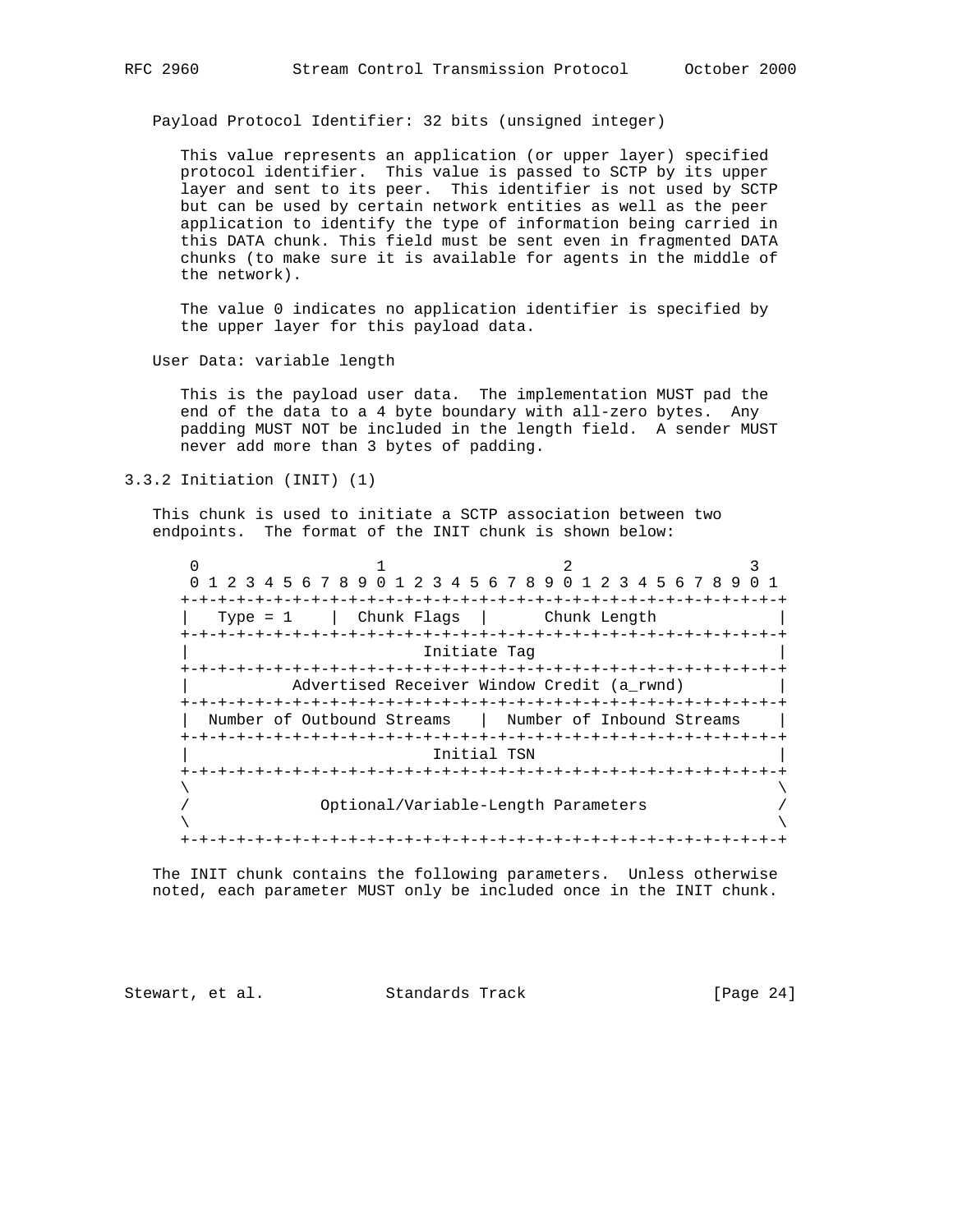| Fixed Parameters                                                                                                                                                             | Status                                                               |                                           |
|------------------------------------------------------------------------------------------------------------------------------------------------------------------------------|----------------------------------------------------------------------|-------------------------------------------|
| Initiate Tag<br>Advertised Receiver Window Credit<br>Number of Outbound Streams<br>Number of Inbound Streams<br>Initial TSN                                                  | Mandatory<br>Mandatory<br>Mandatory<br>Mandatory<br>Mandatory        |                                           |
| Variable Parameters                                                                                                                                                          | Status                                                               | Type Value                                |
| IPv4 Address (Note 1)<br>IPv6 Address (Note 1)<br>Cookie Preservative<br>Reserved for ECN Capable (Note 2)<br>Host Name Address (Note 3)<br>Supported Address Types (Note 4) | Optional<br>Optional<br>Optional<br>Optional<br>Optional<br>Optional | 5<br>6<br>9<br>32768 (0x8000)<br>11<br>12 |

 Note 1: The INIT chunks can contain multiple addresses that can be IPv4 and/or IPv6 in any combination.

 Note 2: The ECN capable field is reserved for future use of Explicit Congestion Notification.

 Note 3: An INIT chunk MUST NOT contain more than one Host Name address parameter. Moreover, the sender of the INIT MUST NOT combine any other address types with the Host Name address in the INIT. The receiver of INIT MUST ignore any other address types if the Host Name address parameter is present in the received INIT chunk.

 Note 4: This parameter, when present, specifies all the address types the sending endpoint can support. The absence of this parameter indicates that the sending endpoint can support any address type.

 The Chunk Flags field in INIT is reserved and all bits in it should be set to 0 by the sender and ignored by the receiver. The sequence of parameters within an INIT can be processed in any order.

Initiate Tag: 32 bits (unsigned integer)

 The receiver of the INIT (the responding end) records the value of the Initiate Tag parameter. This value MUST be placed into the Verification Tag field of every SCTP packet that the receiver of the INIT transmits within this association.

 The Initiate Tag is allowed to have any value except 0. See Section 5.3.1 for more on the selection of the tag value.

Stewart, et al. Standards Track [Page 25]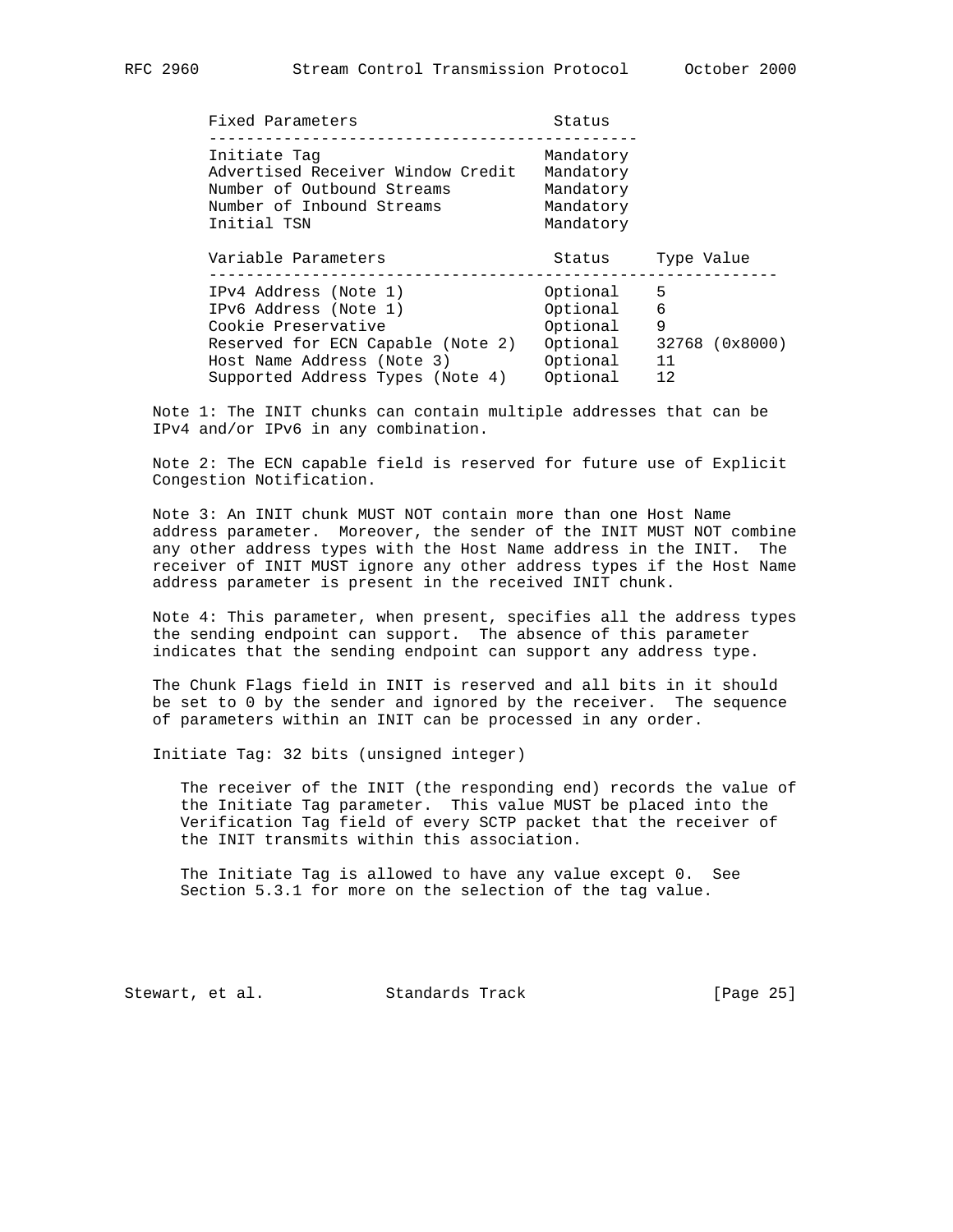If the value of the Initiate Tag in a received INIT chunk is found to be 0, the receiver MUST treat it as an error and close the association by transmitting an ABORT.

 Advertised Receiver Window Credit (a\_rwnd): 32 bits (unsigned integer)

 This value represents the dedicated buffer space, in number of bytes, the sender of the INIT has reserved in association with this window. During the life of the association this buffer space SHOULD not be lessened (i.e. dedicated buffers taken away from this association); however, an endpoint MAY change the value of a\_rwnd it sends in SACK chunks.

Number of Outbound Streams (OS): 16 bits (unsigned integer)

 Defines the number of outbound streams the sender of this INIT chunk wishes to create in this association. The value of 0 MUST NOT be used.

 Note: A receiver of an INIT with the OS value set to 0 SHOULD abort the association.

Number of Inbound Streams (MIS) : 16 bits (unsigned integer)

 Defines the maximum number of streams the sender of this INIT chunk allows the peer end to create in this association. The value 0 MUST NOT be used.

 Note: There is no negotiation of the actual number of streams but instead the two endpoints will use the min(requested, offered). See Section 5.1.1 for details.

 Note: A receiver of an INIT with the MIS value of 0 SHOULD abort the association.

Initial TSN (I-TSN) : 32 bits (unsigned integer)

 Defines the initial TSN that the sender will use. The valid range is from 0 to 4294967295. This field MAY be set to the value of the Initiate Tag field.

3.3.2.1 Optional/Variable Length Parameters in INIT

 The following parameters follow the Type-Length-Value format as defined in Section 3.2.1. Any Type-Length-Value fields MUST come after the fixed-length fields defined in the previous section.

Stewart, et al. Standards Track [Page 26]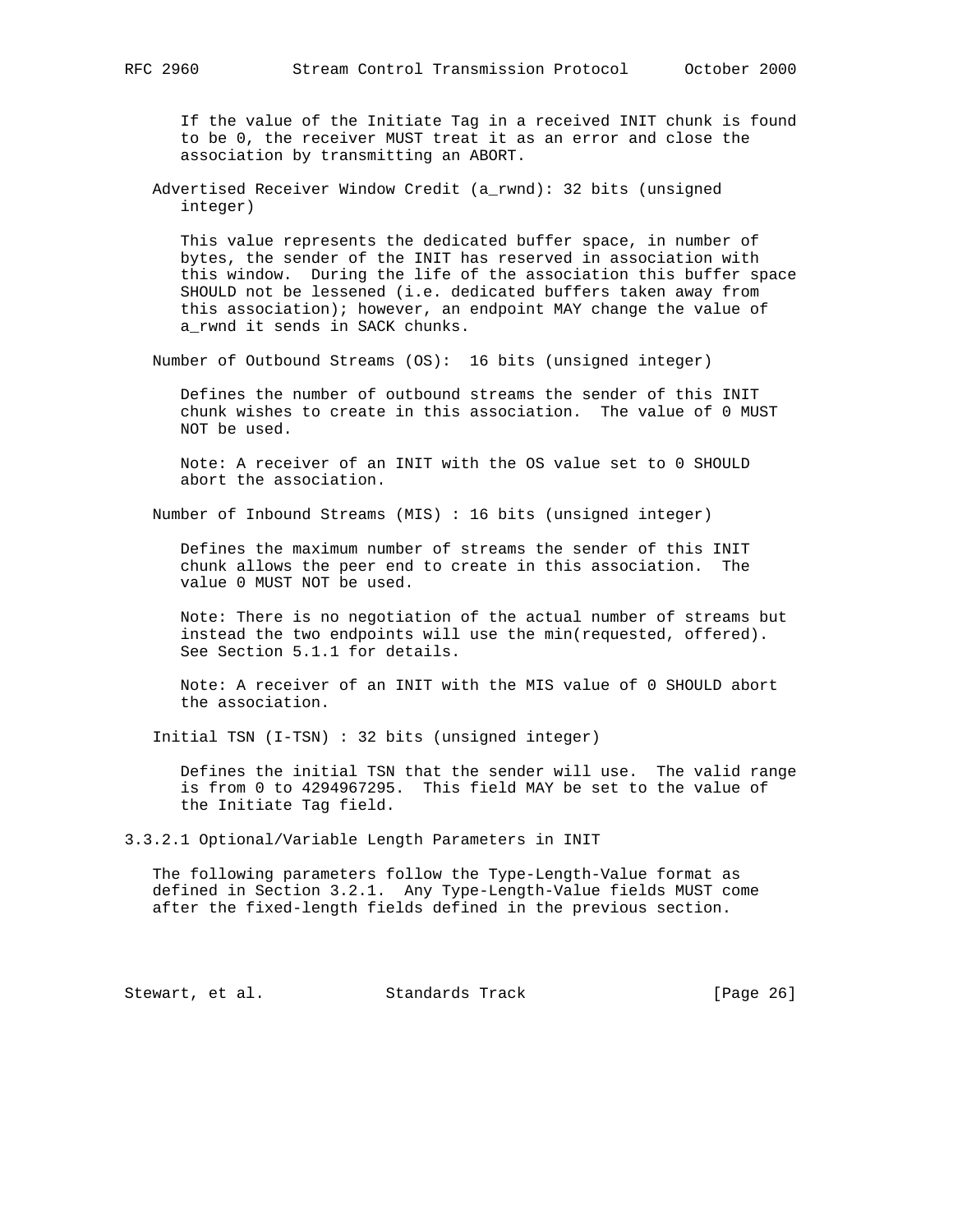```
 IPv4 Address Parameter (5)
0 1 2 3
      0 1 2 3 4 5 6 7 8 9 0 1 2 3 4 5 6 7 8 9 0 1 2 3 4 5 6 7 8 9 0 1
      +-+-+-+-+-+-+-+-+-+-+-+-+-+-+-+-+-+-+-+-+-+-+-+-+-+-+-+-+-+-+-+-+
     | Type = 5 | Length = 8 |
     +-+-+-+-+-+-+-+-+-+-+-+-+-+-+-+-+-+-+-+-+-+-+-+-+-+-+-+-+-+-+-+-+
                          | IPv4 Address |
     +-+-+-+-+-+-+-+-+-+-+-+-+-+-+-+-+-+-+-+-+-+-+-+-+-+-+-+-+-+-+-+-+
   IPv4 Address: 32 bits (unsigned integer)
```
 Contains an IPv4 address of the sending endpoint. It is binary encoded.

IPv6 Address Parameter (6)

 $0$  1 2 3 0 1 2 3 4 5 6 7 8 9 0 1 2 3 4 5 6 7 8 9 0 1 2 3 4 5 6 7 8 9 0 1 +-+-+-+-+-+-+-+-+-+-+-+-+-+-+-+-+-+-+-+-+-+-+-+-+-+-+-+-+-+-+-+-+ | Type = 6 | Length = 20 | +-+-+-+-+-+-+-+-+-+-+-+-+-+-+-+-+-+-+-+-+-+-+-+-+-+-+-+-+-+-+-+-+ | | | IPv6 Address | | | | | +-+-+-+-+-+-+-+-+-+-+-+-+-+-+-+-+-+-+-+-+-+-+-+-+-+-+-+-+-+-+-+-+

IPv6 Address: 128 bit (unsigned integer)

 Contains an IPv6 address of the sending endpoint. It is binary encoded.

 Note: A sender MUST NOT use an IPv4-mapped IPv6 address [RFC2373] but should instead use an IPv4 Address Parameter for an IPv4 address.

 Combined with the Source Port Number in the SCTP common header, the value passed in an IPv4 or IPv6 Address parameter indicates a transport address the sender of the INIT will support for the association being initiated. That is, during the lifetime of this association, this IP address can appear in the source address field of an IP datagram sent from the sender of the INIT, and can be used as a destination address of an IP datagram sent from the receiver of the INIT.

Stewart, et al. Standards Track [Page 27]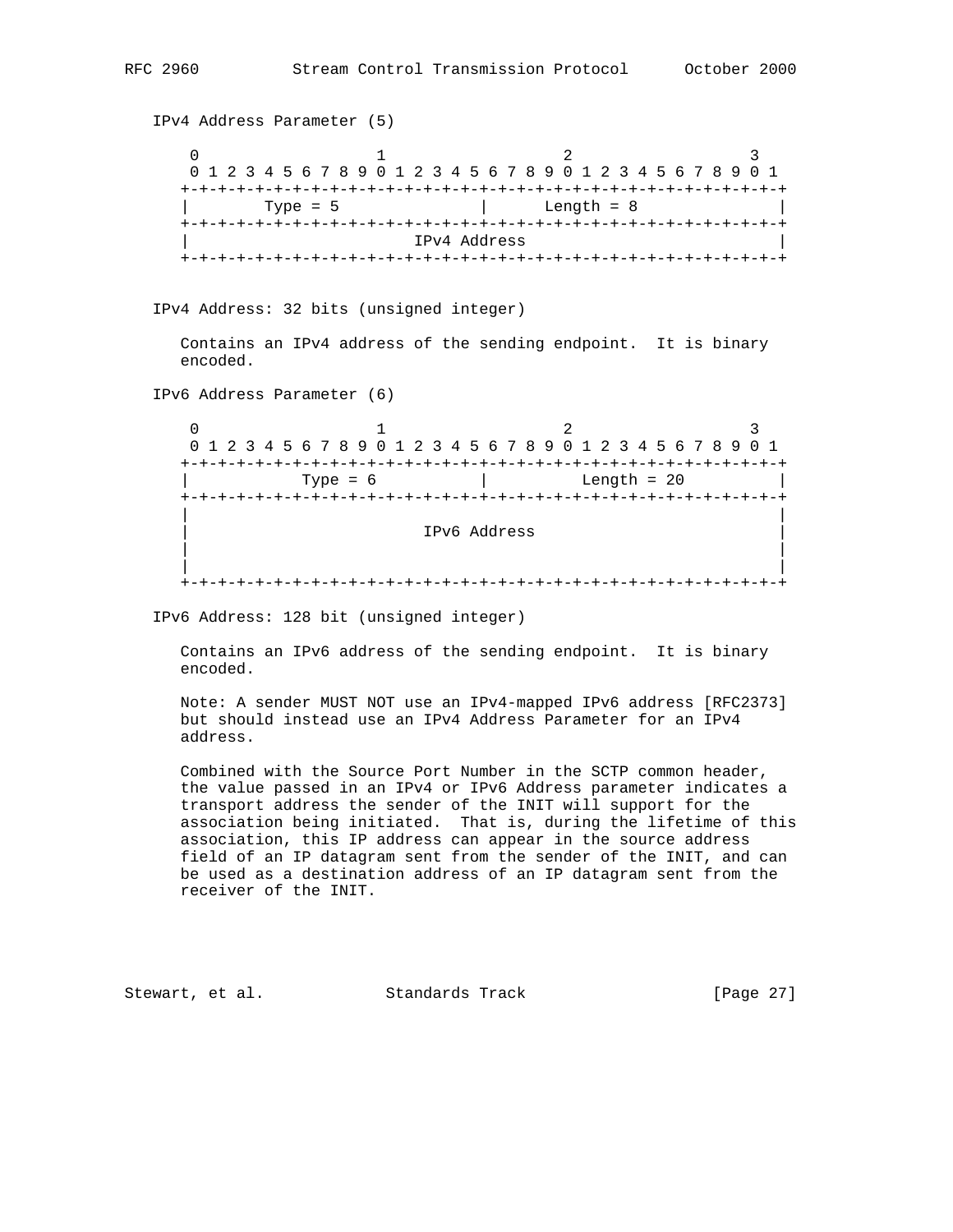More than one IP Address parameter can be included in an INIT chunk when the INIT sender is multi-homed. Moreover, a multi homed endpoint may have access to different types of network, thus more than one address type can be present in one INIT chunk, i.e., IPv4 and IPv6 addresses are allowed in the same INIT chunk.

 If the INIT contains at least one IP Address parameter, then the source address of the IP datagram containing the INIT chunk and any additional address(es) provided within the INIT can be used as destinations by the endpoint receiving the INIT. If the INIT does not contain any IP Address parameters, the endpoint receiving the INIT MUST use the source address associated with the received IP datagram as its sole destination address for the association.

 Note that not using any IP address parameters in the INIT and INIT-ACK is an alternative to make an association more likely to work across a NAT box.

Cookie Preservative (9)

 The sender of the INIT shall use this parameter to suggest to the receiver of the INIT for a longer life-span of the State Cookie.

0  $1$  2 3 0 1 2 3 4 5 6 7 8 9 0 1 2 3 4 5 6 7 8 9 0 1 2 3 4 5 6 7 8 9 0 1 +-+-+-+-+-+-+-+-+-+-+-+-+-+-+-+-+-+-+-+-+-+-+-+-+-+-+-+-+-+-+-+-+ | Type = 9 | Length = 8 | +-+-+-+-+-+-+-+-+-+-+-+-+-+-+-+-+-+-+-+-+-+-+-+-+-+-+-+-+-+-+-+-+ Suggested Cookie Life-span Increment (msec.) +-+-+-+-+-+-+-+-+-+-+-+-+-+-+-+-+-+-+-+-+-+-+-+-+-+-+-+-+-+-+-+-+

Suggested Cookie Life-span Increment: 32 bits (unsigned integer)

 This parameter indicates to the receiver how much increment in milliseconds the sender wishes the receiver to add to its default cookie life-span.

 This optional parameter should be added to the INIT chunk by the sender when it re-attempts establishing an association with a peer to which its previous attempt of establishing the association failed due to a stale cookie operation error. The receiver MAY choose to ignore the suggested cookie life-span increase for its own security reasons.

Stewart, et al. Standards Track [Page 28]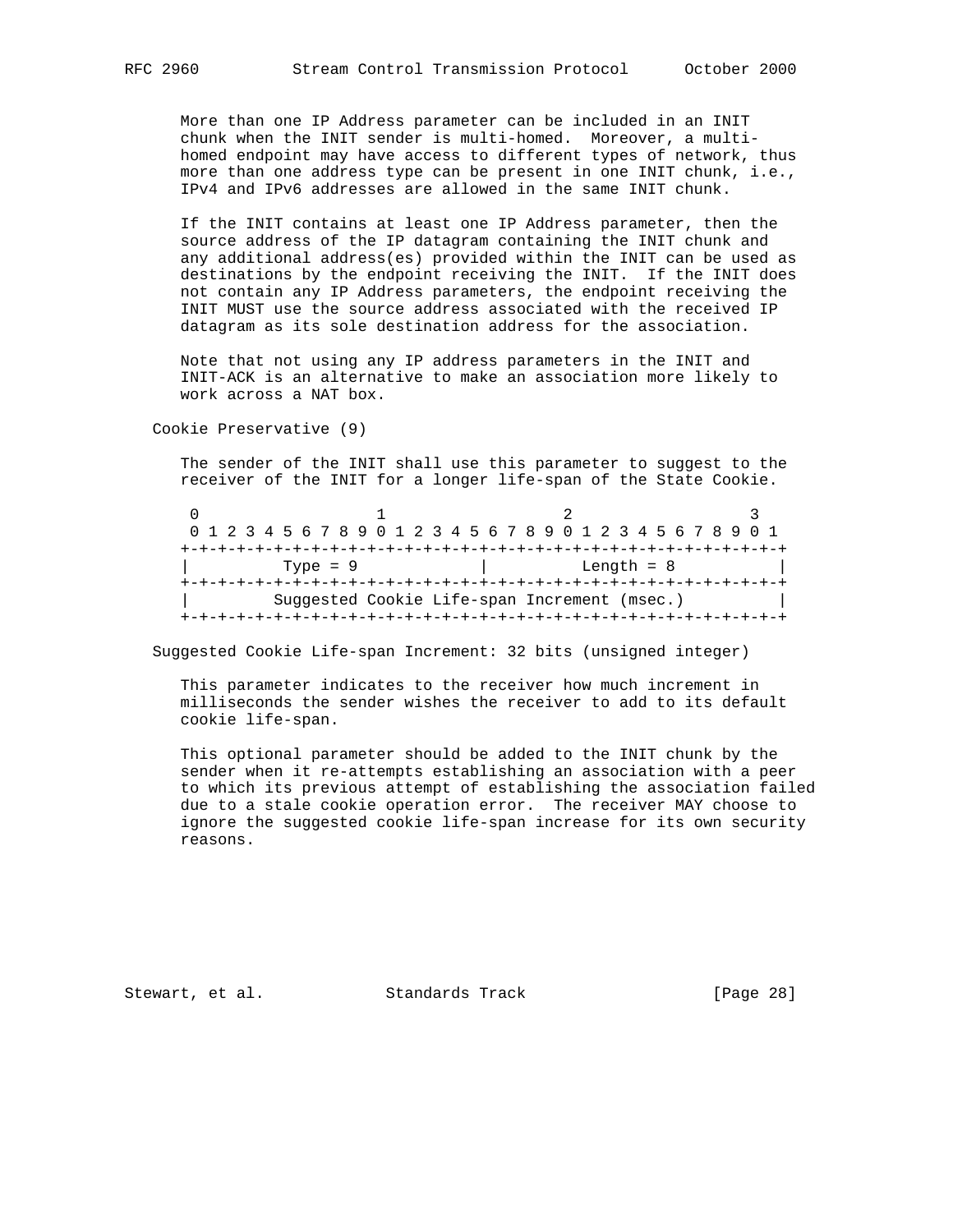```
 Host Name Address (11)
```
 The sender of INIT uses this parameter to pass its Host Name (in place of its IP addresses) to its peer. The peer is responsible for resolving the name. Using this parameter might make it more likely for the association to work across a NAT box.

 $0$  and  $1$  and  $2$  3 0 1 2 3 4 5 6 7 8 9 0 1 2 3 4 5 6 7 8 9 0 1 2 3 4 5 6 7 8 9 0 1 +-+-+-+-+-+-+-+-+-+-+-+-+-+-+-+-+-+-+-+-+-+-+-+-+-+-+-+-+-+-+-+-+ Type = 11 | Length +-+-+-+-+-+-+-+-+-+-+-+-+-+-+-+-+-+-+-+-+-+-+-+-+-+-+-+-+-+-+-+-+ Host Name  $\lambda$  and  $\lambda$  and  $\lambda$  and  $\lambda$  and  $\lambda$  and  $\lambda$  and  $\lambda$  and  $\lambda$  and  $\lambda$  and  $\lambda$  and  $\lambda$  and  $\lambda$  and  $\lambda$  and  $\lambda$  and  $\lambda$  and  $\lambda$  and  $\lambda$  and  $\lambda$  and  $\lambda$  and  $\lambda$  and  $\lambda$  and  $\lambda$  and  $\lambda$  and  $\lambda$  and  $\lambda$  +-+-+-+-+-+-+-+-+-+-+-+-+-+-+-+-+-+-+-+-+-+-+-+-+-+-+-+-+-+-+-+-+

Host Name: variable length

 This field contains a host name in "host name syntax" per RFC1123 Section 2.1 [RFC1123]. The method for resolving the host name is out of scope of SCTP.

 Note: At least one null terminator is included in the Host Name string and must be included in the length.

Supported Address Types (12)

 The sender of INIT uses this parameter to list all the address types it can support.

 $0$  1 2 3 0 1 2 3 4 5 6 7 8 9 0 1 2 3 4 5 6 7 8 9 0 1 2 3 4 5 6 7 8 9 0 1 +-+-+-+-+-+-+-+-+-+-+-+-+-+-+-+-+-+-+-+-+-+-+-+-+-+-+-+-+-+-+-+-+ Type = 12 | Length +-+-+-+-+-+-+-+-+-+-+-+-+-+-+-+-+-+-+-+-+-+-+-+-+-+-+-+-+-+-+-+-+ Address Type #1 | Address Type #2 +-+-+-+-+-+-+-+-+-+-+-+-+-+-+-+-+-+-+-+-+-+-+-+-+-+-+-+-+-+-+-+-+ | ...... +-+-+-+-+-+-+-+-+-+-+-+-+-+-+

Address Type: 16 bits (unsigned integer)

 This is filled with the type value of the corresponding address TLV  $(e.g., IPv4 = 5, IPv6 = 6, Hostname = 11)$ .

Stewart, et al. Standards Track [Page 29]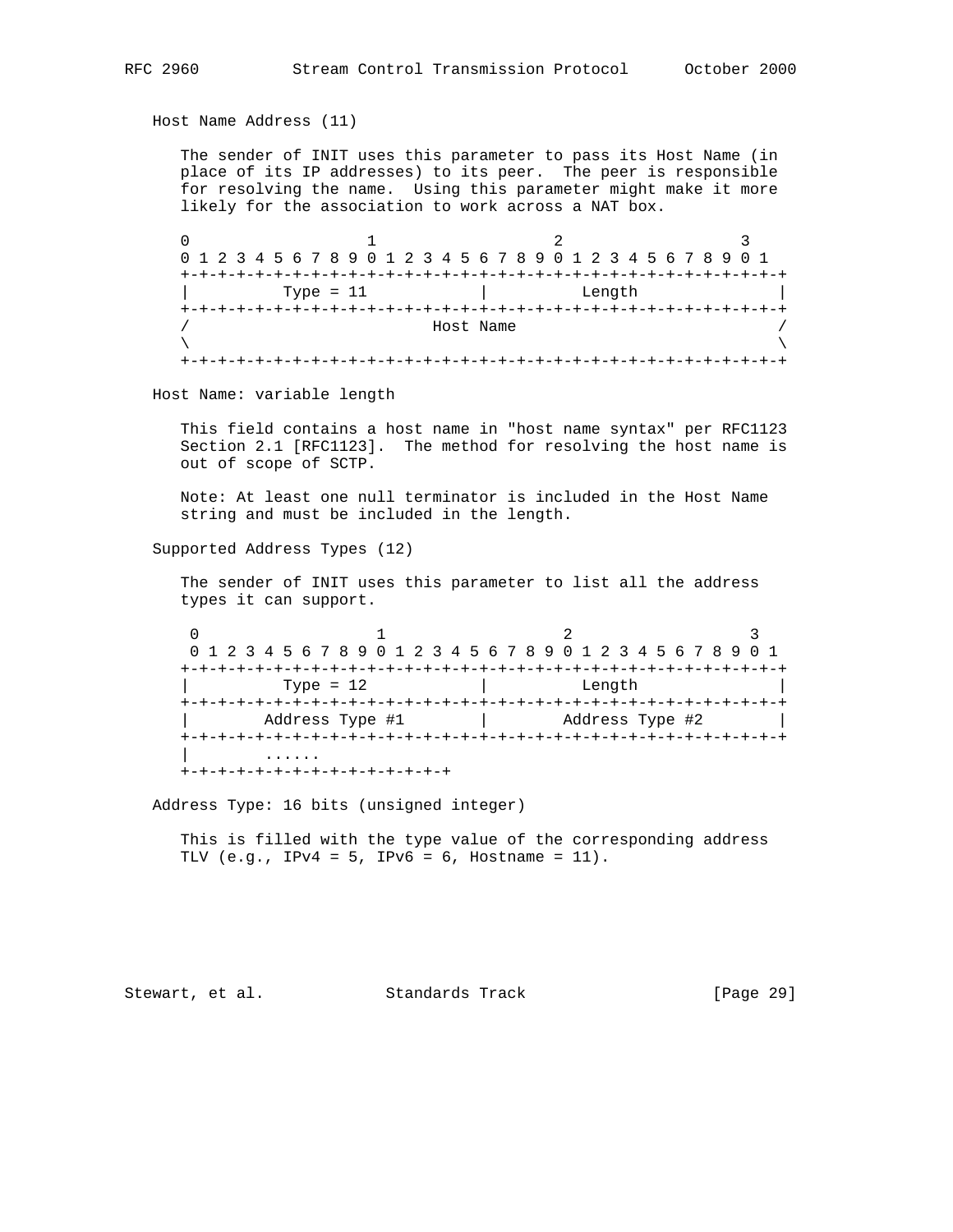3.3.3 Initiation Acknowledgement (INIT ACK) (2):

 The INIT ACK chunk is used to acknowledge the initiation of an SCTP association.

 The parameter part of INIT ACK is formatted similarly to the INIT chunk. It uses two extra variable parameters: The State Cookie and the Unrecognized Parameter:

The format of the INIT ACK chunk is shown below:

0  $1$  2 3 0 1 2 3 4 5 6 7 8 9 0 1 2 3 4 5 6 7 8 9 0 1 2 3 4 5 6 7 8 9 0 1 +-+-+-+-+-+-+-+-+-+-+-+-+-+-+-+-+-+-+-+-+-+-+-+-+-+-+-+-+-+-+-+-+ | Type = 2 | Chunk Flags | Chunk Length | +-+-+-+-+-+-+-+-+-+-+-+-+-+-+-+-+-+-+-+-+-+-+-+-+-+-+-+-+-+-+-+-+ Initiate Tag +-+-+-+-+-+-+-+-+-+-+-+-+-+-+-+-+-+-+-+-+-+-+-+-+-+-+-+-+-+-+-+-+ Advertised Receiver Window Credit +-+-+-+-+-+-+-+-+-+-+-+-+-+-+-+-+-+-+-+-+-+-+-+-+-+-+-+-+-+-+-+-+ | Number of Outbound Streams | Number of Inbound Streams | +-+-+-+-+-+-+-+-+-+-+-+-+-+-+-+-+-+-+-+-+-+-+-+-+-+-+-+-+-+-+-+-+ | Initial TSN | +-+-+-+-+-+-+-+-+-+-+-+-+-+-+-+-+-+-+-+-+-+-+-+-+-+-+-+-+-+-+-+-+  $\lambda$  and  $\lambda$  and  $\lambda$  and  $\lambda$  and  $\lambda$  and  $\lambda$  and  $\lambda$  and  $\lambda$  and  $\lambda$  and  $\lambda$  and  $\lambda$  and  $\lambda$  and  $\lambda$  and  $\lambda$  and  $\lambda$  and  $\lambda$  and  $\lambda$  and  $\lambda$  and  $\lambda$  and  $\lambda$  and  $\lambda$  and  $\lambda$  and  $\lambda$  and  $\lambda$  and  $\lambda$  / Optional/Variable-Length Parameters /  $\lambda$  and  $\lambda$  and  $\lambda$  and  $\lambda$  and  $\lambda$  and  $\lambda$  and  $\lambda$  and  $\lambda$  and  $\lambda$  and  $\lambda$  and  $\lambda$  and  $\lambda$  and  $\lambda$  and  $\lambda$  and  $\lambda$  and  $\lambda$  and  $\lambda$  and  $\lambda$  and  $\lambda$  and  $\lambda$  and  $\lambda$  and  $\lambda$  and  $\lambda$  and  $\lambda$  and  $\lambda$  +-+-+-+-+-+-+-+-+-+-+-+-+-+-+-+-+-+-+-+-+-+-+-+-+-+-+-+-+-+-+-+-+

Initiate Tag: 32 bits (unsigned integer)

 The receiver of the INIT ACK records the value of the Initiate Tag parameter. This value MUST be placed into the Verification Tag field of every SCTP packet that the INIT ACK receiver transmits within this association.

 The Initiate Tag MUST NOT take the value 0. See Section 5.3.1 for more on the selection of the Initiate Tag value.

 If the value of the Initiate Tag in a received INIT ACK chunk is found to be 0, the receiver MUST treat it as an error and close the association by transmitting an ABORT.

Stewart, et al. Standards Track [Page 30]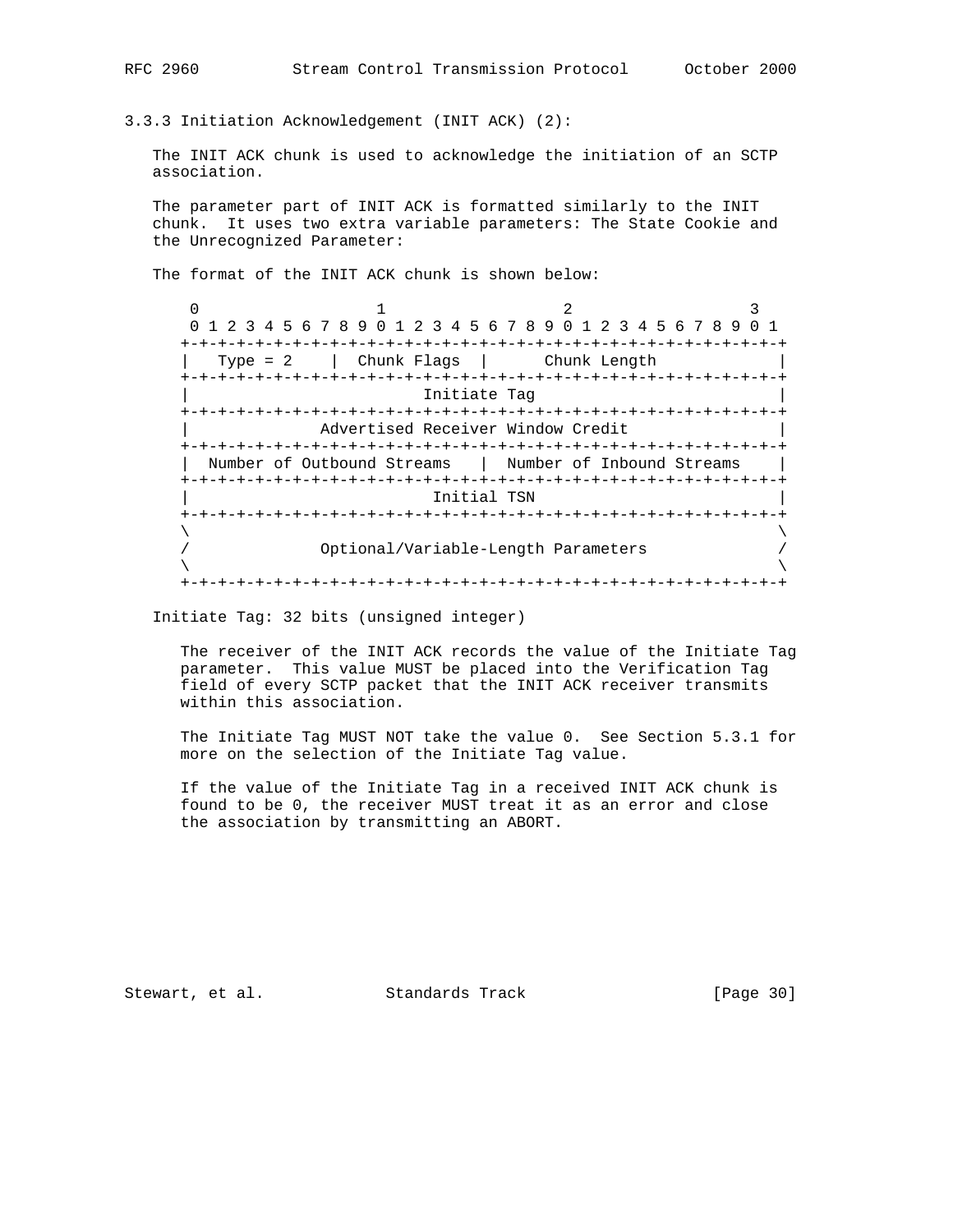Advertised Receiver Window Credit (a\_rwnd): 32 bits (unsigned integer)

 This value represents the dedicated buffer space, in number of bytes, the sender of the INIT ACK has reserved in association with this window. During the life of the association this buffer space SHOULD not be lessened (i.e. dedicated buffers taken away from this association).

Number of Outbound Streams (OS): 16 bits (unsigned integer)

 Defines the number of outbound streams the sender of this INIT ACK chunk wishes to create in this association. The value of 0 MUST NOT be used.

 Note: A receiver of an INIT ACK with the OS value set to 0 SHOULD destroy the association discarding its TCB.

Number of Inbound Streams (MIS) : 16 bits (unsigned integer)

 Defines the maximum number of streams the sender of this INIT ACK chunk allows the peer end to create in this association. The value 0 MUST NOT be used.

 Note: There is no negotiation of the actual number of streams but instead the two endpoints will use the min(requested, offered). See Section 5.1.1 for details.

 Note: A receiver of an INIT ACK with the MIS value set to 0 SHOULD destroy the association discarding its TCB.

Initial TSN (I-TSN) : 32 bits (unsigned integer)

 Defines the initial TSN that the INIT-ACK sender will use. The valid range is from 0 to 4294967295. This field MAY be set to the value of the Initiate Tag field.

| Fixed Parameters                  | Status    |
|-----------------------------------|-----------|
| Initiate Tag                      | Mandatory |
| Advertised Receiver Window Credit | Mandatory |
| Number of Outbound Streams        | Mandatory |
| Number of Inbound Streams         | Mandatory |
| Initial TSN                       | Mandatory |

Stewart, et al. Standards Track [Page 31]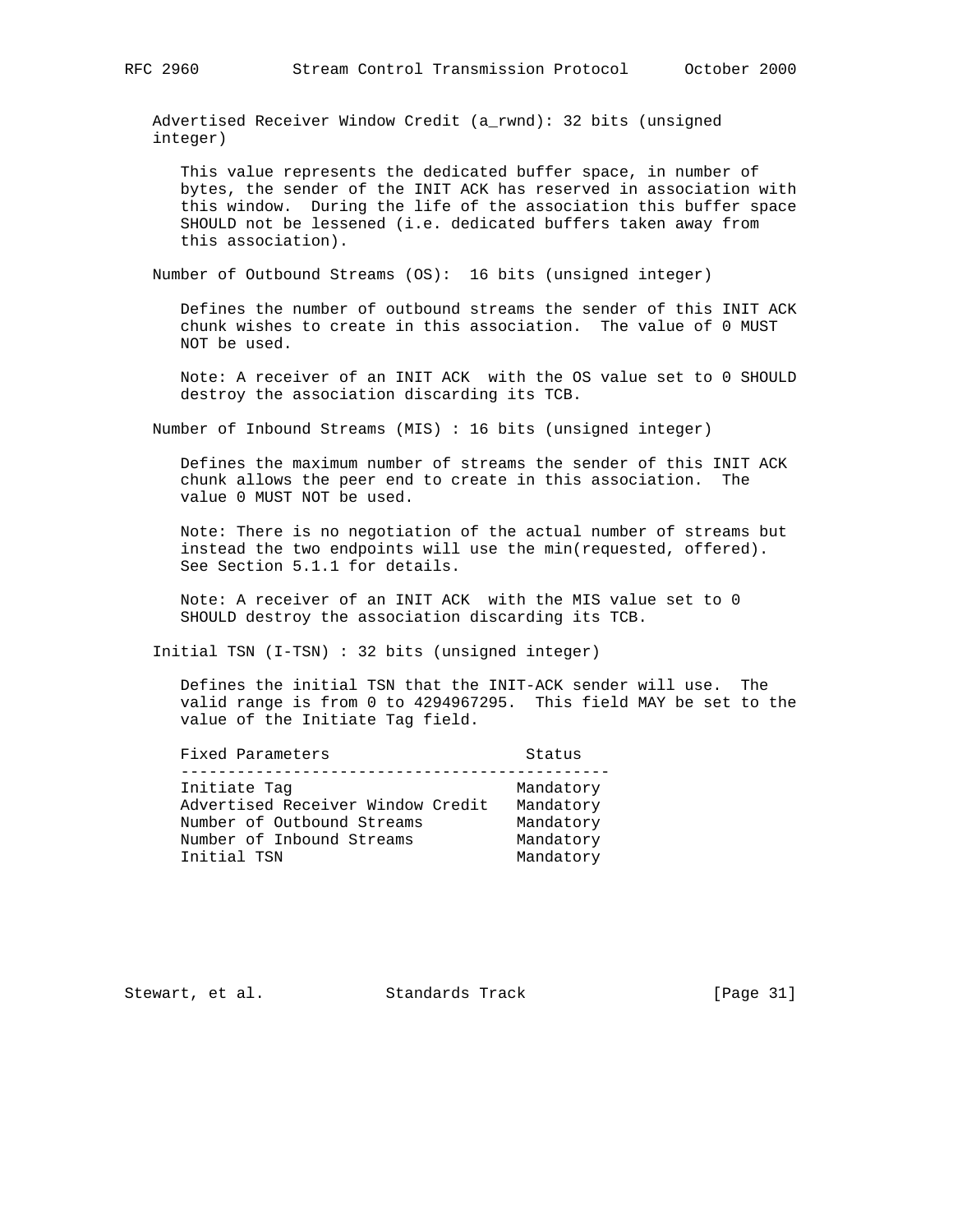| Variable Parameters               | Status    | Type Value     |
|-----------------------------------|-----------|----------------|
|                                   |           |                |
| State Cookie                      | Mandatory | -7             |
| IPv4 Address (Note 1)             | Optional  | 5              |
| IPv6 Address (Note 1)             | Optional  | 6              |
| Unrecognized Parameters           | Optional  | 8              |
| Reserved for ECN Capable (Note 2) | Optional  | 32768 (0x8000) |
| Host Name Address (Note 3)        | Optional  | 11             |

 Note 1: The INIT ACK chunks can contain any number of IP address parameters that can be IPv4 and/or IPv6 in any combination.

 Note 2: The ECN capable field is reserved for future use of Explicit Congestion Notification.

 Note 3: The INIT ACK chunks MUST NOT contain more than one Host Name address parameter. Moreover, the sender of the INIT ACK MUST NOT combine any other address types with the Host Name address in the INIT ACK. The receiver of the INIT ACK MUST ignore any other address types if the Host Name address parameter is present.

 IMPLEMENTATION NOTE: An implementation MUST be prepared to receive a INIT ACK that is quite large (more than 1500 bytes) due to the variable size of the state cookie AND the variable address list. For example if a responder to the INIT has 1000 IPv4 addresses it wishes to send, it would need at least 8,000 bytes to encode this in the INIT ACK.

 In combination with the Source Port carried in the SCTP common header, each IP Address parameter in the INIT ACK indicates to the receiver of the INIT ACK a valid transport address supported by the sender of the INIT ACK for the lifetime of the association being initiated.

 If the INIT ACK contains at least one IP Address parameter, then the source address of the IP datagram containing the INIT ACK and any additional address(es) provided within the INIT ACK may be used as destinations by the receiver of the INIT-ACK. If the INIT ACK does not contain any IP Address parameters, the receiver of the INIT-ACK MUST use the source address associated with the received IP datagram as its sole destination address for the association.

 The State Cookie and Unrecognized Parameters use the Type-Length- Value format as defined in Section 3.2.1 and are described below. The other fields are defined the same as their counterparts in the INIT chunk.

Stewart, et al. Standards Track [Page 32]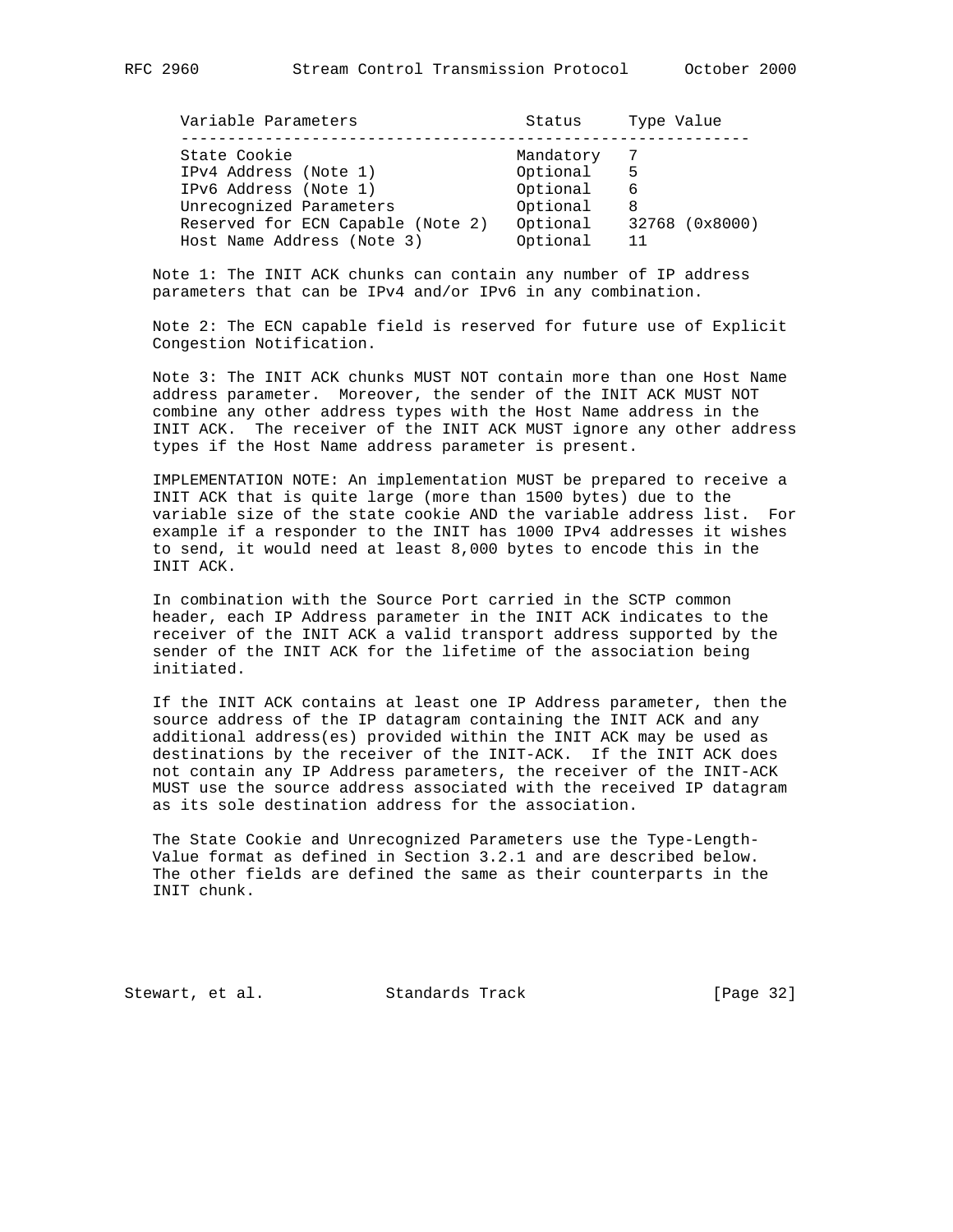3.3.3.1 Optional or Variable Length Parameters

State Cookie

Parameter Type Value: 7

Parameter Length: variable size, depending on Size of Cookie

Parameter Value:

 This parameter value MUST contain all the necessary state and parameter information required for the sender of this INIT ACK to create the association, along with a Message Authentication Code (MAC). See Section 5.1.3 for details on State Cookie definition.

Unrecognized Parameters:

Parameter Type Value: 8

Parameter Length: Variable Size.

Parameter Value:

 This parameter is returned to the originator of the INIT chunk when the INIT contains an unrecognized parameter which has a value that indicates that it should be reported to the sender. This parameter value field will contain unrecognized parameters copied from the INIT chunk complete with Parameter Type, Length and Value fields.

3.3.4 Selective Acknowledgement (SACK) (3):

 This chunk is sent to the peer endpoint to acknowledge received DATA chunks and to inform the peer endpoint of gaps in the received subsequences of DATA chunks as represented by their TSNs.

 The SACK MUST contain the Cumulative TSN Ack and Advertised Receiver Window Credit (a\_rwnd) parameters.

 By definition, the value of the Cumulative TSN Ack parameter is the last TSN received before a break in the sequence of received TSNs occurs; the next TSN value following this one has not yet been received at the endpoint sending the SACK. This parameter therefore acknowledges receipt of all TSNs less than or equal to its value.

 The handling of a\_rwnd by the receiver of the SACK is discussed in detail in Section 6.2.1.

Stewart, et al. Standards Track [Page 33]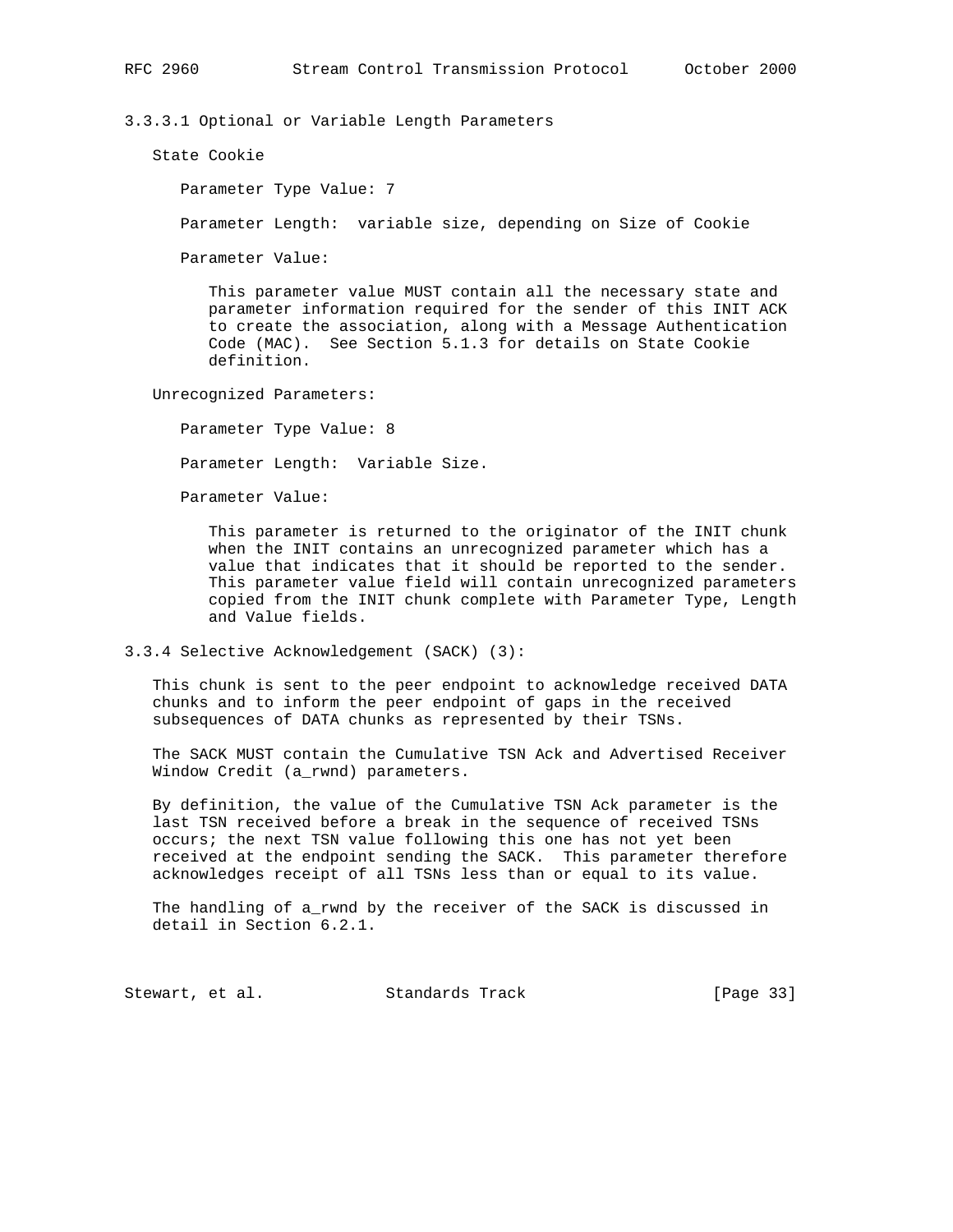The SACK also contains zero or more Gap Ack Blocks. Each Gap Ack Block acknowledges a subsequence of TSNs received following a break in the sequence of received TSNs. By definition, all TSNs acknowledged by Gap Ack Blocks are greater than the value of the

 $0$  1 2 3 0 1 2 3 4 5 6 7 8 9 0 1 2 3 4 5 6 7 8 9 0 1 2 3 4 5 6 7 8 9 0 1 +-+-+-+-+-+-+-+-+-+-+-+-+-+-+-+-+-+-+-+-+-+-+-+-+-+-+-+-+-+-+-+-+ | Type = 3 |Chunk Flags | Chunk Length | +-+-+-+-+-+-+-+-+-+-+-+-+-+-+-+-+-+-+-+-+-+-+-+-+-+-+-+-+-+-+-+-+ Cumulative TSN Ack +-+-+-+-+-+-+-+-+-+-+-+-+-+-+-+-+-+-+-+-+-+-+-+-+-+-+-+-+-+-+-+-+ Advertised Receiver Window Credit (a\_rwnd) +-+-+-+-+-+-+-+-+-+-+-+-+-+-+-+-+-+-+-+-+-+-+-+-+-+-+-+-+-+-+-+-+ | Number of Gap Ack Blocks = N | Number of Duplicate TSNs = X | +-+-+-+-+-+-+-+-+-+-+-+-+-+-+-+-+-+-+-+-+-+-+-+-+-+-+-+-+-+-+-+-+ | Gap Ack Block #1 Start | Gap Ack Block #1 End | +-+-+-+-+-+-+-+-+-+-+-+-+-+-+-+-+-+-+-+-+-+-+-+-+-+-+-+-+-+-+-+-+ / /  $\lambda$  ...  $\lambda$  / / +-+-+-+-+-+-+-+-+-+-+-+-+-+-+-+-+-+-+-+-+-+-+-+-+-+-+-+-+-+-+-+-+ | Gap Ack Block #N Start | Gap Ack Block #N End +-+-+-+-+-+-+-+-+-+-+-+-+-+-+-+-+-+-+-+-+-+-+-+-+-+-+-+-+-+-+-+-+ Duplicate TSN 1 +-+-+-+-+-+-+-+-+-+-+-+-+-+-+-+-+-+-+-+-+-+-+-+-+-+-+-+-+-+-+-+-+ / /  $\lambda$  ...  $\lambda$  / / +-+-+-+-+-+-+-+-+-+-+-+-+-+-+-+-+-+-+-+-+-+-+-+-+-+-+-+-+-+-+-+-+ Duplicate TSN X +-+-+-+-+-+-+-+-+-+-+-+-+-+-+-+-+-+-+-+-+-+-+-+-+-+-+-+-+-+-+-+-+

Chunk Flags: 8 bits

Set to all zeros on transmit and ignored on receipt.

Cumulative TSN Ack: 32 bits (unsigned integer)

 This parameter contains the TSN of the last DATA chunk received in sequence before a gap.

 Advertised Receiver Window Credit (a\_rwnd): 32 bits (unsigned integer)

 This field indicates the updated receive buffer space in bytes of the sender of this SACK, see Section 6.2.1 for details.

Stewart, et al. Standards Track [Page 34]

Cumulative TSN Ack.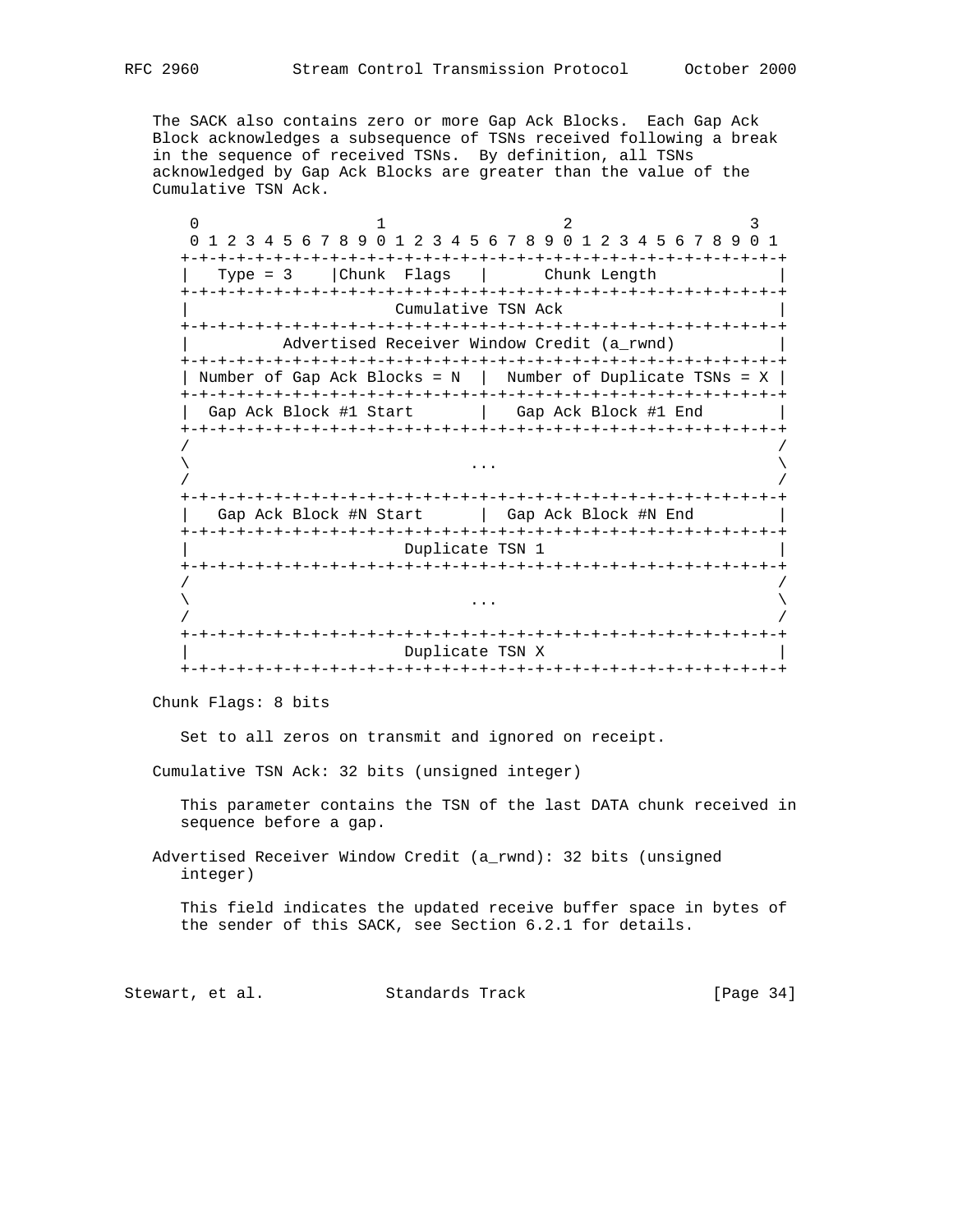Number of Gap Ack Blocks: 16 bits (unsigned integer)

Indicates the number of Gap Ack Blocks included in this SACK.

Number of Duplicate TSNs: 16 bit

 This field contains the number of duplicate TSNs the endpoint has received. Each duplicate TSN is listed following the Gap Ack Block list.

Gap Ack Blocks:

 These fields contain the Gap Ack Blocks. They are repeated for each Gap Ack Block up to the number of Gap Ack Blocks defined in the Number of Gap Ack Blocks field. All DATA chunks with TSNs greater than or equal to (Cumulative TSN Ack + Gap Ack Block Start) and less than or equal to (Cumulative TSN Ack + Gap Ack Block End) of each Gap Ack Block are assumed to have been received correctly.

Gap Ack Block Start: 16 bits (unsigned integer)

 Indicates the Start offset TSN for this Gap Ack Block. To calculate the actual TSN number the Cumulative TSN Ack is added to this offset number. This calculated TSN identifies the first TSN in this Gap Ack Block that has been received.

Gap Ack Block End: 16 bits (unsigned integer)

 Indicates the End offset TSN for this Gap Ack Block. To calculate the actual TSN number the Cumulative TSN Ack is added to this offset number. This calculated TSN identifies the TSN of the last DATA chunk received in this Gap Ack Block.

 For example, assume the receiver has the following DATA chunks newly arrived at the time when it decides to send a Selective ACK,

Stewart, et al. Standards Track [Page 35]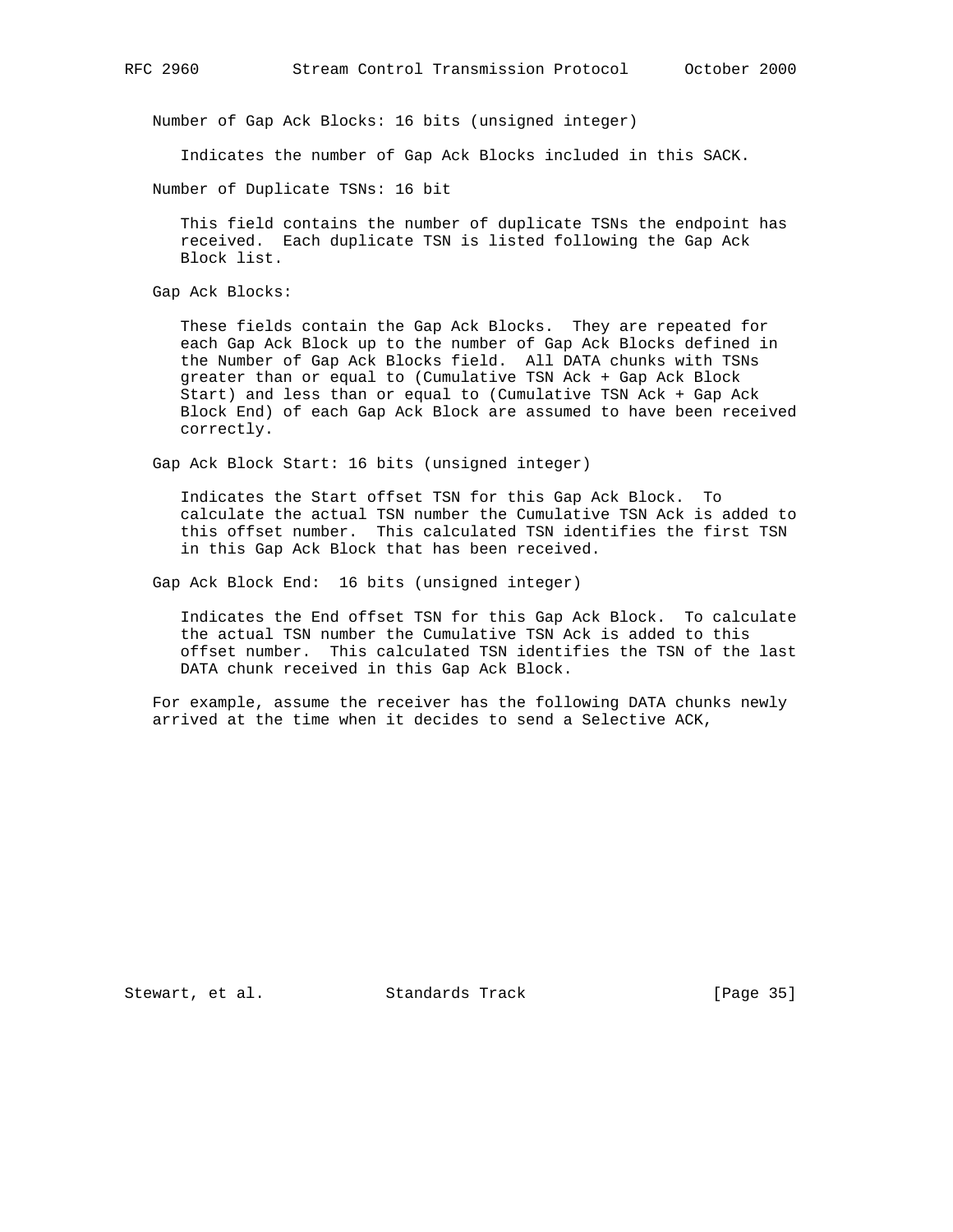---------- | TSN=17 | ---------- | | <- still missing ---------- | TSN=15 | ---------- | TSN=14 | ---------- | | <- still missing ---------- | TSN=12 | ---------- | TSN=11 | ---------- | TSN=10 | ----------

 then, the parameter part of the SACK MUST be constructed as follows (assuming the new a\_rwnd is set to 4660 by the sender):



Duplicate TSN: 32 bits (unsigned integer)

 Indicates the number of times a TSN was received in duplicate since the last SACK was sent. Every time a receiver gets a duplicate TSN (before sending the SACK) it adds it to the list of duplicates. The duplicate count is re-initialized to zero after sending each SACK.

 For example, if a receiver were to get the TSN 19 three times it would list 19 twice in the outbound SACK. After sending the SACK if it received yet one more TSN 19 it would list 19 as a duplicate once in the next outgoing SACK.

Stewart, et al. Standards Track [Page 36]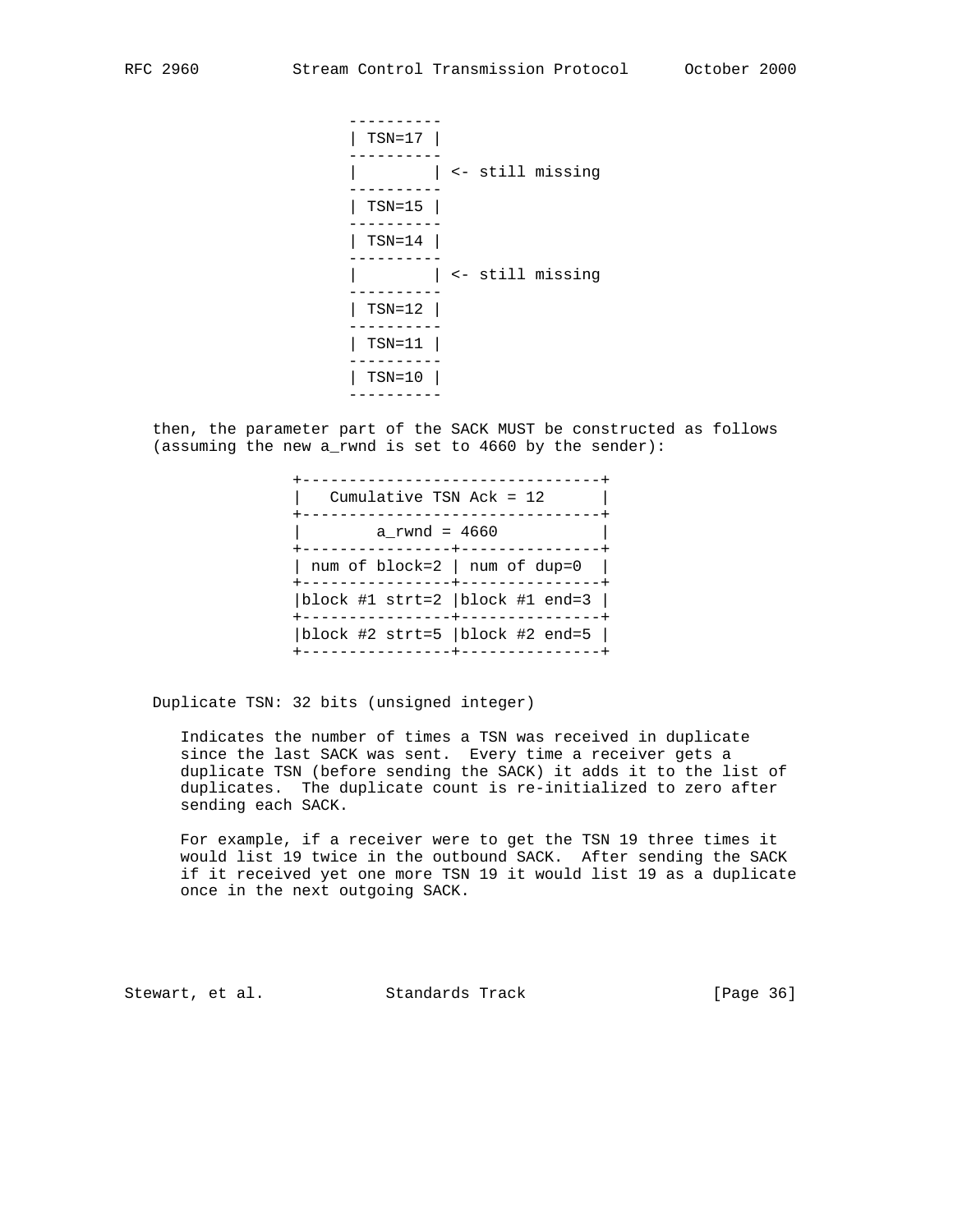3.3.5 Heartbeat Request (HEARTBEAT) (4):

 An endpoint should send this chunk to its peer endpoint to probe the reachability of a particular destination transport address defined in the present association.

 The parameter field contains the Heartbeat Information which is a variable length opaque data structure understood only by the sender.

 $0$  1 2 3 0 1 2 3 4 5 6 7 8 9 0 1 2 3 4 5 6 7 8 9 0 1 2 3 4 5 6 7 8 9 0 1 +-+-+-+-+-+-+-+-+-+-+-+-+-+-+-+-+-+-+-+-+-+-+-+-+-+-+-+-+-+-+-+-+ | Type = 4 | Chunk Flags | Heartbeat Length +-+-+-+-+-+-+-+-+-+-+-+-+-+-+-+-+-+-+-+-+-+-+-+-+-+-+-+-+-+-+-+-+  $\lambda$  and  $\lambda$  and  $\lambda$  and  $\lambda$  and  $\lambda$  and  $\lambda$  and  $\lambda$  and  $\lambda$  and  $\lambda$  and  $\lambda$  and  $\lambda$  and  $\lambda$  and  $\lambda$  and  $\lambda$  and  $\lambda$  and  $\lambda$  and  $\lambda$  and  $\lambda$  and  $\lambda$  and  $\lambda$  and  $\lambda$  and  $\lambda$  and  $\lambda$  and  $\lambda$  and  $\lambda$  / Heartbeat Information TLV (Variable-Length) /  $\lambda$  and  $\lambda$  and  $\lambda$  and  $\lambda$  and  $\lambda$  and  $\lambda$  and  $\lambda$  and  $\lambda$  and  $\lambda$  and  $\lambda$  and  $\lambda$  and  $\lambda$  and  $\lambda$  and  $\lambda$  and  $\lambda$  and  $\lambda$  and  $\lambda$  and  $\lambda$  and  $\lambda$  and  $\lambda$  and  $\lambda$  and  $\lambda$  and  $\lambda$  and  $\lambda$  and  $\lambda$  +-+-+-+-+-+-+-+-+-+-+-+-+-+-+-+-+-+-+-+-+-+-+-+-+-+-+-+-+-+-+-+-+

Chunk Flags: 8 bits

Set to zero on transmit and ignored on receipt.

Heartbeat Length: 16 bits (unsigned integer)

 Set to the size of the chunk in bytes, including the chunk header and the Heartbeat Information field.

Heartbeat Information: variable length

 Defined as a variable-length parameter using the format described in Section 3.2.1, i.e.:

Variable Parameters Type Value ------------------------------------------------------------- Heartbeat Info **Mandatory** 1  $0$  1 2 3 0 1 2 3 4 5 6 7 8 9 0 1 2 3 4 5 6 7 8 9 0 1 2 3 4 5 6 7 8 9 0 1 +-+-+-+-+-+-+-+-+-+-+-+-+-+-+-+-+-+-+-+-+-+-+-+-+-+-+-+-+-+-+-+-+  $\vert$  Heartbeat Info Type=1  $\vert$  +-+-+-+-+-+-+-+-+-+-+-+-+-+-+-+-+-+-+-+-+-+-+-+-+-+-+-+-+-+-+-+-+ Sender-specific Heartbeat Info  $\lambda$  and  $\lambda$  and  $\lambda$  and  $\lambda$  and  $\lambda$  and  $\lambda$  and  $\lambda$  and  $\lambda$  and  $\lambda$  and  $\lambda$  and  $\lambda$  and  $\lambda$  and  $\lambda$  and  $\lambda$  and  $\lambda$  and  $\lambda$  and  $\lambda$  and  $\lambda$  and  $\lambda$  and  $\lambda$  and  $\lambda$  and  $\lambda$  and  $\lambda$  and  $\lambda$  and  $\lambda$  +-+-+-+-+-+-+-+-+-+-+-+-+-+-+-+-+-+-+-+-+-+-+-+-+-+-+-+-+-+-+-+-+

Stewart, et al. Standards Track [Page 37]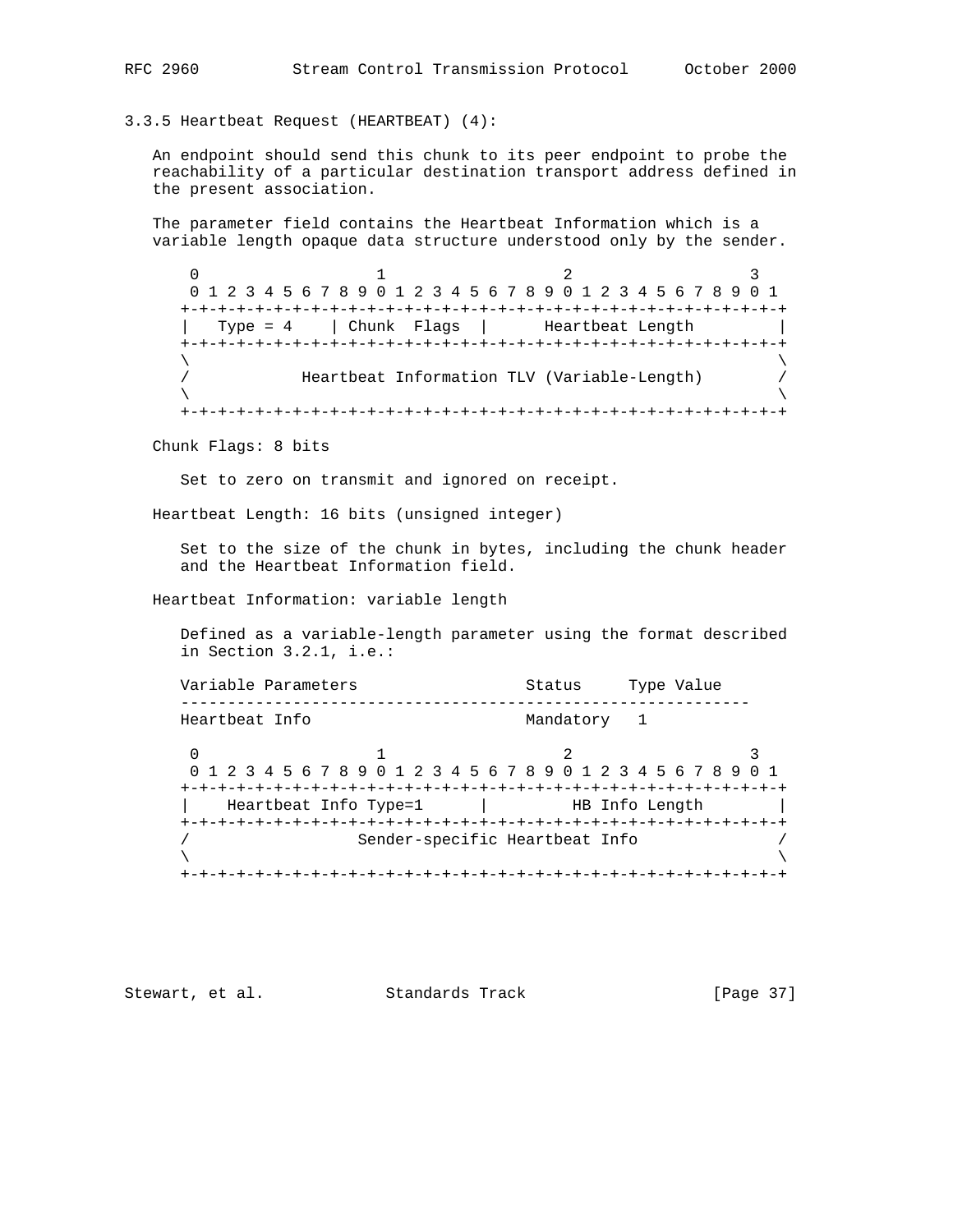The Sender-specific Heartbeat Info field should normally include information about the sender's current time when this HEARTBEAT chunk is sent and the destination transport address to which this HEARTBEAT is sent (see Section 8.3).

#### 3.3.6 Heartbeat Acknowledgement (HEARTBEAT ACK) (5):

 An endpoint should send this chunk to its peer endpoint as a response to a HEARTBEAT chunk (see Section 8.3). A HEARTBEAT ACK is always sent to the source IP address of the IP datagram containing the HEARTBEAT chunk to which this ack is responding.

The parameter field contains a variable length opaque data structure.

0  $1$  2 3 0 1 2 3 4 5 6 7 8 9 0 1 2 3 4 5 6 7 8 9 0 1 2 3 4 5 6 7 8 9 0 1 +-+-+-+-+-+-+-+-+-+-+-+-+-+-+-+-+-+-+-+-+-+-+-+-+-+-+-+-+-+-+-+-+ | Type = 5 | Chunk Flags | Heartbeat Ack Length | +-+-+-+-+-+-+-+-+-+-+-+-+-+-+-+-+-+-+-+-+-+-+-+-+-+-+-+-+-+-+-+-+  $\lambda$  and  $\lambda$  and  $\lambda$  and  $\lambda$  and  $\lambda$  and  $\lambda$  and  $\lambda$  and  $\lambda$  and  $\lambda$  and  $\lambda$  and  $\lambda$  and  $\lambda$  and  $\lambda$  and  $\lambda$  and  $\lambda$  and  $\lambda$  and  $\lambda$  and  $\lambda$  and  $\lambda$  and  $\lambda$  and  $\lambda$  and  $\lambda$  and  $\lambda$  and  $\lambda$  and  $\lambda$  / Heartbeat Information TLV (Variable-Length) /  $\lambda$  and  $\lambda$  and  $\lambda$  and  $\lambda$  and  $\lambda$  and  $\lambda$  and  $\lambda$  and  $\lambda$  and  $\lambda$  and  $\lambda$  and  $\lambda$  and  $\lambda$  and  $\lambda$  and  $\lambda$  and  $\lambda$  and  $\lambda$  and  $\lambda$  and  $\lambda$  and  $\lambda$  and  $\lambda$  and  $\lambda$  and  $\lambda$  and  $\lambda$  and  $\lambda$  and  $\lambda$  +-+-+-+-+-+-+-+-+-+-+-+-+-+-+-+-+-+-+-+-+-+-+-+-+-+-+-+-+-+-+-+-+

Chunk Flags: 8 bits

Set to zero on transmit and ignored on receipt.

Heartbeat Ack Length: 16 bits (unsigned integer)

 Set to the size of the chunk in bytes, including the chunk header and the Heartbeat Information field.

Heartbeat Information: variable length

 This field MUST contain the Heartbeat Information parameter of the Heartbeat Request to which this Heartbeat Acknowledgement is responding.

| Variable Parameters | Type Value<br>Status |
|---------------------|----------------------|
|                     |                      |
| Heartbeat Info      | Mandatory 1          |

Stewart, et al. Standards Track [Page 38]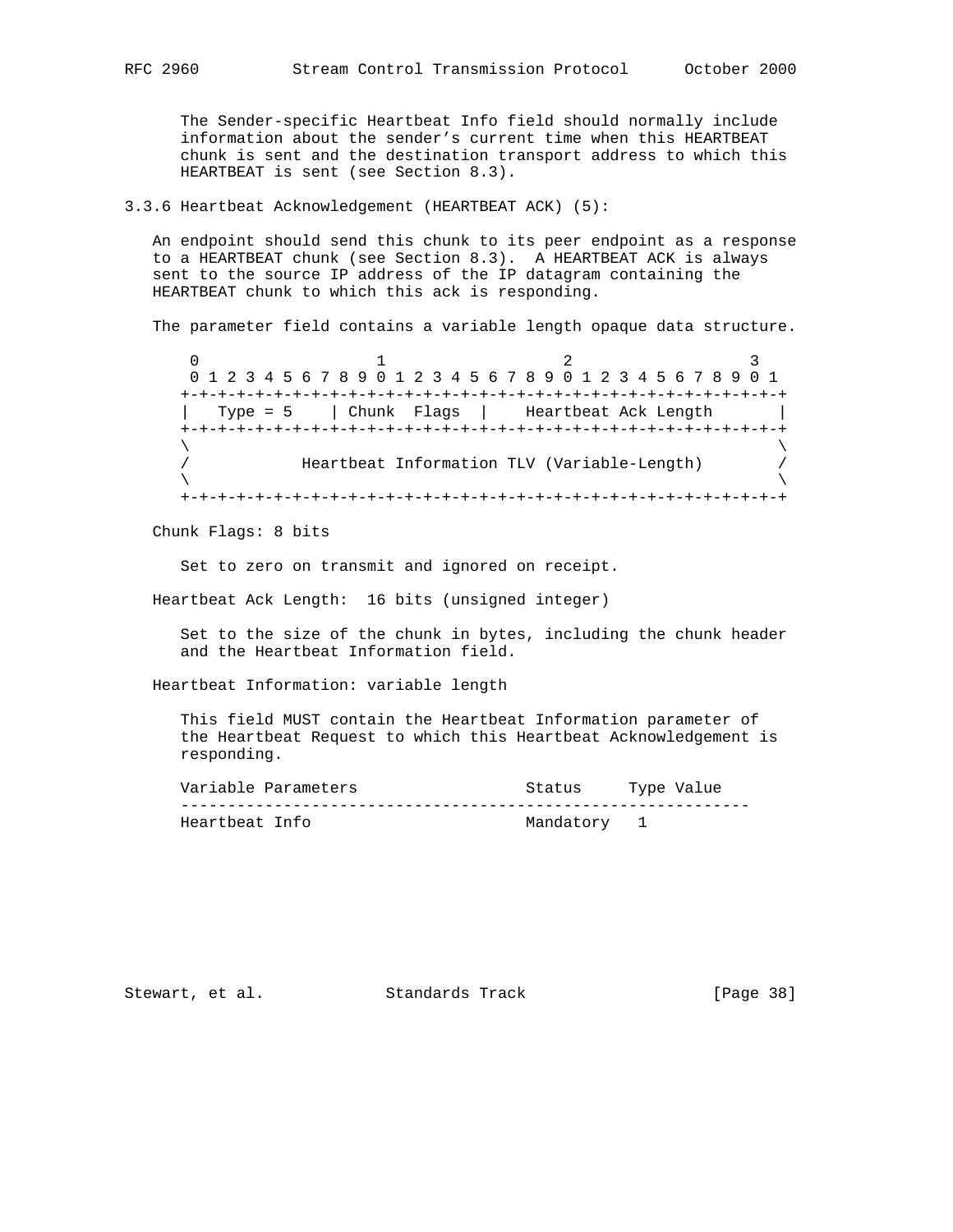3.3.7 Abort Association (ABORT) (6):

 The ABORT chunk is sent to the peer of an association to close the association. The ABORT chunk may contain Cause Parameters to inform the receiver the reason of the abort. DATA chunks MUST NOT be bundled with ABORT. Control chunks (except for INIT, INIT ACK and SHUTDOWN COMPLETE) MAY be bundled with an ABORT but they MUST be placed before the ABORT in the SCTP packet, or they will be ignored by the receiver.

 If an endpoint receives an ABORT with a format error or for an association that doesn't exist, it MUST silently discard it. Moreover, under any circumstances, an endpoint that receives an ABORT MUST NOT respond to that ABORT by sending an ABORT of its own.

 $0$  1 2 3 0 1 2 3 4 5 6 7 8 9 0 1 2 3 4 5 6 7 8 9 0 1 2 3 4 5 6 7 8 9 0 1 +-+-+-+-+-+-+-+-+-+-+-+-+-+-+-+-+-+-+-+-+-+-+-+-+-+-+-+-+-+-+-+-+ | Type =  $6$  | Reserved  $|T|$  Length +-+-+-+-+-+-+-+-+-+-+-+-+-+-+-+-+-+-+-+-+-+-+-+-+-+-+-+-+-+-+-+-+  $\lambda$  and  $\lambda$  and  $\lambda$  and  $\lambda$  and  $\lambda$  and  $\lambda$  and  $\lambda$  and  $\lambda$  and  $\lambda$  and  $\lambda$  and  $\lambda$  and  $\lambda$  and  $\lambda$  and  $\lambda$  and  $\lambda$  and  $\lambda$  and  $\lambda$  and  $\lambda$  and  $\lambda$  and  $\lambda$  and  $\lambda$  and  $\lambda$  and  $\lambda$  and  $\lambda$  and  $\lambda$  zero or more Error Causes /  $\lambda$  and  $\lambda$  and  $\lambda$  and  $\lambda$  and  $\lambda$  and  $\lambda$  and  $\lambda$  and  $\lambda$  and  $\lambda$  and  $\lambda$  and  $\lambda$  and  $\lambda$  and  $\lambda$  and  $\lambda$  and  $\lambda$  and  $\lambda$  and  $\lambda$  and  $\lambda$  and  $\lambda$  and  $\lambda$  and  $\lambda$  and  $\lambda$  and  $\lambda$  and  $\lambda$  and  $\lambda$  +-+-+-+-+-+-+-+-+-+-+-+-+-+-+-+-+-+-+-+-+-+-+-+-+-+-+-+-+-+-+-+-+

Chunk Flags: 8 bits

Reserved: 7 bits

Set to 0 on transmit and ignored on receipt.

T bit: 1 bit

The T bit is set to 0 if the sender had a TCB that it destroyed. If the sender did not have a TCB it should set this bit to 1.

 Note: Special rules apply to this chunk for verification, please see Section 8.5.1 for details.

Length: 16 bits (unsigned integer)

 Set to the size of the chunk in bytes, including the chunk header and all the Error Cause fields present.

See Section 3.3.10 for Error Cause definitions.

Stewart, et al. Standards Track [Page 39]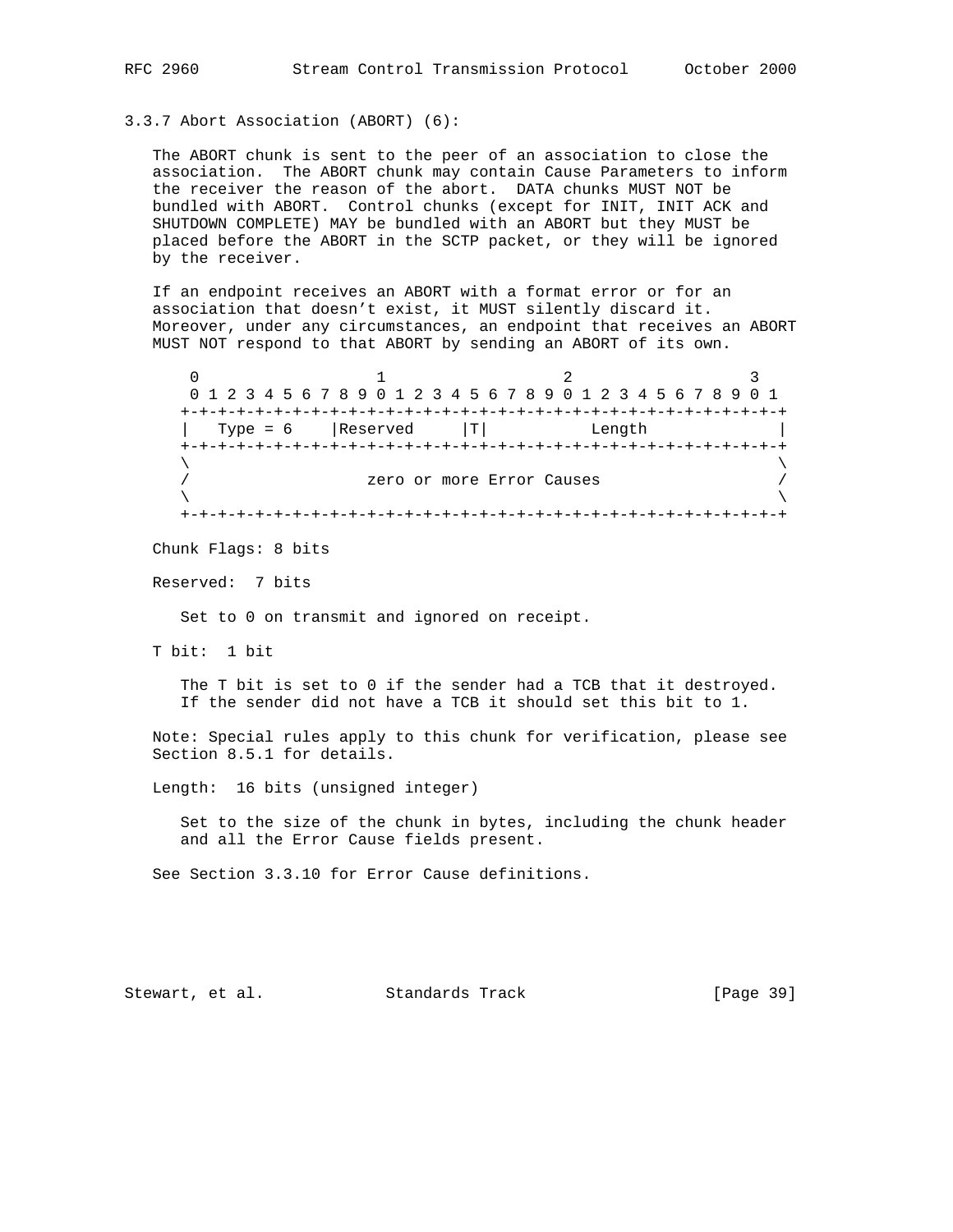3.3.8 Shutdown Association (SHUTDOWN) (7):

 An endpoint in an association MUST use this chunk to initiate a graceful close of the association with its peer. This chunk has the following format.

 $0$  1 2 3 0 1 2 3 4 5 6 7 8 9 0 1 2 3 4 5 6 7 8 9 0 1 2 3 4 5 6 7 8 9 0 1 +-+-+-+-+-+-+-+-+-+-+-+-+-+-+-+-+-+-+-+-+-+-+-+-+-+-+-+-+-+-+-+-+ | Type =  $7$  | Chunk Flags | Length =  $8$  +-+-+-+-+-+-+-+-+-+-+-+-+-+-+-+-+-+-+-+-+-+-+-+-+-+-+-+-+-+-+-+-+ Cumulative TSN Ack +-+-+-+-+-+-+-+-+-+-+-+-+-+-+-+-+-+-+-+-+-+-+-+-+-+-+-+-+-+-+-+-+

Chunk Flags: 8 bits

Set to zero on transmit and ignored on receipt.

Length: 16 bits (unsigned integer)

Indicates the length of the parameter. Set to 8.

Cumulative TSN Ack: 32 bits (unsigned integer)

 This parameter contains the TSN of the last chunk received in sequence before any gaps.

 Note: Since the SHUTDOWN message does not contain Gap Ack Blocks, it cannot be used to acknowledge TSNs received out of order. In a SACK, lack of Gap Ack Blocks that were previously included indicates that the data receiver reneged on the associated DATA chunks. Since SHUTDOWN does not contain Gap Ack Blocks, the receiver of the SHUTDOWN shouldn't interpret the lack of a Gap Ack Block as a renege. (see Section 6.2 for information on reneging)

3.3.9 Shutdown Acknowledgement (SHUTDOWN ACK) (8):

 This chunk MUST be used to acknowledge the receipt of the SHUTDOWN chunk at the completion of the shutdown process, see Section 9.2 for details.

The SHUTDOWN ACK chunk has no parameters.

 $0$  1 2 3 0 1 2 3 4 5 6 7 8 9 0 1 2 3 4 5 6 7 8 9 0 1 2 3 4 5 6 7 8 9 0 1 +-+-+-+-+-+-+-+-+-+-+-+-+-+-+-+-+-+-+-+-+-+-+-+-+-+-+-+-+-+-+-+-+ | Type = 8 | Chunk Flags | Length =  $4$ +-+-+-+-+-+-+-+-+-+-+-+-+-+-+-+-+-+-+-+-+-+-+-+-+-+-+-+-+-+-+-+-+

Stewart, et al. Standards Track [Page 40]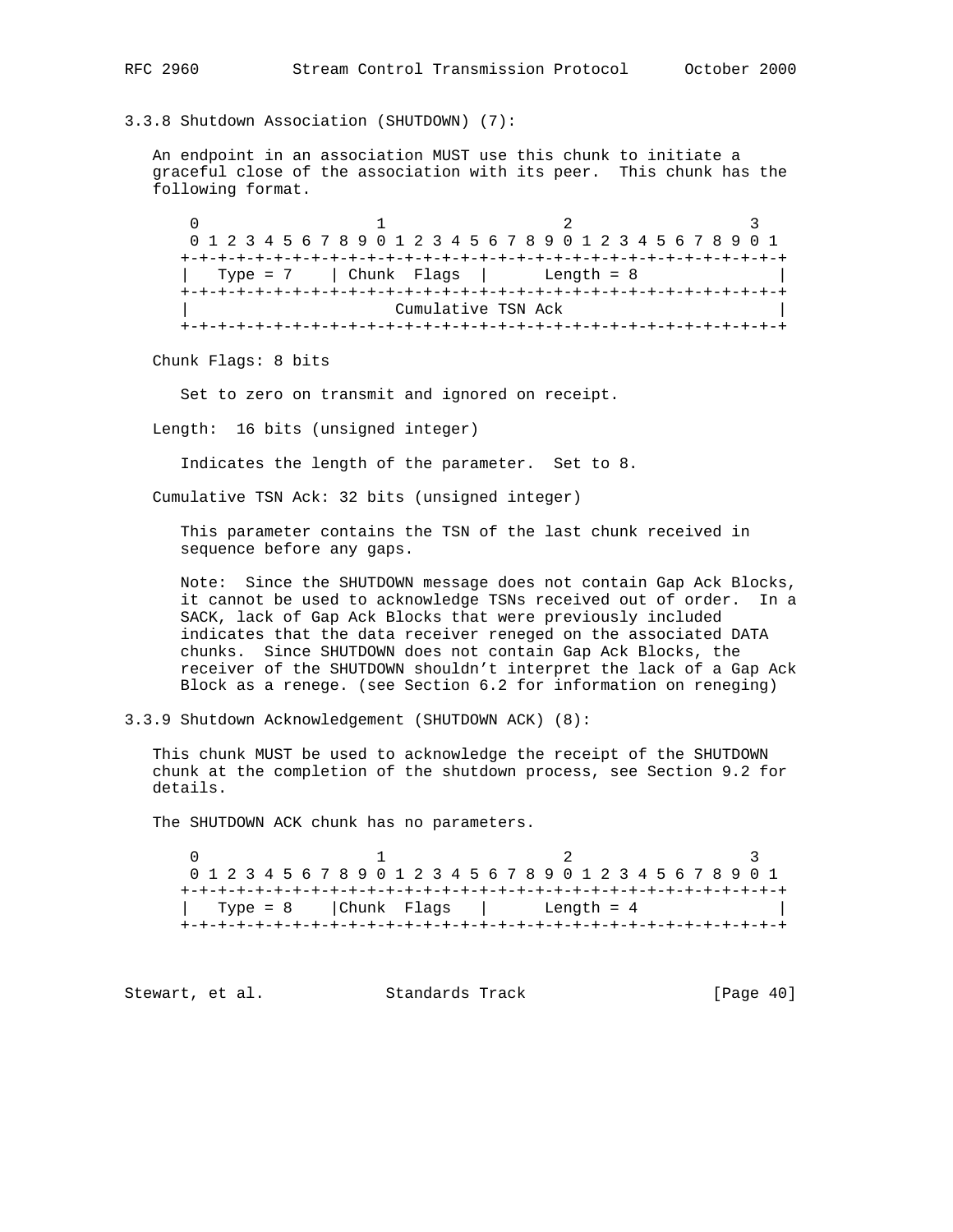Chunk Flags: 8 bits

Set to zero on transmit and ignored on receipt.

3.3.10 Operation Error (ERROR) (9):

 An endpoint sends this chunk to its peer endpoint to notify it of certain error conditions. It contains one or more error causes. An Operation Error is not considered fatal in and of itself, but may be used with an ABORT chunk to report a fatal condition. It has the following parameters:

 $0$  1 2 3 0 1 2 3 4 5 6 7 8 9 0 1 2 3 4 5 6 7 8 9 0 1 2 3 4 5 6 7 8 9 0 1 +-+-+-+-+-+-+-+-+-+-+-+-+-+-+-+-+-+-+-+-+-+-+-+-+-+-+-+-+-+-+-+-+ | Type = 9 | Chunk Flags | Length | +-+-+-+-+-+-+-+-+-+-+-+-+-+-+-+-+-+-+-+-+-+-+-+-+-+-+-+-+-+-+-+-+  $\lambda$  and  $\lambda$  and  $\lambda$  and  $\lambda$  and  $\lambda$  and  $\lambda$  and  $\lambda$  and  $\lambda$  and  $\lambda$  and  $\lambda$  and  $\lambda$  and  $\lambda$  and  $\lambda$  and  $\lambda$  and  $\lambda$  and  $\lambda$  and  $\lambda$  and  $\lambda$  and  $\lambda$  and  $\lambda$  and  $\lambda$  and  $\lambda$  and  $\lambda$  and  $\lambda$  and  $\lambda$  one or more Error Causes /  $\lambda$  and  $\lambda$  and  $\lambda$  and  $\lambda$  and  $\lambda$  and  $\lambda$  and  $\lambda$  and  $\lambda$  and  $\lambda$  and  $\lambda$  and  $\lambda$  and  $\lambda$  and  $\lambda$  and  $\lambda$  and  $\lambda$  and  $\lambda$  and  $\lambda$  and  $\lambda$  and  $\lambda$  and  $\lambda$  and  $\lambda$  and  $\lambda$  and  $\lambda$  and  $\lambda$  and  $\lambda$  +-+-+-+-+-+-+-+-+-+-+-+-+-+-+-+-+-+-+-+-+-+-+-+-+-+-+-+-+-+-+-+-+

Chunk Flags: 8 bits

Set to zero on transmit and ignored on receipt.

Length: 16 bits (unsigned integer)

 Set to the size of the chunk in bytes, including the chunk header and all the Error Cause fields present.

 Error causes are defined as variable-length parameters using the format described in 3.2.1, i.e.:

 $0$  1 2 3 0 1 2 3 4 5 6 7 8 9 0 1 2 3 4 5 6 7 8 9 0 1 2 3 4 5 6 7 8 9 0 1 +-+-+-+-+-+-+-+-+-+-+-+-+-+-+-+-+-+-+-+-+-+-+-+-+-+-+-+-+-+-+-+-+ | Cause Code | Cause Length | +-+-+-+-+-+-+-+-+-+-+-+-+-+-+-+-+-+-+-+-+-+-+-+-+-+-+-+-+-+-+-+-+ / Cause-specific Information /  $\lambda$  and  $\lambda$  and  $\lambda$  and  $\lambda$  and  $\lambda$  and  $\lambda$  and  $\lambda$  and  $\lambda$  and  $\lambda$  and  $\lambda$  and  $\lambda$  and  $\lambda$  and  $\lambda$  and  $\lambda$  and  $\lambda$  and  $\lambda$  and  $\lambda$  and  $\lambda$  and  $\lambda$  and  $\lambda$  and  $\lambda$  and  $\lambda$  and  $\lambda$  and  $\lambda$  and  $\lambda$  +-+-+-+-+-+-+-+-+-+-+-+-+-+-+-+-+-+-+-+-+-+-+-+-+-+-+-+-+-+-+-+-+

Cause Code: 16 bits (unsigned integer)

Defines the type of error conditions being reported.

Stewart, et al. Standards Track [Page 41]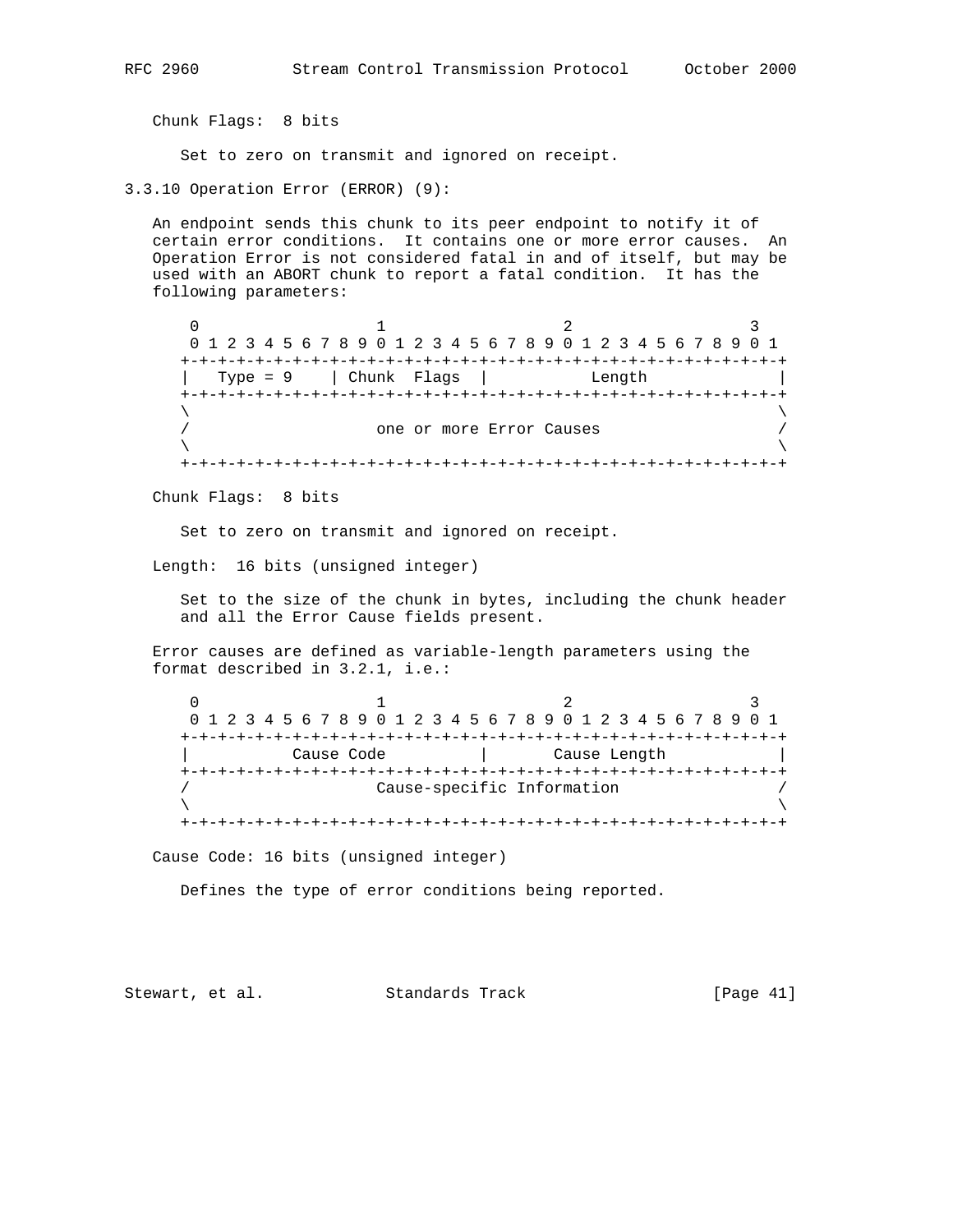| Cause Code                          |
|-------------------------------------|
| Invalid Stream Identifier           |
| Missing Mandatory Parameter         |
| Stale Cookie Error                  |
| Out of Resource                     |
| Unresolvable Address                |
| Unrecognized Chunk Type             |
| Invalid Mandatory Parameter         |
| Unrecognized Parameters             |
| No User Data                        |
| Cookie Received While Shutting Down |
|                                     |

Cause Length: 16 bits (unsigned integer)

 Set to the size of the parameter in bytes, including the Cause Code, Cause Length, and Cause-Specific Information fields

Cause-specific Information: variable length

This field carries the details of the error condition.

 Sections 3.3.10.1 - 3.3.10.10 define error causes for SCTP. Guidelines for the IETF to define new error cause values are discussed in Section 13.3.

3.3.10.1 Invalid Stream Identifier (1)

Cause of error

---------------

 Invalid Stream Identifier: Indicates endpoint received a DATA chunk sent to a nonexistent stream.

 +-+-+-+-+-+-+-+-+-+-+-+-+-+-+-+-+-+-+-+-+-+-+-+-+-+-+-+-+-+-+-+-+ Cause Code=1 | Cause Length=8 +-+-+-+-+-+-+-+-+-+-+-+-+-+-+-+-+-+-+-+-+-+-+-+-+-+-+-+-+-+-+-+-+ | Stream Identifier | (Reserved) | +-+-+-+-+-+-+-+-+-+-+-+-+-+-+-+-+-+-+-+-+-+-+-+-+-+-+-+-+-+-+-+-+

Stream Identifier: 16 bits (unsigned integer)

 Contains the Stream Identifier of the DATA chunk received in error.

Stewart, et al. Standards Track [Page 42]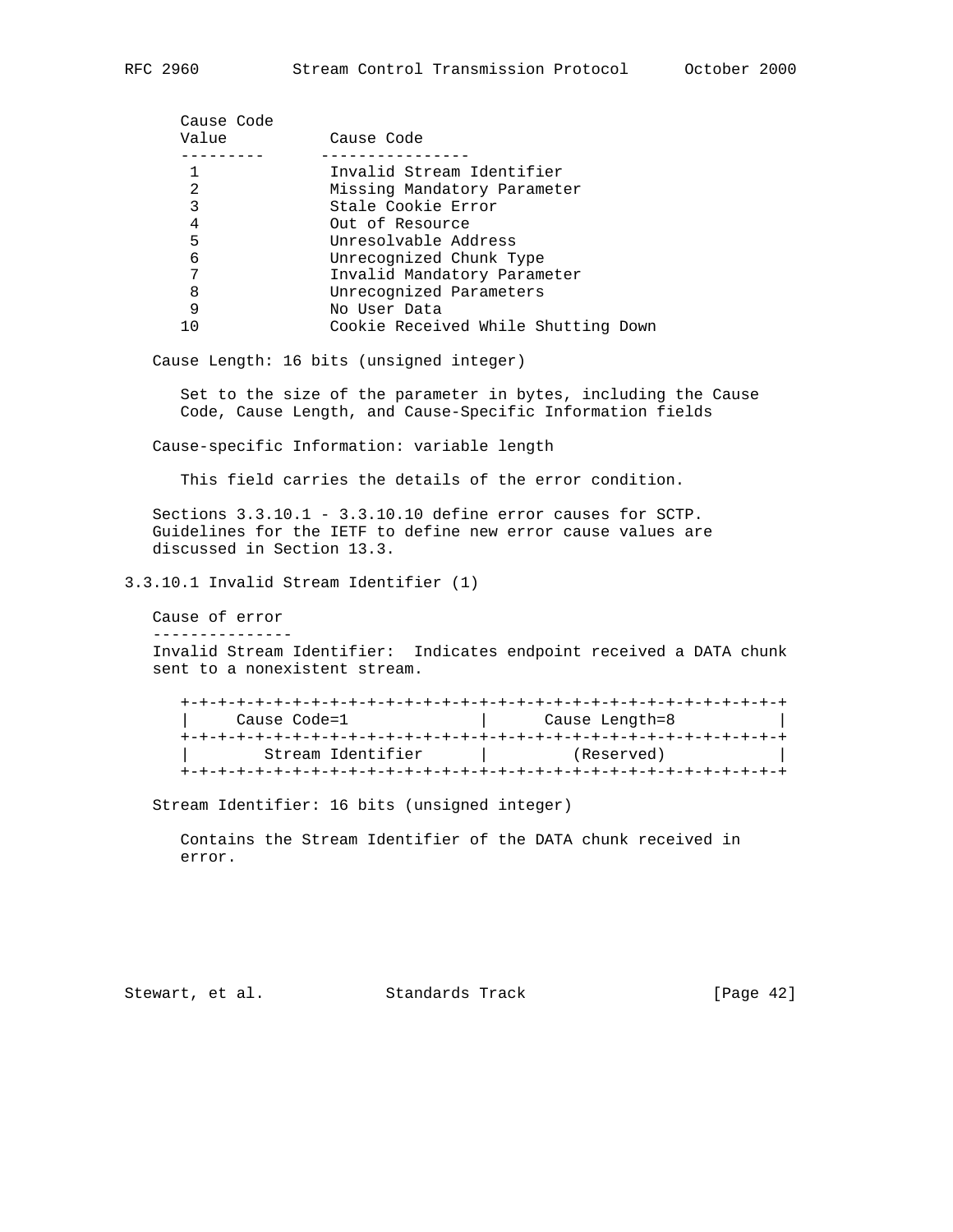Reserved: 16 bits This field is reserved. It is set to all 0's on transmit and Ignored on receipt. 3.3.10.2 Missing Mandatory Parameter (2) Cause of error --------------- Missing Mandatory Parameter: Indicates that one or more mandatory TLV parameters are missing in a received INIT or INIT ACK. +-+-+-+-+-+-+-+-+-+-+-+-+-+-+-+-+-+-+-+-+-+-+-+-+-+-+-+-+-+-+-+-+ Cause Code=2 | Cause Length=8+N\*2 +-+-+-+-+-+-+-+-+-+-+-+-+-+-+-+-+-+-+-+-+-+-+-+-+-+-+-+-+-+-+-+-+ Number of missing params=N +-+-+-+-+-+-+-+-+-+-+-+-+-+-+-+-+-+-+-+-+-+-+-+-+-+-+-+-+-+-+-+-+ | Missing Param Type #1 | Missing Param Type #2 | +-+-+-+-+-+-+-+-+-+-+-+-+-+-+-+-+-+-+-+-+-+-+-+-+-+-+-+-+-+-+-+-+ | Missing Param Type #N-1 | Missing Param Type #N | +-+-+-+-+-+-+-+-+-+-+-+-+-+-+-+-+-+-+-+-+-+-+-+-+-+-+-+-+-+-+-+-+ Number of Missing params: 32 bits (unsigned integer) This field contains the number of parameters contained in the Cause-specific Information field. Missing Param Type: 16 bits (unsigned integer) Each field will contain the missing mandatory parameter number. 3.3.10.3 Stale Cookie Error (3) Cause of error -------------- Stale Cookie Error: Indicates the receipt of a valid State Cookie that has expired. +-+-+-+-+-+-+-+-+-+-+-+-+-+-+-+-+-+-+-+-+-+-+-+-+-+-+-+-+-+-+-+-+ | Cause Code=3 | Cause Length=8 | +-+-+-+-+-+-+-+-+-+-+-+-+-+-+-+-+-+-+-+-+-+-+-+-+-+-+-+-+-+-+-+-+ Measure of Staleness (usec.) +-+-+-+-+-+-+-+-+-+-+-+-+-+-+-+-+-+-+-+-+-+-+-+-+-+-+-+-+-+-+-+-+ Measure of Staleness: 32 bits (unsigned integer) This field contains the difference, in microseconds, between the current time and the time the State Cookie expired.

Stewart, et al. Standards Track [Page 43]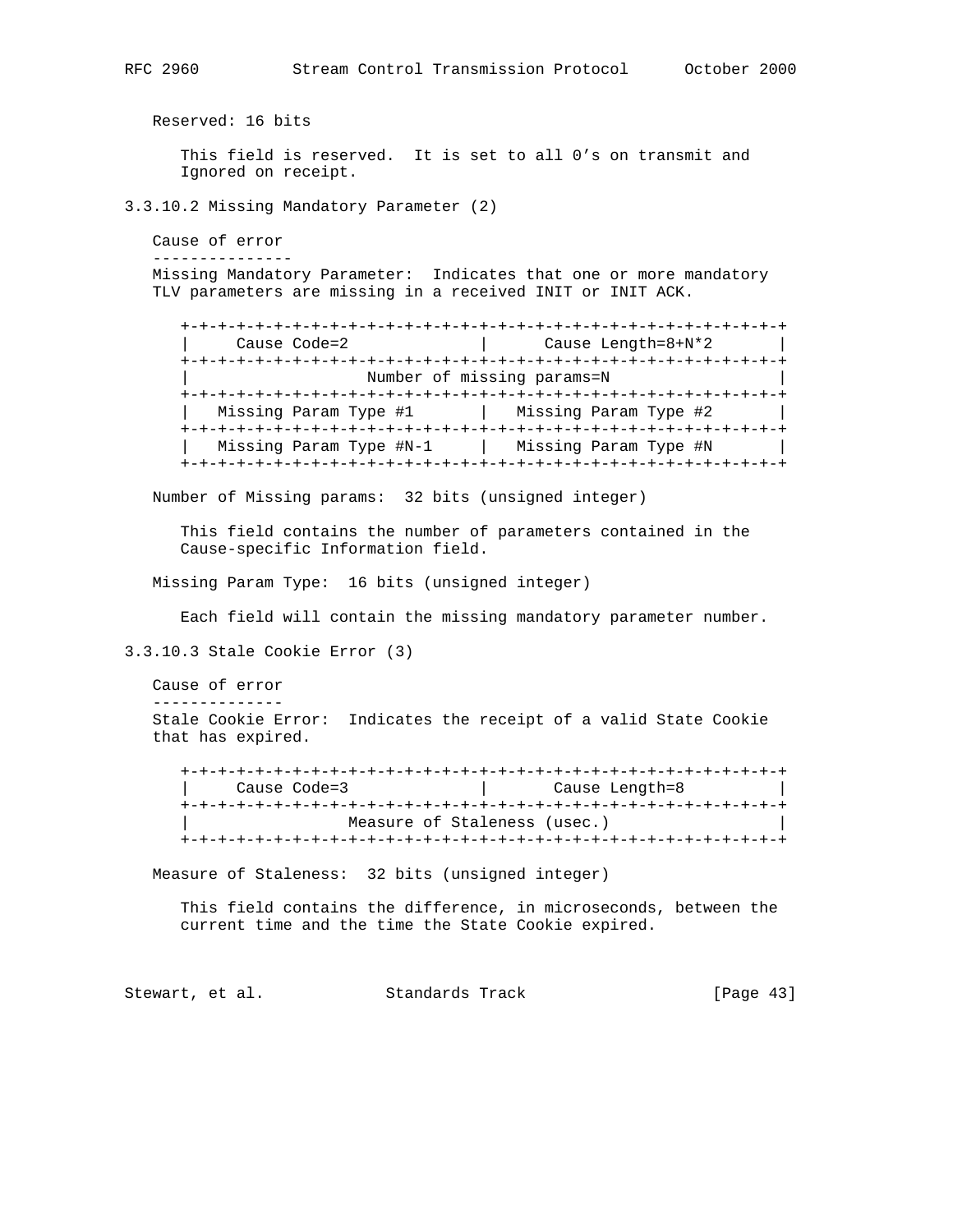The sender of this error cause MAY choose to report how long past expiration the State Cookie is by including a non-zero value in the Measure of Staleness field. If the sender does not wish to provide this information it should set the Measure of Staleness field to the value of zero.

3.3.10.4 Out of Resource (4)

 Cause of error ---------------

 Out of Resource: Indicates that the sender is out of resource. This is usually sent in combination with or within an ABORT.

| Cause Code=4 | Cause Length=4 |
|--------------|----------------|
|              |                |

3.3.10.5 Unresolvable Address (5)

```
 Cause of error
```
---------------

 Unresolvable Address: Indicates that the sender is not able to resolve the specified address parameter (e.g., type of address is not supported by the sender). This is usually sent in combination with or within an ABORT.

```
 +-+-+-+-+-+-+-+-+-+-+-+-+-+-+-+-+-+-+-+-+-+-+-+-+-+-+-+-+-+-+-+-+
               | Cause Code=5 | Cause Length |
         +-+-+-+-+-+-+-+-+-+-+-+-+-+-+-+-+-+-+-+-+-+-+-+-+-+-+-+-+-+-+-+-+
         / Unresolvable Address /
\lambda and \lambda and \lambda and \lambda and \lambda and \lambda and \lambda and \lambda and \lambda and \lambda and \lambda and \lambda and \lambda and \lambda and \lambda and \lambda and \lambda and \lambda and \lambda and \lambda and \lambda and \lambda and \lambda and \lambda and \lambda 
         +-+-+-+-+-+-+-+-+-+-+-+-+-+-+-+-+-+-+-+-+-+-+-+-+-+-+-+-+-+-+-+-+
```
Unresolvable Address: variable length

 The unresolvable address field contains the complete Type, Length and Value of the address parameter (or Host Name parameter) that contains the unresolvable address or host name.

3.3.10.6 Unrecognized Chunk Type (6)

Cause of error

---------------

 Unrecognized Chunk Type: This error cause is returned to the originator of the chunk if the receiver does not understand the chunk and the upper bits of the 'Chunk Type' are set to 01 or 11.

Stewart, et al. Standards Track [Page 44]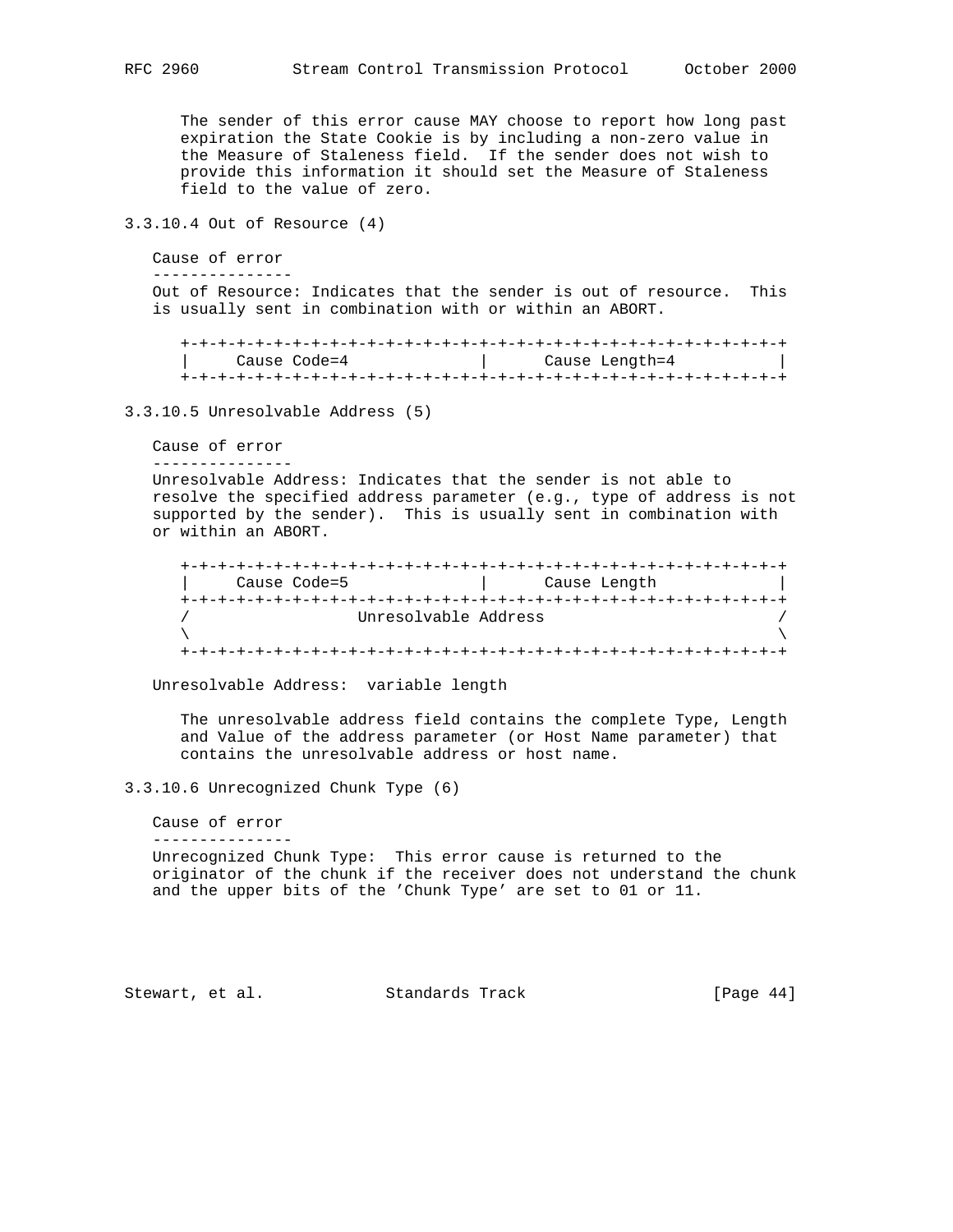+-+-+-+-+-+-+-+-+-+-+-+-+-+-+-+-+-+-+-+-+-+-+-+-+-+-+-+-+-+-+-+-+ | Cause Code=6 | Cause Length | +-+-+-+-+-+-+-+-+-+-+-+-+-+-+-+-+-+-+-+-+-+-+-+-+-+-+-+-+-+-+-+-+ Unrecognized Chunk  $\lambda$  and  $\lambda$  and  $\lambda$  and  $\lambda$  and  $\lambda$  and  $\lambda$  and  $\lambda$  and  $\lambda$  and  $\lambda$  and  $\lambda$  and  $\lambda$  and  $\lambda$  and  $\lambda$  and  $\lambda$  and  $\lambda$  and  $\lambda$  and  $\lambda$  and  $\lambda$  and  $\lambda$  and  $\lambda$  and  $\lambda$  and  $\lambda$  and  $\lambda$  and  $\lambda$  and  $\lambda$  +-+-+-+-+-+-+-+-+-+-+-+-+-+-+-+-+-+-+-+-+-+-+-+-+-+-+-+-+-+-+-+-+ Unrecognized Chunk: variable length The Unrecognized Chunk field contains the unrecognized Chunk from the SCTP packet complete with Chunk Type, Chunk Flags and Chunk Length. 3.3.10.7 Invalid Mandatory Parameter (7) Cause of error --------------- Invalid Mandatory Parameter: This error cause is returned to the originator of an INIT or INIT ACK chunk when one of the mandatory parameters is set to a invalid value. +-+-+-+-+-+-+-+-+-+-+-+-+-+-+-+-+-+-+-+-+-+-+-+-+-+-+-+-+-+-+-+-+ | Cause Code=7 | Cause Length=4 | +-+-+-+-+-+-+-+-+-+-+-+-+-+-+-+-+-+-+-+-+-+-+-+-+-+-+-+-+-+-+-+-+ 3.3.10.8 Unrecognized Parameters (8) Cause of error --------------- Unrecognized Parameters: This error cause is returned to the originator of the INIT ACK chunk if the receiver does not recognize one or more Optional TLV parameters in the INIT ACK chunk. +-+-+-+-+-+-+-+-+-+-+-+-+-+-+-+-+-+-+-+-+-+-+-+-+-+-+-+-+-+-+-+-+ | Cause Code=8 | Cause Length | +-+-+-+-+-+-+-+-+-+-+-+-+-+-+-+-+-+-+-+-+-+-+-+-+-+-+-+-+-+-+-+-+ Unrecognized Parameters  $\lambda$  and  $\lambda$  and  $\lambda$  and  $\lambda$  and  $\lambda$  and  $\lambda$  and  $\lambda$  and  $\lambda$  and  $\lambda$  and  $\lambda$  and  $\lambda$  and  $\lambda$  and  $\lambda$  and  $\lambda$  and  $\lambda$  and  $\lambda$  and  $\lambda$  and  $\lambda$  and  $\lambda$  and  $\lambda$  and  $\lambda$  and  $\lambda$  and  $\lambda$  and  $\lambda$  and  $\lambda$  +-+-+-+-+-+-+-+-+-+-+-+-+-+-+-+-+-+-+-+-+-+-+-+-+-+-+-+-+-+-+-+-+ Unrecognized Parameters: variable length The Unrecognized Parameters field contains the unrecognized parameters copied from the INIT ACK chunk complete with TLV. This error cause is normally contained in an ERROR chunk bundled with the COOKIE ECHO chunk when responding to the INIT ACK, when the sender of the COOKIE ECHO chunk wishes to report unrecognized parameters. Stewart, et al. Standards Track [Page 45]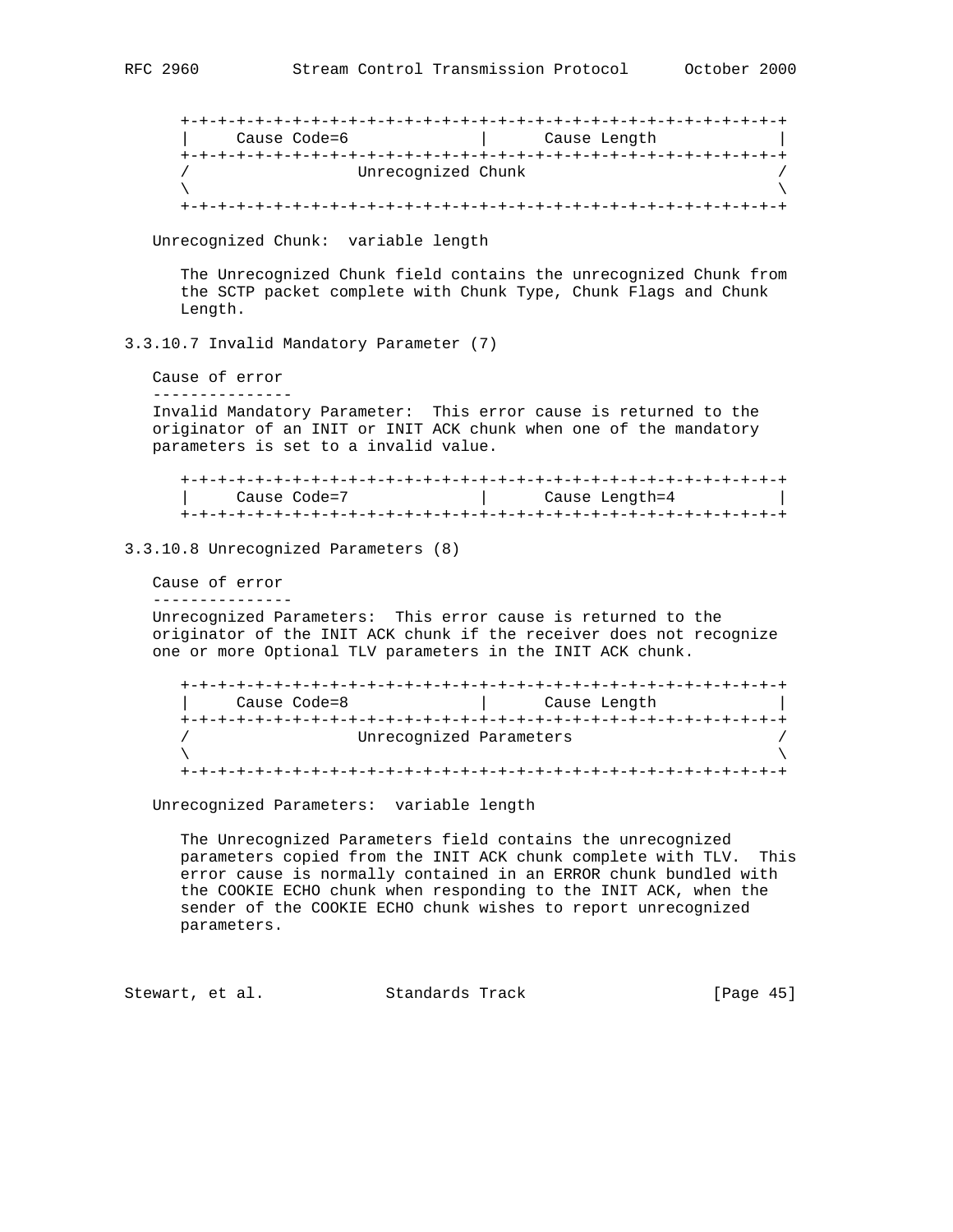3.3.10.9 No User Data (9) Cause of error --------------- No User Data: This error cause is returned to the originator of a DATA chunk if a received DATA chunk has no user data. +-+-+-+-+-+-+-+-+-+-+-+-+-+-+-+-+-+-+-+-+-+-+-+-+-+-+-+-+-+-+-+-+ | Cause Code=9 | Cause Length=8 | +-+-+-+-+-+-+-+-+-+-+-+-+-+-+-+-+-+-+-+-+-+-+-+-+-+-+-+-+-+-+-+-+  $\begin{array}{c}\n\text{TSN value} \\
\left\langle \right. \\
\left. \right. \\
\left. \right. \\
\left. \right. \\
\left. \right. \\
\left. \right. \\
\left. \right. \\
\left. \right. \\
\left. \right. \\
\left. \right. \\
\left. \right. \\
\left. \right. \\
\left. \right. \\
\left. \right. \\
\left. \right. \\
\left. \right. \\
\left. \right. \\
\left. \right. \\
\left. \right. \\
\left. \right. \\
\left. \right. \\
\left. \right. \\
\left. \right. \\
\left. \right. \\
\left. \right. \\
\left. \right. \\
\left. \right. \\
\left. \right. \\
\left. \right. \\$  $\lambda$  and  $\lambda$  and  $\lambda$  and  $\lambda$  and  $\lambda$  and  $\lambda$  and  $\lambda$  and  $\lambda$  and  $\lambda$  and  $\lambda$  and  $\lambda$  and  $\lambda$  and  $\lambda$  and  $\lambda$  and  $\lambda$  and  $\lambda$  and  $\lambda$  and  $\lambda$  and  $\lambda$  and  $\lambda$  and  $\lambda$  and  $\lambda$  and  $\lambda$  and  $\lambda$  and  $\lambda$  +-+-+-+-+-+-+-+-+-+-+-+-+-+-+-+-+-+-+-+-+-+-+-+-+-+-+-+-+-+-+-+-+ TSN value: 32 bits (+unsigned integer) The TSN value field contains the TSN of the DATA chunk received with no user data field. This cause code is normally returned in an ABORT chunk (see Section 6.2) 3.3.10.10 Cookie Received While Shutting Down (10) Cause of error --------------- Cookie Received While Shutting Down: A COOKIE ECHO was received While the endpoint was in SHUTDOWN-ACK-SENT state. This error is usually returned in an ERROR chunk bundled with the retransmitted SHUTDOWN ACK. +-+-+-+-+-+-+-+-+-+-+-+-+-+-+-+-+-+-+-+-+-+-+-+-+-+-+-+-+-+-+-+-+ |<br>| Cause Code=10 | Cause Length=4 | +-+-+-+-+-+-+-+-+-+-+-+-+-+-+-+-+-+-+-+-+-+-+-+-+-+-+-+-+-+-+-+-+ 3.3.11 Cookie Echo (COOKIE ECHO) (10): This chunk is used only during the initialization of an association.

chunks in the same packet.

Stewart, et al. Standards Track [Page 46]

 It is sent by the initiator of an association to its peer to complete the initialization process. This chunk MUST precede any DATA chunk sent within the association, but MAY be bundled with one or more DATA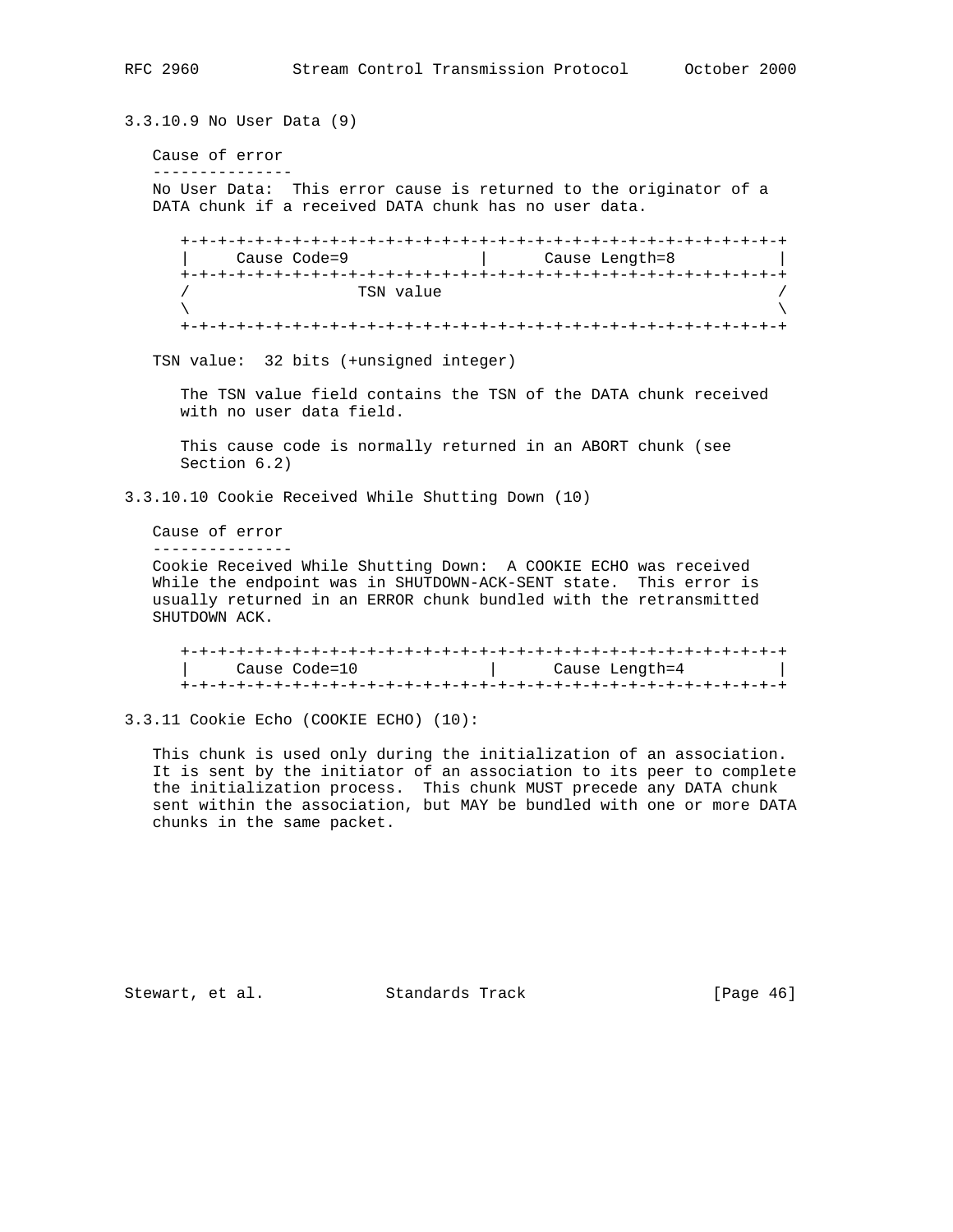$0$  1 2 3 0 1 2 3 4 5 6 7 8 9 0 1 2 3 4 5 6 7 8 9 0 1 2 3 4 5 6 7 8 9 0 1 +-+-+-+-+-+-+-+-+-+-+-+-+-+-+-+-+-+-+-+-+-+-+-+-+-+-+-+-+-+-+-+-+ | Type = 10 |Chunk Flags | Length | +-+-+-+-+-+-+-+-+-+-+-+-+-+-+-+-+-+-+-+-+-+-+-+-+-+-+-+-+-+-+-+-+ / Cookie /  $\lambda$  and  $\lambda$  and  $\lambda$  and  $\lambda$  and  $\lambda$  and  $\lambda$  and  $\lambda$  and  $\lambda$  and  $\lambda$  and  $\lambda$  and  $\lambda$  and  $\lambda$  and  $\lambda$  and  $\lambda$  and  $\lambda$  and  $\lambda$  and  $\lambda$  and  $\lambda$  and  $\lambda$  and  $\lambda$  and  $\lambda$  and  $\lambda$  and  $\lambda$  and  $\lambda$  and  $\lambda$  +-+-+-+-+-+-+-+-+-+-+-+-+-+-+-+-+-+-+-+-+-+-+-+-+-+-+-+-+-+-+-+-+

Chunk Flags: 8 bit

Set to zero on transmit and ignored on receipt.

Length: 16 bits (unsigned integer)

 Set to the size of the chunk in bytes, including the 4 bytes of the chunk header and the size of the Cookie.

Cookie: variable size

 This field must contain the exact cookie received in the State Cookie parameter from the previous INIT ACK.

 An implementation SHOULD make the cookie as small as possible to insure interoperability.

3.3.12 Cookie Acknowledgement (COOKIE ACK) (11):

 This chunk is used only during the initialization of an association. It is used to acknowledge the receipt of a COOKIE ECHO chunk. This chunk MUST precede any DATA or SACK chunk sent within the association, but MAY be bundled with one or more DATA chunks or SACK chunk in the same SCTP packet.

 $0$  1 2 3 0 1 2 3 4 5 6 7 8 9 0 1 2 3 4 5 6 7 8 9 0 1 2 3 4 5 6 7 8 9 0 1 +-+-+-+-+-+-+-+-+-+-+-+-+-+-+-+-+-+-+-+-+-+-+-+-+-+-+-+-+-+-+-+-+ | Type = 11 | Chunk Flags | Length =  $4$ +-+-+-+-+-+-+-+-+-+-+-+-+-+-+-+-+-+-+-+-+-+-+-+-+-+-+-+-+-+-+-+-+

Chunk Flags: 8 bits

Set to zero on transmit and ignored on receipt.

Stewart, et al. Standards Track [Page 47]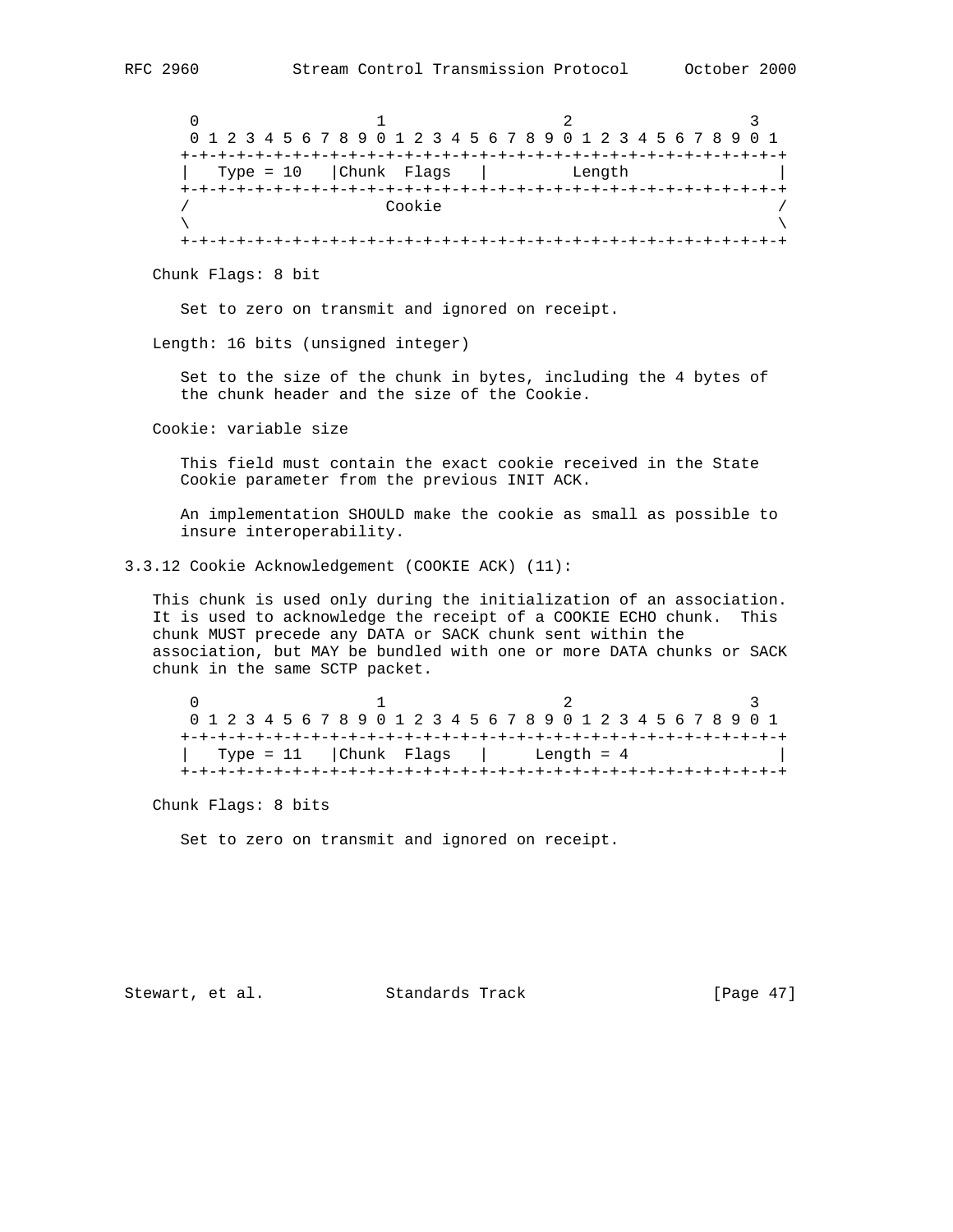3.3.13 Shutdown Complete (SHUTDOWN COMPLETE) (14):

 This chunk MUST be used to acknowledge the receipt of the SHUTDOWN ACK chunk at the completion of the shutdown process, see Section 9.2 for details.

The SHUTDOWN COMPLETE chunk has no parameters.

0  $1$  2 3 0 1 2 3 4 5 6 7 8 9 0 1 2 3 4 5 6 7 8 9 0 1 2 3 4 5 6 7 8 9 0 1 +-+-+-+-+-+-+-+-+-+-+-+-+-+-+-+-+-+-+-+-+-+-+-+-+-+-+-+-+-+-+-+-+  $\text{Type} = 14$  |Reserved |T| Length = 4 +-+-+-+-+-+-+-+-+-+-+-+-+-+-+-+-+-+-+-+-+-+-+-+-+-+-+-+-+-+-+-+-+

Chunk Flags: 8 bits

Reserved: 7 bits

Set to 0 on transmit and ignored on receipt.

T bit: 1 bit

The T bit is set to 0 if the sender had a TCB that it destroyed. If the sender did not have a TCB it should set this bit to 1.

 Note: Special rules apply to this chunk for verification, please see Section 8.5.1 for details.

4. SCTP Association State Diagram

 During the lifetime of an SCTP association, the SCTP endpoint's association progress from one state to another in response to various events. The events that may potentially advance an association's state include:

- o SCTP user primitive calls, e.g., [ASSOCIATE], [SHUTDOWN], [ABORT],
- o Reception of INIT, COOKIE ECHO, ABORT, SHUTDOWN, etc., control chunks, or
- o Some timeout events.

 The state diagram in the figures below illustrates state changes, together with the causing events and resulting actions. Note that some of the error conditions are not shown in the state diagram. Full description of all special cases should be found in the text.

Stewart, et al. Standards Track [Page 48]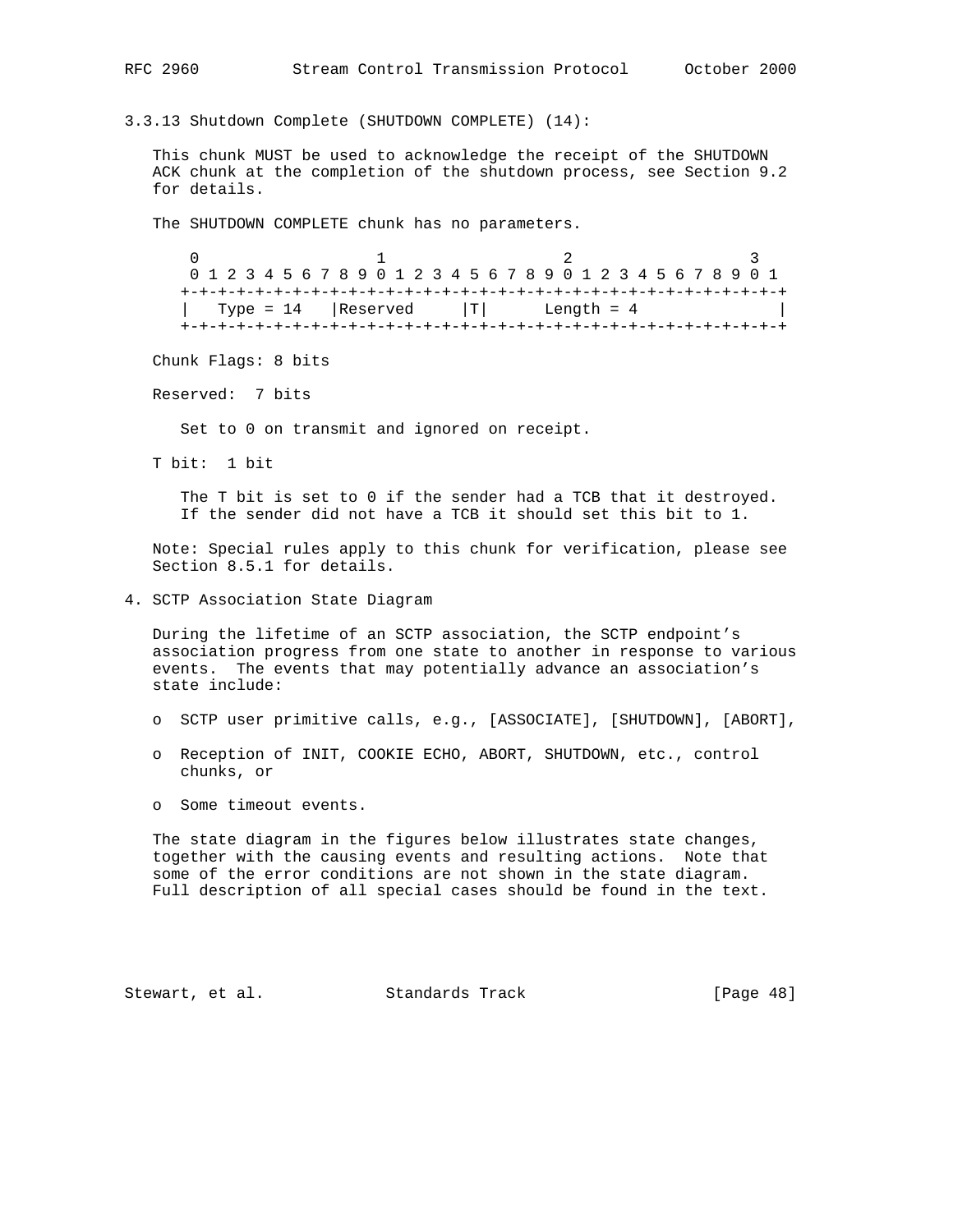Note: Chunk names are given in all capital letters, while parameter names have the first letter capitalized, e.g., COOKIE ECHO chunk type vs. State Cookie parameter. If more than one event/message can occur which causes a state transition it is labeled (A), (B) etc.



Stewart, et al. Standards Track [Page 49]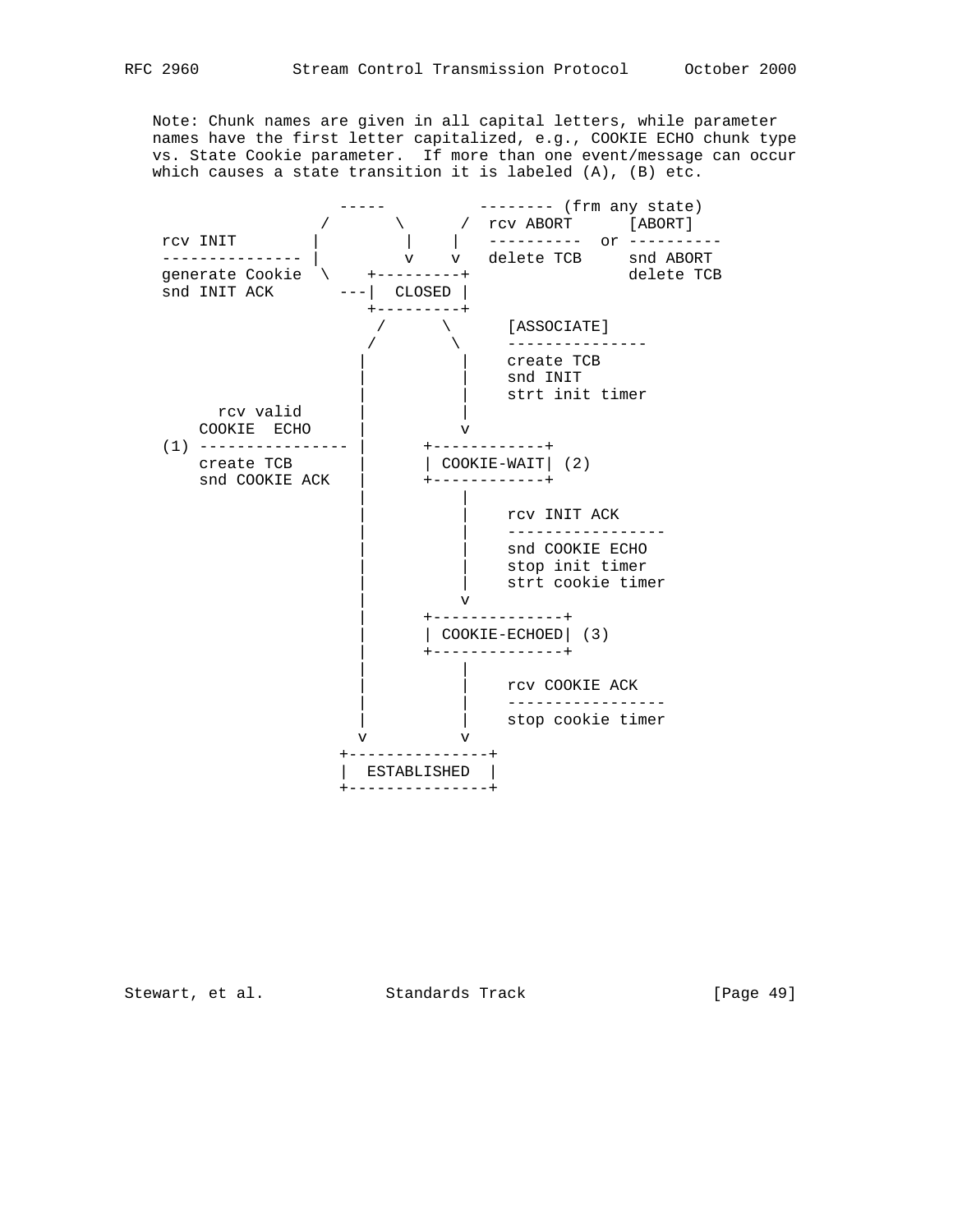

Stewart, et al. Standards Track [Page 50]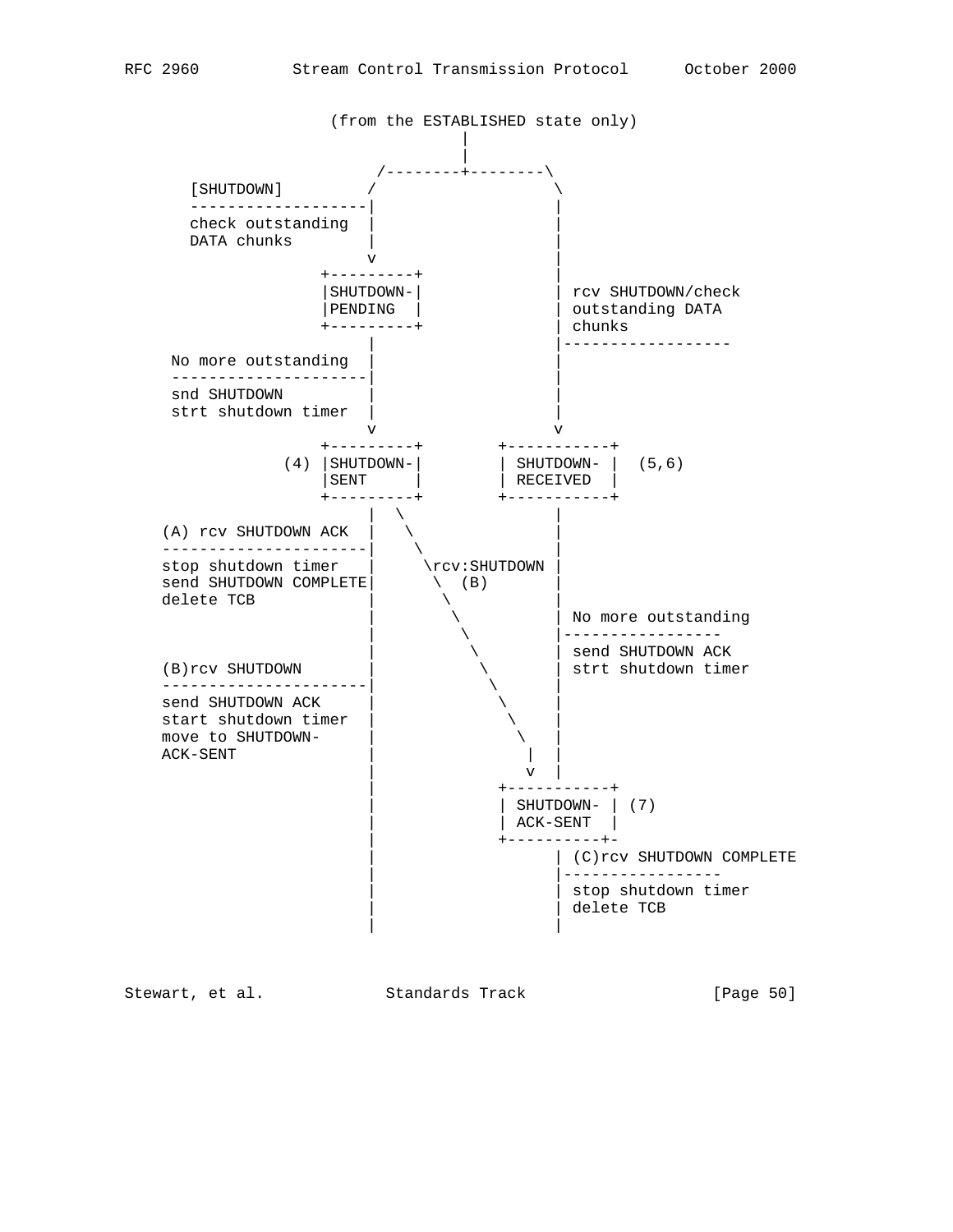

Figure 3: State Transition Diagram of SCTP

Notes:

- 1) If the State Cookie in the received COOKIE ECHO is invalid (i.e., failed to pass the integrity check), the receiver MUST silently discard the packet. Or, if the received State Cookie is expired (see Section 5.1.5), the receiver MUST send back an ERROR chunk. In either case, the receiver stays in the CLOSED state.
- 2) If the T1-init timer expires, the endpoint MUST retransmit INIT and re-start the T1-init timer without changing state. This MUST be repeated up to 'Max.Init.Retransmits' times. After that, the endpoint MUST abort the initialization process and report the error to SCTP user.
- 3) If the T1-cookie timer expires, the endpoint MUST retransmit COOKIE ECHO and re-start the T1-cookie timer without changing state. This MUST be repeated up to 'Max.Init.Retransmits' times. After that, the endpoint MUST abort the initialization process and report the error to SCTP user.
- 4) In SHUTDOWN-SENT state the endpoint MUST acknowledge any received DATA chunks without delay.
- 5) In SHUTDOWN-RECEIVED state, the endpoint MUST NOT accept any new send request from its SCTP user.
- 6) In SHUTDOWN-RECEIVED state, the endpoint MUST transmit or retransmit data and leave this state when all data in queue is transmitted.
- 7) In SHUTDOWN-ACK-SENT state, the endpoint MUST NOT accept any new send request from its SCTP user.

 The CLOSED state is used to indicate that an association is not created (i.e., doesn't exist).

Stewart, et al. Standards Track [Page 51]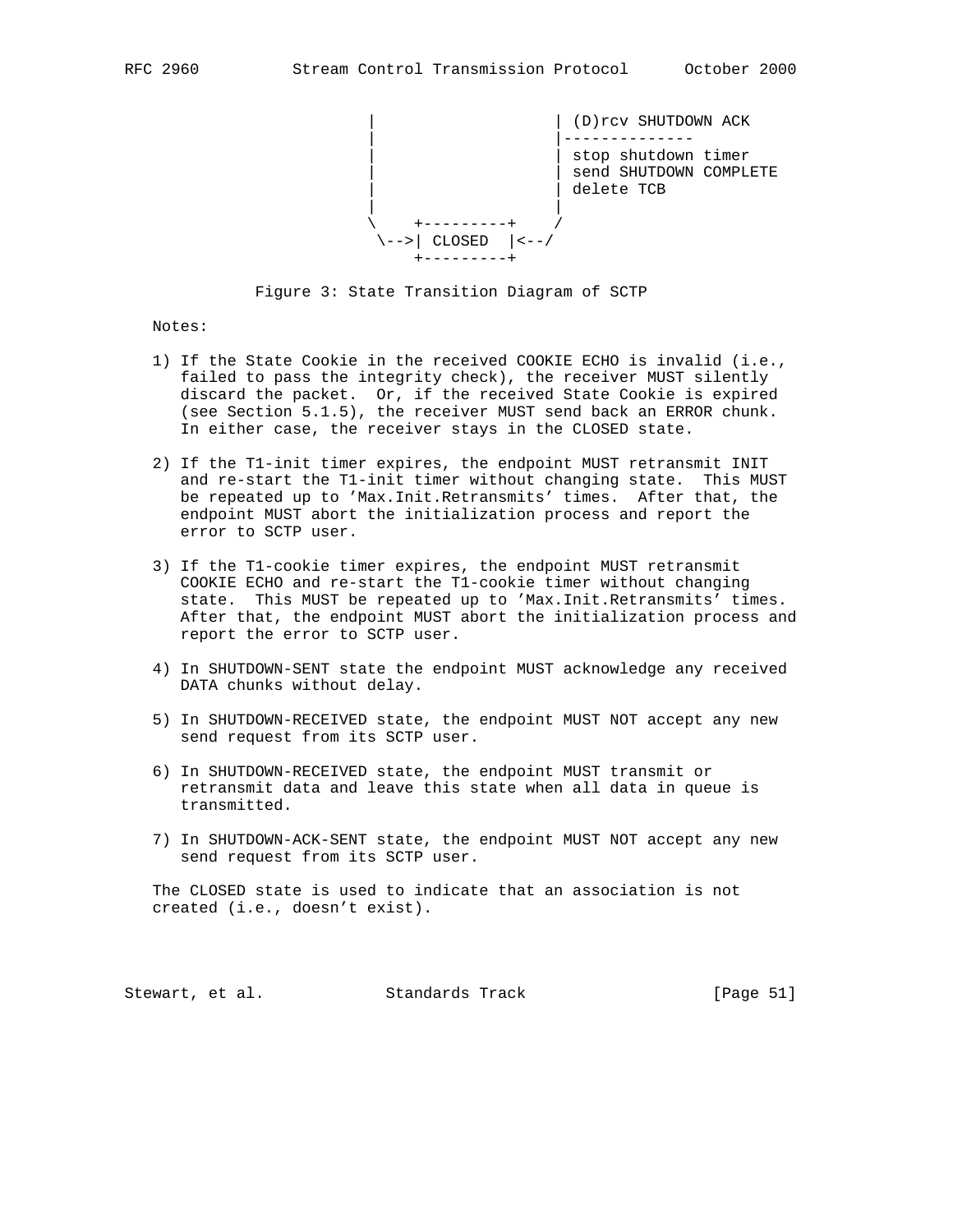# 5. Association Initialization

 Before the first data transmission can take place from one SCTP endpoint ("A") to another SCTP endpoint ("Z"), the two endpoints must complete an initialization process in order to set up an SCTP association between them.

 The SCTP user at an endpoint should use the ASSOCIATE primitive to initialize an SCTP association to another SCTP endpoint.

 IMPLEMENTATION NOTE: From an SCTP-user's point of view, an association may be implicitly opened, without an ASSOCIATE primitive (see 10.1 B) being invoked, by the initiating endpoint's sending of the first user data to the destination endpoint. The initiating SCTP will assume default values for all mandatory and optional parameters for the INIT/INIT ACK.

 Once the association is established, unidirectional streams are open for data transfer on both ends (see Section 5.1.1).

5.1 Normal Establishment of an Association

 The initialization process consists of the following steps (assuming that SCTP endpoint "A" tries to set up an association with SCTP endpoint "Z" and "Z" accepts the new association):

- A) "A" first sends an INIT chunk to "Z". In the INIT, "A" must provide its Verification Tag (Tag\_A) in the Initiate Tag field. Tag\_A SHOULD be a random number in the range of 1 to 4294967295 (see 5.3.1 for Tag value selection). After sending the INIT, "A" starts the T1-init timer and enters the COOKIE-WAIT state.
- B) "Z" shall respond immediately with an INIT ACK chunk. The destination IP address of the INIT ACK MUST be set to the source IP address of the INIT to which this INIT ACK is responding. In the response, besides filling in other parameters, "Z" must set the Verification Tag field to Tag\_A, and also provide its own Verification Tag (Tag\_Z) in the Initiate Tag field.

 Moreover, "Z" MUST generate and send along with the INIT ACK a State Cookie. See Section 5.1.3 for State Cookie generation.

 Note: After sending out INIT ACK with the State Cookie parameter, "Z" MUST NOT allocate any resources, nor keep any states for the new association. Otherwise, "Z" will be vulnerable to resource attacks.

Stewart, et al. Standards Track [Page 52]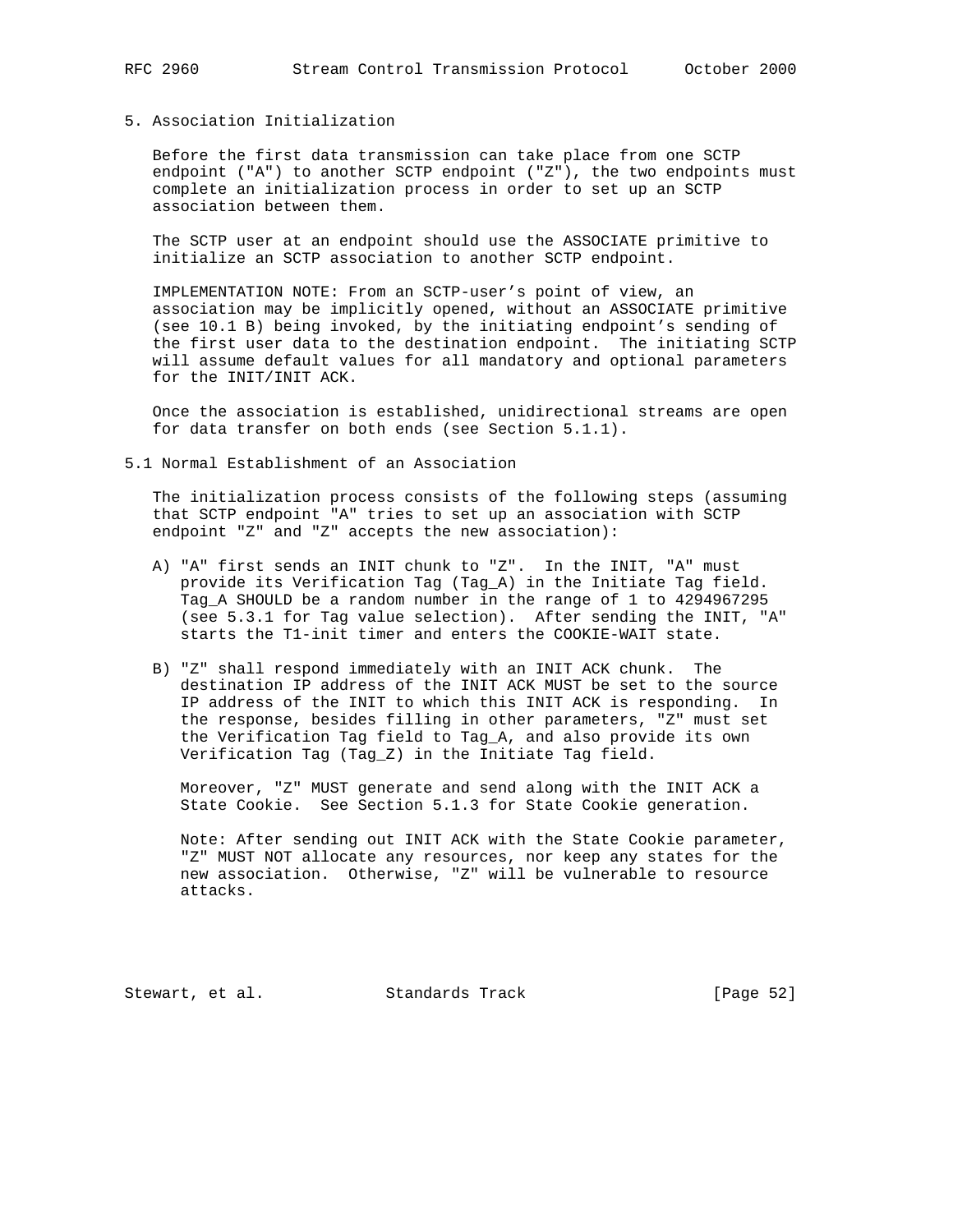C) Upon reception of the INIT ACK from "Z", "A" shall stop the T1 init timer and leave COOKIE-WAIT state. "A" shall then send the State Cookie received in the INIT ACK chunk in a COOKIE ECHO chunk, start the T1-cookie timer, and enter the COOKIE-ECHOED state.

 Note: The COOKIE ECHO chunk can be bundled with any pending outbound DATA chunks, but it MUST be the first chunk in the packet and until the COOKIE ACK is returned the sender MUST NOT send any other packets to the peer.

 D) Upon reception of the COOKIE ECHO chunk, Endpoint "Z" will reply with a COOKIE ACK chunk after building a TCB and moving to the ESTABLISHED state. A COOKIE ACK chunk may be bundled with any pending DATA chunks (and/or SACK chunks), but the COOKIE ACK chunk MUST be the first chunk in the packet.

 IMPLEMENTATION NOTE: An implementation may choose to send the Communication Up notification to the SCTP user upon reception of a valid COOKIE ECHO chunk.

 E) Upon reception of the COOKIE ACK, endpoint "A" will move from the COOKIE-ECHOED state to the ESTABLISHED state, stopping the T1 cookie timer. It may also notify its ULP about the successful establishment of the association with a Communication Up notification (see Section 10).

 An INIT or INIT ACK chunk MUST NOT be bundled with any other chunk. They MUST be the only chunks present in the SCTP packets that carry them.

 An endpoint MUST send the INIT ACK to the IP address from which it received the INIT.

 Note: T1-init timer and T1-cookie timer shall follow the same rules given in Section 6.3.

 If an endpoint receives an INIT, INIT ACK, or COOKIE ECHO chunk but decides not to establish the new association due to missing mandatory parameters in the received INIT or INIT ACK, invalid parameter values, or lack of local resources, it MUST respond with an ABORT chunk. It SHOULD also specify the cause of abort, such as the type of the missing mandatory parameters, etc., by including the error cause parameters with the ABORT chunk. The Verification Tag field in the common header of the outbound SCTP packet containing the ABORT chunk MUST be set to the Initiate Tag value of the peer.

Stewart, et al. Standards Track [Page 53]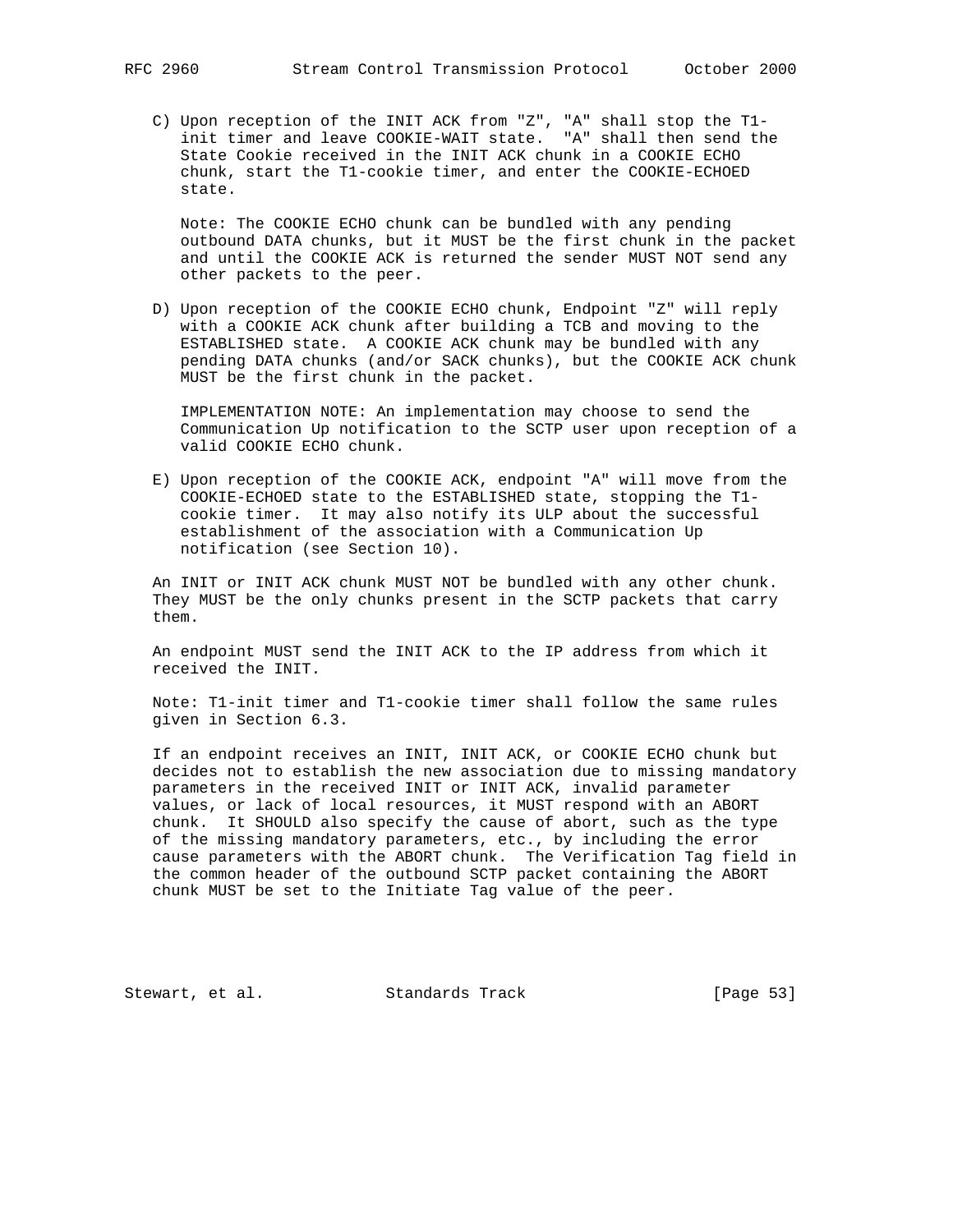After the reception of the first DATA chunk in an association the endpoint MUST immediately respond with a SACK to acknowledge the DATA chunk. Subsequent acknowledgements should be done as described in Section 6.2.

When the TCB is created, each endpoint MUST set its internal Cumulative TSN Ack Point to the value of its transmitted Initial TSN minus one.

 IMPLEMENTATION NOTE: The IP addresses and SCTP port are generally used as the key to find the TCB within an SCTP instance.

5.1.1 Handle Stream Parameters

 In the INIT and INIT ACK chunks, the sender of the chunk shall indicate the number of outbound streams (OS) it wishes to have in the association, as well as the maximum inbound streams (MIS) it will accept from the other endpoint.

 After receiving the stream configuration information from the other side, each endpoint shall perform the following check: If the peer's MIS is less than the endpoint's OS, meaning that the peer is incapable of supporting all the outbound streams the endpoint wants to configure, the endpoint MUST either use MIS outbound streams, or abort the association and report to its upper layer the resources shortage at its peer.

 After the association is initialized, the valid outbound stream identifier range for either endpoint shall be 0 to min(local OS, remote MIS)-1.

5.1.2 Handle Address Parameters

 During the association initialization, an endpoint shall use the following rules to discover and collect the destination transport address(es) of its peer.

- A) If there are no address parameters present in the received INIT or INIT ACK chunk, the endpoint shall take the source IP address from which the chunk arrives and record it, in combination with the SCTP source port number, as the only destination transport address for this peer.
- B) If there is a Host Name parameter present in the received INIT or INIT ACK chunk, the endpoint shall resolve that host name to a list of IP address(es) and derive the transport address(es) of this peer by combining the resolved IP address(es) with the SCTP source port.

Stewart, et al. Standards Track [Page 54]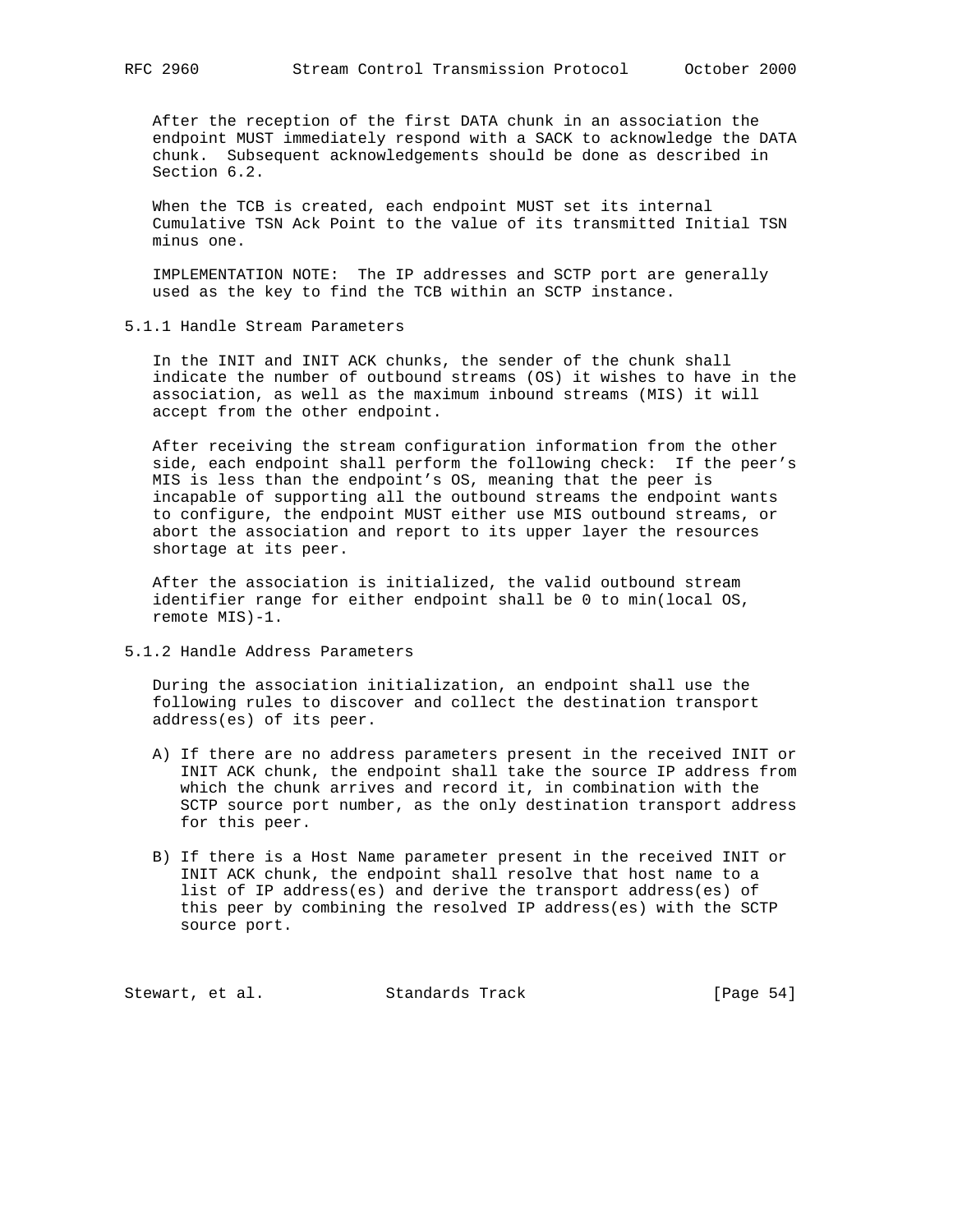The endpoint MUST ignore any other IP address parameters if they are also present in the received INIT or INIT ACK chunk.

 The time at which the receiver of an INIT resolves the host name has potential security implications to SCTP. If the receiver of an INIT resolves the host name upon the reception of the chunk, and the mechanism the receiver uses to resolve the host name involves potential long delay (e.g. DNS query), the receiver may open itself up to resource attacks for the period of time while it is waiting for the name resolution results before it can build the State Cookie and release local resources.

 Therefore, in cases where the name translation involves potential long delay, the receiver of the INIT MUST postpone the name resolution till the reception of the COOKIE ECHO chunk from the peer. In such a case, the receiver of the INIT SHOULD build the State Cookie using the received Host Name (instead of destination transport addresses) and send the INIT ACK to the source IP address from which the INIT was received.

 The receiver of an INIT ACK shall always immediately attempt to resolve the name upon the reception of the chunk.

 The receiver of the INIT or INIT ACK MUST NOT send user data (piggy-backed or stand-alone) to its peer until the host name is successfully resolved.

 If the name resolution is not successful, the endpoint MUST immediately send an ABORT with "Unresolvable Address" error cause to its peer. The ABORT shall be sent to the source IP address from which the last peer packet was received.

 C) If there are only IPv4/IPv6 addresses present in the received INIT or INIT ACK chunk, the receiver shall derive and record all the transport address(es) from the received chunk AND the source IP address that sent the INIT or INIT ACK. The transport address(es) are derived by the combination of SCTP source port (from the common header) and the IP address parameter(s) carried in the INIT or INIT ACK chunk and the source IP address of the IP datagram. The receiver should use only these transport addresses as destination transport addresses when sending subsequent packets to its peer.

 IMPLEMENTATION NOTE: In some cases (e.g., when the implementation doesn't control the source IP address that is used for transmitting), an endpoint might need to include in its INIT or INIT ACK all possible IP addresses from which packets to the peer could be transmitted.

Stewart, et al. Standards Track [Page 55]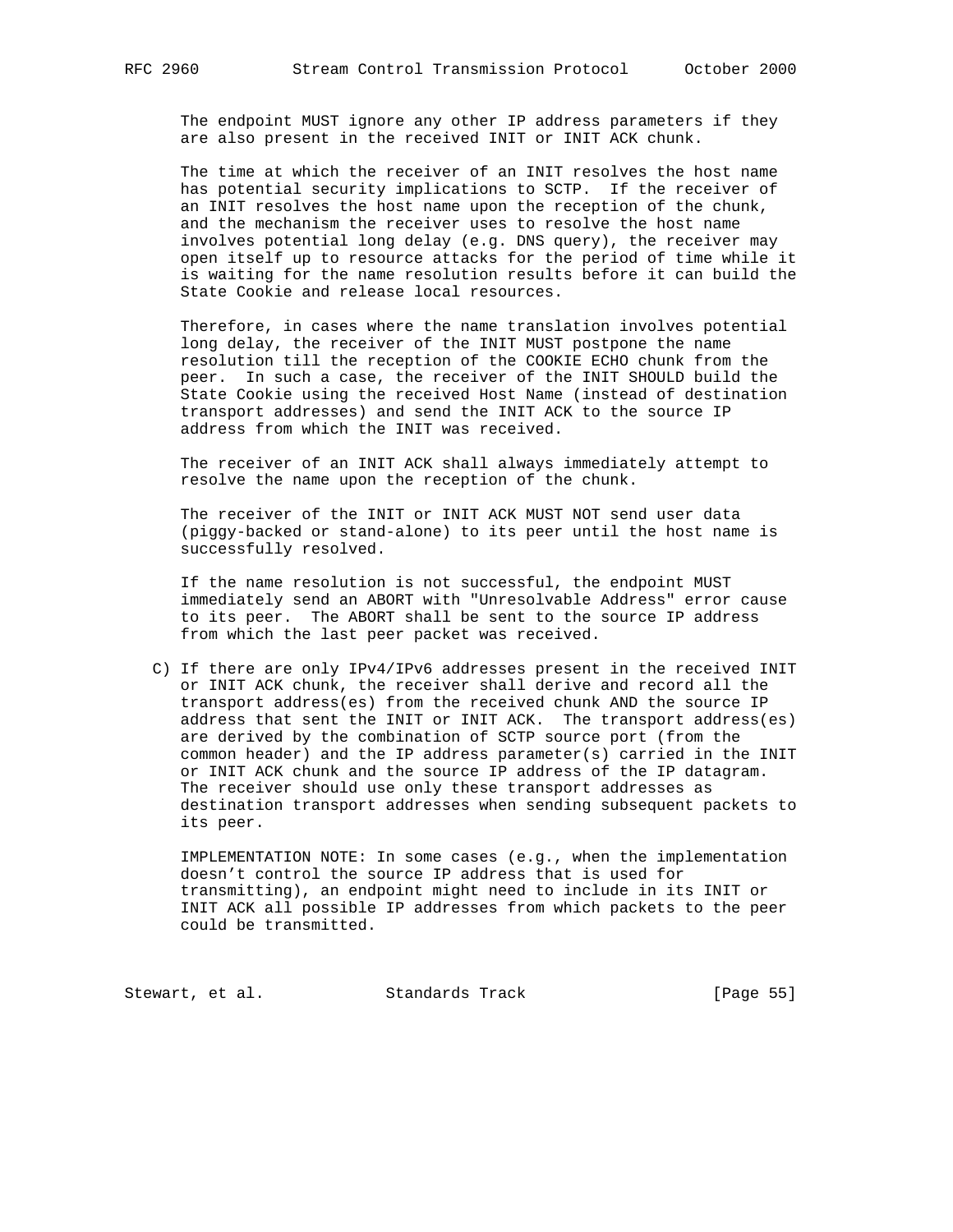After all transport addresses are derived from the INIT or INIT ACK chunk using the above rules, the endpoint shall select one of the transport addresses as the initial primary path.

Note: The INIT-ACK MUST be sent to the source address of the INIT.

 The sender of INIT may include a 'Supported Address Types' parameter in the INIT to indicate what types of address are acceptable. When this parameter is present, the receiver of INIT (initiatee) MUST either use one of the address types indicated in the Supported Address Types parameter when responding to the INIT, or abort the association with an "Unresolvable Address" error cause if it is unwilling or incapable of using any of the address types indicated by its peer.

 IMPLEMENTATION NOTE: In the case that the receiver of an INIT ACK fails to resolve the address parameter due to an unsupported type, it can abort the initiation process and then attempt a re-initiation by using a 'Supported Address Types' parameter in the new INIT to indicate what types of address it prefers.

5.1.3 Generating State Cookie

 When sending an INIT ACK as a response to an INIT chunk, the sender of INIT ACK creates a State Cookie and sends it in the State Cookie parameter of the INIT ACK. Inside this State Cookie, the sender should include a MAC (see [RFC2104] for an example), a time stamp on when the State Cookie is created, and the lifespan of the State Cookie, along with all the information necessary for it to establish the association.

The following steps SHOULD be taken to generate the State Cookie:

- 1) Create an association TCB using information from both the received INIT and the outgoing INIT ACK chunk,
- 2) In the TCB, set the creation time to the current time of day, and the lifespan to the protocol parameter 'Valid.Cookie.Life',
- 3) From the TCB, identify and collect the minimal subset of information needed to re-create the TCB, and generate a MAC using this subset of information and a secret key (see [RFC2104] for an example of generating a MAC), and
- 4) Generate the State Cookie by combining this subset of information and the resultant MAC.

Stewart, et al. Standards Track [Page 56]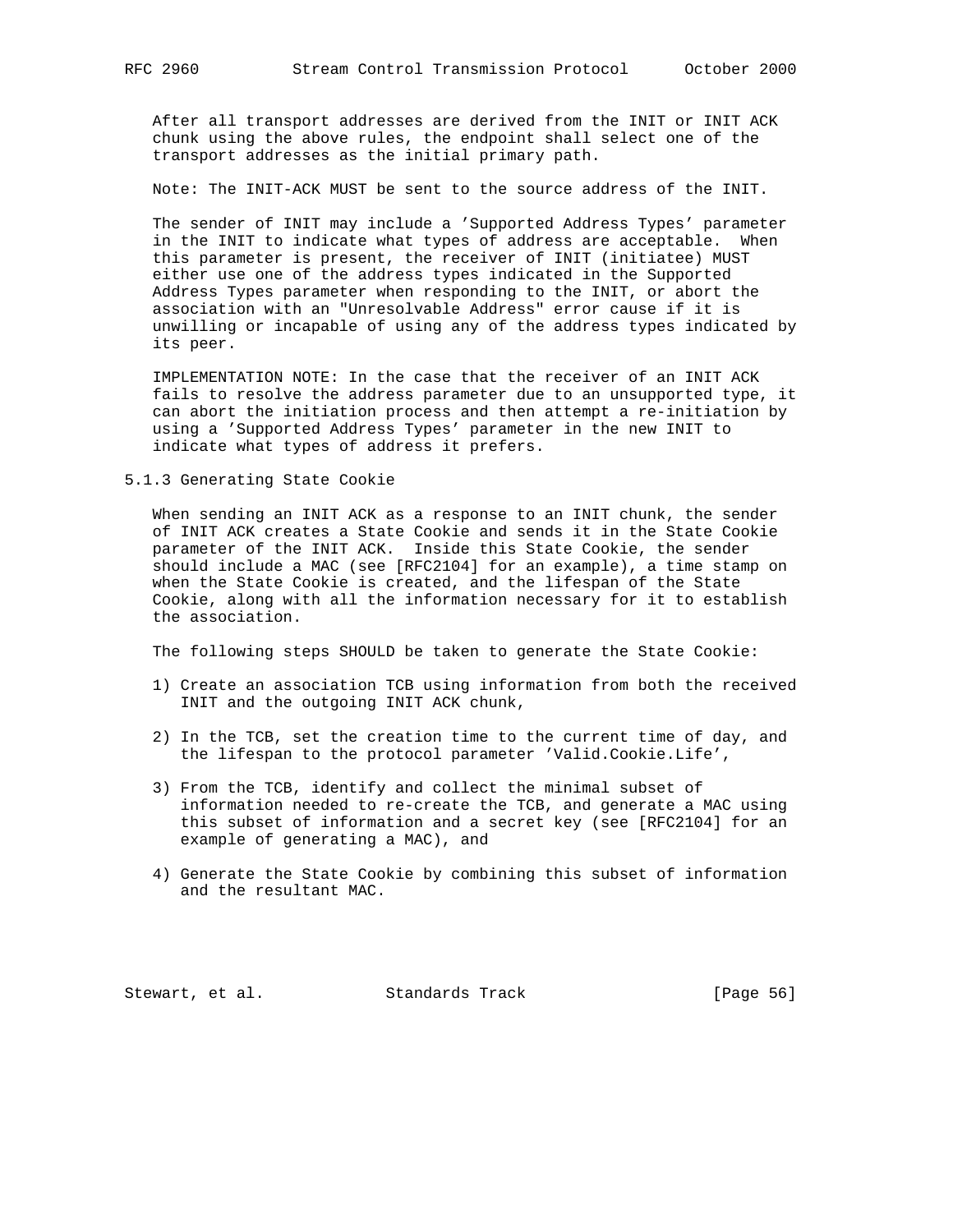After sending the INIT ACK with the State Cookie parameter, the sender SHOULD delete the TCB and any other local resource related to the new association, so as to prevent resource attacks.

 The hashing method used to generate the MAC is strictly a private matter for the receiver of the INIT chunk. The use of a MAC is mandatory to prevent denial of service attacks. The secret key SHOULD be random ([RFC1750] provides some information on randomness guidelines); it SHOULD be changed reasonably frequently, and the timestamp in the State Cookie MAY be used to determine which key should be used to verify the MAC.

 An implementation SHOULD make the cookie as small as possible to insure interoperability.

5.1.4 State Cookie Processing

 When an endpoint (in the COOKIE WAIT state) receives an INIT ACK chunk with a State Cookie parameter, it MUST immediately send a COOKIE ECHO chunk to its peer with the received State Cookie. The sender MAY also add any pending DATA chunks to the packet after the COOKIE ECHO chunk.

 The endpoint shall also start the T1-cookie timer after sending out the COOKIE ECHO chunk. If the timer expires, the endpoint shall retransmit the COOKIE ECHO chunk and restart the T1-cookie timer. This is repeated until either a COOKIE ACK is received or ' Max.Init.Retransmits' is reached causing the peer endpoint to be marked unreachable (and thus the association enters the CLOSED state).

5.1.5 State Cookie Authentication

 When an endpoint receives a COOKIE ECHO chunk from another endpoint with which it has no association, it shall take the following actions:

- 1) Compute a MAC using the TCB data carried in the State Cookie and the secret key (note the timestamp in the State Cookie MAY be used to determine which secret key to use). Reference [RFC2104] can be used as a guideline for generating the MAC,
- 2) Authenticate the State Cookie as one that it previously generated by comparing the computed MAC against the one carried in the State Cookie. If this comparison fails, the SCTP packet, including the COOKIE ECHO and any DATA chunks, should be silently discarded,

Stewart, et al. Standards Track [Page 57]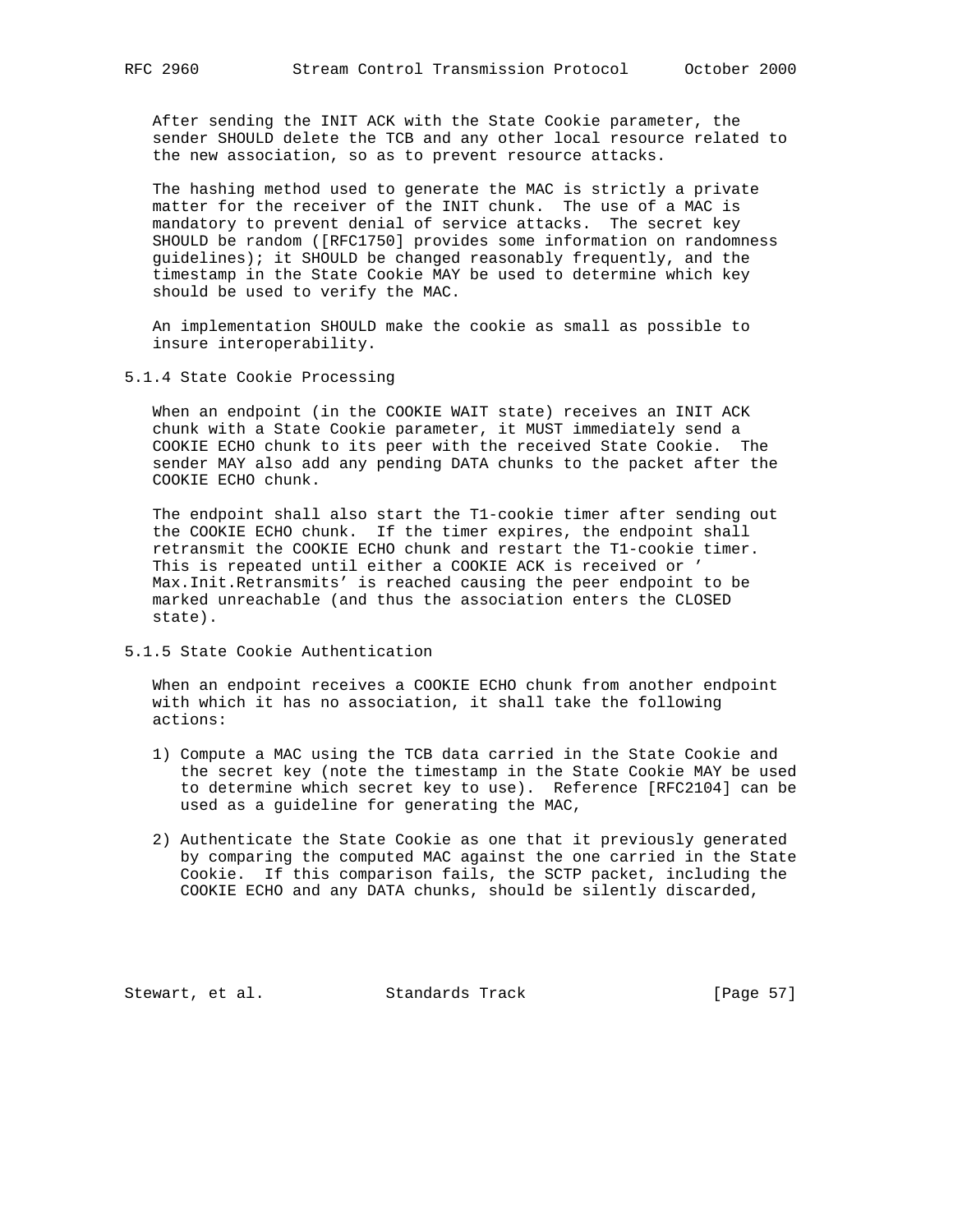- 3) Compare the creation timestamp in the State Cookie to the current local time. If the elapsed time is longer than the lifespan carried in the State Cookie, then the packet, including the COOKIE ECHO and any attached DATA chunks, SHOULD be discarded and the endpoint MUST transmit an ERROR chunk with a "Stale Cookie" error cause to the peer endpoint,
- 4) If the State Cookie is valid, create an association to the sender of the COOKIE ECHO chunk with the information in the TCB data carried in the COOKIE ECHO, and enter the ESTABLISHED state,
- 5) Send a COOKIE ACK chunk to the peer acknowledging reception of the COOKIE ECHO. The COOKIE ACK MAY be bundled with an outbound DATA chunk or SACK chunk; however, the COOKIE ACK MUST be the first chunk in the SCTP packet.
- 6) Immediately acknowledge any DATA chunk bundled with the COOKIE ECHO with a SACK (subsequent DATA chunk acknowledgement should follow the rules defined in Section 6.2). As mentioned in step 5), if the SACK is bundled with the COOKIE ACK, the COOKIE ACK MUST appear first in the SCTP packet.

 If a COOKIE ECHO is received from an endpoint with which the receiver of the COOKIE ECHO has an existing association, the procedures in Section 5.2 should be followed.

5.1.6 An Example of Normal Association Establishment

 In the following example, "A" initiates the association and then sends a user message to "Z", then "Z" sends two user messages to "A" later (assuming no bundling or fragmentation occurs):

Stewart, et al. Standards Track [Page 58]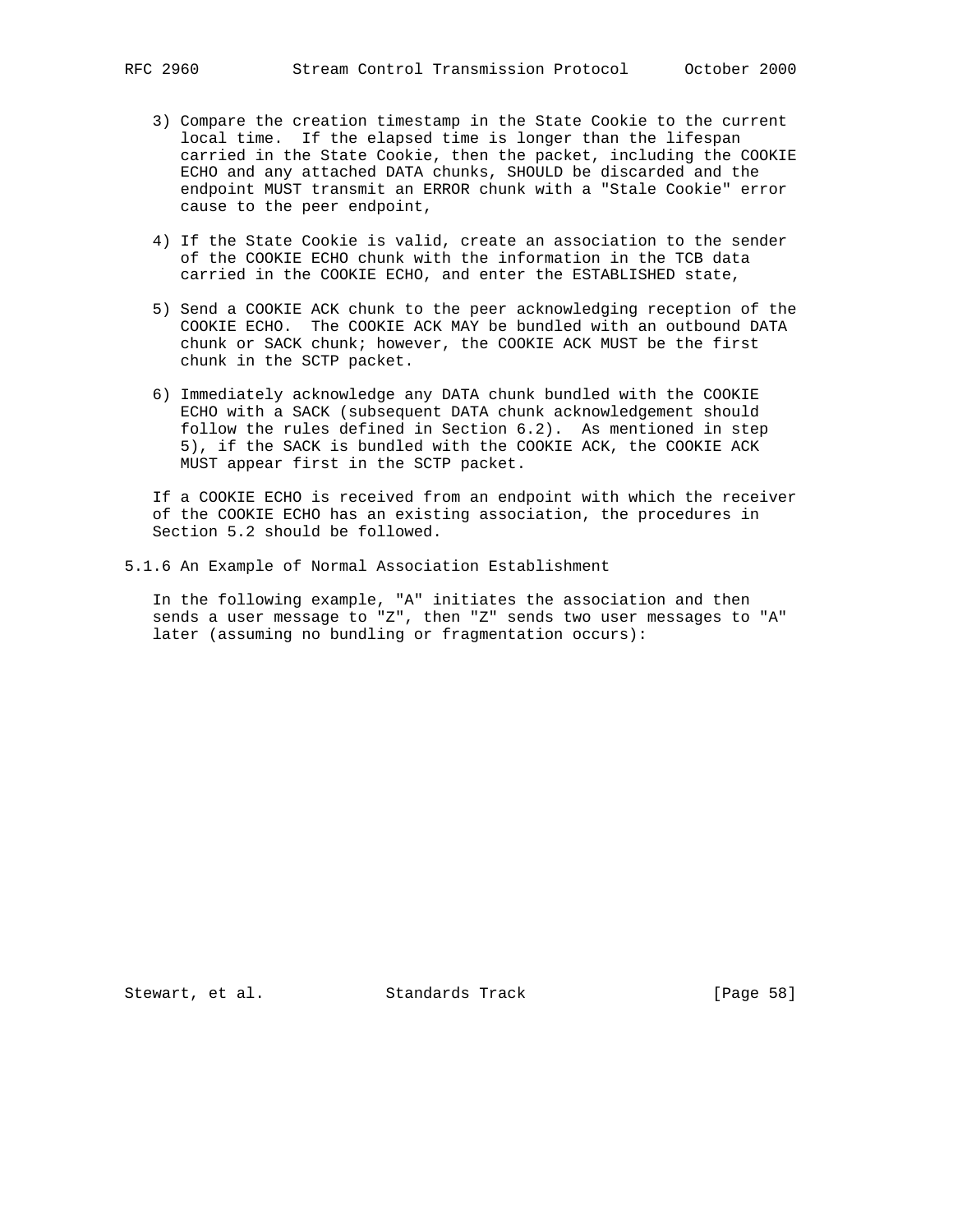Endpoint A Endpoint Z  $\{app \text{ sets } associated \text{ is } n \in \mathbb{Z}\}$  (build TCB) INIT [I-Tag=Tag\_A & other  $info$ ]  $------\$ (Start T1-init timer)  $\setminus$  (Enter COOKIE-WAIT state) \---> (compose temp TCB and Cookie\_Z) /--- INIT ACK [Veri Tag=Tag\_A, / I-Tag=Tag\_Z, (Cancel T1-init timer) <------/ Cookie\_Z, & other info] (destroy temp TCB) COOKIE ECHO [Cookie\_Z] ------\ (Start T1-init timer) \ (Enter COOKIE-ECHOED state) \---> (build TCB enter ESTABLISHED state) /---- COOKIE-ACK / (Cancel T1-init timer, <-----/ Enter ESTABLISHED state) {app sends 1st user data; strm 0} DATA [TSN=initial TSN\_A Strm=0,Seq=1 & user data]--\ (Start T3-rtx timer) \  $\vee$  /----- SACK [TSN Ack=init TSN\_A,Block=0] (Cancel T3-rtx timer) <------/ ...  $\{app \text{ sends } 2 \text{ messages} \text{ is } 0\}$  /---- DATA / [TSN=init TSN\_Z <--/ Strm=0,Seq=1 & user data 1] SACK [TSN Ack=init TSN\_Z, /---- DATA Block=0] --------\ / [TSN=init TSN\_Z +1,  $\setminus$  / Strm=0, Seq=2 & user data 2]  $\leftarrow----\leftarrow/\left\langle$  $\mathcal{N}$  and  $\mathcal{N}$  are the set of  $\mathcal{N}$ \------>



 If the T1-init timer expires at "A" after the INIT or COOKIE ECHO chunks are sent, the same INIT or COOKIE ECHO chunk with the same Initiate Tag (i.e., Tag\_A) or State Cookie shall be retransmitted and

Stewart, et al. Standards Track [Page 59]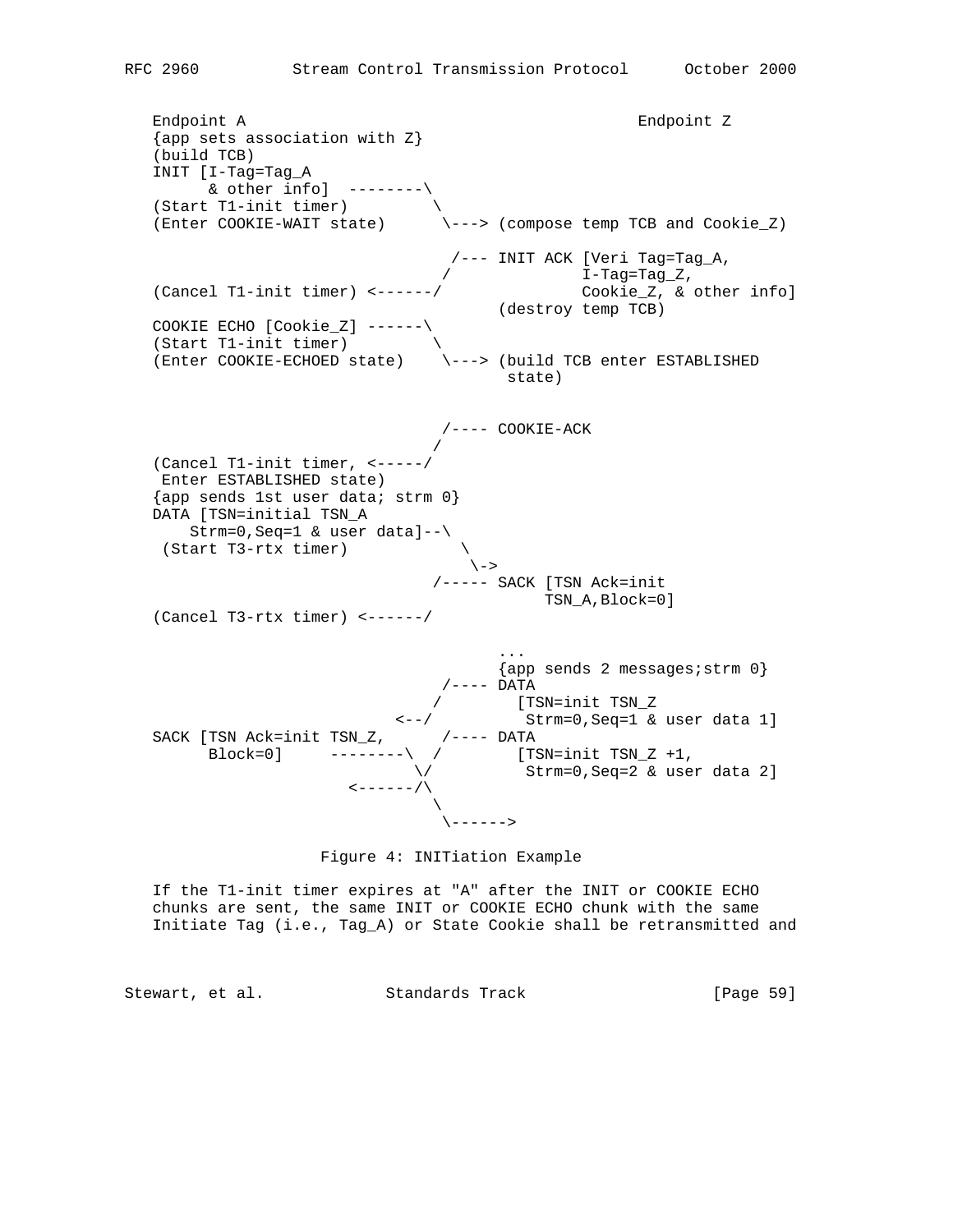the timer restarted. This shall be repeated Max.Init.Retransmits times before "A" considers "Z" unreachable and reports the failure to its upper layer (and thus the association enters the CLOSED state). When retransmitting the INIT, the endpoint MUST follow the rules defined in 6.3 to determine the proper timer value.

5.2 Handle Duplicate or Unexpected INIT, INIT ACK, COOKIE ECHO, and COOKIE ACK

 During the lifetime of an association (in one of the possible states), an endpoint may receive from its peer endpoint one of the setup chunks (INIT, INIT ACK, COOKIE ECHO, and COOKIE ACK). The receiver shall treat such a setup chunk as a duplicate and process it as described in this section.

 Note: An endpoint will not receive the chunk unless the chunk was sent to a SCTP transport address and is from a SCTP transport address associated with this endpoint. Therefore, the endpoint processes such a chunk as part of its current association.

The following scenarios can cause duplicated or unexpected chunks:

- A) The peer has crashed without being detected, re-started itself and sent out a new INIT chunk trying to restore the association,
- B) Both sides are trying to initialize the association at about the same time,
- C) The chunk is from a stale packet that was used to establish the present association or a past association that is no longer in existence,
- D) The chunk is a false packet generated by an attacker, or
- E) The peer never received the COOKIE ACK and is retransmitting its COOKIE ECHO.

 The rules in the following sections shall be applied in order to identify and correctly handle these cases.

5.2.1 INIT received in COOKIE-WAIT or COOKIE-ECHOED State (Item B)

 This usually indicates an initialization collision, i.e., each endpoint is attempting, at about the same time, to establish an association with the other endpoint.

 Upon receipt of an INIT in the COOKIE-WAIT or COOKIE-ECHOED state, an endpoint MUST respond with an INIT ACK using the same parameters it

Stewart, et al. Standards Track [Page 60]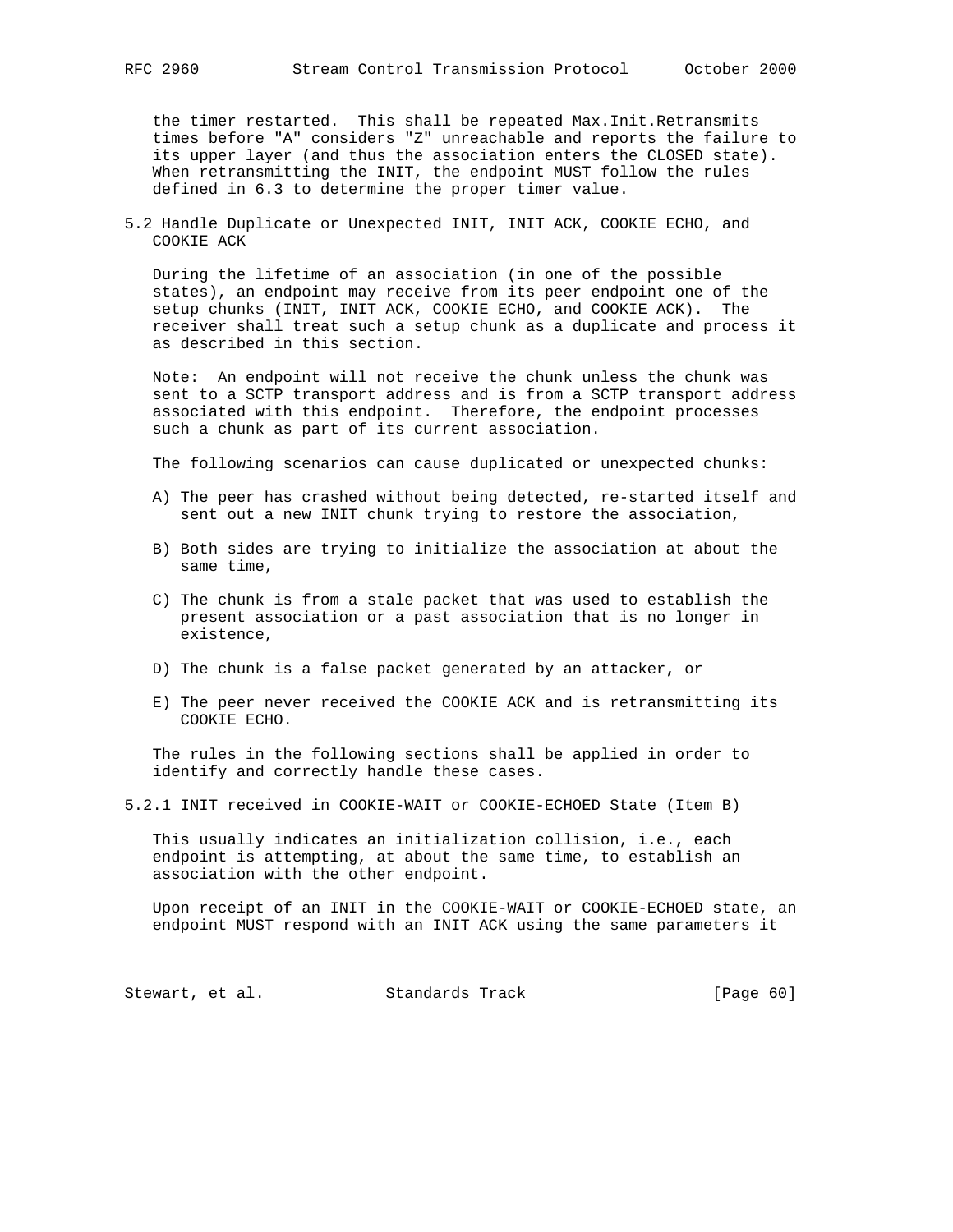sent in its original INIT chunk (including its Initiation Tag, unchanged). These original parameters are combined with those from the newly received INIT chunk. The endpoint shall also generate a State Cookie with the INIT ACK. The endpoint uses the parameters sent in its INIT to calculate the State Cookie.

 After that, the endpoint MUST NOT change its state, the T1-init timer shall be left running and the corresponding TCB MUST NOT be destroyed. The normal procedures for handling State Cookies when a TCB exists will resolve the duplicate INITs to a single association.

 For an endpoint that is in the COOKIE-ECHOED state it MUST populate its Tie-Tags with the Tag information of itself and its peer (see section 5.2.2 for a description of the Tie-Tags).

5.2.2 Unexpected INIT in States Other than CLOSED, COOKIE-ECHOED, COOKIE-WAIT and SHUTDOWN-ACK-SENT

 Unless otherwise stated, upon reception of an unexpected INIT for this association, the endpoint shall generate an INIT ACK with a State Cookie. In the outbound INIT ACK the endpoint MUST copy its current Verification Tag and peer's Verification Tag into a reserved place within the state cookie. We shall refer to these locations as the Peer's-Tie-Tag and the Local-Tie-Tag. The outbound SCTP packet containing this INIT ACK MUST carry a Verification Tag value equal to the Initiation Tag found in the unexpected INIT. And the INIT ACK MUST contain a new Initiation Tag (randomly generated see Section 5.3.1). Other parameters for the endpoint SHOULD be copied from the existing parameters of the association (e.g. number of outbound streams) into the INIT ACK and cookie.

 After sending out the INIT ACK, the endpoint shall take no further actions, i.e., the existing association, including its current state, and the corresponding TCB MUST NOT be changed.

 Note: Only when a TCB exists and the association is not in a COOKIE- WAIT state are the Tie-Tags populated. For a normal association INIT (i.e. the endpoint is in a COOKIE-WAIT state), the Tie-Tags MUST be set to 0 (indicating that no previous TCB existed). The INIT ACK and State Cookie are populated as specified in section 5.2.1.

5.2.3 Unexpected INIT ACK

 If an INIT ACK is received by an endpoint in any state other than the COOKIE-WAIT state, the endpoint should discard the INIT ACK chunk. An unexpected INIT ACK usually indicates the processing of an old or duplicated INIT chunk.

Stewart, et al. Standards Track [Page 61]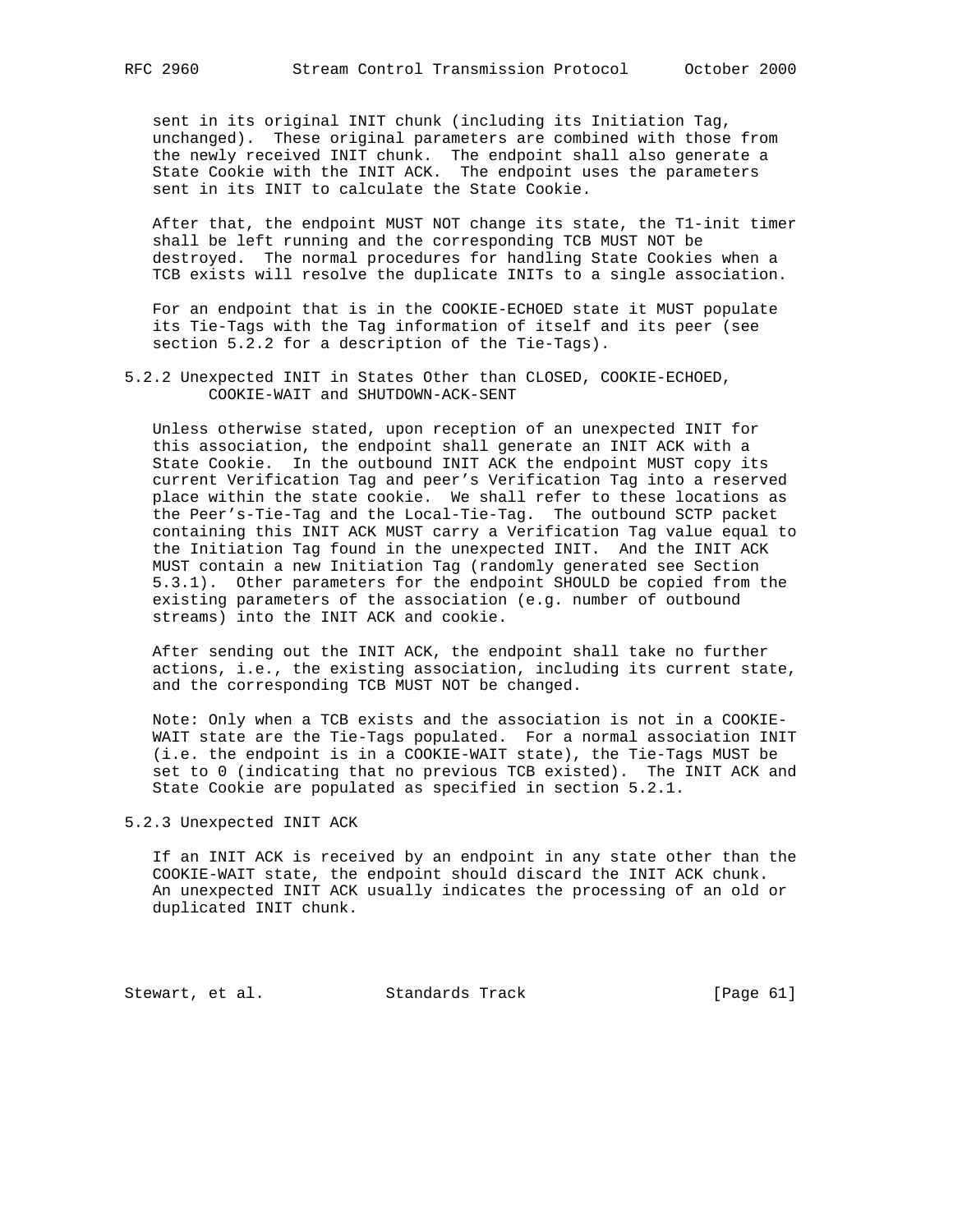5.2.4 Handle a COOKIE ECHO when a TCB exists

 When a COOKIE ECHO chunk is received by an endpoint in any state for an existing association (i.e., not in the CLOSED state) the following rules shall be applied:

- 1) Compute a MAC as described in Step 1 of Section 5.1.5,
- 2) Authenticate the State Cookie as described in Step 2 of Section 5.1.5 (this is case C or D above).
- 3) Compare the timestamp in the State Cookie to the current time. If the State Cookie is older than the lifespan carried in the State Cookie and the Verification Tags contained in the State Cookie do not match the current association's Verification Tags, the packet, including the COOKIE ECHO and any DATA chunks, should be discarded. The endpoint also MUST transmit an ERROR chunk with a "Stale Cookie" error cause to the peer endpoint (this is case C or D in section 5.2).

 If both Verification Tags in the State Cookie match the Verification Tags of the current association, consider the State Cookie valid (this is case E of section 5.2) even if the lifespan is exceeded.

- 4) If the State Cookie proves to be valid, unpack the TCB into a temporary TCB.
- 5) Refer to Table 2 to determine the correct action to be taken.

Stewart, et al. Standards Track [Page 62]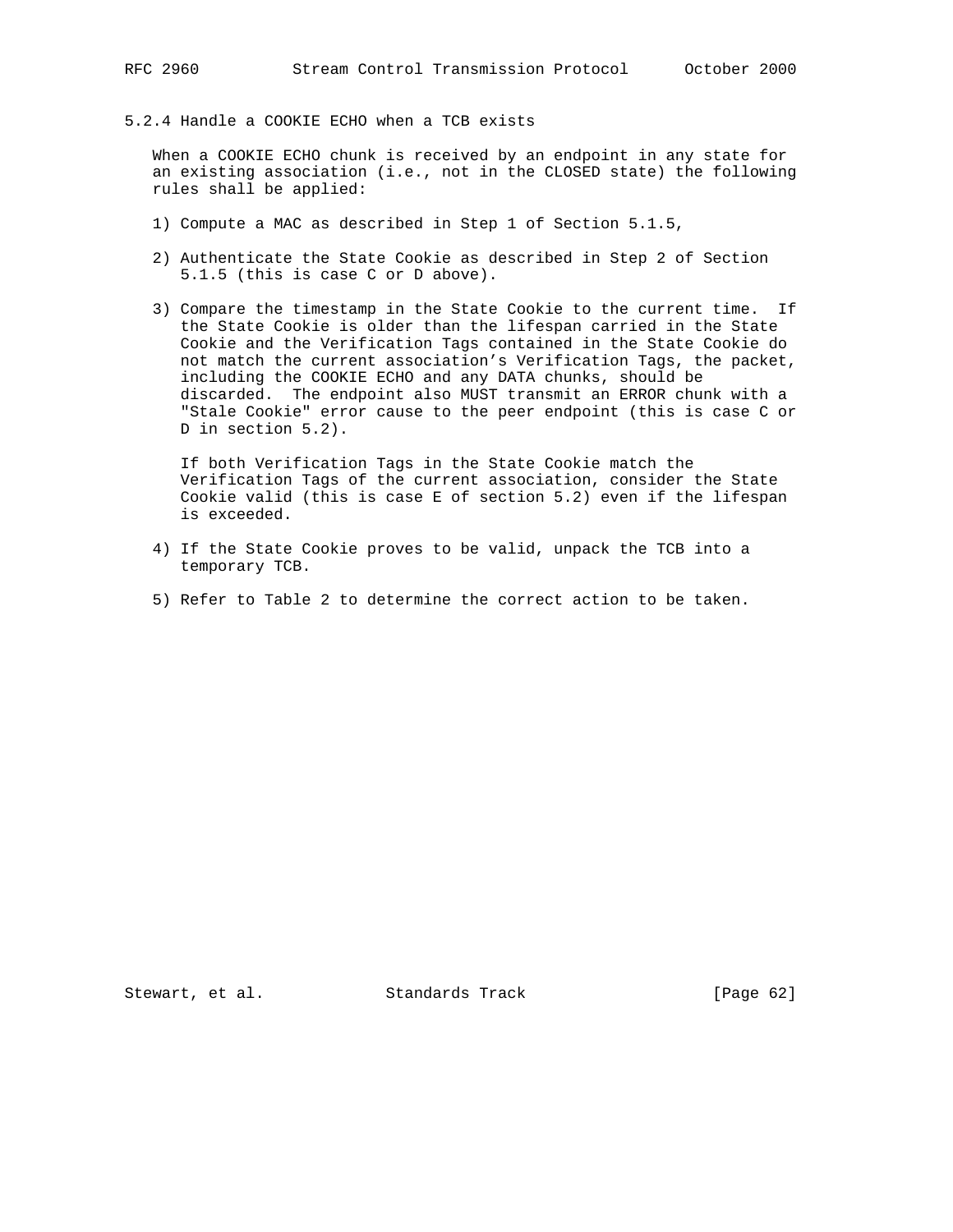|                                                      |   | Local Tag   Peer's Tag   Local-Tie-Tag   Peer's-Tie-Tag |              | Action/<br>Description |  |
|------------------------------------------------------|---|---------------------------------------------------------|--------------|------------------------|--|
| X                                                    | X | M                                                       | M            | (A)                    |  |
| M                                                    | X | $\mathbb{A}$                                            | $\mathbb{A}$ | (B)                    |  |
| M                                                    |   | A                                                       | $\mathbb{A}$ | (B)                    |  |
| Χ                                                    | M |                                                         |              | (C)                    |  |
| M                                                    | M | $\mathbf{A}$                                            | $\mathbf{A}$ | (D)                    |  |
| Table 2: Handling of a COOKIE ECHO when a TCB exists |   |                                                         |              |                        |  |

Legend:

- X Tag does not match the existing TCB
- M Tag matches the existing TCB.
- 0 No Tie-Tag in Cookie (unknown).
- A All cases, i.e. M, X or 0.

 Note: For any case not shown in Table 2, the cookie should be silently discarded.

Action

- A) In this case, the peer may have restarted. When the endpoint recognizes this potential 'restart', the existing session is treated the same as if it received an ABORT followed by a new COOKIE ECHO with the following exceptions:
	- Any SCTP DATA Chunks MAY be retained (this is an implementation specific option).
	- A notification of RESTART SHOULD be sent to the ULP instead of a "COMMUNICATION LOST" notification.

 All the congestion control parameters (e.g., cwnd, ssthresh) related to this peer MUST be reset to their initial values (see Section 6.2.1).

After this the endpoint shall enter the ESTABLISHED state.

Stewart, et al. Standards Track [Page 63]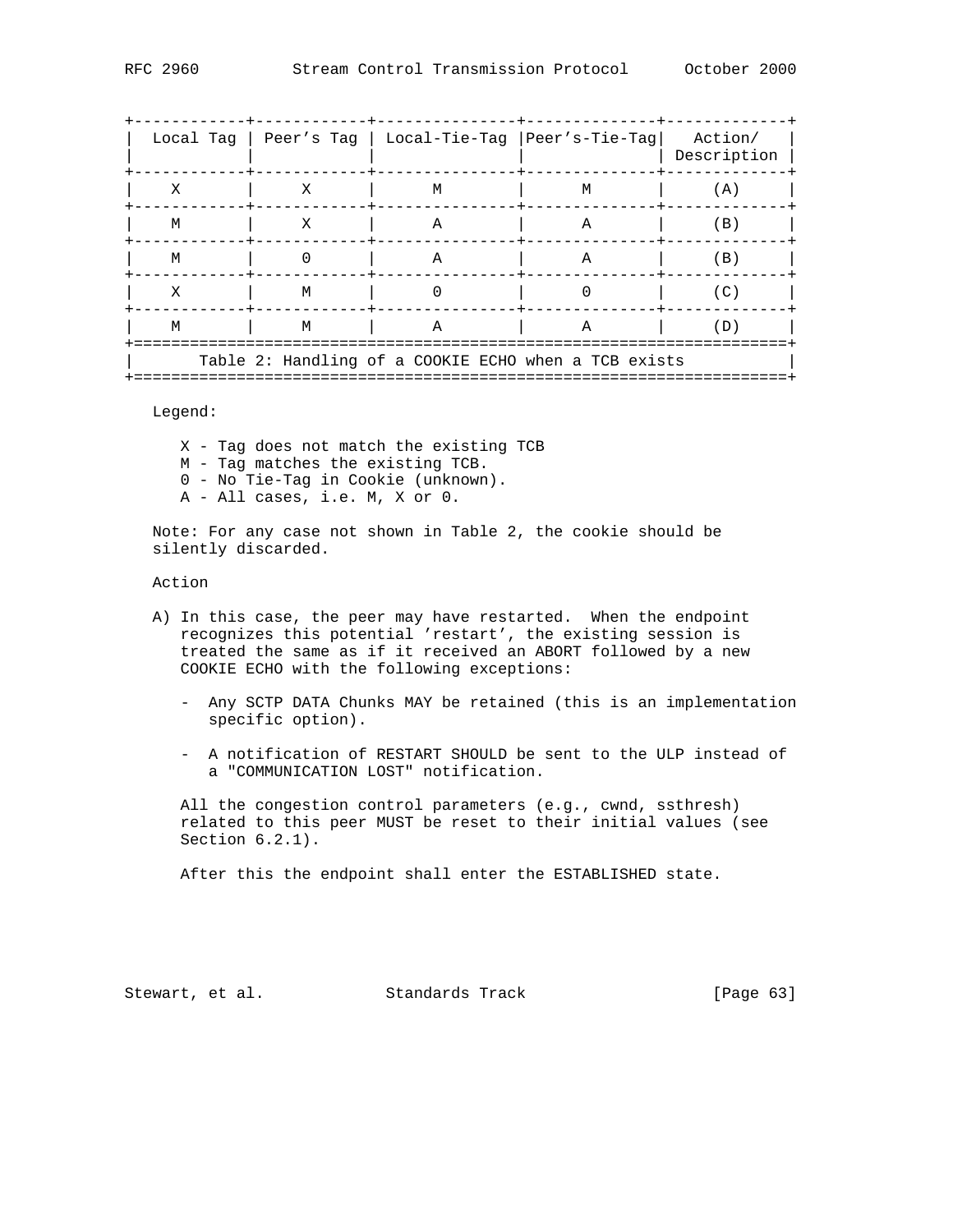If the endpoint is in the SHUTDOWN-ACK-SENT state and recognizes the peer has restarted (Action A), it MUST NOT setup a new association but instead resend the SHUTDOWN ACK and send an ERROR chunk with a "Cookie Received while Shutting Down" error cause to its peer.

- B) In this case, both sides may be attempting to start an association at about the same time but the peer endpoint started its INIT after responding to the local endpoint's INIT. Thus it may have picked a new Verification Tag not being aware of the previous Tag it had sent this endpoint. The endpoint should stay in or enter the ESTABLISHED state but it MUST update its peer's Verification Tag from the State Cookie, stop any init or cookie timers that may running and send a COOKIE ACK.
- C) In this case, the local endpoint's cookie has arrived late. Before it arrived, the local endpoint sent an INIT and received an INIT-ACK and finally sent a COOKIE ECHO with the peer's same tag but a new tag of its own. The cookie should be silently discarded. The endpoint SHOULD NOT change states and should leave any timers running.
- D) When both local and remote tags match the endpoint should always enter the ESTABLISHED state, if it has not already done so. It should stop any init or cookie timers that may be running and send a COOKIE ACK.

 Note: The "peer's Verification Tag" is the tag received in the Initiate Tag field of the INIT or INIT ACK chunk.

5.2.4.1 An Example of a Association Restart

 In the following example, "A" initiates the association after a restart has occurred. Endpoint "Z" had no knowledge of the restart until the exchange (i.e. Heartbeats had not yet detected the failure of "A"). (assuming no bundling or fragmentation occurs):

Stewart, et al. Standards Track [Page 64]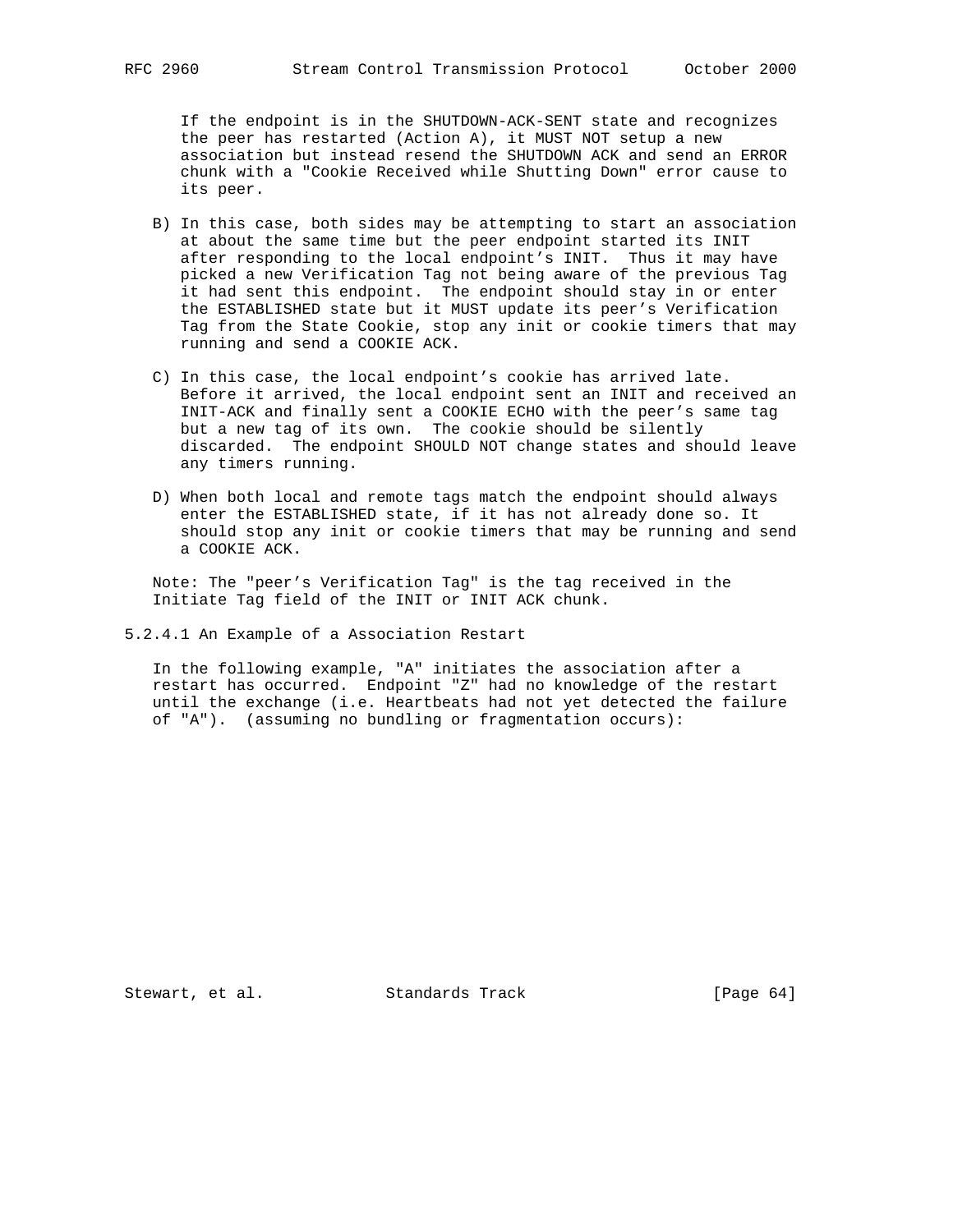Endpoint A Endpoint Z <-------------- Association is established----------------------> Tag=Tag\_A Tag=Tag\_Z <---------------------------------------------------------------> {A crashes and restarts} {app sets up a association with Z} (build TCB) INIT [I-Tag=Tag\_A'  $\&$  other info] --------\ (Start T1-init timer)  $\setminus$ (Enter COOKIE-WAIT state) \---> (find a existing TCB compose temp TCB and Cookie\_Z with Tie-Tags to previous association) /--- INIT ACK [Veri Tag=Tag\_A',  $I$ -Tag=Tag\_Z', (Cancel T1-init timer) <------/ Cookie\_Z[TieTags= Tag\_A,Tag\_Z & other info] (destroy temp TCB,leave original in place) COOKIE ECHO [Veri=Tag\_Z', Cookie\_Z Tie=Tag\_A,  $Tag_Z]$ ----------\ (Start T1-init timer) \ (Start T1-Init timer)<br>(Enter COOKIE-ECHOED state) \---> (Find existing association, Tie-Tags match old tags, Tags do not match i.e. case X X M M above, Announce Restart to ULP and reset association).  $/---$  COOKIE-ACK / (Cancel T1-init timer, <-----/ Enter ESTABLISHED state) {app sends 1st user data; strm 0} DATA [TSN=initial TSN\_A Strm=0,Seq=1 & user data]--\ (Start T3-rtx timer)  $\setminus$  $\setminus$  -> /----- SACK [TSN Ack=init TSN\_A,Block=0] (Cancel T3-rtx timer) <------/ Figure 5: A Restart Example

Stewart, et al. Standards Track [Page 65]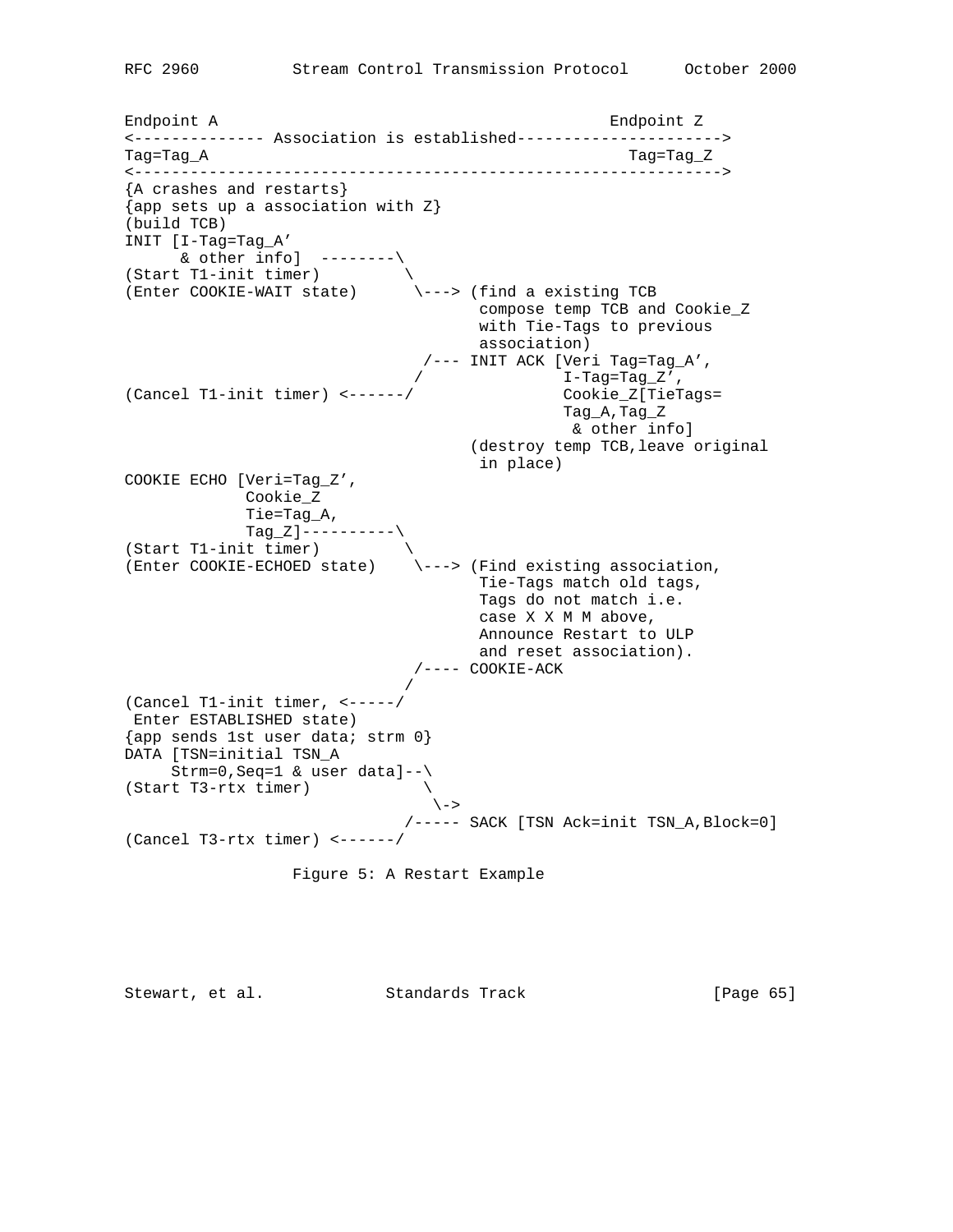5.2.5 Handle Duplicate COOKIE-ACK.

 At any state other than COOKIE-ECHOED, an endpoint should silently discard a received COOKIE ACK chunk.

5.2.6 Handle Stale COOKIE Error

 Receipt of an ERROR chunk with a "Stale Cookie" error cause indicates one of a number of possible events:

- A) That the association failed to completely setup before the State Cookie issued by the sender was processed.
- B) An old State Cookie was processed after setup completed.
- C) An old State Cookie is received from someone that the receiver is not interested in having an association with and the ABORT chunk was lost.

 When processing an ERROR chunk with a "Stale Cookie" error cause an endpoint should first examine if an association is in the process of being setup, i.e. the association is in the COOKIE-ECHOED state. In all cases if the association is not in the COOKIE-ECHOED state, the ERROR chunk should be silently discarded.

 If the association is in the COOKIE-ECHOED state, the endpoint may elect one of the following three alternatives.

- 1) Send a new INIT chunk to the endpoint to generate a new State Cookie and re-attempt the setup procedure.
- 2) Discard the TCB and report to the upper layer the inability to setup the association.
- 3) Send a new INIT chunk to the endpoint, adding a Cookie Preservative parameter requesting an extension to the lifetime of the State Cookie. When calculating the time extension, an implementation SHOULD use the RTT information measured based on the previous COOKIE ECHO / ERROR exchange, and should add no more than 1 second beyond the measured RTT, due to long State Cookie lifetimes making the endpoint more subject to a replay attack.

Stewart, et al. Standards Track [Page 66]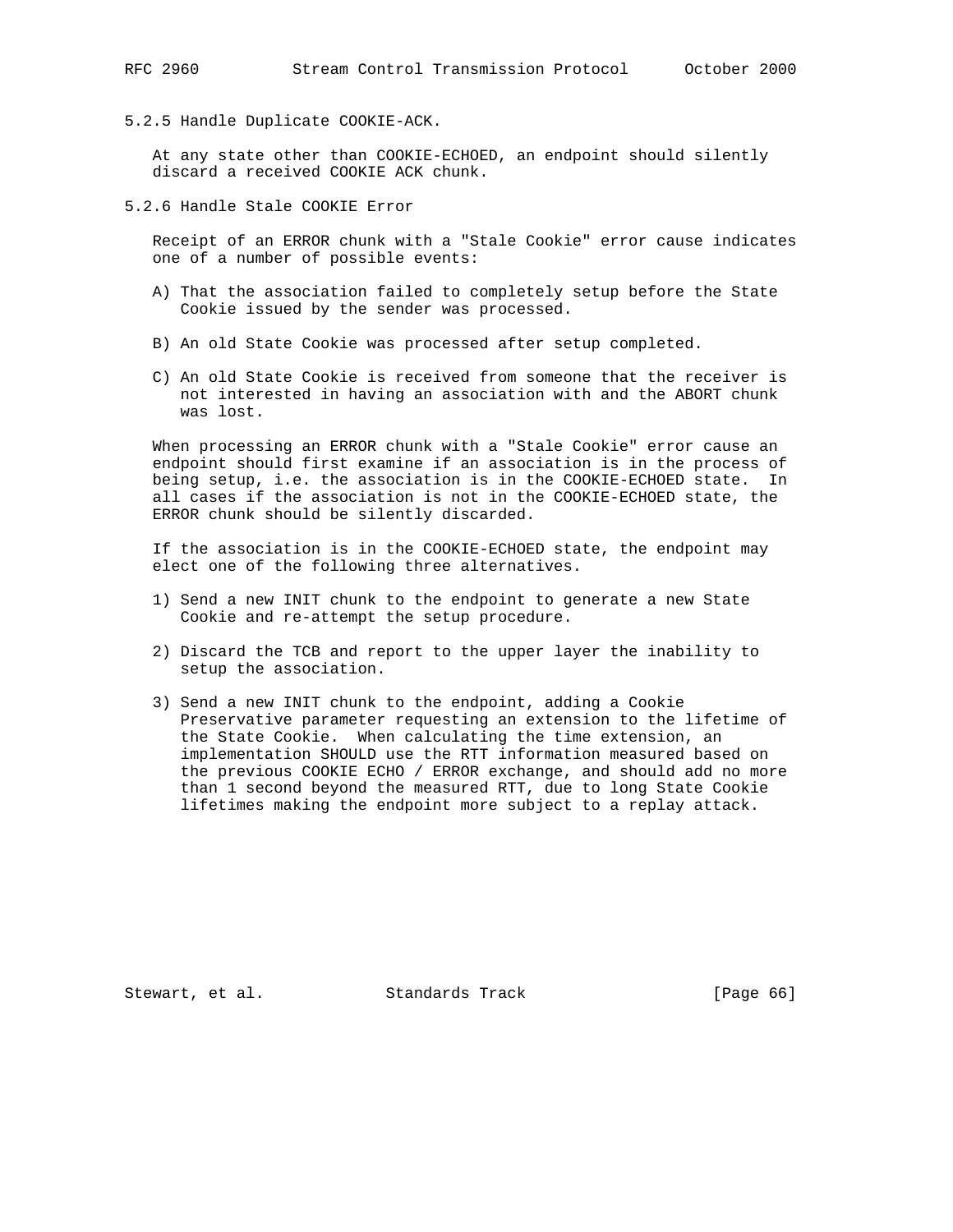#### 5.3 Other Initialization Issues

## 5.3.1 Selection of Tag Value

 Initiate Tag values should be selected from the range of 1 to 2\*\*32 - 1. It is very important that the Initiate Tag value be randomized to help protect against "man in the middle" and "sequence number" attacks. The methods described in [RFC1750] can be used for the Initiate Tag randomization. Careful selection of Initiate Tags is also necessary to prevent old duplicate packets from previous associations being mistakenly processed as belonging to the current association.

 Moreover, the Verification Tag value used by either endpoint in a given association MUST NOT change during the lifetime of an association. A new Verification Tag value MUST be used each time the endpoint tears-down and then re-establishes an association to the same peer.

6. User Data Transfer

 Data transmission MUST only happen in the ESTABLISHED, SHUTDOWN- PENDING, and SHUTDOWN-RECEIVED states. The only exception to this is that DATA chunks are allowed to be bundled with an outbound COOKIE ECHO chunk when in COOKIE-WAIT state.

 DATA chunks MUST only be received according to the rules below in ESTABLISHED, SHUTDOWN-PENDING, SHUTDOWN-SENT. A DATA chunk received in CLOSED is out of the blue and SHOULD be handled per 8.4. A DATA chunk received in any other state SHOULD be discarded.

 A SACK MUST be processed in ESTABLISHED, SHUTDOWN-PENDING, and SHUTDOWN-RECEIVED. An incoming SACK MAY be processed in COOKIE- ECHOED. A SACK in the CLOSED state is out of the blue and SHOULD be processed according to the rules in 8.4. A SACK chunk received in any other state SHOULD be discarded.

 A SCTP receiver MUST be able to receive a minimum of 1500 bytes in one SCTP packet. This means that a SCTP endpoint MUST NOT indicate less than 1500 bytes in its Initial a\_rwnd sent in the INIT or INIT ACK.

 For transmission efficiency, SCTP defines mechanisms for bundling of small user messages and fragmentation of large user messages. The following diagram depicts the flow of user messages through SCTP.

Stewart, et al. Standards Track [Page 67]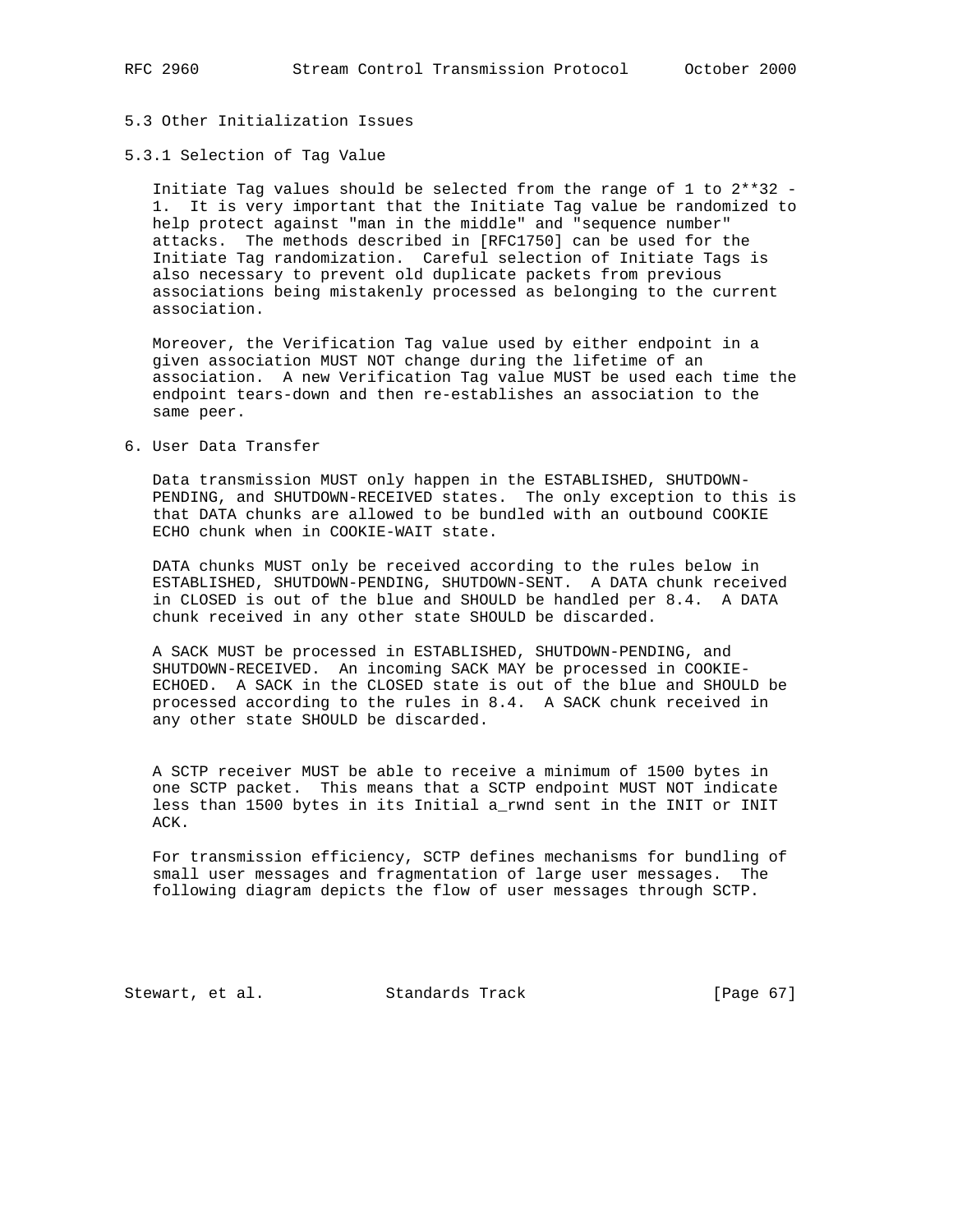In this section the term "data sender" refers to the endpoint that transmits a DATA chunk and the term "data receiver" refers to the endpoint that receives a DATA chunk. A data receiver will transmit SACK chunks.



Notes:

- 1) When converting user messages into DATA chunks, an endpoint will fragment user messages larger than the current association path MTU into multiple DATA chunks. The data receiver will normally reassemble the fragmented message from DATA chunks before delivery to the user (see Section 6.9 for details).
- 2) Multiple DATA and control chunks may be bundled by the sender into a single SCTP packet for transmission, as long as the final size of the packet does not exceed the current path MTU. The receiver will unbundle the packet back into the original chunks. Control chunks MUST come before DATA chunks in the packet.

Figure 6: Illustration of User Data Transfer

 The fragmentation and bundling mechanisms, as detailed in Sections 6.9 and 6.10, are OPTIONAL to implement by the data sender, but they MUST be implemented by the data receiver, i.e., an endpoint MUST properly receive and process bundled or fragmented data.

Stewart, et al. Standards Track [Page 68]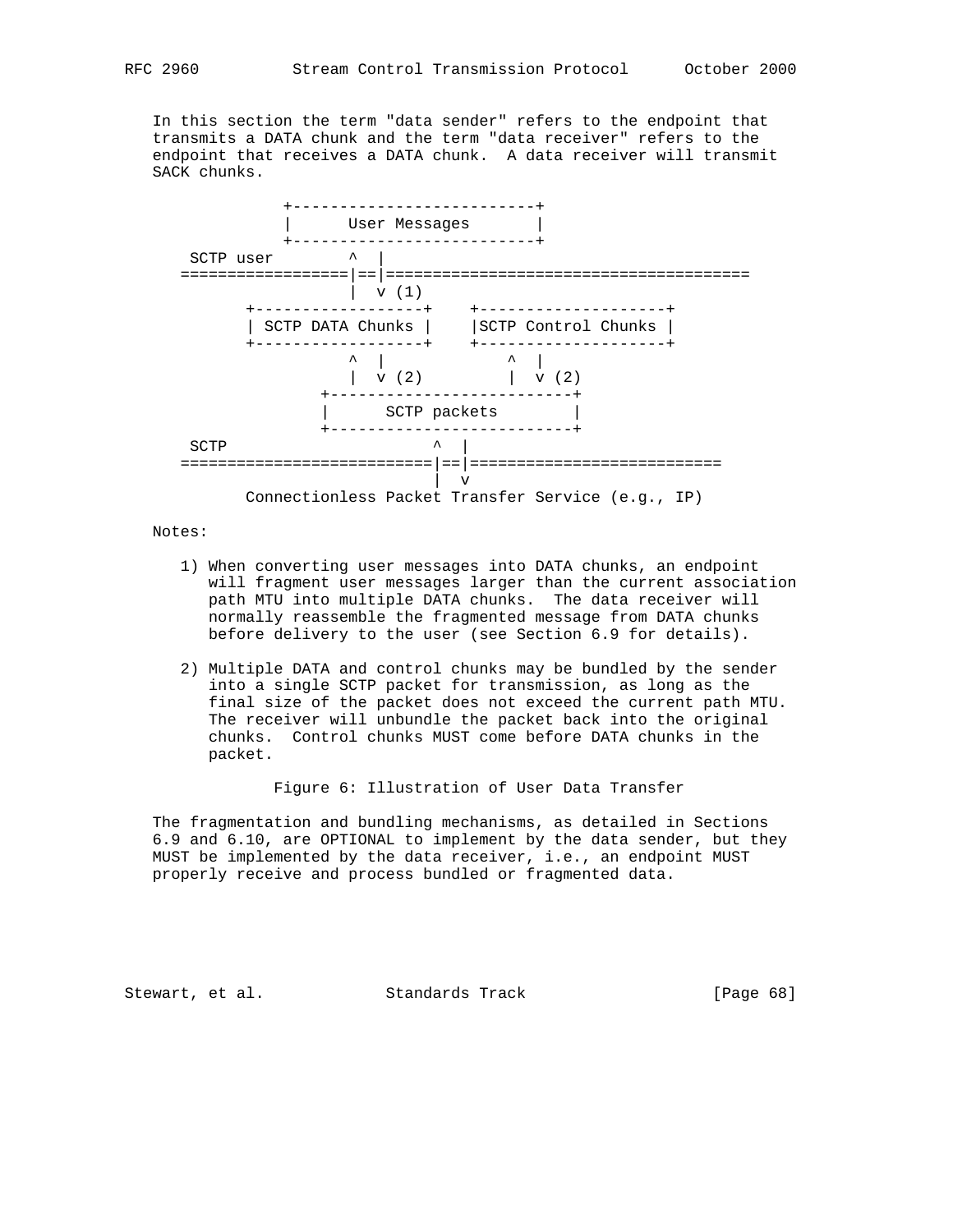## 6.1 Transmission of DATA Chunks

 This document is specified as if there is a single retransmission timer per destination transport address, but implementations MAY have a retransmission timer for each DATA chunk.

 The following general rules MUST be applied by the data sender for transmission and/or retransmission of outbound DATA chunks:

- A) At any given time, the data sender MUST NOT transmit new data to any destination transport address if its peer's rwnd indicates that the peer has no buffer space (i.e. rwnd is 0, see Section 6.2.1). However, regardless of the value of rwnd (including if it is 0), the data sender can always have one DATA chunk in flight to the receiver if allowed by cwnd (see rule B below). This rule allows the sender to probe for a change in rwnd that the sender missed due to the SACK having been lost in transit from the data receiver to the data sender.
- B) At any given time, the sender MUST NOT transmit new data to a given transport address if it has cwnd or more bytes of data outstanding to that transport address.
- C) When the time comes for the sender to transmit, before sending new DATA chunks, the sender MUST first transmit any outstanding DATA chunks which are marked for retransmission (limited by the current cwnd).
- D) Then, the sender can send out as many new DATA chunks as Rule A and Rule B above allow.

 Multiple DATA chunks committed for transmission MAY be bundled in a single packet. Furthermore, DATA chunks being retransmitted MAY be bundled with new DATA chunks, as long as the resulting packet size does not exceed the path MTU. A ULP may request that no bundling is performed but this should only turn off any delays that a SCTP implementation may be using to increase bundling efficiency. It does not in itself stop all bundling from occurring (i.e. in case of congestion or retransmission).

 Before an endpoint transmits a DATA chunk, if any received DATA chunks have not been acknowledged (e.g., due to delayed ack), the sender should create a SACK and bundle it with the outbound DATA chunk, as long as the size of the final SCTP packet does not exceed the current MTU. See Section 6.2.

Stewart, et al. Standards Track [Page 69]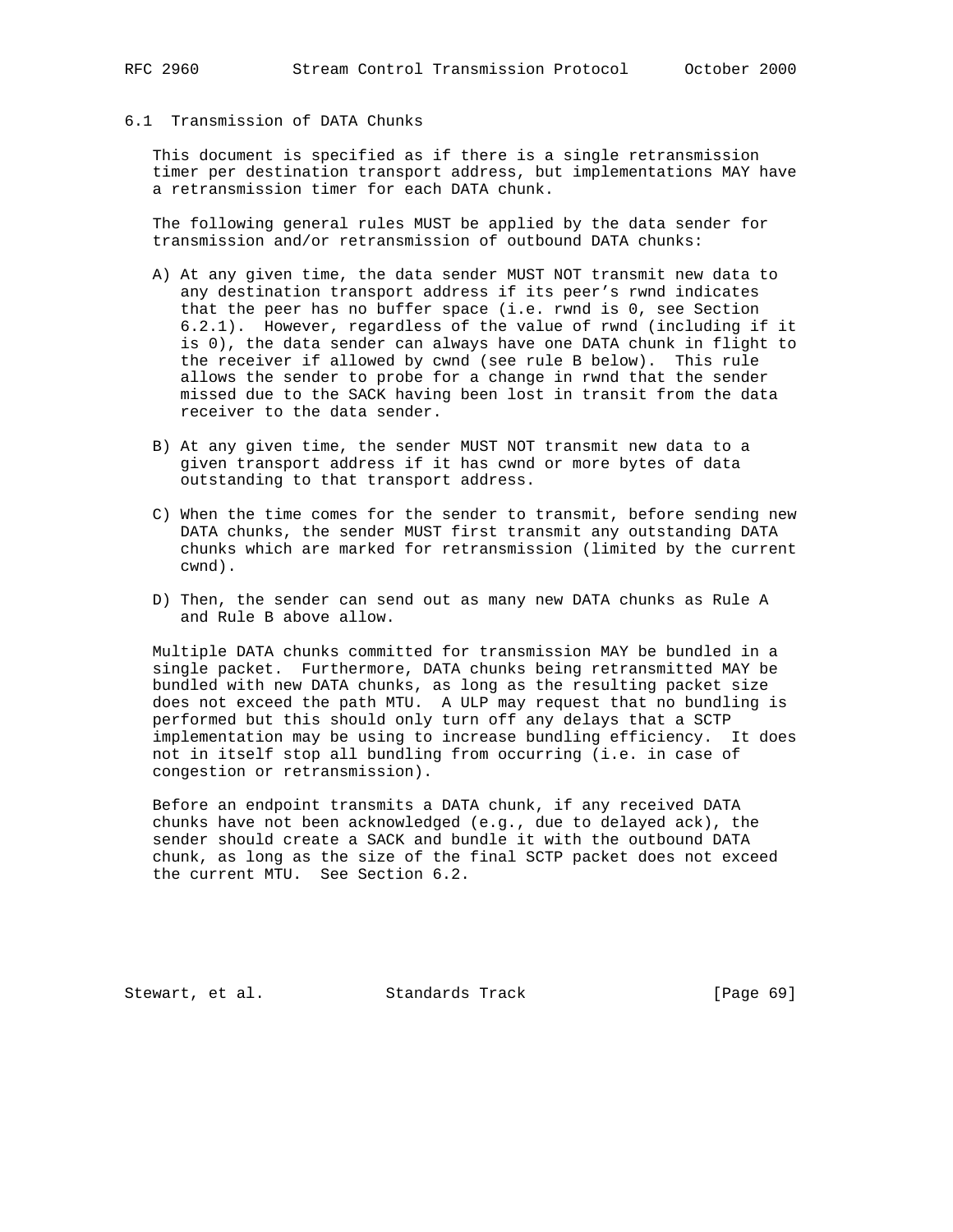IMPLEMENTATION NOTE: When the window is full (i.e., transmission is disallowed by Rule A and/or Rule B), the sender MAY still accept send requests from its upper layer, but MUST transmit no more DATA chunks until some or all of the outstanding DATA chunks are acknowledged and transmission is allowed by Rule A and Rule B again.

 Whenever a transmission or retransmission is made to any address, if the T3-rtx timer of that address is not currently running, the sender MUST start that timer. If the timer for that address is already running, the sender MUST restart the timer if the earliest (i.e., lowest TSN) outstanding DATA chunk sent to that address is being retransmitted. Otherwise, the data sender MUST NOT restart the timer.

 When starting or restarting the T3-rtx timer, the timer value must be adjusted according to the timer rules defined in Sections 6.3.2, and 6.3.3.

 Note: The data sender SHOULD NOT use a TSN that is more than 2\*\*31 - 1 above the beginning TSN of the current send window.

## 6.2 Acknowledgement on Reception of DATA Chunks

 The SCTP endpoint MUST always acknowledge the reception of each valid DATA chunk.

 The guidelines on delayed acknowledgement algorithm specified in Section 4.2 of [RFC2581] SHOULD be followed. Specifically, an acknowledgement SHOULD be generated for at least every second packet (not every second DATA chunk) received, and SHOULD be generated within 200 ms of the arrival of any unacknowledged DATA chunk. In some situations it may be beneficial for an SCTP transmitter to be more conservative than the algorithms detailed in this document allow. However, an SCTP transmitter MUST NOT be more aggressive than the following algorithms allow.

 A SCTP receiver MUST NOT generate more than one SACK for every incoming packet, other than to update the offered window as the receiving application consumes new data.

 IMPLEMENTATION NOTE: The maximum delay for generating an acknowledgement may be configured by the SCTP administrator, either statically or dynamically, in order to meet the specific timing requirement of the protocol being carried.

 An implementation MUST NOT allow the maximum delay to be configured to be more than 500 ms. In other words an implementation MAY lower this value below 500ms but MUST NOT raise it above 500ms.

Stewart, et al. Standards Track [Page 70]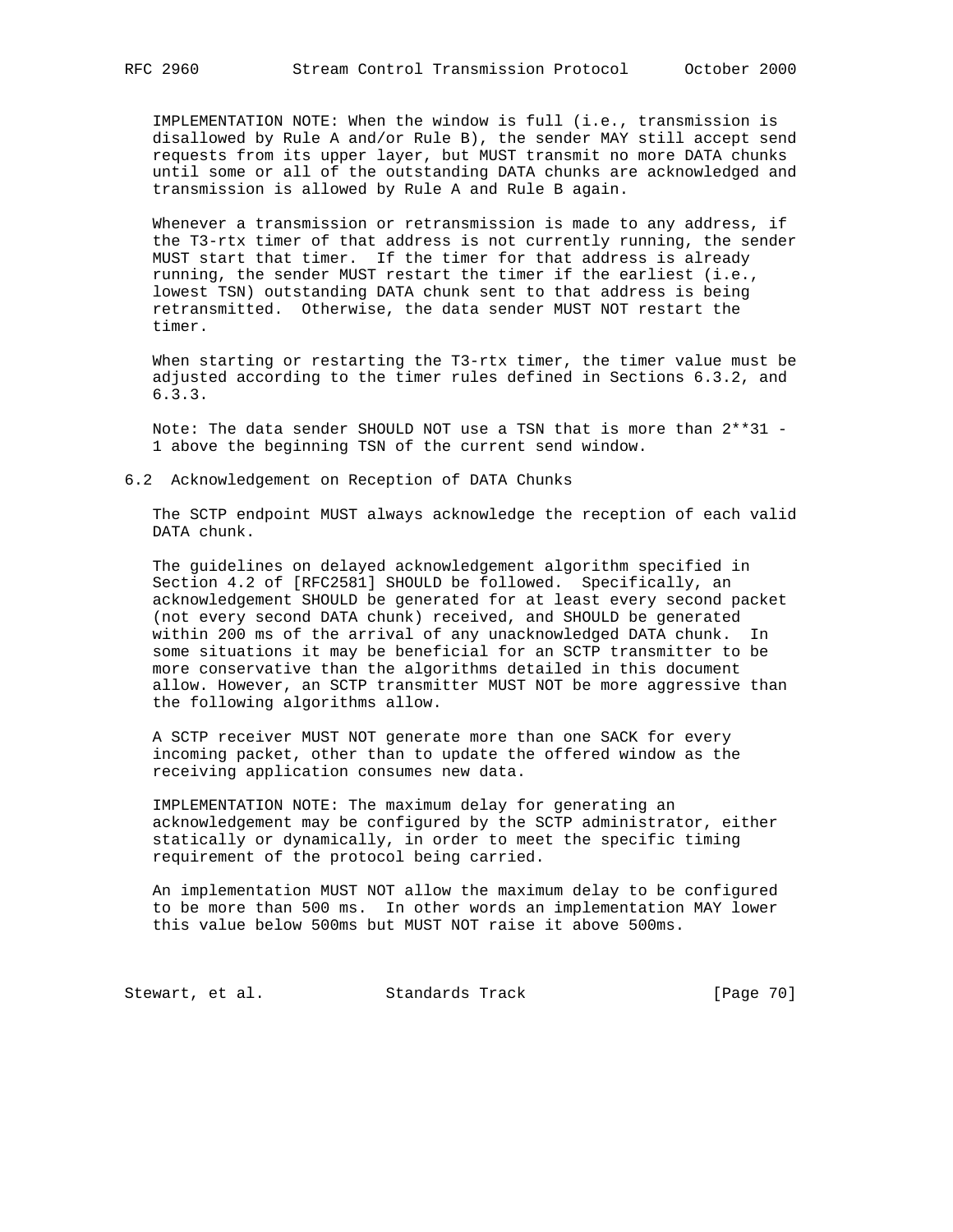Acknowledgements MUST be sent in SACK chunks unless shutdown was requested by the ULP in which case an endpoint MAY send an acknowledgement in the SHUTDOWN chunk. A SACK chunk can acknowledge the reception of multiple DATA chunks. See Section 3.3.4 for SACK chunk format. In particular, the SCTP endpoint MUST fill in the Cumulative TSN Ack field to indicate the latest sequential TSN (of a valid DATA chunk) it has received. Any received DATA chunks with TSN greater than the value in the Cumulative TSN Ack field SHOULD also be reported in the Gap Ack Block fields.

 Note: The SHUTDOWN chunk does not contain Gap Ack Block fields. Therefore, the endpoint should use a SACK instead of the SHUTDOWN chunk to acknowledge DATA chunks received out of order .

 When a packet arrives with duplicate DATA chunk(s) and with no new DATA chunk(s), the endpoint MUST immediately send a SACK with no delay. If a packet arrives with duplicate DATA chunk(s) bundled with new DATA chunks, the endpoint MAY immediately send a SACK. Normally receipt of duplicate DATA chunks will occur when the original SACK chunk was lost and the peer's RTO has expired. The duplicate TSN number(s) SHOULD be reported in the SACK as duplicate.

 When an endpoint receives a SACK, it MAY use the Duplicate TSN information to determine if SACK loss is occurring. Further use of this data is for future study.

 The data receiver is responsible for maintaining its receive buffers. The data receiver SHOULD notify the data sender in a timely manner of changes in its ability to receive data. How an implementation manages its receive buffers is dependent on many factors (e.g., Operating System, memory management system, amount of memory, etc.). However, the data sender strategy defined in Section 6.2.1 is based on the assumption of receiver operation similar to the following:

- A) At initialization of the association, the endpoint tells the peer how much receive buffer space it has allocated to the association in the INIT or INIT ACK. The endpoint sets a\_rwnd to this value.
- B) As DATA chunks are received and buffered, decrement a\_rwnd by the number of bytes received and buffered. This is, in effect, closing rwnd at the data sender and restricting the amount of data it can transmit.
- C) As DATA chunks are delivered to the ULP and released from the receive buffers, increment a\_rwnd by the number of bytes delivered to the upper layer. This is, in effect, opening up rwnd on the data sender and allowing it to send more data. The

Stewart, et al. Standards Track [Page 71]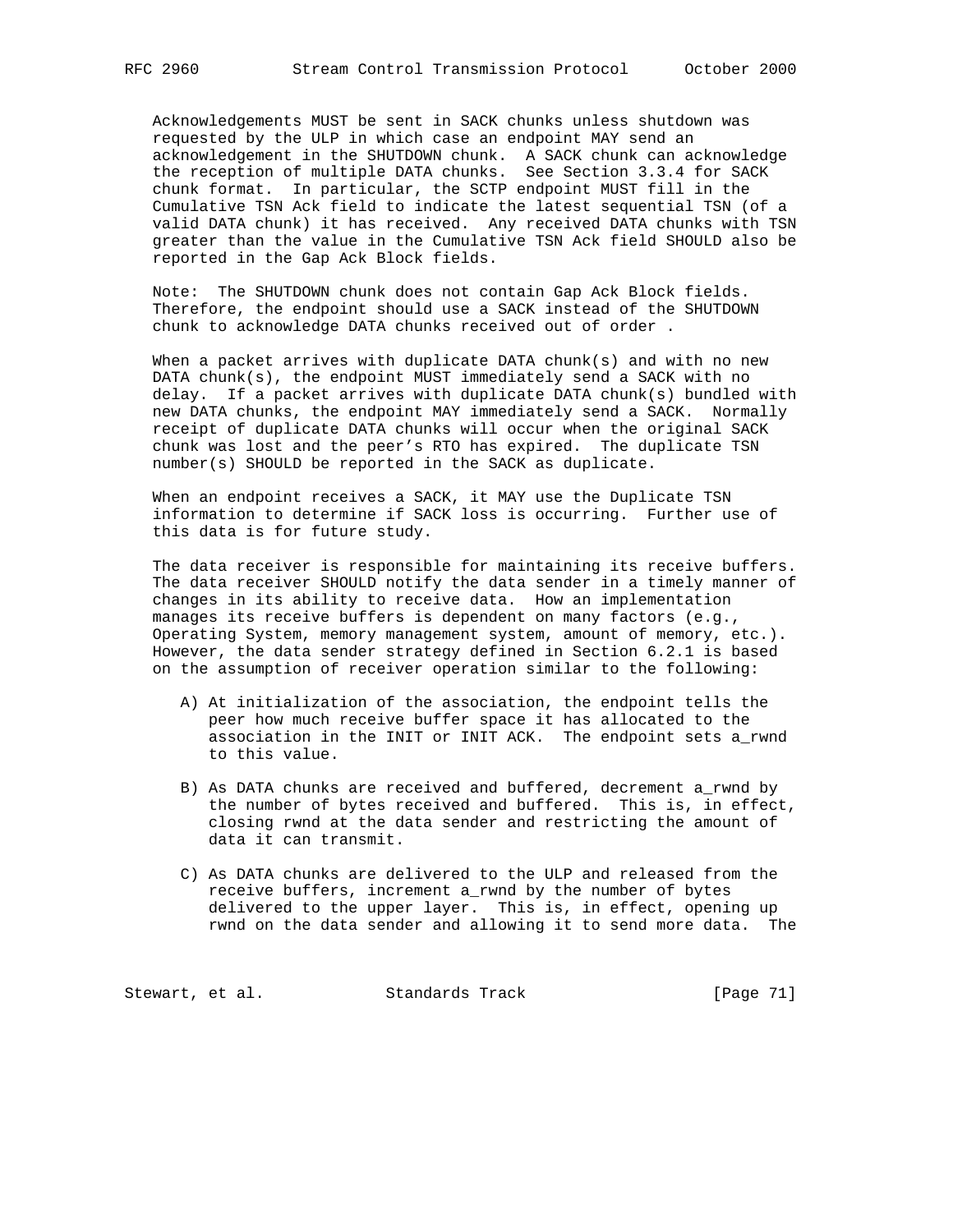data receiver SHOULD NOT increment a\_rwnd unless it has released bytes from its receive buffer. For example, if the receiver is holding fragmented DATA chunks in a reassembly queue, it should not increment a\_rwnd.

 D) When sending a SACK, the data receiver SHOULD place the current value of a\_rwnd into the a\_rwnd field. The data receiver SHOULD take into account that the data sender will not retransmit DATA chunks that are acked via the Cumulative TSN Ack (i.e., will drop from its retransmit queue).

 Under certain circumstances, the data receiver may need to drop DATA chunks that it has received but hasn't released from its receive buffers (i.e., delivered to the ULP). These DATA chunks may have been acked in Gap Ack Blocks. For example, the data receiver may be holding data in its receive buffers while reassembling a fragmented user message from its peer when it runs out of receive buffer space. It may drop these DATA chunks even though it has acknowledged them in Gap Ack Blocks. If a data receiver drops DATA chunks, it MUST NOT include them in Gap Ack Blocks in subsequent SACKs until they are received again via retransmission. In addition, the endpoint should take into account the dropped data when calculating its a\_rwnd.

 An endpoint SHOULD NOT revoke a SACK and discard data. Only in extreme circumstance should an endpoint use this procedure (such as out of buffer space). The data receiver should take into account that dropping data that has been acked in Gap Ack Blocks can result in suboptimal retransmission strategies in the data sender and thus in suboptimal performance.

 The following example illustrates the use of delayed acknowledgements:

Stewart, et al. Standards Track [Page 72]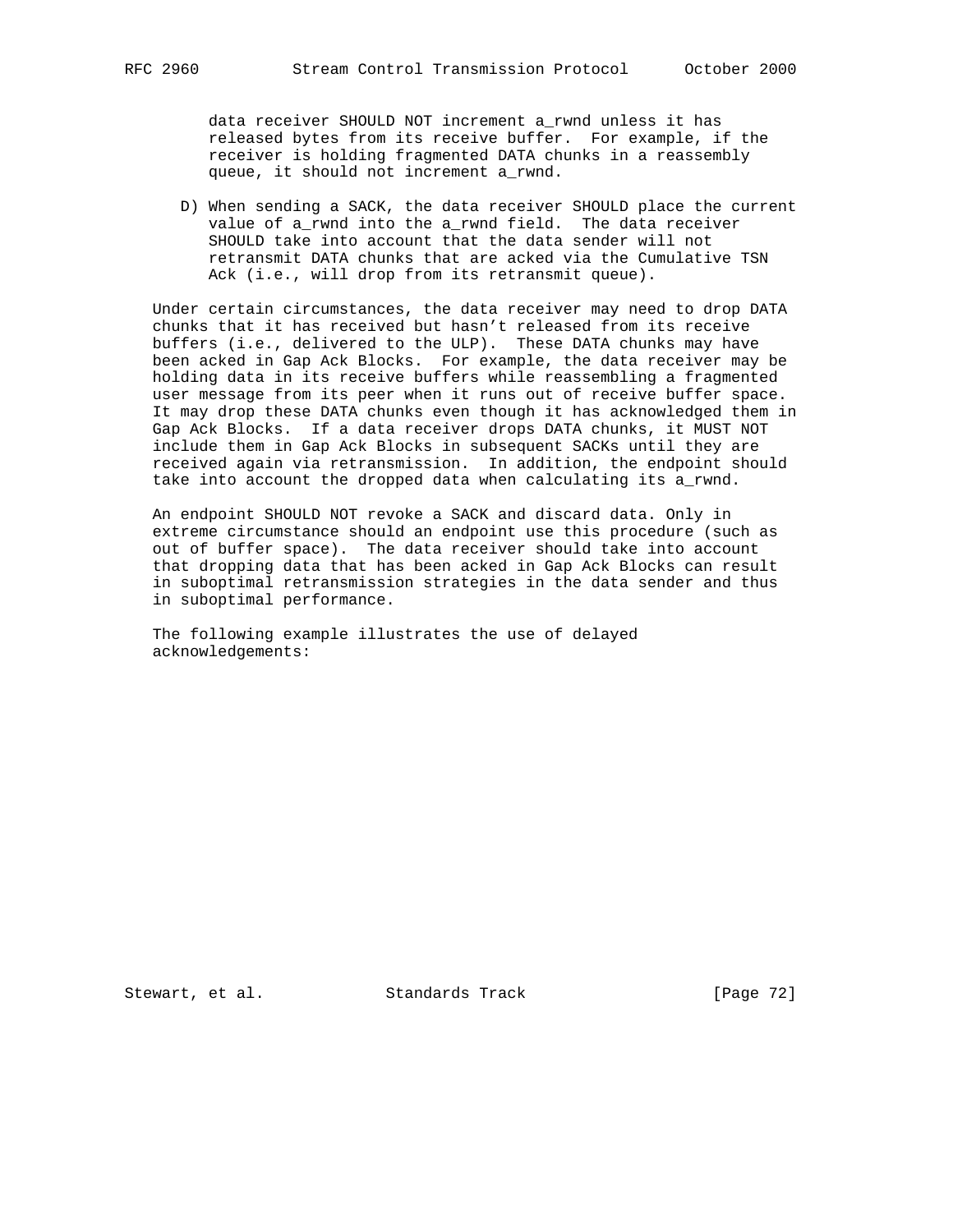Endpoint A Endpoint Z {App sends 3 messages; strm 0} DATA [TSN=7,Strm=0,Seq=3] ------------> (ack delayed) (Start T3-rtx timer) DATA [TSN=8,Strm=0,Seq=4] ------------> (send ack) /------- SACK [TSN Ack=8,block=0] (cancel T3-rtx timer) <-----/ DATA [TSN=9,Strm=0,Seq=5] ------------> (ack delayed) (Start T3-rtx timer) ... {App sends 1 message; strm 1} (bundle SACK with DATA) /----- SACK [TSN Ack=9,block=0] \ / DATA [TSN=6,Strm=1,Seq=2] (cancel T3-rtx timer) <------/ (Start T3-rtx timer) (ack delayed) (send ack) SACK [TSN Ack=6,block=0] -------------> (cancel T3-rtx timer)

Figure 7: Delayed Acknowledgment Example

 If an endpoint receives a DATA chunk with no user data (i.e., the Length field is set to 16) it MUST send an ABORT with error cause set to "No User Data".

An endpoint SHOULD NOT send a DATA chunk with no user data part.

6.2.1 Processing a Received SACK

 Each SACK an endpoint receives contains an a\_rwnd value. This value represents the amount of buffer space the data receiver, at the time of transmitting the SACK, has left of its total receive buffer space (as specified in the INIT/INIT ACK). Using a\_rwnd, Cumulative TSN Ack and Gap Ack Blocks, the data sender can develop a representation of the peer's receive buffer space.

 One of the problems the data sender must take into account when processing a SACK is that a SACK can be received out of order. That is, a SACK sent by the data receiver can pass an earlier SACK and be received first by the data sender. If a SACK is received out of order, the data sender can develop an incorrect view of the peer's receive buffer space.

Stewart, et al. Standards Track [Page 73]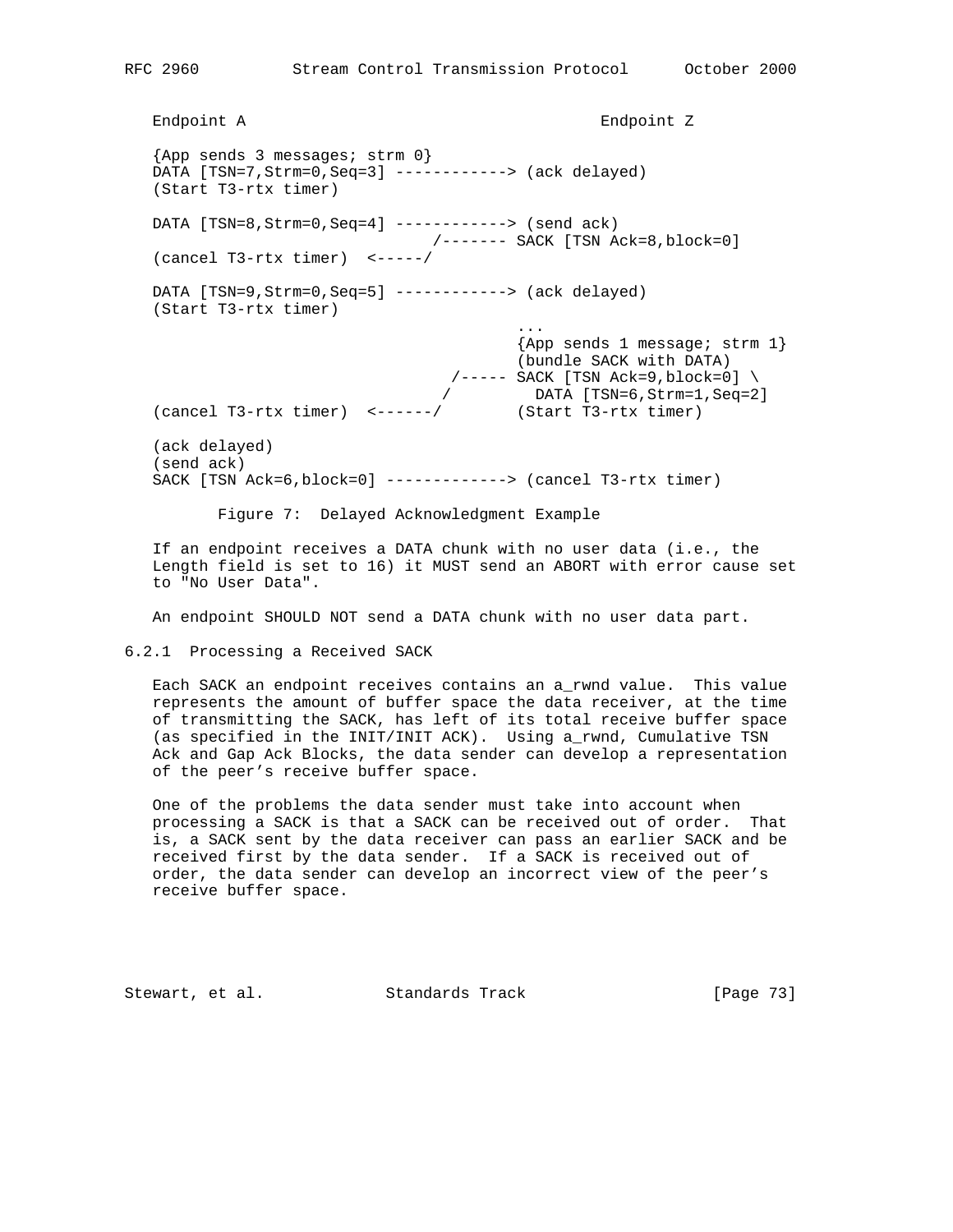Since there is no explicit identifier that can be used to detect out-of-order SACKs, the data sender must use heuristics to determine if a SACK is new.

 An endpoint SHOULD use the following rules to calculate the rwnd, using the a\_rwnd value, the Cumulative TSN Ack and Gap Ack Blocks in a received SACK.

- A) At the establishment of the association, the endpoint initializes the rwnd to the Advertised Receiver Window Credit (a\_rwnd) the peer specified in the INIT or INIT ACK.
- B) Any time a DATA chunk is transmitted (or retransmitted) to a peer, the endpoint subtracts the data size of the chunk from the rwnd of that peer.
- C) Any time a DATA chunk is marked for retransmission (via either T3-rtx timer expiration (Section 6.3.3)or via fast retransmit (Section 7.2.4)), add the data size of those chunks to the rwnd.

 Note: If the implementation is maintaining a timer on each DATA chunk then only DATA chunks whose timer expired would be marked for retransmission.

D) Any time a SACK arrives, the endpoint performs the following:

 i) If Cumulative TSN Ack is less than the Cumulative TSN Ack Point, then drop the SACK. Since Cumulative TSN Ack is monotonically increasing, a SACK whose Cumulative TSN Ack is less than the Cumulative TSN Ack Point indicates an out-of order SACK.

 ii) Set rwnd equal to the newly received a\_rwnd minus the number of bytes still outstanding after processing the Cumulative TSN Ack and the Gap Ack Blocks.

 iii) If the SACK is missing a TSN that was previously acknowledged via a Gap Ack Block (e.g., the data receiver reneged on the data), then mark the corresponding DATA chunk as available for retransmit: Mark it as missing for fast retransmit as described in Section 7.2.4 and if no retransmit timer is running for the destination address to which the DATA chunk was originally transmitted, then T3-rtx is started for that destination address.

Stewart, et al. Standards Track [Page 74]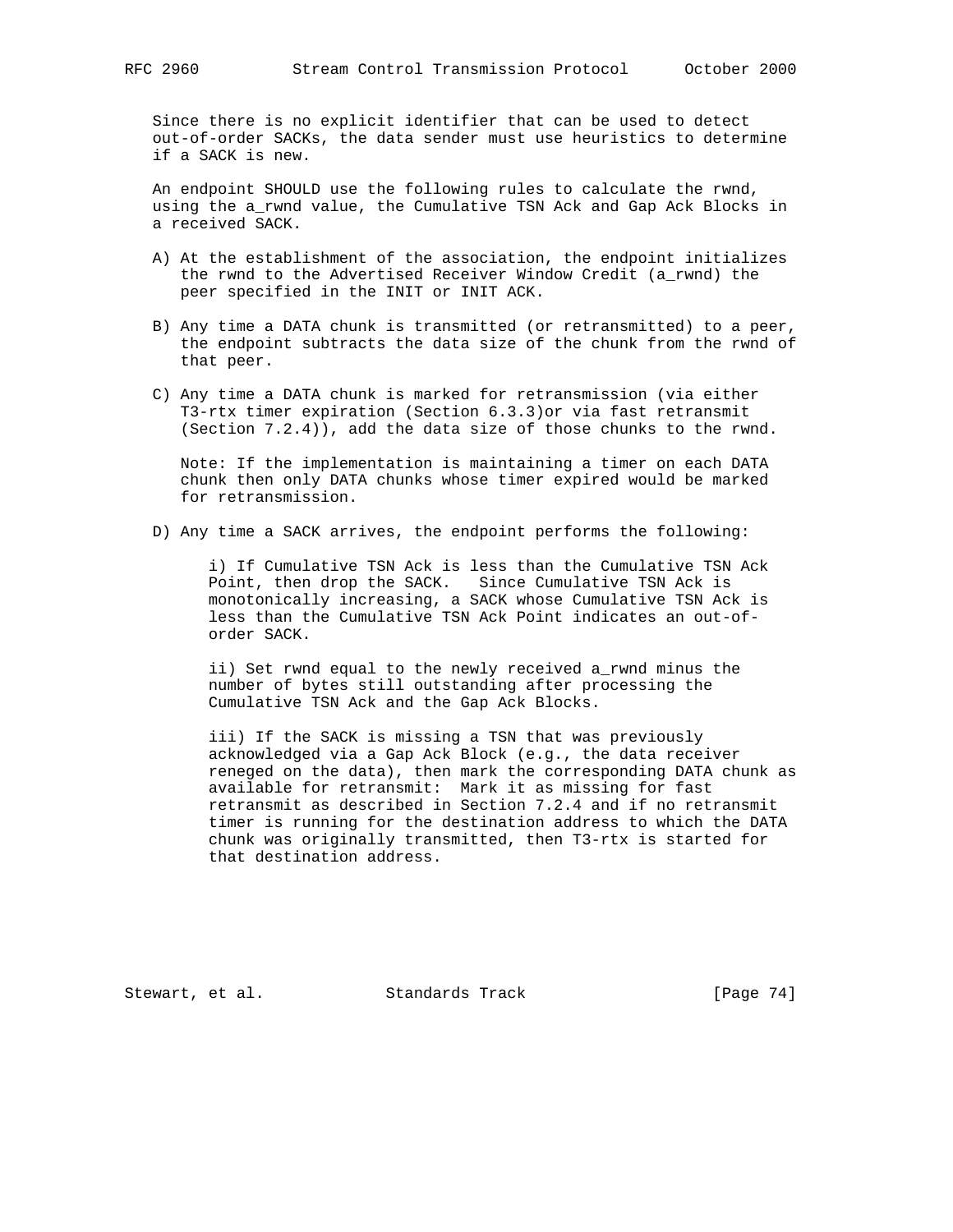6.3 Management of Retransmission Timer

 An SCTP endpoint uses a retransmission timer T3-rtx to ensure data delivery in the absence of any feedback from its peer. The duration of this timer is referred to as RTO (retransmission timeout).

 When an endpoint's peer is multi-homed, the endpoint will calculate a separate RTO for each different destination transport address of its peer endpoint.

 The computation and management of RTO in SCTP follows closely how TCP manages its retransmission timer. To compute the current RTO, an endpoint maintains two state variables per destination transport address: SRTT (smoothed round-trip time) and RTTVAR (round-trip time variation).

6.3.1 RTO Calculation

 The rules governing the computation of SRTT, RTTVAR, and RTO are as follows:

- C1) Until an RTT measurement has been made for a packet sent to the given destination transport address, set RTO to the protocol parameter 'RTO.Initial'.
- C2) When the first RTT measurement R is made, set SRTT <- R, RTTVAR  $<- R/2$ , and RTO  $<-$  SRTT  $+ 4 * R$ TTVAR.
- C3) When a new RTT measurement R' is made, set

 RTTVAR <- (1 - RTO.Beta) \* RTTVAR + RTO.Beta \* |SRTT - R'| SRTT <- (1 - RTO.Alpha) \* SRTT + RTO.Alpha \* R'

 Note: The value of SRTT used in the update to RTTVAR is its value before updating SRTT itself using the second assignment.

After the computation, update RTO <- SRTT + 4 \* RTTVAR.

 C4) When data is in flight and when allowed by rule C5 below, a new RTT measurement MUST be made each round trip. Furthermore, new RTT measurements SHOULD be made no more than once per round-trip for a given destination transport address. There are two reasons for this recommendation: First, it appears that measuring more frequently often does not in practice yield any significant benefit [ALLMAN99]; second, if measurements are made more often, then the values of RTO.Alpha and RTO.Beta in rule C3 above should be adjusted so that SRTT and RTTVAR still adjust to changes at roughly the same rate (in terms of how many round trips it takes

Stewart, et al. Standards Track [Page 75]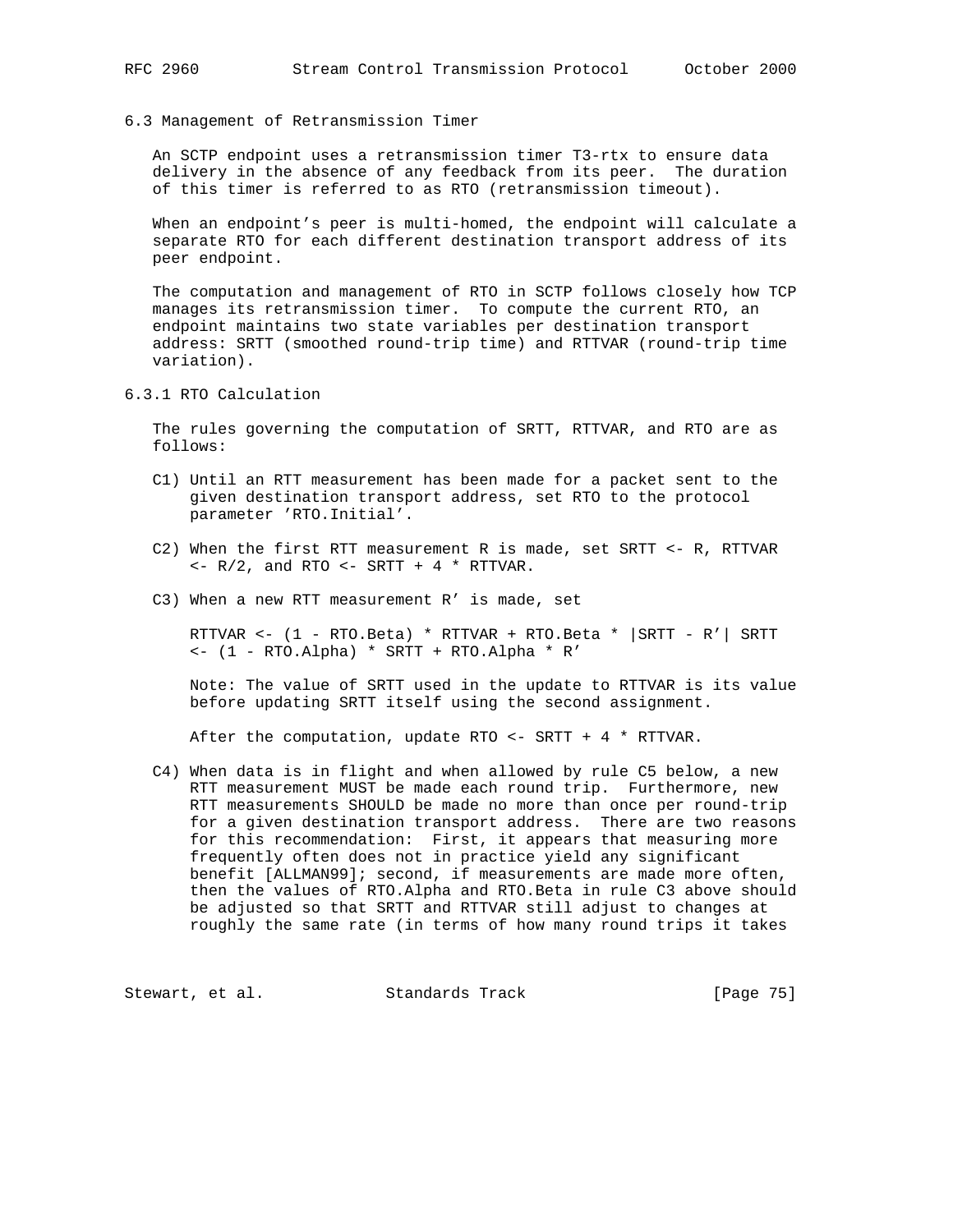them to reflect new values) as they would if making only one measurement per round-trip and using RTO.Alpha and RTO.Beta as given in rule C3. However, the exact nature of these adjustments remains a research issue.

- C5) Karn's algorithm: RTT measurements MUST NOT be made using packets that were retransmitted (and thus for which it is ambiguous whether the reply was for the first instance of the packet or a later instance).
- C6) Whenever RTO is computed, if it is less than RTO.Min seconds then it is rounded up to RTO.Min seconds. The reason for this rule is that RTOs that do not have a high minimum value are susceptible to unnecessary timeouts [ALLMAN99].
- C7) A maximum value may be placed on RTO provided it is at least RTO.max seconds.

 There is no requirement for the clock granularity G used for computing RTT measurements and the different state variables, other than:

 G1) Whenever RTTVAR is computed, if RTTVAR = 0, then adjust RTTVAR <-  $G_{\tau}$ 

 Experience [ALLMAN99] has shown that finer clock granularities (<= 100 msec) perform somewhat better than more coarse granularities.

6.3.2 Retransmission Timer Rules

The rules for managing the retransmission timer are as follows:

- R1) Every time a DATA chunk is sent to any address (including a retransmission), if the T3-rtx timer of that address is not running, start it running so that it will expire after the RTO of that address. The RTO used here is that obtained after any doubling due to previous T3-rtx timer expirations on the corresponding destination address as discussed in rule E2 below.
- R2) Whenever all outstanding data sent to an address have been acknowledged, turn off the T3-rtx timer of that address.
- R3) Whenever a SACK is received that acknowledges the DATA chunk with the earliest outstanding TSN for that address, restart T3-rtx timer for that address with its current RTO (if there is still outstanding data on that address).

Stewart, et al. Standards Track [Page 76]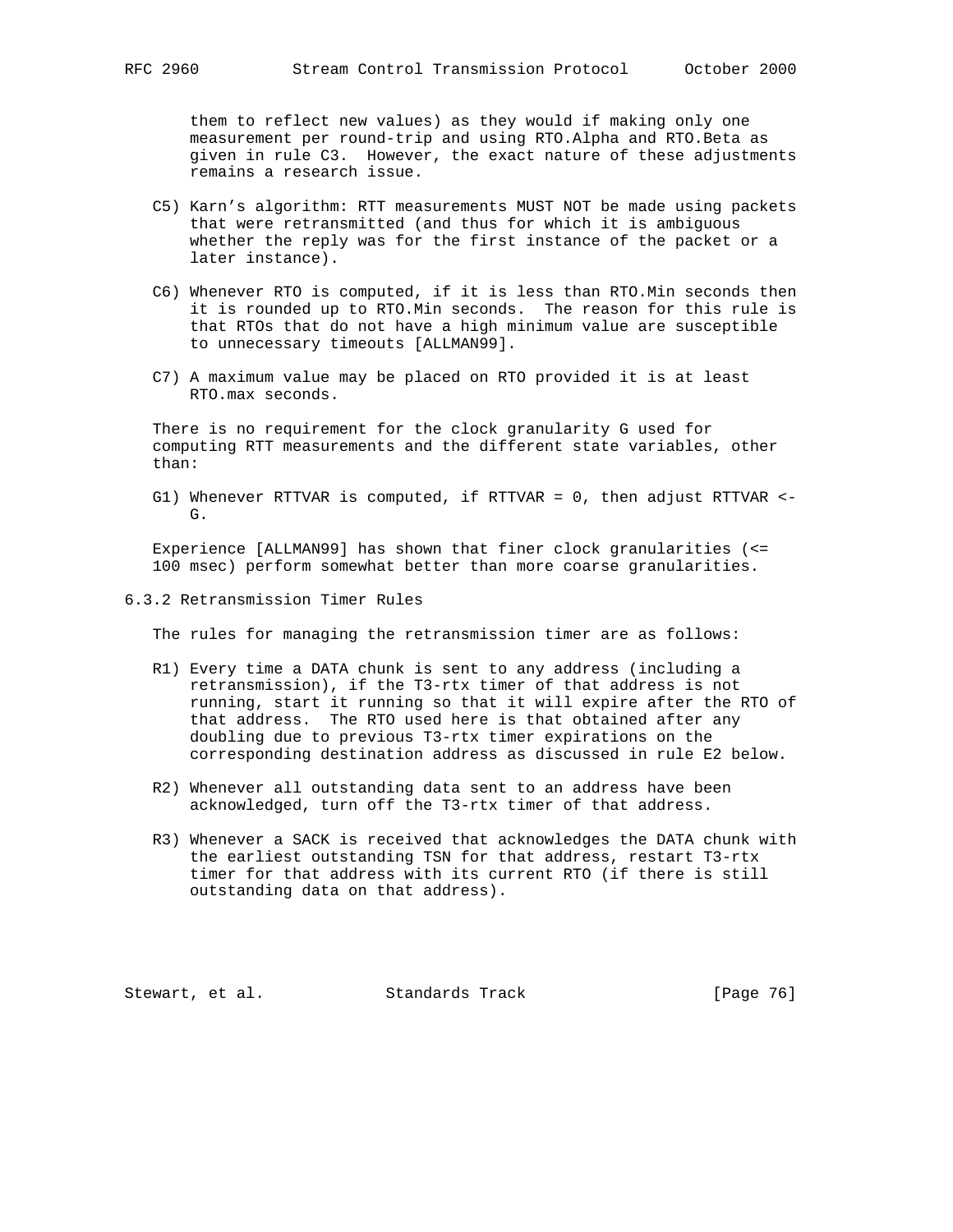R4) Whenever a SACK is received missing a TSN that was previously acknowledged via a Gap Ack Block, start T3-rtx for the destination address to which the DATA chunk was originally transmitted if it is not already running.

 The following example shows the use of various timer rules (assuming the receiver uses delayed acks).

 Endpoint A Endpoint Z {App begins to send} Data [TSN=7,Strm=0,Seq=3] ------------> (ack delayed) (Start T3-rtx timer)  $\{App \text{ sends } 1 \text{ message } i \text{ strm } 1\}$  (bundle ack with data) DATA [TSN=8,Strm=0,Seq=4] ----\ /-- SACK [TSN Ack=7,Block=0]  $\setminus$  / DATA [TSN=6, Strm=1, Seq=2]  $\setminus$  / (Start T3-rtx timer)  $\mathcal{L}$  and  $\mathcal{L}$  are the set of  $\mathcal{L}$  . The set of  $\mathcal{L}$  $\sqrt{2}$ (Re-start T3-rtx timer) <------/  $\setminus$ --> (ack delayed) (ack delayed) {send ack} SACK [TSN Ack=6,Block=0] --------------> (Cancel T3-rtx timer) .. (send ack) (Cancel T3-rtx timer) <-------------- SACK [TSN Ack=8,Block=0]

Figure 8 - Timer Rule Examples

6.3.3 Handle T3-rtx Expiration

 Whenever the retransmission timer T3-rtx expires for a destination address, do the following:

- E1) For the destination address for which the timer expires, adjust its ssthresh with rules defined in Section 7.2.3 and set the cwnd <- MTU.
- E2) For the destination address for which the timer expires, set RTO <- RTO \* 2 ("back off the timer"). The maximum value discussed in rule C7 above (RTO.max) may be used to provide an upper bound to this doubling operation.
- E3) Determine how many of the earliest (i.e., lowest TSN) outstanding DATA chunks for the address for which the T3-rtx has expired will fit into a single packet, subject to the MTU constraint for the path corresponding to the destination transport address to which the retransmission is being sent (this may be different from the

Stewart, et al. Standards Track [Page 77]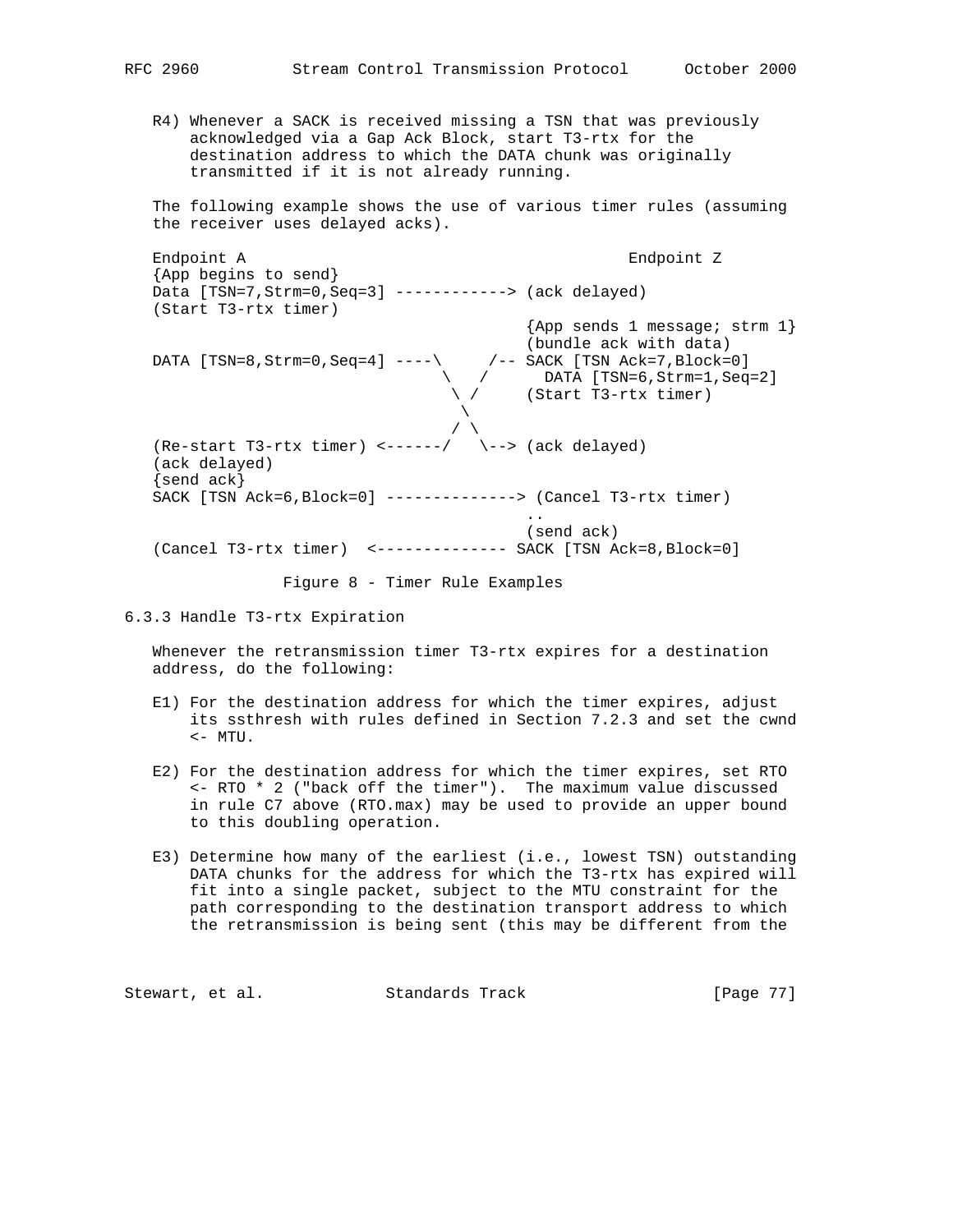address for which the timer expires [see Section 6.4]). Call this value K. Bundle and retransmit those K DATA chunks in a single packet to the destination endpoint.

 E4) Start the retransmission timer T3-rtx on the destination address to which the retransmission is sent, if rule R1 above indicates to do so. The RTO to be used for starting T3-rtx should be the one for the destination address to which the retransmission is sent, which, when the receiver is multi-homed, may be different from the destination address for which the timer expired (see Section 6.4 below).

 After retransmitting, once a new RTT measurement is obtained (which can happen only when new data has been sent and acknowledged, per rule C5, or for a measurement made from a HEARTBEAT [see Section 8.3]), the computation in rule C3 is performed, including the computation of RTO, which may result in "collapsing" RTO back down after it has been subject to doubling (rule E2).

 Note: Any DATA chunks that were sent to the address for which the T3-rtx timer expired but did not fit in one MTU (rule E3 above), should be marked for retransmission and sent as soon as cwnd allows (normally when a SACK arrives).

 The final rule for managing the retransmission timer concerns failover (see Section 6.4.1):

 F1) Whenever an endpoint switches from the current destination transport address to a different one, the current retransmission timers are left running. As soon as the endpoint transmits a packet containing DATA chunk(s) to the new transport address, start the timer on that transport address, using the RTO value of the destination address to which the data is being sent, if rule R1 indicates to do so.

6.4 Multi-homed SCTP Endpoints

 An SCTP endpoint is considered multi-homed if there are more than one transport address that can be used as a destination address to reach that endpoint.

 Moreover, the ULP of an endpoint shall select one of the multiple destination addresses of a multi-homed peer endpoint as the primary path (see Sections 5.1.2 and 10.1 for details).

 By default, an endpoint SHOULD always transmit to the primary path, unless the SCTP user explicitly specifies the destination transport address (and possibly source transport address) to use.

Stewart, et al. Standards Track [Page 78]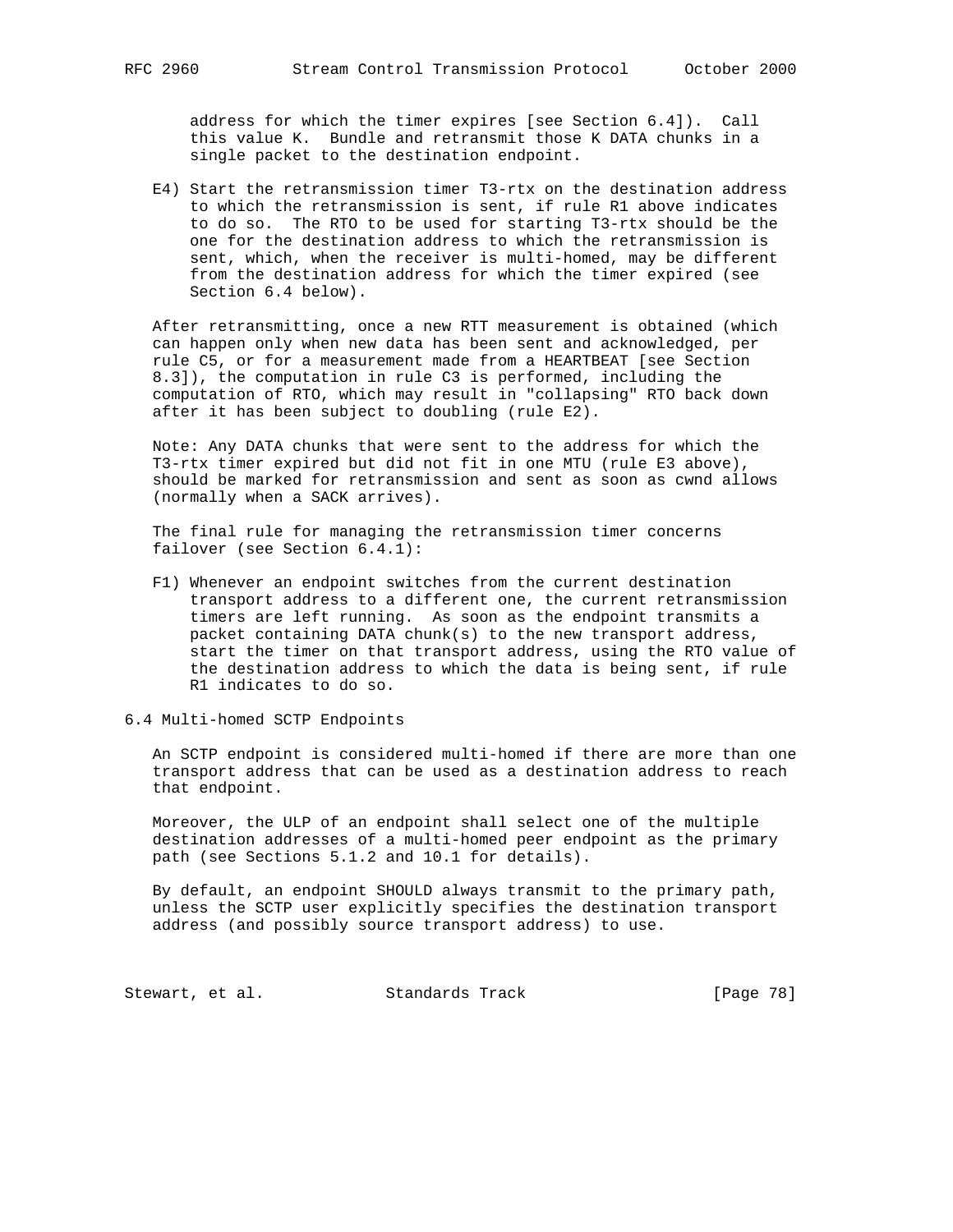An endpoint SHOULD transmit reply chunks (e.g., SACK, HEARTBEAT ACK, etc.) to the same destination transport address from which it received the DATA or control chunk to which it is replying. This rule should also be followed if the endpoint is bundling DATA chunks together with the reply chunk.

 However, when acknowledging multiple DATA chunks received in packets from different source addresses in a single SACK, the SACK chunk may be transmitted to one of the destination transport addresses from which the DATA or control chunks being acknowledged were received.

 When a receiver of a duplicate DATA chunk sends a SACK to a multi homed endpoint it MAY be beneficial to vary the destination address and not use the source address of the DATA chunk. The reason being that receiving a duplicate from a multi-homed endpoint might indicate that the return path (as specified in the source address of the DATA chunk) for the SACK is broken.

 Furthermore, when its peer is multi-homed, an endpoint SHOULD try to retransmit a chunk to an active destination transport address that is different from the last destination address to which the DATA chunk was sent.

 Retransmissions do not affect the total outstanding data count. However, if the DATA chunk is retransmitted onto a different destination address, both the outstanding data counts on the new destination address and the old destination address to which the data chunk was last sent shall be adjusted accordingly.

### 6.4.1 Failover from Inactive Destination Address

 Some of the transport addresses of a multi-homed SCTP endpoint may become inactive due to either the occurrence of certain error conditions (see Section 8.2) or adjustments from SCTP user.

 When there is outbound data to send and the primary path becomes inactive (e.g., due to failures), or where the SCTP user explicitly requests to send data to an inactive destination transport address, before reporting an error to its ULP, the SCTP endpoint should try to send the data to an alternate active destination transport address if one exists.

 When retransmitting data, if the endpoint is multi-homed, it should consider each source-destination address pair in its retransmission selection policy. When retransmitting the endpoint should attempt to pick the most divergent source-destination pair from the original source-destination pair to which the packet was transmitted.

Stewart, et al. Standards Track [Page 79]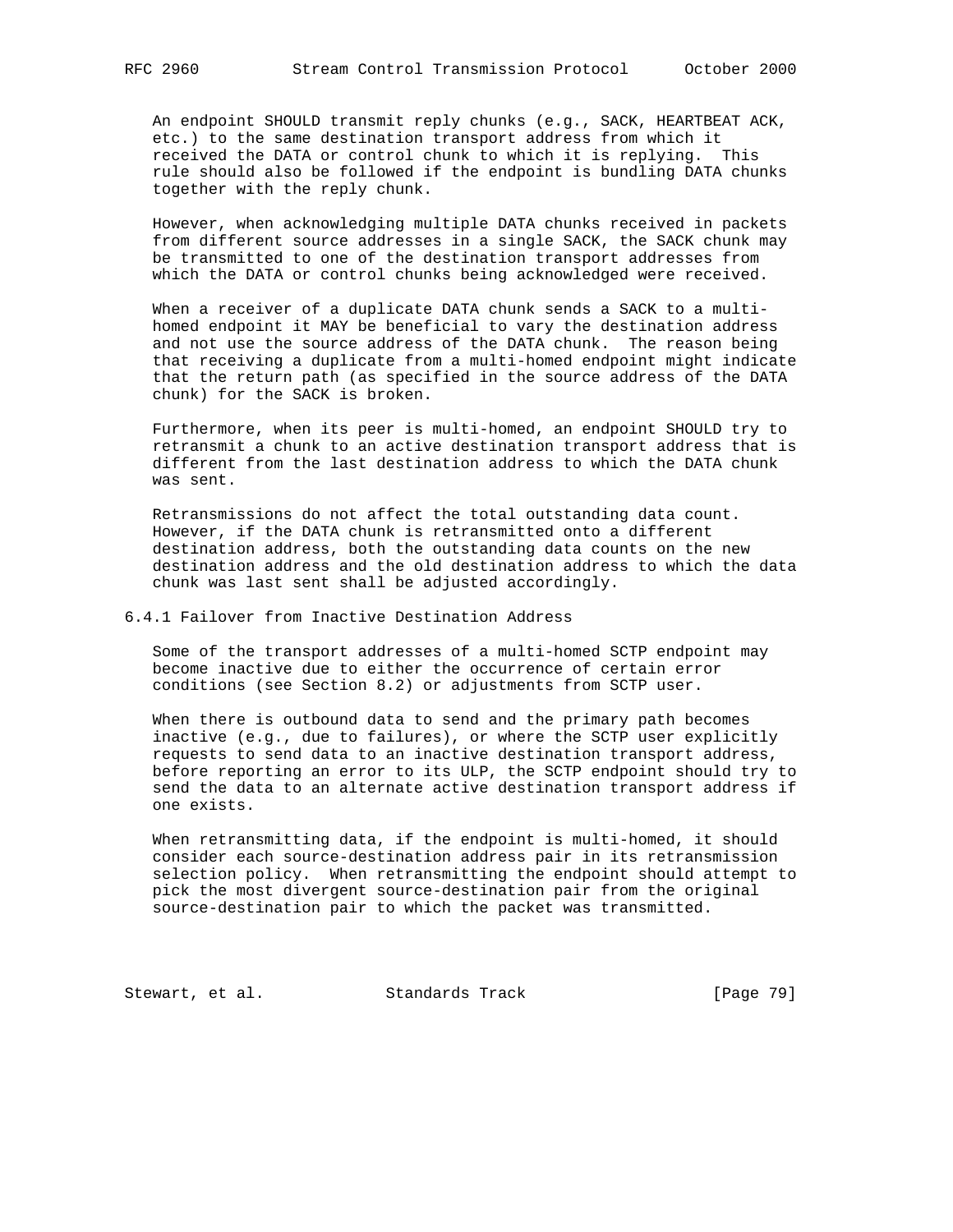Note: Rules for picking the most divergent source-destination pair are an implementation decision and is not specified within this document.

6.5 Stream Identifier and Stream Sequence Number

 Every DATA chunk MUST carry a valid stream identifier. If an endpoint receives a DATA chunk with an invalid stream identifier, it shall acknowledge the reception of the DATA chunk following the normal procedure, immediately send an ERROR chunk with cause set to "Invalid Stream Identifier" (see Section 3.3.10) and discard the DATA chunk. The endpoint may bundle the ERROR chunk in the same packet as the SACK as long as the ERROR follows the SACK.

 The stream sequence number in all the streams shall start from 0 when the association is established. Also, when the stream sequence number reaches the value 65535 the next stream sequence number shall be set to 0.

6.6 Ordered and Unordered Delivery

 Within a stream, an endpoint MUST deliver DATA chunks received with the U flag set to 0 to the upper layer according to the order of their stream sequence number. If DATA chunks arrive out of order of their stream sequence number, the endpoint MUST hold the received DATA chunks from delivery to the ULP until they are re-ordered.

 However, an SCTP endpoint can indicate that no ordered delivery is required for a particular DATA chunk transmitted within the stream by setting the U flag of the DATA chunk to 1.

 When an endpoint receives a DATA chunk with the U flag set to 1, it must bypass the ordering mechanism and immediately deliver the data to the upper layer (after re-assembly if the user data is fragmented by the data sender).

 This provides an effective way of transmitting "out-of-band" data in a given stream. Also, a stream can be used as an "unordered" stream by simply setting the U flag to 1 in all DATA chunks sent through that stream.

 IMPLEMENTATION NOTE: When sending an unordered DATA chunk, an implementation may choose to place the DATA chunk in an outbound packet that is at the head of the outbound transmission queue if possible.

Stewart, et al. Standards Track [Page 80]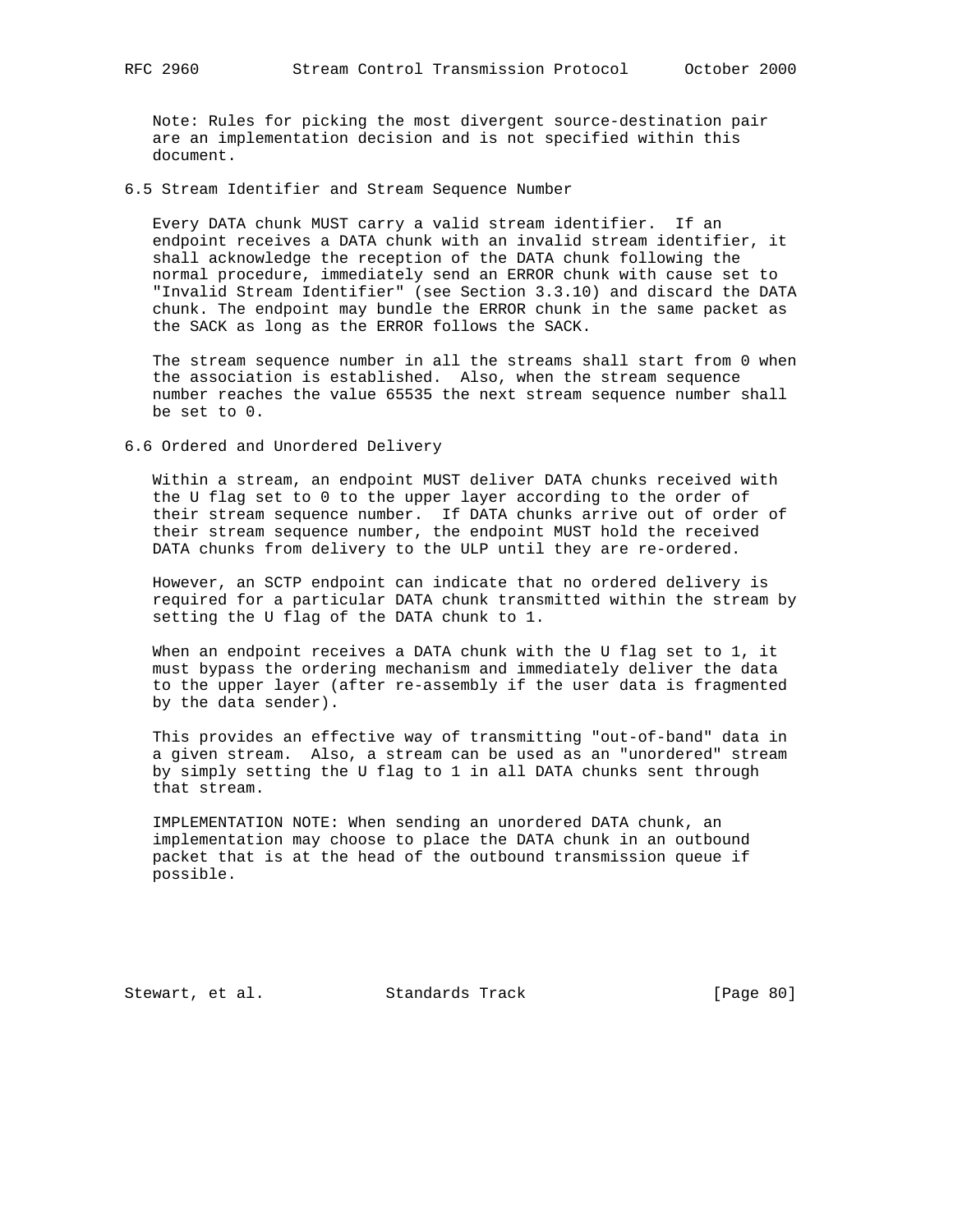The 'Stream Sequence Number' field in a DATA chunk with U flag set to 1 has no significance. The sender can fill it with arbitrary value, but the receiver MUST ignore the field.

 Note: When transmitting ordered and unordered data, an endpoint does not increment its Stream Sequence Number when transmitting a DATA chunk with U flag set to 1.

6.7 Report Gaps in Received DATA TSNs

 Upon the reception of a new DATA chunk, an endpoint shall examine the continuity of the TSNs received. If the endpoint detects a gap in the received DATA chunk sequence, it SHOULD send a SACK with Gap Ack Blocks immediately. The data receiver continues sending a SACK after receipt of each SCTP packet that doesn't fill the gap.

 Based on the Gap Ack Block from the received SACK, the endpoint can calculate the missing DATA chunks and make decisions on whether to retransmit them (see Section 6.2.1 for details).

Multiple gaps can be reported in one single SACK (see Section 3.3.4).

 When its peer is multi-homed, the SCTP endpoint SHOULD always try to send the SACK to the same destination address from which the last DATA chunk was received.

 Upon the reception of a SACK, the endpoint MUST remove all DATA chunks which have been acknowledged by the SACK's Cumulative TSN Ack from its transmit queue. The endpoint MUST also treat all the DATA chunks with TSNs not included in the Gap Ack Blocks reported by the SACK as "missing". The number of "missing" reports for each outstanding DATA chunk MUST be recorded by the data sender in order to make retransmission decisions. See Section 7.2.4 for details.

The following example shows the use of SACK to report a gap.

Stewart, et al. Standards Track [Page 81]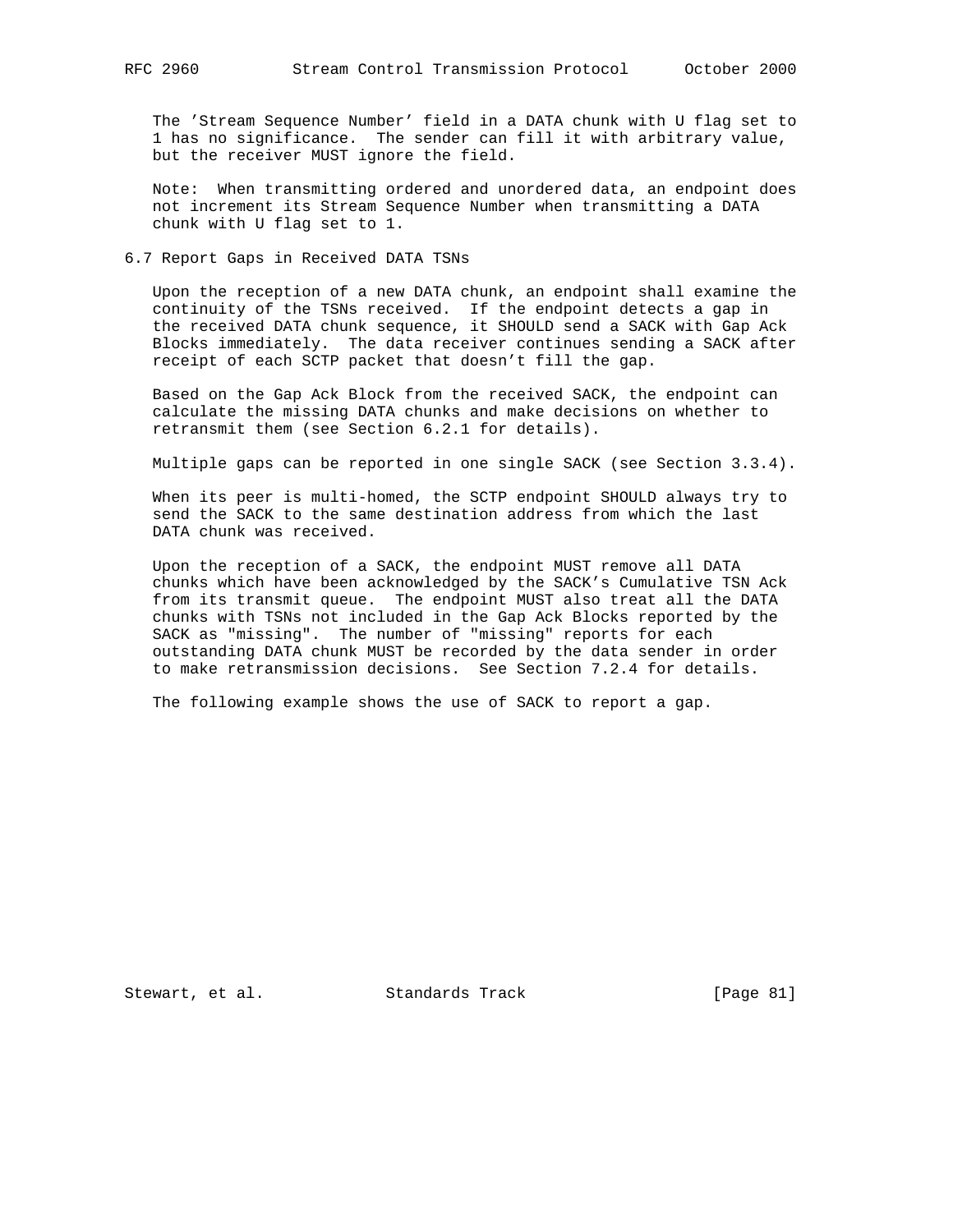Endpoint A Endpoint Z {App sends 3 messages; strm 0} DATA [TSN=6,Strm=0,Seq=2] ---------------> (ack delayed) (Start T3-rtx timer) DATA [TSN=7,Strm=0,Seq=3] --------> X (lost) DATA [TSN=8, Strm=0, Seq=4] ---------------> (gap detected, immediately send ack) /----- SACK [TSN Ack=6,Block=1,  $\angle$  Strt=2, End=2]  $\leftarrow---/$  (remove 6 from out-queue, and mark 7 as "1" missing report)

Figure 9 - Reporting a Gap using SACK

 The maximum number of Gap Ack Blocks that can be reported within a single SACK chunk is limited by the current path MTU. When a single SACK can not cover all the Gap Ack Blocks needed to be reported due to the MTU limitation, the endpoint MUST send only one SACK, reporting the Gap Ack Blocks from the lowest to highest TSNs, within the size limit set by the MTU, and leave the remaining highest TSN numbers unacknowledged.

6.8 Adler-32 Checksum Calculation

 When sending an SCTP packet, the endpoint MUST strengthen the data integrity of the transmission by including the Adler-32 checksum value calculated on the packet, as described below.

 After the packet is constructed (containing the SCTP common header and one or more control or DATA chunks), the transmitter shall:

- 1) Fill in the proper Verification Tag in the SCTP common header and initialize the checksum field to 0's.
- 2) Calculate the Adler-32 checksum of the whole packet, including the SCTP common header and all the chunks. Refer to appendix B for details of the Adler-32 algorithm. And,
- 3) Put the resultant value into the checksum field in the common header, and leave the rest of the bits unchanged.

 When an SCTP packet is received, the receiver MUST first check the Adler-32 checksum:

1) Store the received Adler-32 checksum value aside,

| Standards Track<br>Stewart, et al. | [Page 82] |  |
|------------------------------------|-----------|--|
|------------------------------------|-----------|--|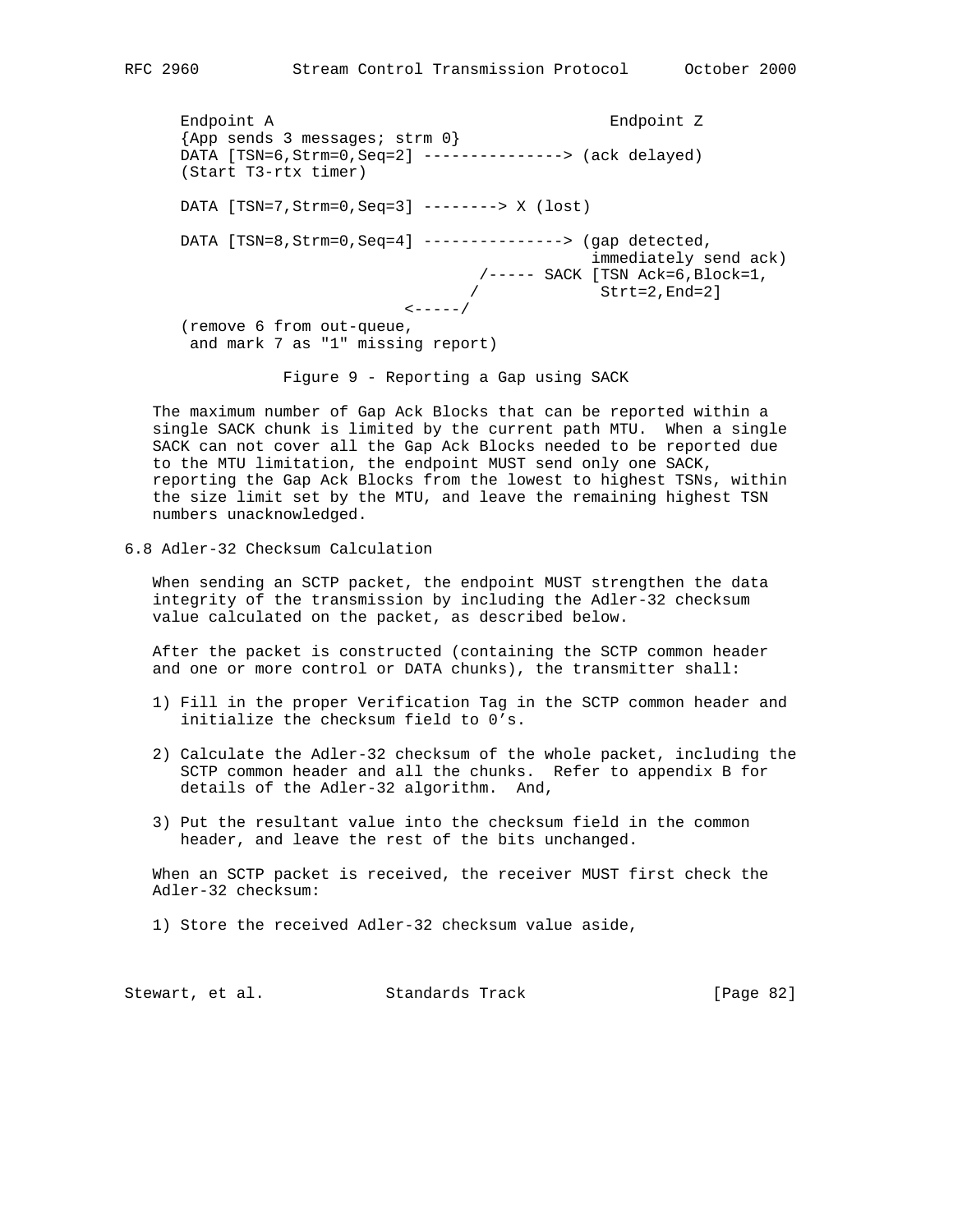- - 2) Replace the 32 bits of the checksum field in the received SCTP packet with all '0's and calculate an Adler-32 checksum value of the whole received packet. And,
	- 3) Verify that the calculated Adler-32 checksum is the same as the received Adler-32 checksum. If not, the receiver MUST treat the packet as an invalid SCTP packet.

 The default procedure for handling invalid SCTP packets is to silently discard them.

6.9 Fragmentation and Reassembly

 An endpoint MAY support fragmentation when sending DATA chunks, but MUST support reassembly when receiving DATA chunks. If an endpoint supports fragmentation, it MUST fragment a user message if the size of the user message to be sent causes the outbound SCTP packet size to exceed the current MTU. If an implementation does not support fragmentation of outbound user messages, the endpoint must return an error to its upper layer and not attempt to send the user message.

 IMPLEMENTATION NOTE: In this error case, the Send primitive discussed in Section 10.1 would need to return an error to the upper layer.

 If its peer is multi-homed, the endpoint shall choose a size no larger than the association Path MTU. The association Path MTU is the smallest Path MTU of all destination addresses.

 Note: Once a message is fragmented it cannot be re-fragmented. Instead if the PMTU has been reduced, then IP fragmentation must be used. Please see Section 7.3 for details of PMTU discovery.

 When determining when to fragment, the SCTP implementation MUST take into account the SCTP packet header as well as the DATA chunk header(s). The implementation MUST also take into account the space required for a SACK chunk if bundling a SACK chunk with the DATA chunk.

Fragmentation takes the following steps:

- 1) The data sender MUST break the user message into a series of DATA chunks such that each chunk plus SCTP overhead fits into an IP datagram smaller than or equal to the association Path MTU.
- 2) The transmitter MUST then assign, in sequence, a separate TSN to each of the DATA chunks in the series. The transmitter assigns the same SSN to each of the DATA chunks. If the user indicates

Stewart, et al. Standards Track [Page 83]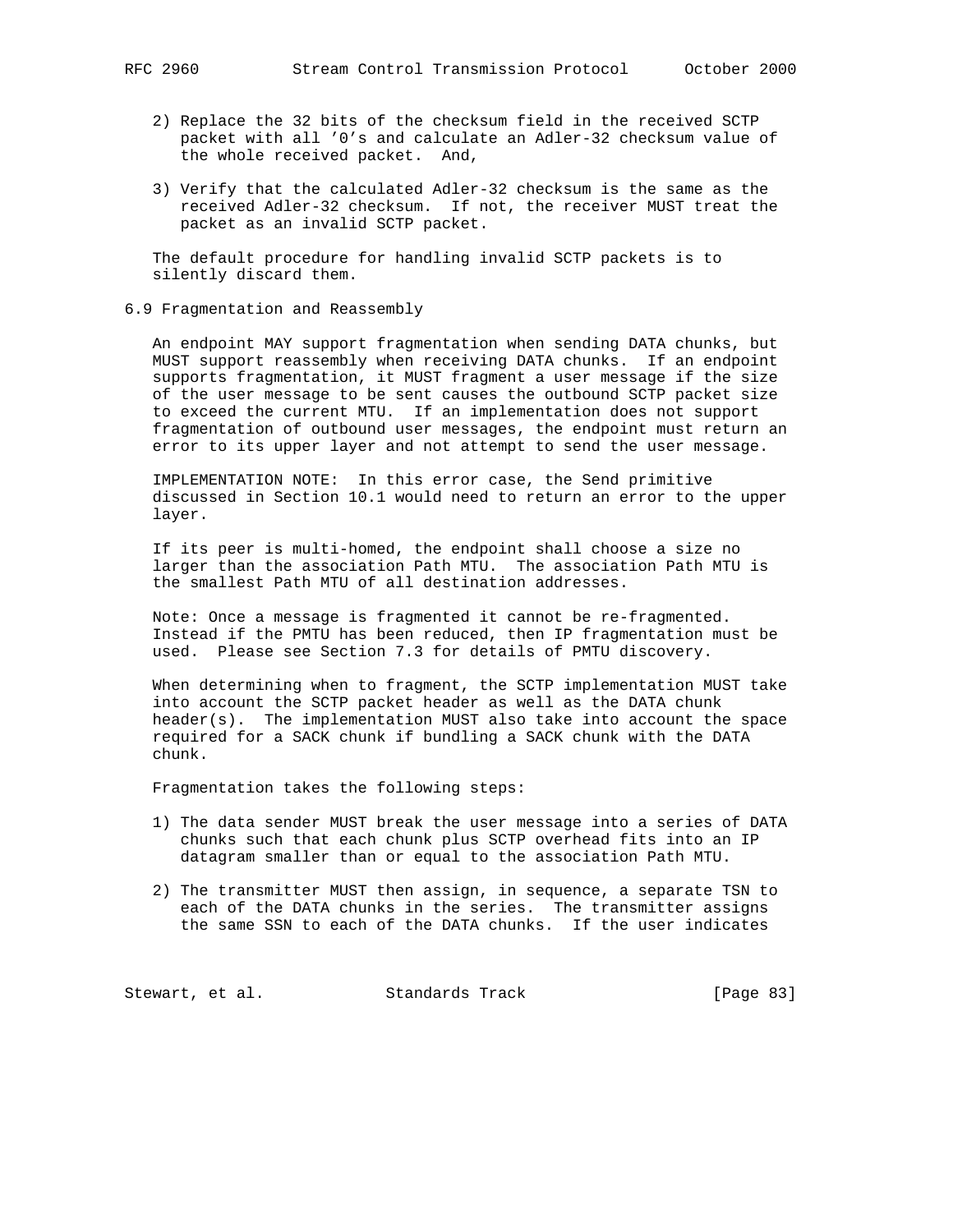that the user message is to be delivered using unordered delivery, then the U flag of each DATA chunk of the user message MUST be set to 1.

 3) The transmitter MUST also set the B/E bits of the first DATA chunk in the series to '10', the B/E bits of the last DATA chunk in the series to '01', and the B/E bits of all other DATA chunks in the series to '00'.

 An endpoint MUST recognize fragmented DATA chunks by examining the B/E bits in each of the received DATA chunks, and queue the fragmented DATA chunks for re-assembly. Once the user message is reassembled, SCTP shall pass the re-assembled user message to the specific stream for possible re-ordering and final dispatching.

 Note: If the data receiver runs out of buffer space while still waiting for more fragments to complete the re-assembly of the message, it should dispatch part of its inbound message through a partial delivery API (see Section 10), freeing some of its receive buffer space so that the rest of the message may be received.

### 6.10 Bundling

 An endpoint bundles chunks by simply including multiple chunks in one outbound SCTP packet. The total size of the resultant IP datagram, including the SCTP packet and IP headers, MUST be less or equal to the current Path MTU.

 If its peer endpoint is multi-homed, the sending endpoint shall choose a size no larger than the latest MTU of the current primary path.

 When bundling control chunks with DATA chunks, an endpoint MUST place control chunks first in the outbound SCTP packet. The transmitter MUST transmit DATA chunks within a SCTP packet in increasing order of TSN.

 Note: Since control chunks must be placed first in a packet and since DATA chunks must be transmitted before SHUTDOWN or SHUTDOWN ACK chunks, DATA chunks cannot be bundled with SHUTDOWN or SHUTDOWN ACK chunks.

Partial chunks MUST NOT be placed in an SCTP packet.

Stewart, et al. Standards Track [Page 84]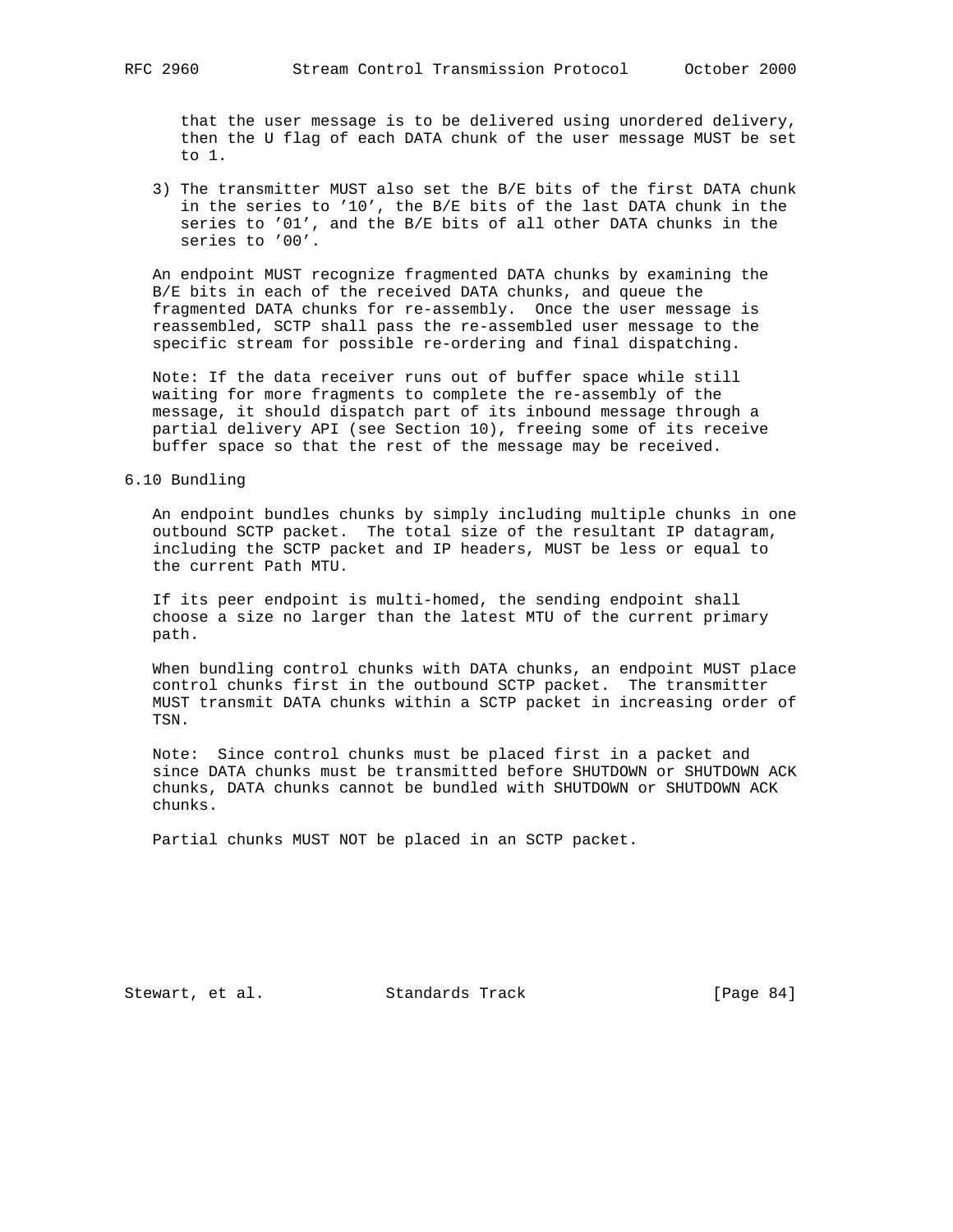An endpoint MUST process received chunks in their order in the packet. The receiver uses the chunk length field to determine the end of a chunk and beginning of the next chunk taking account of the fact that all chunks end on a 4 byte boundary. If the receiver detects a partial chunk, it MUST drop the chunk.

 An endpoint MUST NOT bundle INIT, INIT ACK or SHUTDOWN COMPLETE with any other chunks.

7. Congestion control

 Congestion control is one of the basic functions in SCTP. For some applications, it may be likely that adequate resources will be allocated to SCTP traffic to assure prompt delivery of time-critical data - thus it would appear to be unlikely, during normal operations, that transmissions encounter severe congestion conditions. However SCTP must operate under adverse operational conditions, which can develop upon partial network failures or unexpected traffic surges. In such situations SCTP must follow correct congestion control steps to recover from congestion quickly in order to get data delivered as soon as possible. In the absence of network congestion, these preventive congestion control algorithms should show no impact on the protocol performance.

 IMPLEMENTATION NOTE: As far as its specific performance requirements are met, an implementation is always allowed to adopt a more conservative congestion control algorithm than the one defined below.

 The congestion control algorithms used by SCTP are based on [RFC2581]. This section describes how the algorithms defined in RFC2581 are adapted for use in SCTP. We first list differences in protocol designs between TCP and SCTP, and then describe SCTP's congestion control scheme. The description will use the same terminology as in TCP congestion control whenever appropriate.

 SCTP congestion control is always applied to the entire association, and not to individual streams.

7.1 SCTP Differences from TCP Congestion control

 Gap Ack Blocks in the SCTP SACK carry the same semantic meaning as the TCP SACK. TCP considers the information carried in the SACK as advisory information only. SCTP considers the information carried in the Gap Ack Blocks in the SACK chunk as advisory. In SCTP, any DATA chunk that has been acknowledged by SACK, including DATA that arrived at the receiving end out of order, are not considered fully delivered until the Cumulative TSN Ack Point passes the TSN of the DATA chunk (i.e., the DATA chunk has been acknowledged by the Cumulative TSN Ack

Stewart, et al. Standards Track [Page 85]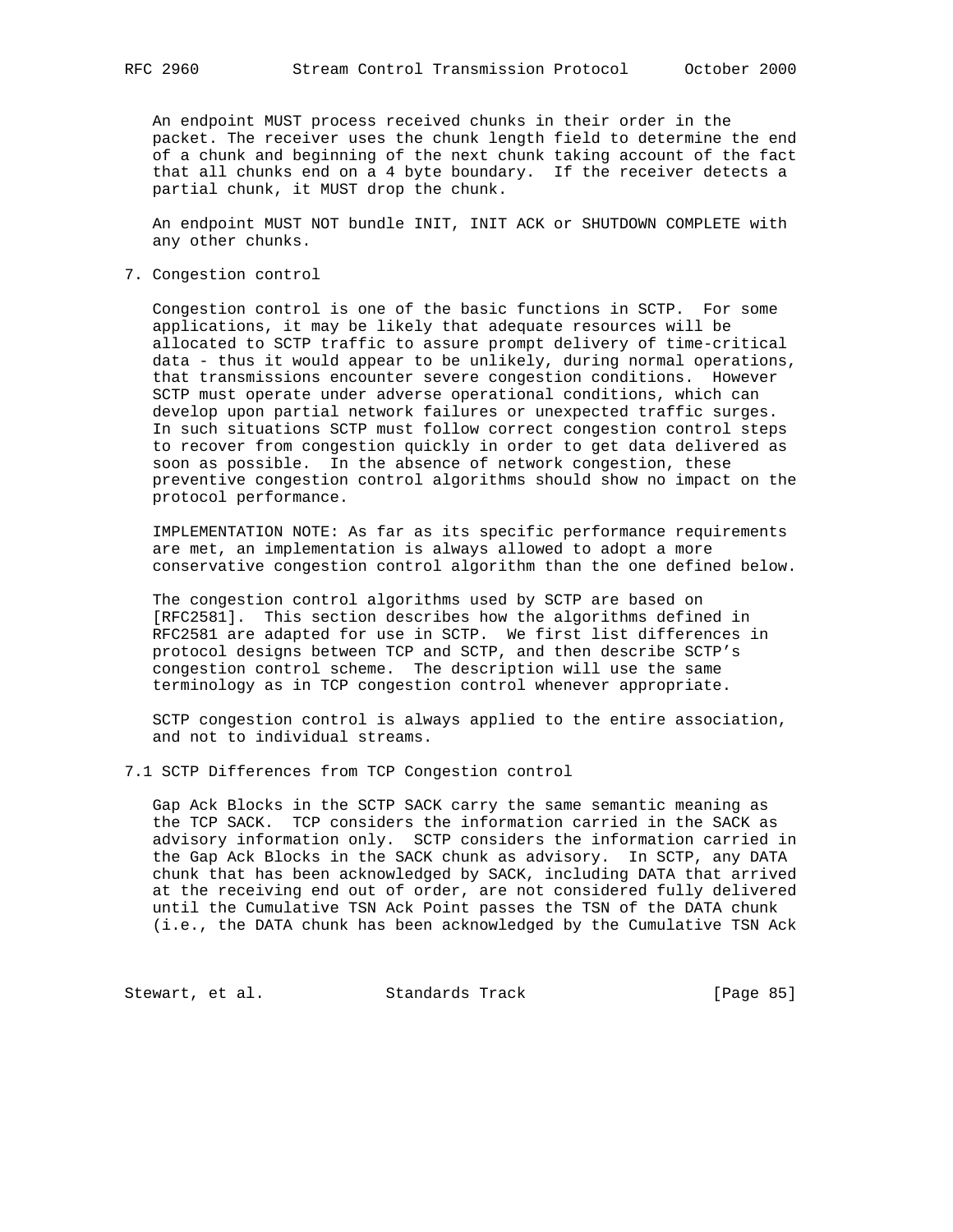field in the SACK). Consequently, the value of cwnd controls the amount of outstanding data, rather than (as in the case of non-SACK TCP) the upper bound between the highest acknowledged sequence number and the latest DATA chunk that can be sent within the congestion window. SCTP SACK leads to different implementations of fast retransmit and fast-recovery than non-SACK TCP. As an example see [FALL96].

 The biggest difference between SCTP and TCP, however, is multi homing. SCTP is designed to establish robust communication associations between two endpoints each of which may be reachable by more than one transport address. Potentially different addresses may lead to different data paths between the two endpoints, thus ideally one may need a separate set of congestion control parameters for each of the paths. The treatment here of congestion control for multi homed receivers is new with SCTP and may require refinement in the future. The current algorithms make the following assumptions:

- o The sender usually uses the same destination address until being instructed by the upper layer otherwise; however, SCTP may change to an alternate destination in the event an address is marked inactive (see Section 8.2). Also, SCTP may retransmit to a different transport address than the original transmission.
- o The sender keeps a separate congestion control parameter set for each of the destination addresses it can send to (not each source-destination pair but for each destination). The parameters should decay if the address is not used for a long enough time period.
- o For each of the destination addresses, an endpoint does slow-start upon the first transmission to that address.

 Note: TCP guarantees in-sequence delivery of data to its upper-layer protocol within a single TCP session. This means that when TCP notices a gap in the received sequence number, it waits until the gap is filled before delivering the data that was received with sequence numbers higher than that of the missing data. On the other hand, SCTP can deliver data to its upper-layer protocol even if there is a gap in TSN if the Stream Sequence Numbers are in sequence for a particular stream (i.e., the missing DATA chunks are for a different stream) or if unordered delivery is indicated. Although this does not affect cwnd, it might affect rwnd calculation.

Stewart, et al. Standards Track [Page 86]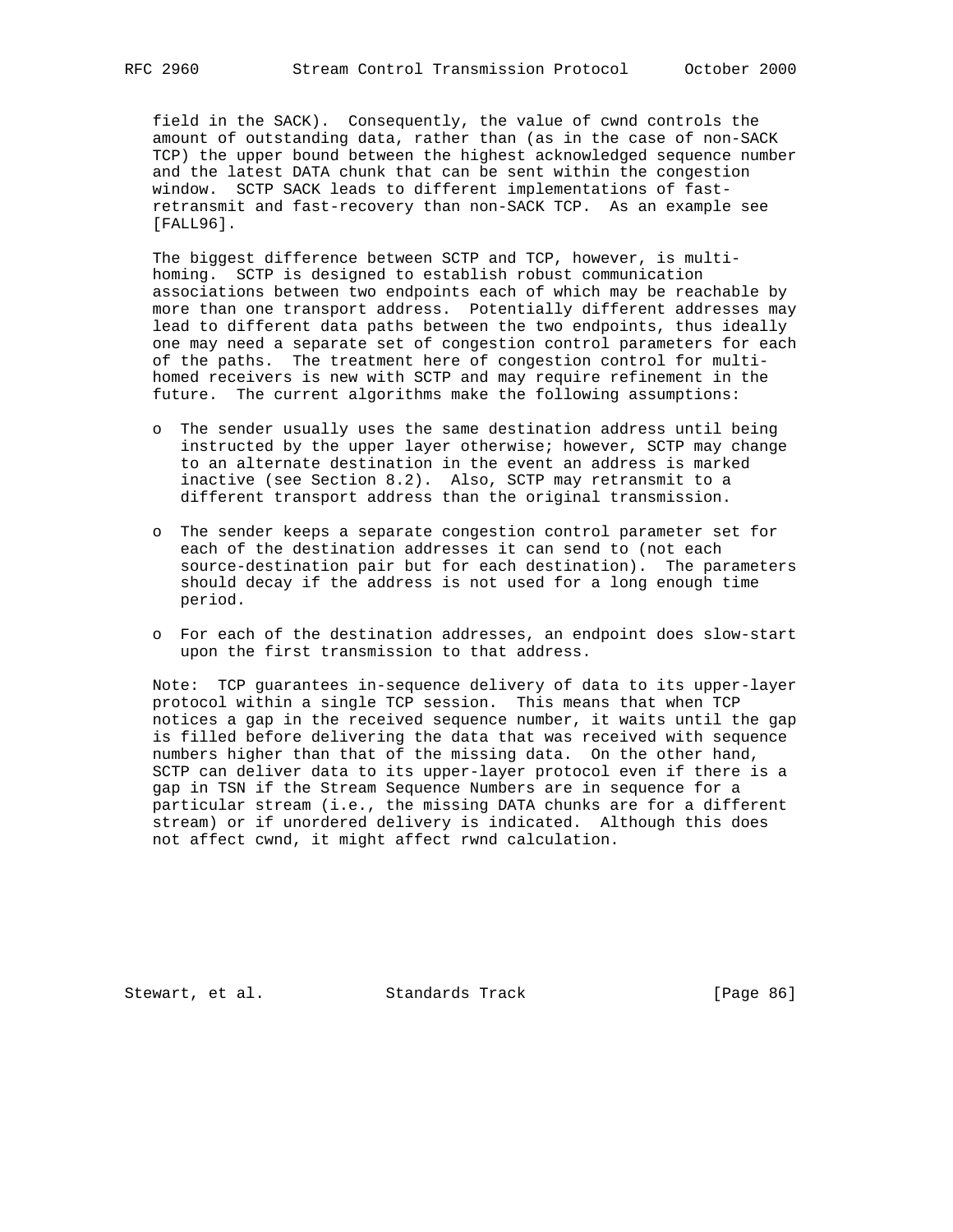7.2 SCTP Slow-Start and Congestion Avoidance

 The slow start and congestion avoidance algorithms MUST be used by an endpoint to control the amount of data being injected into the network. The congestion control in SCTP is employed in regard to the association, not to an individual stream. In some situations it may be beneficial for an SCTP sender to be more conservative than the algorithms allow; however, an SCTP sender MUST NOT be more aggressive than the following algorithms allow.

 Like TCP, an SCTP endpoint uses the following three control variables to regulate its transmission rate.

 o Receiver advertised window size (rwnd, in bytes), which is set by the receiver based on its available buffer space for incoming packets.

Note: This variable is kept on the entire association.

 o Congestion control window (cwnd, in bytes), which is adjusted by the sender based on observed network conditions.

 Note: This variable is maintained on a per-destination address basis.

 o Slow-start threshold (ssthresh, in bytes), which is used by the sender to distinguish slow start and congestion avoidance phases.

 Note: This variable is maintained on a per-destination address basis.

 SCTP also requires one additional control variable, partial\_bytes\_acked, which is used during congestion avoidance phase to facilitate cwnd adjustment.

 Unlike TCP, an SCTP sender MUST keep a set of these control variables cwnd, ssthresh and partial\_bytes\_acked for EACH destination address of its peer (when its peer is multi-homed). Only one rwnd is kept for the whole association (no matter if the peer is multi-homed or has a single address).

# 7.2.1 Slow-Start

 Beginning data transmission into a network with unknown conditions or after a sufficiently long idle period requires SCTP to probe the network to determine the available capacity. The slow start algorithm is used for this purpose at the beginning of a transfer, or after repairing loss detected by the retransmission timer.

Stewart, et al. Standards Track [Page 87]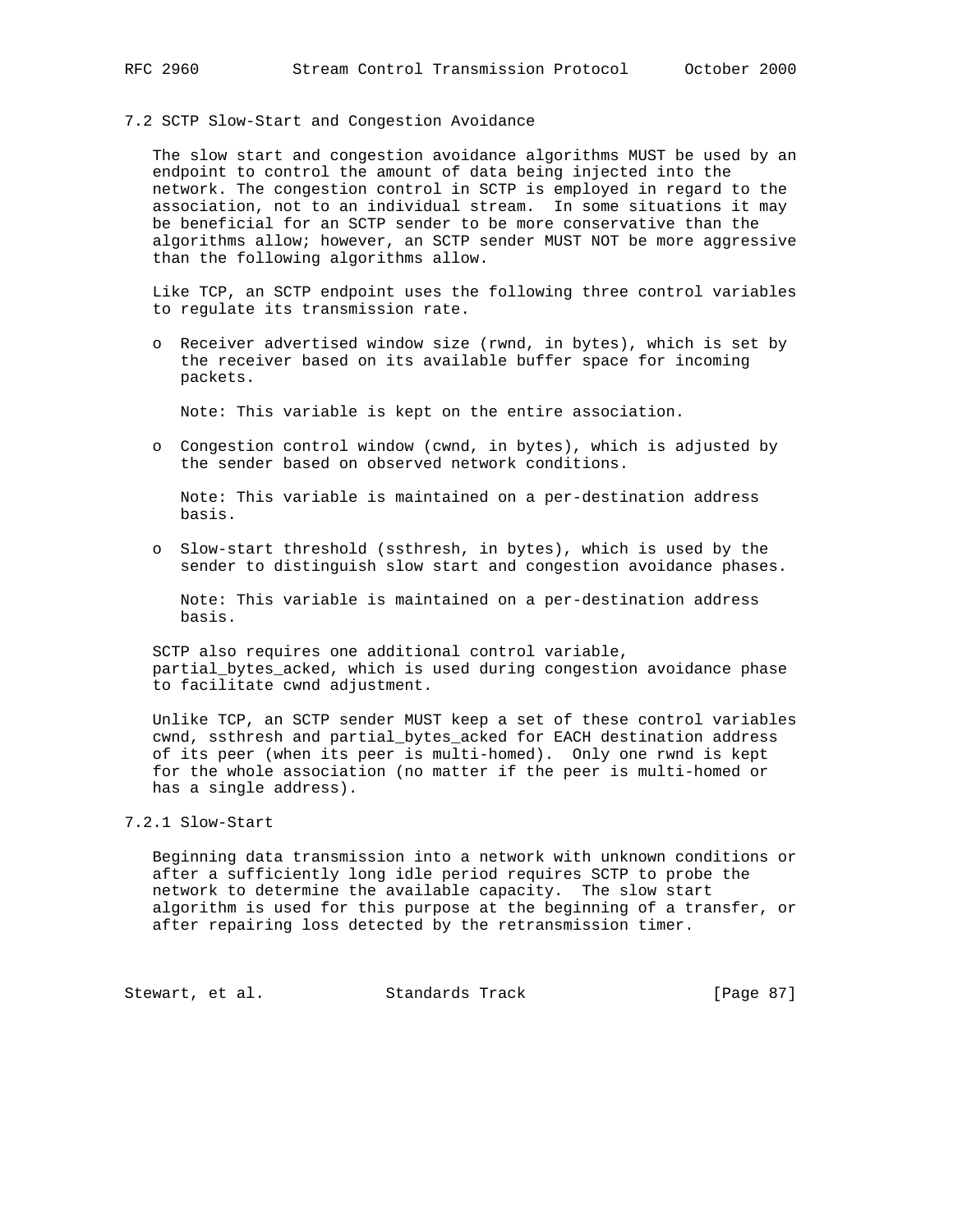- o The initial cwnd before DATA transmission or after a sufficiently long idle period MUST be <= 2\*MTU.
- o The initial cwnd after a retransmission timeout MUST be no more than 1\*MTU.
- o The initial value of ssthresh MAY be arbitrarily high (for example, implementations MAY use the size of the receiver advertised window).
- o Whenever cwnd is greater than zero, the endpoint is allowed to have cwnd bytes of data outstanding on that transport address.
- o When cwnd is less than or equal to ssthresh an SCTP endpoint MUST use the slow start algorithm to increase cwnd (assuming the current congestion window is being fully utilized). If an incoming SACK advances the Cumulative TSN Ack Point, cwnd MUST be increased by at most the lesser of 1) the total size of the previously outstanding DATA chunk(s) acknowledged, and 2) the destination's path MTU. This protects against the ACK-Splitting attack outlined in [SAVAGE99].

 In instances where its peer endpoint is multi-homed, if an endpoint receives a SACK that advances its Cumulative TSN Ack Point, then it should update its cwnd (or cwnds) apportioned to the destination addresses to which it transmitted the acknowledged data. However if the received SACK does not advance the Cumulative TSN Ack Point, the endpoint MUST NOT adjust the cwnd of any of the destination addresses.

 Because an endpoint's cwnd is not tied to its Cumulative TSN Ack Point, as duplicate SACKs come in, even though they may not advance the Cumulative TSN Ack Point an endpoint can still use them to clock out new data. That is, the data newly acknowledged by the SACK diminishes the amount of data now in flight to less than cwnd; and so the current, unchanged value of cwnd now allows new data to be sent. On the other hand, the increase of cwnd must be tied to the Cumulative TSN Ack Point advancement as specified above. Otherwise the duplicate SACKs will not only clock out new data, but also will adversely clock out more new data than what has just left the network, during a time of possible congestion.

 o When the endpoint does not transmit data on a given transport address, the cwnd of the transport address should be adjusted to max(cwnd/2, 2\*MTU) per RTO.

Stewart, et al. Standards Track [Page 88]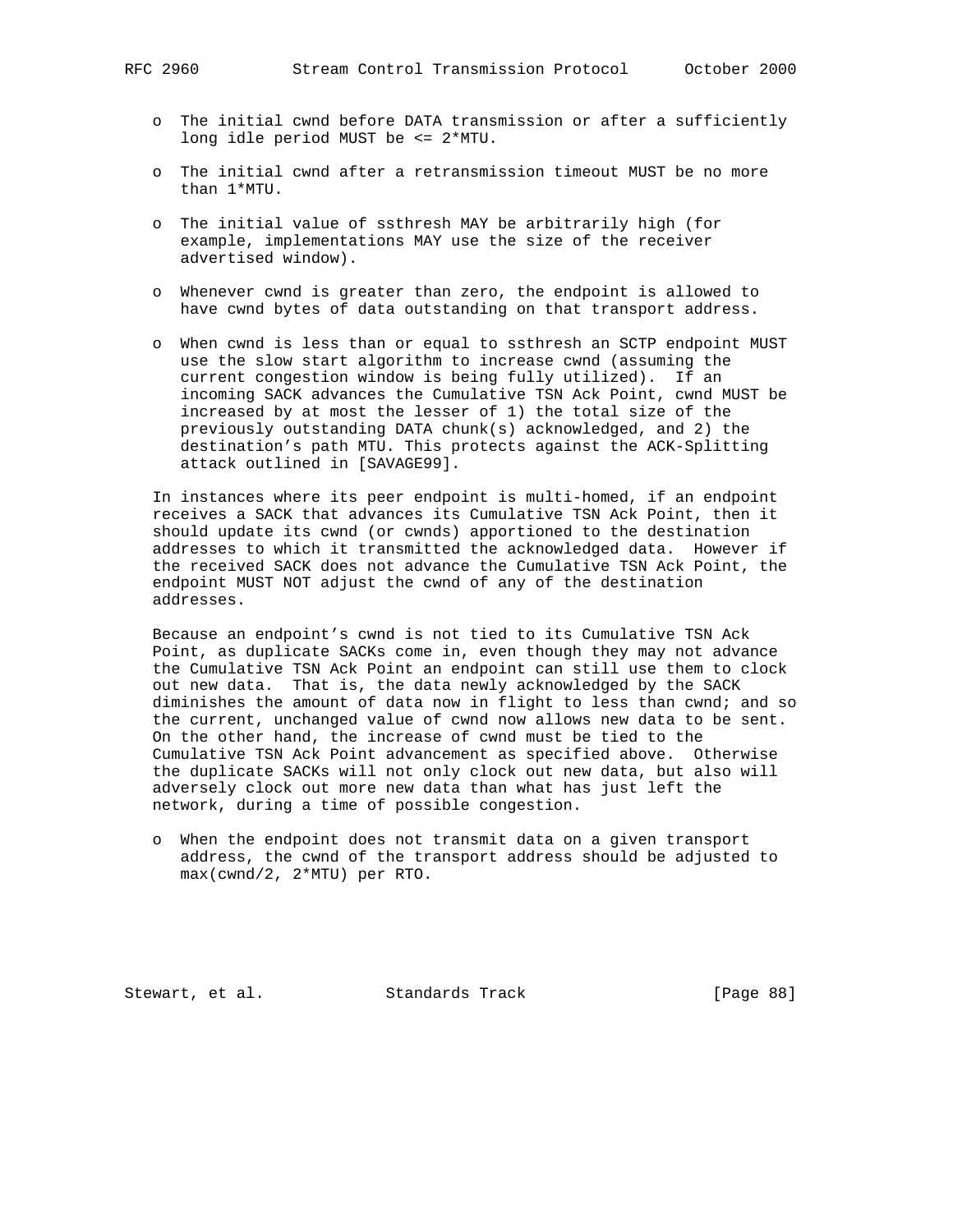### 7.2.2 Congestion Avoidance

 When cwnd is greater than ssthresh, cwnd should be incremented by 1\*MTU per RTT if the sender has cwnd or more bytes of data outstanding for the corresponding transport address.

 In practice an implementation can achieve this goal in the following way:

- o partial\_bytes\_acked is initialized to 0.
- o Whenever cwnd is greater than ssthresh, upon each SACK arrival that advances the Cumulative TSN Ack Point, increase partial\_bytes\_acked by the total number of bytes of all new chunks acknowledged in that SACK including chunks acknowledged by the new Cumulative TSN Ack and by Gap Ack Blocks.
- o When partial\_bytes\_acked is equal to or greater than cwnd and before the arrival of the SACK the sender had cwnd or more bytes of data outstanding (i.e., before arrival of the SACK, flightsize was greater than or equal to cwnd), increase cwnd by MTU, and reset partial\_bytes\_acked to (partial\_bytes\_acked - cwnd).
- o Same as in the slow start, when the sender does not transmit DATA on a given transport address, the cwnd of the transport address should be adjusted to max(cwnd / 2, 2\*MTU) per RTO.
- o When all of the data transmitted by the sender has been acknowledged by the receiver, partial\_bytes\_acked is initialized to 0.

7.2.3 Congestion Control

 Upon detection of packet losses from SACK (see Section 7.2.4), An endpoint should do the following:

ssthresh =  $max(cwnd/2, 2*MTU)$ cwnd = ssthresh

Basically, a packet loss causes cwnd to be cut in half.

When the T3-rtx timer expires on an address, SCTP should perform slow start by:

```
ssthresh = max(cwnd/2, 2*MTU)cwnd = 1*MTU
```
Stewart, et al. Standards Track [Page 89]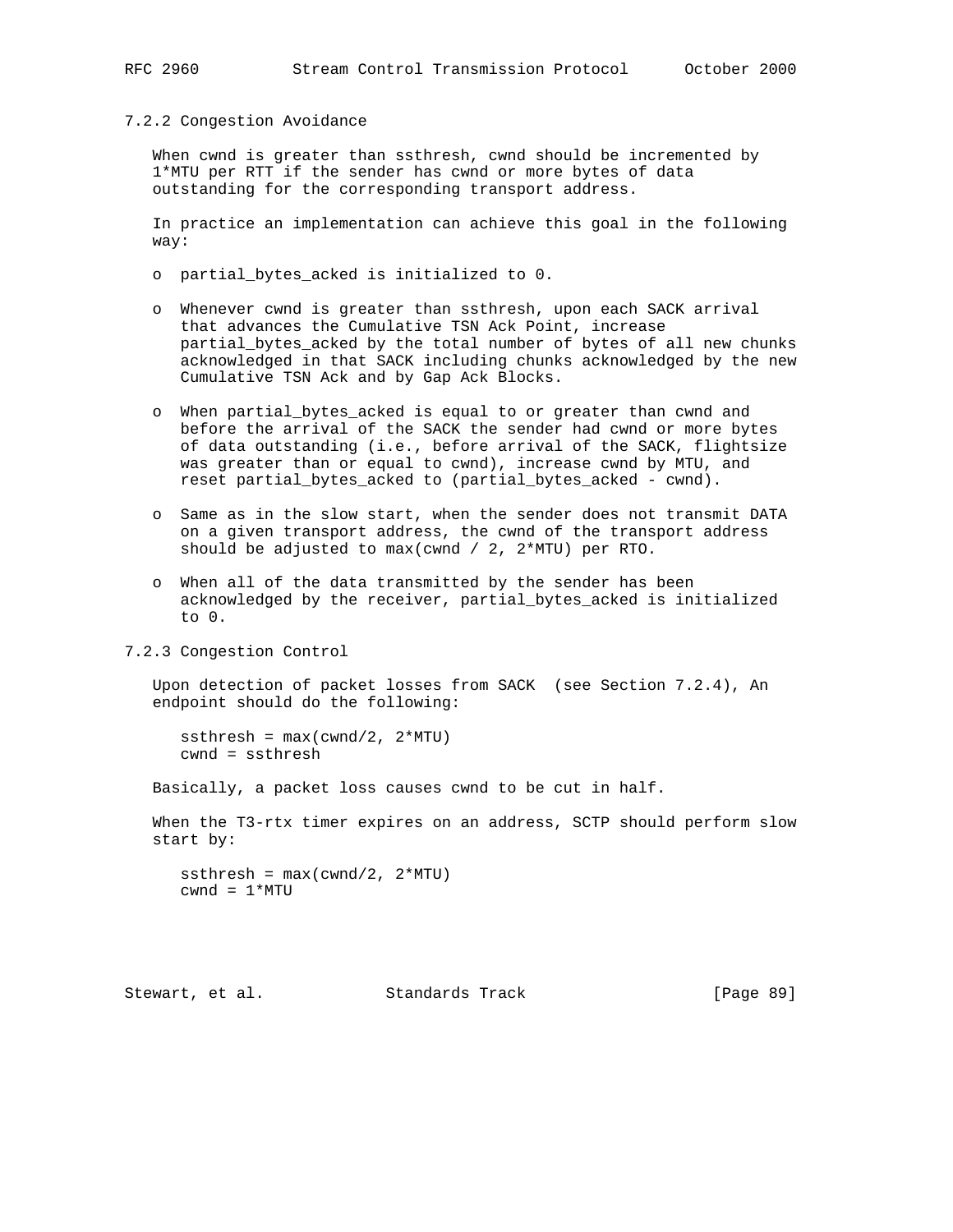and assure that no more than one SCTP packet will be in flight for that address until the endpoint receives acknowledgement for successful delivery of data to that address.

7.2.4 Fast Retransmit on Gap Reports

 In the absence of data loss, an endpoint performs delayed acknowledgement. However, whenever an endpoint notices a hole in the arriving TSN sequence, it SHOULD start sending a SACK back every time a packet arrives carrying data until the hole is filled.

Whenever an endpoint receives a SACK that indicates some  $TSN(s)$  missing, it SHOULD wait for 3 further miss indications (via subsequent SACK's) on the same TSN(s) before taking action with regard to Fast Retransmit.

When the TSN(s) is reported as missing in the fourth consecutive SACK, the data sender shall:

- 1) Mark the missing DATA chunk(s) for retransmission,
- 2) Adjust the ssthresh and cwnd of the destination address(es) to which the missing DATA chunks were last sent, according to the formula described in Section 7.2.3.
- 3) Determine how many of the earliest (i.e., lowest TSN) DATA chunks marked for retransmission will fit into a single packet, subject to constraint of the path MTU of the destination transport address to which the packet is being sent. Call this value K. Retransmit those K DATA chunks in a single packet.
- 4) Restart T3-rtx timer only if the last SACK acknowledged the lowest outstanding TSN number sent to that address, or the endpoint is retransmitting the first outstanding DATA chunk sent to that address.

 Note: Before the above adjustments, if the received SACK also acknowledges new DATA chunks and advances the Cumulative TSN Ack Point, the cwnd adjustment rules defined in Sections 7.2.1 and 7.2.2 must be applied first.

 A straightforward implementation of the above keeps a counter for each TSN hole reported by a SACK. The counter increments for each consecutive SACK reporting the TSN hole. After reaching 4 and starting the fast retransmit procedure, the counter resets to 0.

Stewart, et al. Standards Track [Page 90]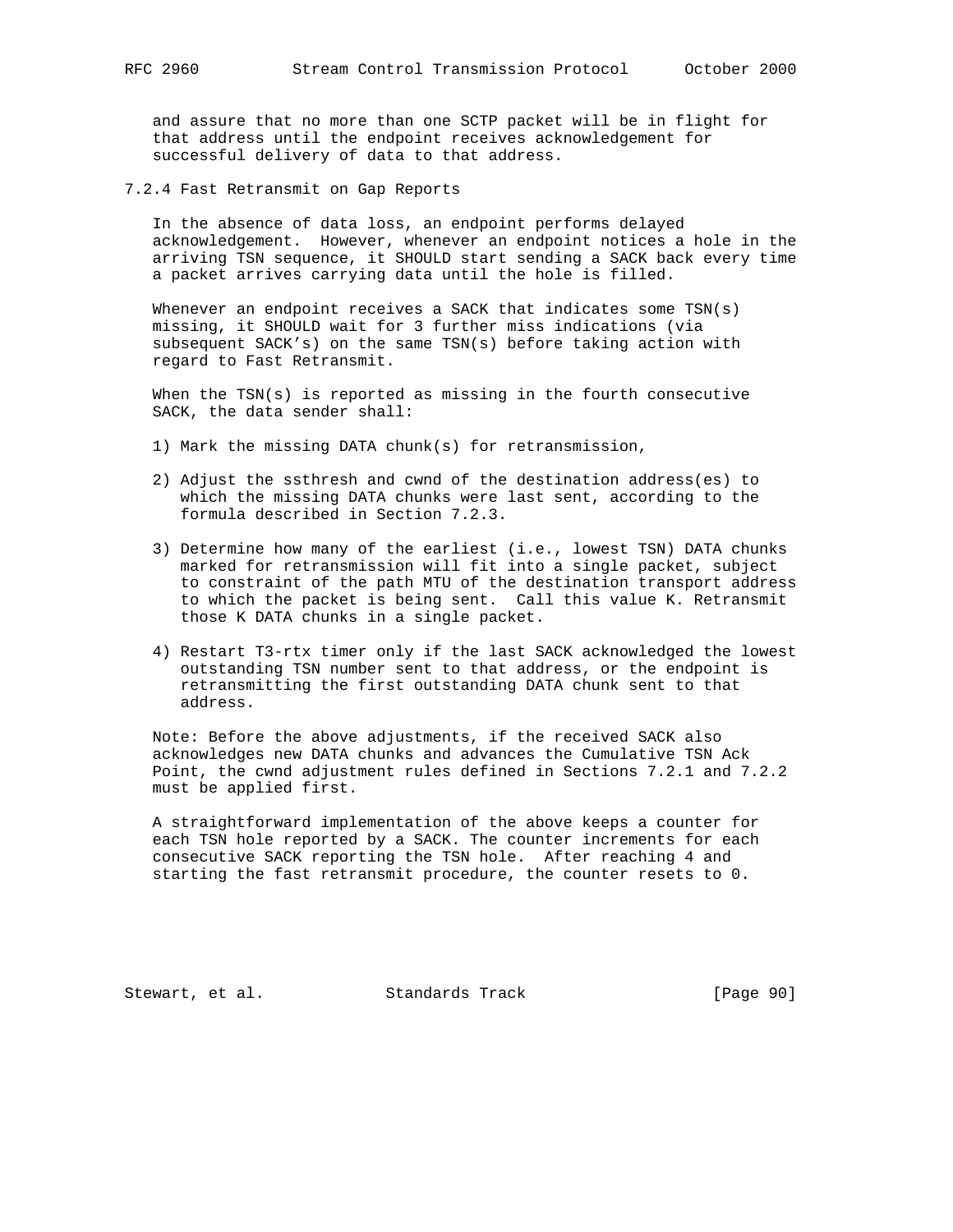Because cwnd in SCTP indirectly bounds the number of outstanding TSN's, the effect of TCP fast-recovery is achieved automatically with no adjustment to the congestion control window size.

7.3 Path MTU Discovery

 [RFC1191] specifies "Path MTU Discovery", whereby an endpoint maintains an estimate of the maximum transmission unit (MTU) along a given Internet path and refrains from sending packets along that path which exceed the MTU, other than occasional attempts to probe for a change in the Path MTU (PMTU). RFC 1191 is thorough in its discussion of the MTU discovery mechanism and strategies for determining the current end-to-end MTU setting as well as detecting changes in this value. [RFC1981] specifies the same mechanisms for IPv6. An SCTP sender using IPv6 MUST use Path MTU Discovery unless all packets are less than the minimum IPv6 MTU [RFC2460].

 An endpoint SHOULD apply these techniques, and SHOULD do so on a per-destination-address basis.

 There are 4 ways in which SCTP differs from the description in RFC 1191 of applying MTU discovery to TCP:

- 1) SCTP associations can span multiple addresses. An endpoint MUST maintain separate MTU estimates for each destination address of its peer.
- 2) Elsewhere in this document, when the term "MTU" is discussed, it refers to the MTU associated with the destination address corresponding to the context of the discussion.
- 3) Unlike TCP, SCTP does not have a notion of "Maximum Segment Size". Accordingly, the MTU for each destination address SHOULD be initialized to a value no larger than the link MTU for the local interface to which packets for that remote destination address will be routed.
- 4) Since data transmission in SCTP is naturally structured in terms of TSNs rather than bytes (as is the case for TCP), the discussion in Section 6.5 of RFC 1191 applies: When retransmitting an IP datagram to a remote address for which the IP datagram appears too large for the path MTU to that address, the IP datagram SHOULD be retransmitted without the DF bit set, allowing it to possibly be fragmented. Transmissions of new IP datagrams MUST have DF set.

Stewart, et al. Standards Track [Page 91]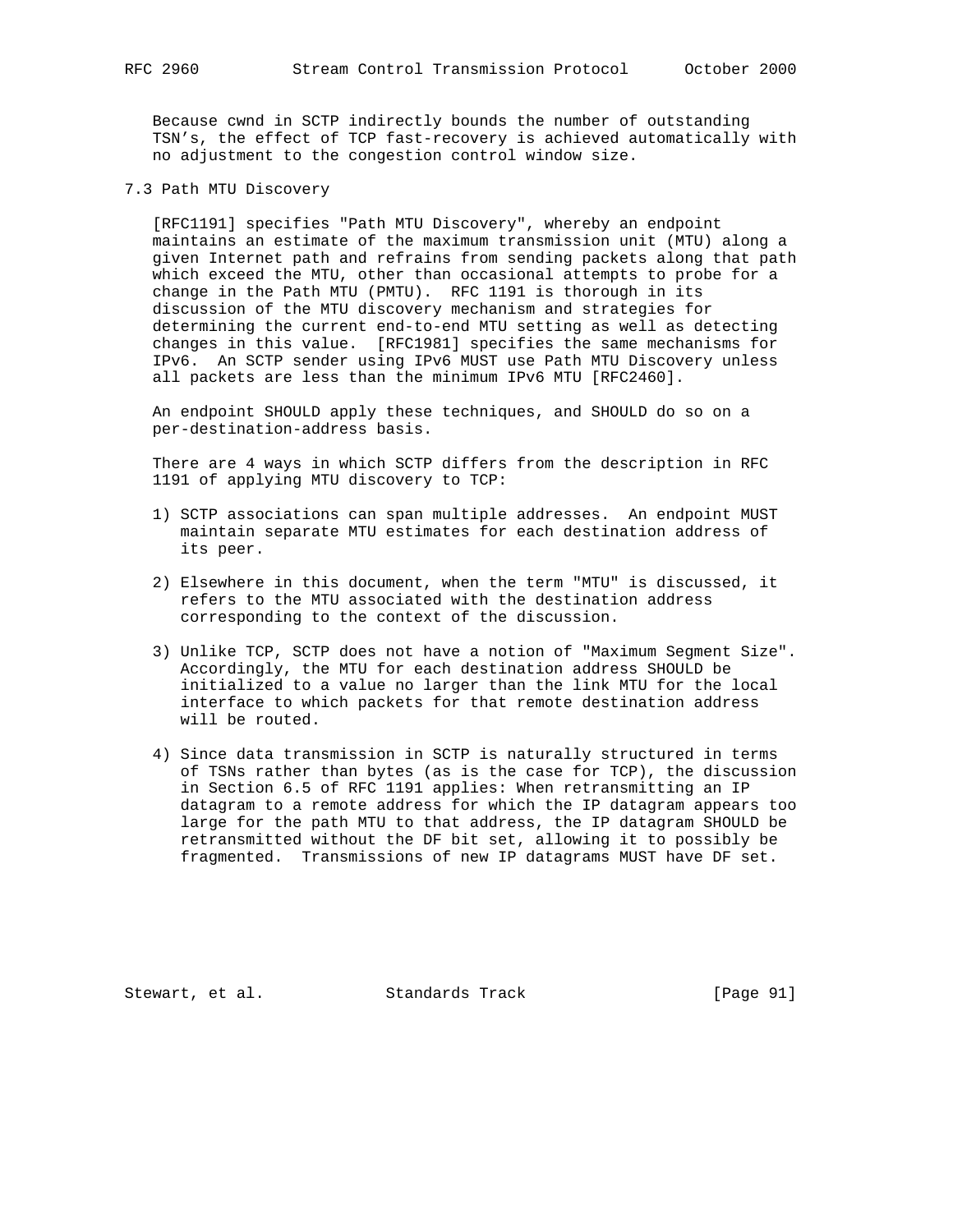5) The sender should track an association PMTU which will be the smallest PMTU discovered for all of the peer's destination addresses. When fragmenting messages into multiple parts this association PMTU should be used to calculate the size of each fragment. This will allow retransmissions to be seamlessly sent to an alternate address without encountering IP fragmentation.

 Other than these differences, the discussion of TCP's use of MTU discovery in RFCs 1191 and 1981 applies to SCTP on a per destination-address basis.

 Note: For IPv6 destination addresses the DF bit does not exist, instead the IP datagram must be fragmented as described in [RFC2460].

- 8. Fault Management
- 8.1 Endpoint Failure Detection

 An endpoint shall keep a counter on the total number of consecutive retransmissions to its peer (including retransmissions to all the destination transport addresses of the peer if it is multi-homed). If the value of this counter exceeds the limit indicated in the protocol parameter 'Association.Max.Retrans', the endpoint shall consider the peer endpoint unreachable and shall stop transmitting any more data to it (and thus the association enters the CLOSED state). In addition, the endpoint shall report the failure to the upper layer, and optionally report back all outstanding user data remaining in its outbound queue. The association is automatically closed when the peer endpoint becomes unreachable.

 The counter shall be reset each time a DATA chunk sent to that peer endpoint is acknowledged (by the reception of a SACK), or a HEARTBEAT-ACK is received from the peer endpoint.

8.2 Path Failure Detection

 When its peer endpoint is multi-homed, an endpoint should keep a error counter for each of the destination transport addresses of the peer endpoint.

 Each time the T3-rtx timer expires on any address, or when a HEARTBEAT sent to an idle address is not acknowledged within a RTO, the error counter of that destination address will be incremented. When the value in the error counter exceeds the protocol parameter 'Path.Max.Retrans' of that destination address, the endpoint should mark the destination transport address as inactive, and a notification SHOULD be sent to the upper layer.

Stewart, et al. Standards Track [Page 92]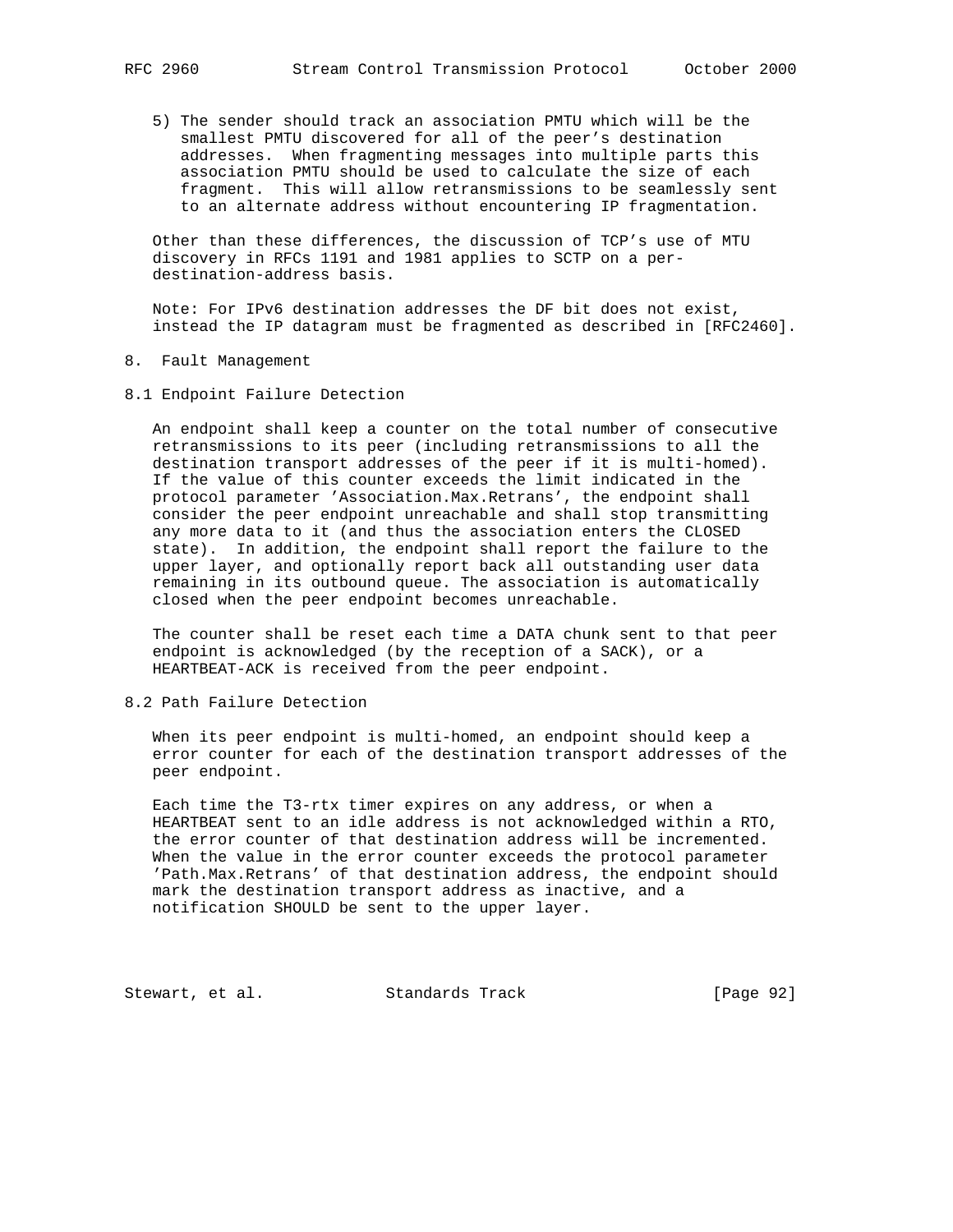When an outstanding TSN is acknowledged or a HEARTBEAT sent to that address is acknowledged with a HEARTBEAT ACK, the endpoint shall clear the error counter of the destination transport address to which the DATA chunk was last sent (or HEARTBEAT was sent). When the peer endpoint is multi-homed and the last chunk sent to it was a retransmission to an alternate address, there exists an ambiguity as to whether or not the acknowledgement should be credited to the address of the last chunk sent. However, this ambiguity does not seem to bear any significant consequence to SCTP behavior. If this ambiguity is undesirable, the transmitter may choose not to clear the error counter if the last chunk sent was a retransmission.

 Note: When configuring the SCTP endpoint, the user should avoid having the value of 'Association.Max.Retrans' larger than the summation of the 'Path.Max.Retrans' of all the destination addresses for the remote endpoint. Otherwise, all the destination addresses may become inactive while the endpoint still considers the peer endpoint reachable. When this condition occurs, how the SCTP chooses to function is implementation specific.

 When the primary path is marked inactive (due to excessive retransmissions, for instance), the sender MAY automatically transmit new packets to an alternate destination address if one exists and is active. If more than one alternate address is active when the primary path is marked inactive only ONE transport address SHOULD be chosen and used as the new destination transport address.

#### 8.3 Path Heartbeat

 By default, an SCTP endpoint shall monitor the reachability of the idle destination transport address(es) of its peer by sending a HEARTBEAT chunk periodically to the destination transport address(es).

 A destination transport address is considered "idle" if no new chunk which can be used for updating path RTT (usually including first transmission DATA, INIT, COOKIE ECHO, HEARTBEAT etc.) and no HEARTBEAT has been sent to it within the current heartbeat period of that address. This applies to both active and inactive destination addresses.

The upper layer can optionally initiate the following functions:

- A) Disable heartbeat on a specific destination transport address of a given association,
- B) Change the HB.interval,

Stewart, et al. Standards Track [Page 93]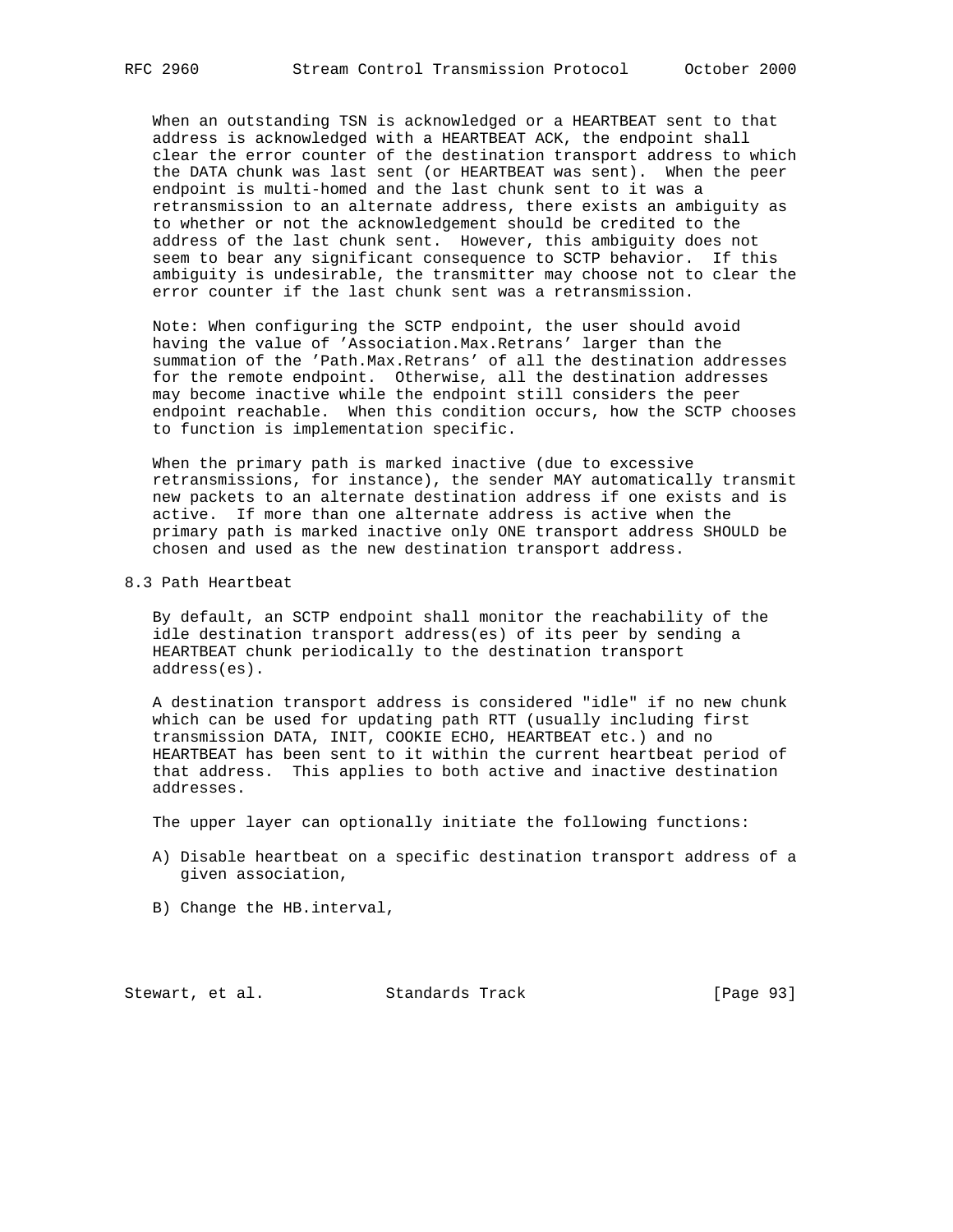- C) Re-enable heartbeat on a specific destination transport address of a given association, and,
- D) Request an on-demand HEARTBEAT on a specific destination transport address of a given association.

 The endpoint should increment the respective error counter of the destination transport address each time a HEARTBEAT is sent to that address and not acknowledged within one RTO.

 When the value of this counter reaches the protocol parameter ' Path.Max.Retrans', the endpoint should mark the corresponding destination address as inactive if it is not so marked, and may also optionally report to the upper layer the change of reachability of this destination address. After this, the endpoint should continue HEARTBEAT on this destination address but should stop increasing the counter.

 The sender of the HEARTBEAT chunk should include in the Heartbeat Information field of the chunk the current time when the packet is sent out and the destination address to which the packet is sent.

 IMPLEMENTATION NOTE: An alternative implementation of the heartbeat mechanism that can be used is to increment the error counter variable every time a HEARTBEAT is sent to a destination. Whenever a HEARTBEAT ACK arrives, the sender SHOULD clear the error counter of the destination that the HEARTBEAT was sent to. This in effect would clear the previously stroked error (and any other error counts as well).

 The receiver of the HEARTBEAT should immediately respond with a HEARTBEAT ACK that contains the Heartbeat Information field copied from the received HEARTBEAT chunk.

 Upon the receipt of the HEARTBEAT ACK, the sender of the HEARTBEAT should clear the error counter of the destination transport address to which the HEARTBEAT was sent, and mark the destination transport address as active if it is not so marked. The endpoint may optionally report to the upper layer when an inactive destination address is marked as active due to the reception of the latest HEARTBEAT ACK. The receiver of the HEARTBEAT ACK must also clear the association overall error count as well (as defined in section 8.1).

 The receiver of the HEARTBEAT ACK should also perform an RTT measurement for that destination transport address using the time value carried in the HEARTBEAT ACK chunk.

Stewart, et al. Standards Track [Page 94]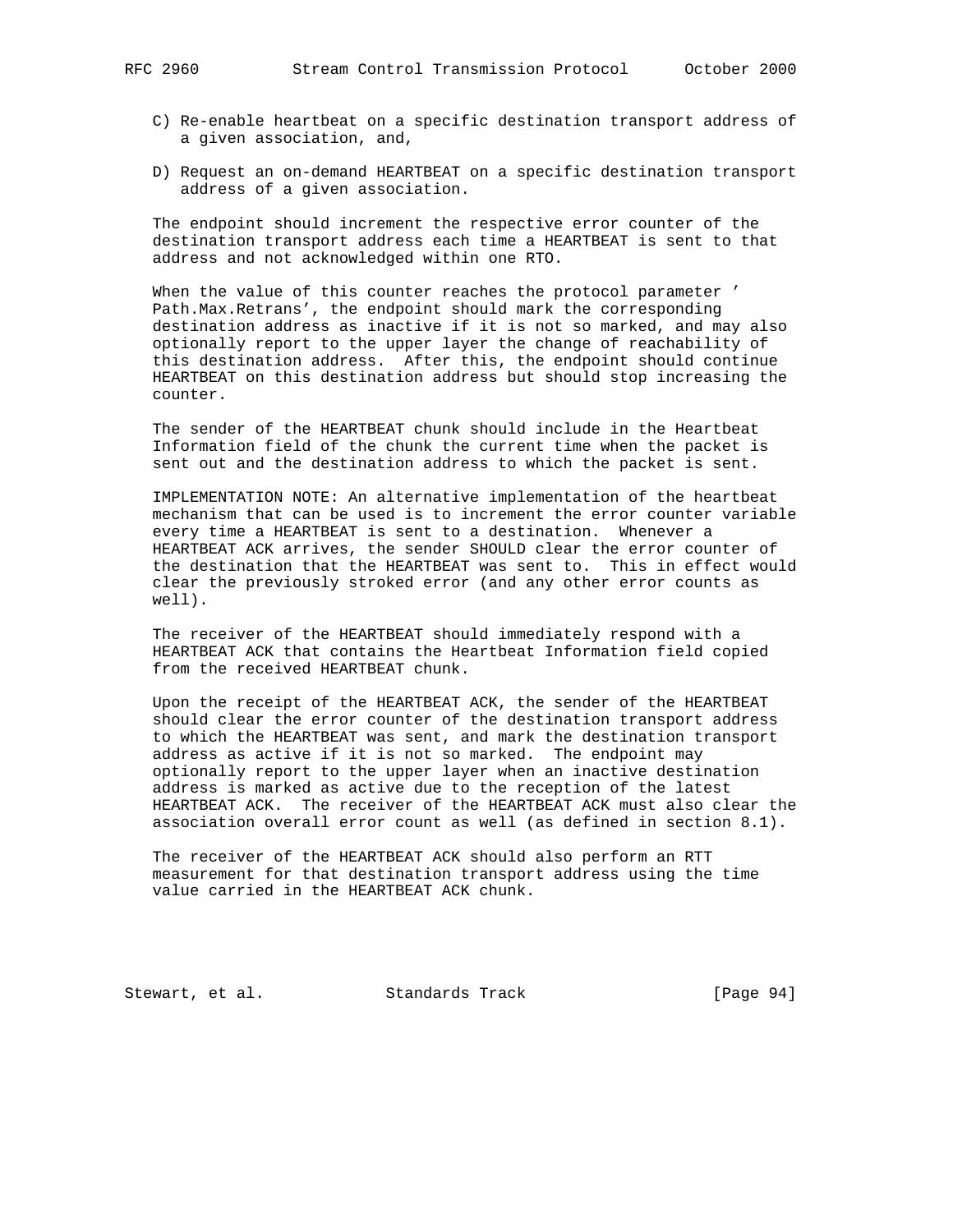On an idle destination address that is allowed to heartbeat, a HEARTBEAT chunk is RECOMMENDED to be sent once per RTO of that destination address plus the protocol parameter 'HB.interval' , with jittering of +/- 50%, and exponential back-off of the RTO if the previous HEARTBEAT is unanswered.

 A primitive is provided for the SCTP user to change the HB.interval and turn on or off the heartbeat on a given destination address. The heartbeat interval set by the SCTP user is added to the RTO of that destination (including any exponential backoff). Only one heartbeat should be sent each time the heartbeat timer expires (if multiple destinations are idle). It is a implementation decision on how to choose which of the candidate idle destinations to heartbeat to (if more than one destination is idle).

 Note: When tuning the heartbeat interval, there is a side effect that SHOULD be taken into account. When this value is increased, i.e. the HEARTBEAT takes longer, the detection of lost ABORT messages takes longer as well. If a peer endpoint ABORTs the association for any reason and the ABORT chunk is lost, the local endpoint will only discover the lost ABORT by sending a DATA chunk or HEARTBEAT chunk (thus causing the peer to send another ABORT). This must be considered when tuning the HEARTBEAT timer. If the HEARTBEAT is disabled only sending DATA to the association will discover a lost ABORT from the peer.

8.4 Handle "Out of the blue" Packets

 An SCTP packet is called an "out of the blue" (OOTB) packet if it is correctly formed, i.e., passed the receiver's Adler-32 check (see Section 6.8), but the receiver is not able to identify the association to which this packet belongs.

The receiver of an OOTB packet MUST do the following:

- 1) If the OOTB packet is to or from a non-unicast address, silently discard the packet. Otherwise,
- 2) If the OOTB packet contains an ABORT chunk, the receiver MUST silently discard the OOTB packet and take no further action. Otherwise,
- 3) If the packet contains an INIT chunk with a Verification Tag set to '0', process it as described in Section 5.1. Otherwise,
- 4) If the packet contains a COOKIE ECHO in the first chunk, process it as described in Section 5.1. Otherwise,

Stewart, et al. Standards Track [Page 95]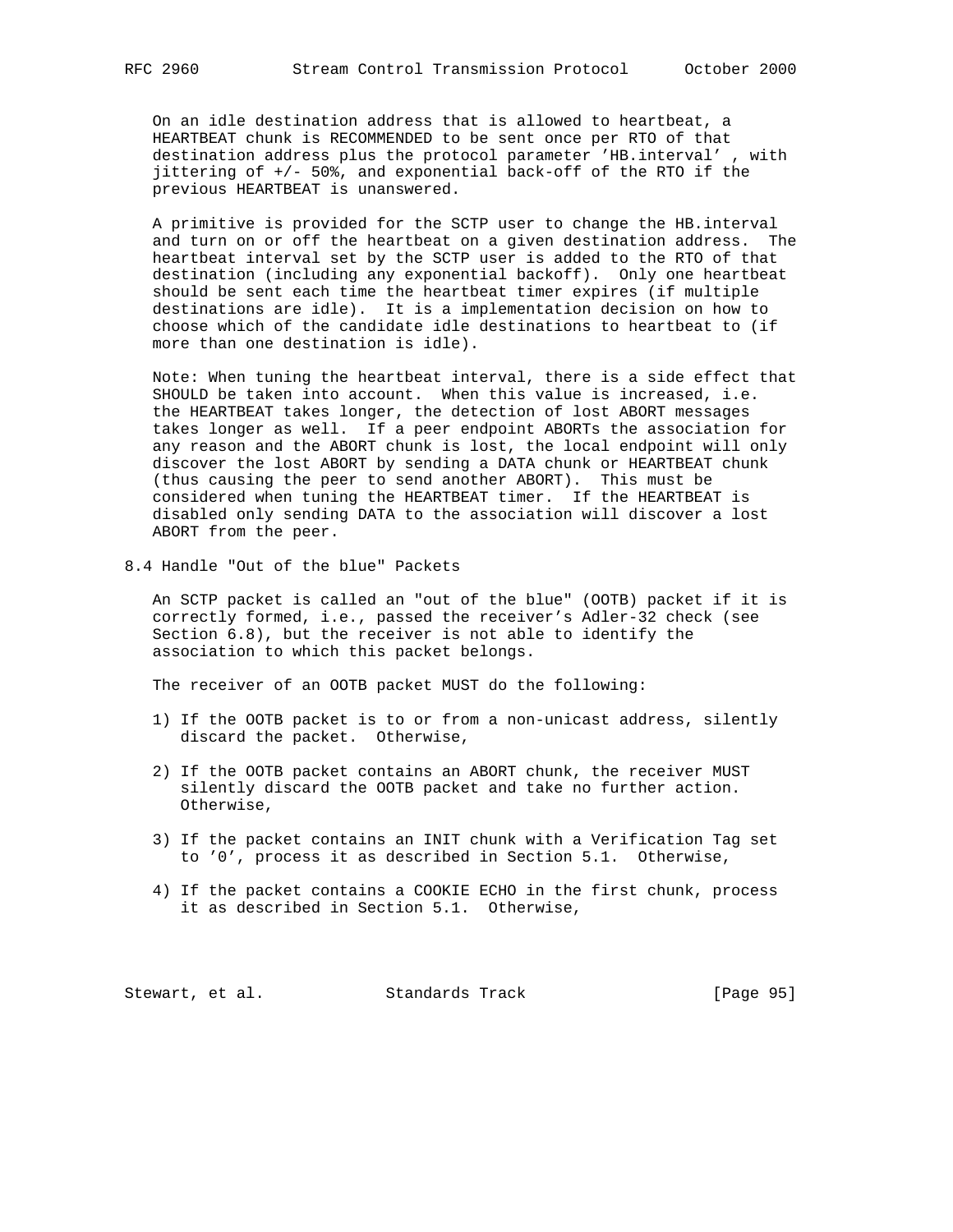- 5) If the packet contains a SHUTDOWN ACK chunk, the receiver should respond to the sender of the OOTB packet with a SHUTDOWN COMPLETE. When sending the SHUTDOWN COMPLETE, the receiver of the OOTB packet must fill in the Verification Tag field of the outbound packet with the Verification Tag received in the SHUTDOWN ACK and set the T-bit in the Chunk Flags to indicate that no TCB was found. Otherwise,
- 6) If the packet contains a SHUTDOWN COMPLETE chunk, the receiver should silently discard the packet and take no further action. Otherwise,
- 7) If the packet contains a "Stale cookie" ERROR or a COOKIE ACK the SCTP Packet should be silently discarded. Otherwise,
- 8) The receiver should respond to the sender of the OOTB packet with an ABORT. When sending the ABORT, the receiver of the OOTB packet MUST fill in the Verification Tag field of the outbound packet with the value found in the Verification Tag field of the OOTB packet and set the T-bit in the Chunk Flags to indicate that no TCB was found. After sending this ABORT, the receiver of the OOTB packet shall discard the OOTB packet and take no further action.

## 8.5 Verification Tag

 The Verification Tag rules defined in this section apply when sending or receiving SCTP packets which do not contain an INIT, SHUTDOWN COMPLETE, COOKIE ECHO (see Section 5.1), ABORT or SHUTDOWN ACK chunk. The rules for sending and receiving SCTP packets containing one of these chunk types are discussed separately in Section 8.5.1.

 When sending an SCTP packet, the endpoint MUST fill in the Verification Tag field of the outbound packet with the tag value in the Initiate Tag parameter of the INIT or INIT ACK received from its peer.

 When receiving an SCTP packet, the endpoint MUST ensure that the value in the Verification Tag field of the received SCTP packet matches its own Tag. If the received Verification Tag value does not match the receiver's own tag value, the receiver shall silently discard the packet and shall not process it any further except for those cases listed in Section 8.5.1 below.

Stewart, et al. Standards Track [Page 96]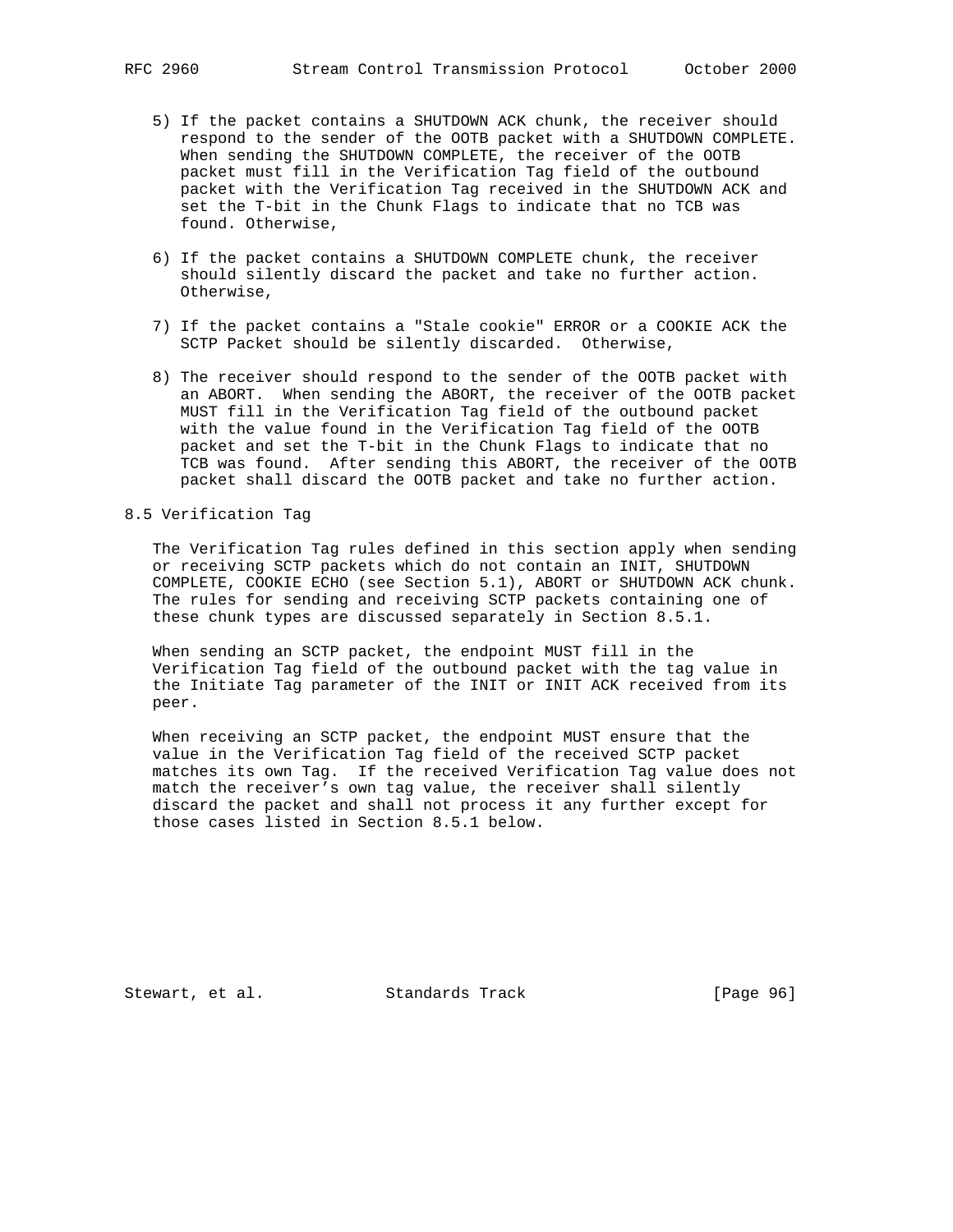- 8.5.1 Exceptions in Verification Tag Rules
	- A) Rules for packet carrying INIT:
		- The sender MUST set the Verification Tag of the packet to 0.
		- When an endpoint receives an SCTP packet with the Verification Tag set to 0, it should verify that the packet contains only an INIT chunk. Otherwise, the receiver MUST silently discard the packet.
	- B) Rules for packet carrying ABORT:
		- The endpoint shall always fill in the Verification Tag field of the outbound packet with the destination endpoint's tag value if it is known.
		- If the ABORT is sent in response to an OOTB packet, the endpoint MUST follow the procedure described in Section 8.4.
		- The receiver MUST accept the packet if the Verification Tag matches either its own tag, OR the tag of its peer. Otherwise, the receiver MUST silently discard the packet and take no further action.
	- C) Rules for packet carrying SHUTDOWN COMPLETE:
		- When sending a SHUTDOWN COMPLETE, if the receiver of the SHUTDOWN ACK has a TCB then the destination endpoint's tag MUST be used. Only where no TCB exists should the sender use the Verification Tag from the SHUTDOWN ACK.
		- The receiver of a SHUTDOWN COMPLETE shall accept the packet if the Verification Tag field of the packet matches its own tag OR it is set to its peer's tag and the T bit is set in the Chunk Flags. Otherwise, the receiver MUST silently discard the packet and take no further action. An endpoint MUST ignore the SHUTDOWN COMPLETE if it is not in the SHUTDOWN-ACK-SENT state.
	- D) Rules for packet carrying a COOKIE ECHO
		- When sending a COOKIE ECHO, the endpoint MUST use the value of the Initial Tag received in the INIT ACK.
		- The receiver of a COOKIE ECHO follows the procedures in Section 5.

Stewart, et al. Standards Track [Page 97]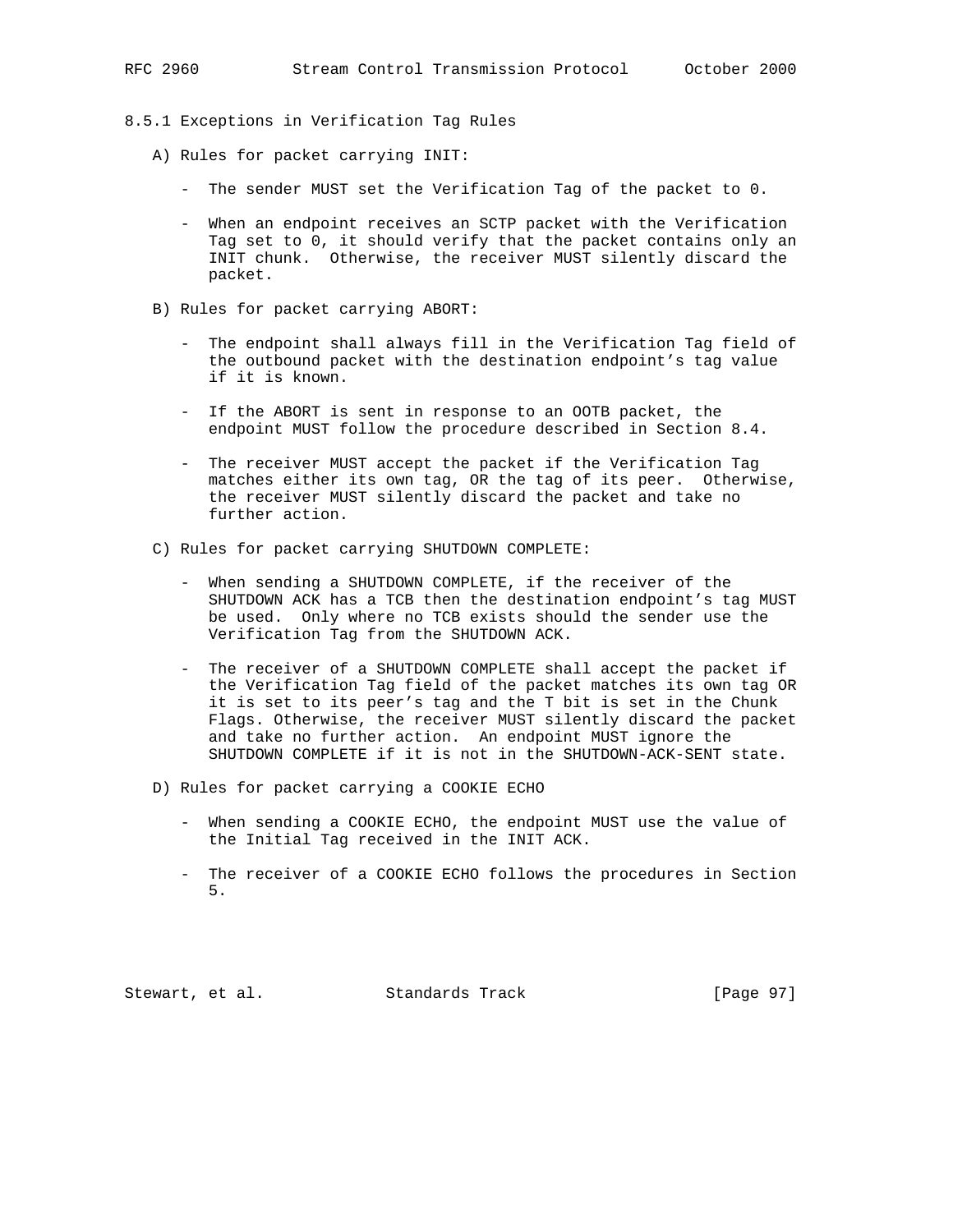- - E) Rules for packet carrying a SHUTDOWN ACK
		- If the receiver is in COOKIE-ECHOED or COOKIE-WAIT state the procedures in section 8.4 SHOULD be followed, in other words it should be treated as an Out Of The Blue packet.
- 9. Termination of Association

 An endpoint should terminate its association when it exits from service. An association can be terminated by either abort or shutdown. An abort of an association is abortive by definition in that any data pending on either end of the association is discarded and not delivered to the peer. A shutdown of an association is considered a graceful close where all data in queue by either endpoint is delivered to the respective peers. However, in the case of a shutdown, SCTP does not support a half-open state (like TCP) wherein one side may continue sending data while the other end is closed. When either endpoint performs a shutdown, the association on each peer will stop accepting new data from its user and only deliver data in queue at the time of sending or receiving the SHUTDOWN chunk.

9.1 Abort of an Association

 When an endpoint decides to abort an existing association, it shall send an ABORT chunk to its peer endpoint. The sender MUST fill in the peer's Verification Tag in the outbound packet and MUST NOT bundle any DATA chunk with the ABORT.

 An endpoint MUST NOT respond to any received packet that contains an ABORT chunk (also see Section 8.4).

 An endpoint receiving an ABORT shall apply the special Verification Tag check rules described in Section 8.5.1.

 After checking the Verification Tag, the receiving endpoint shall remove the association from its record, and shall report the termination to its upper layer.

9.2 Shutdown of an Association

 Using the SHUTDOWN primitive (see Section 10.1), the upper layer of an endpoint in an association can gracefully close the association. This will allow all outstanding DATA chunks from the peer of the shutdown initiator to be delivered before the association terminates.

 Upon receipt of the SHUTDOWN primitive from its upper layer, the endpoint enters SHUTDOWN-PENDING state and remains there until all outstanding data has been acknowledged by its peer. The endpoint

Stewart, et al. Standards Track [Page 98]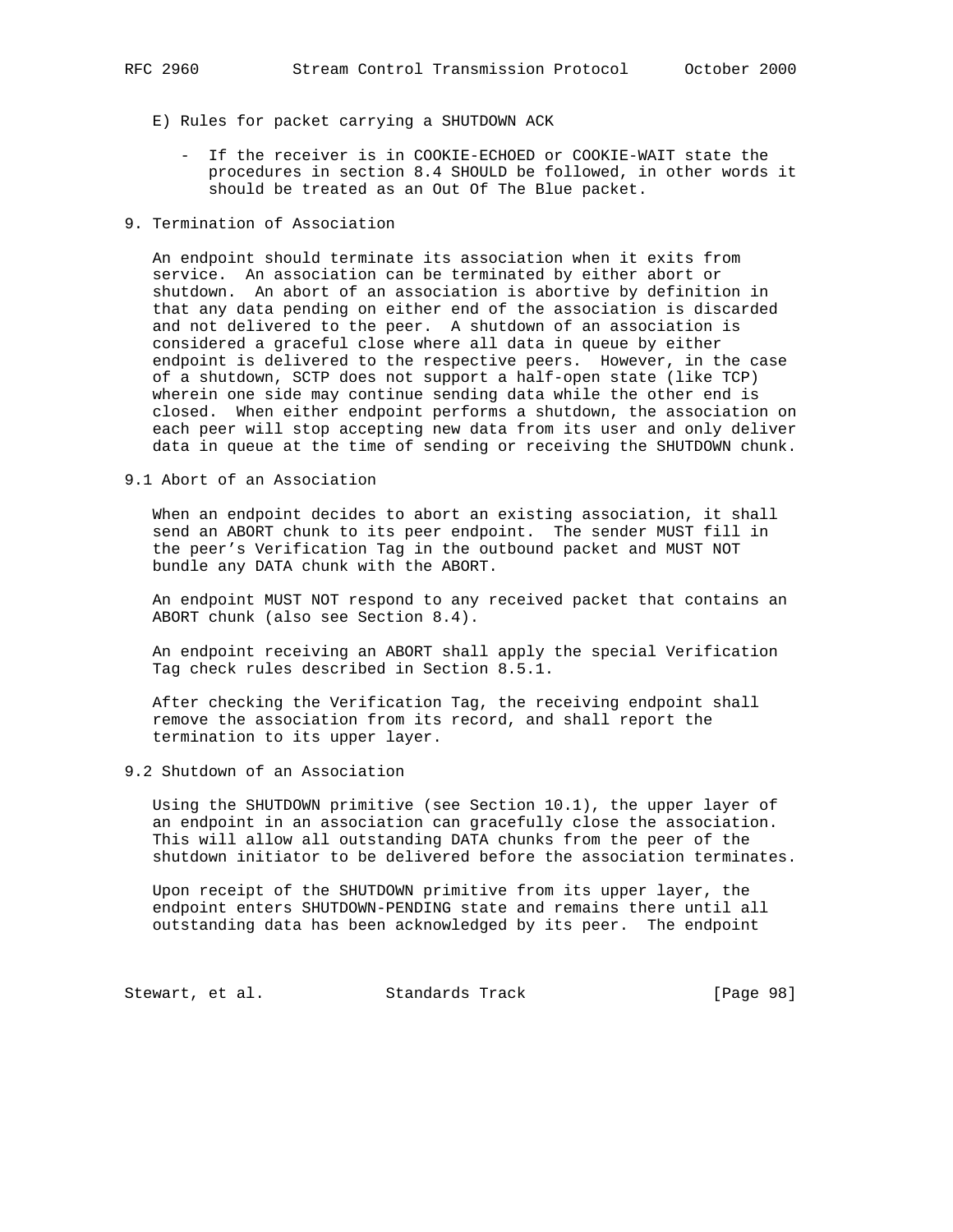accepts no new data from its upper layer, but retransmits data to the far end if necessary to fill gaps.

 Once all its outstanding data has been acknowledged, the endpoint shall send a SHUTDOWN chunk to its peer including in the Cumulative TSN Ack field the last sequential TSN it has received from the peer. It shall then start the T2-shutdown timer and enter the SHUTDOWN-SENT state. If the timer expires, the endpoint must re-send the SHUTDOWN with the updated last sequential TSN received from its peer.

 The rules in Section 6.3 MUST be followed to determine the proper timer value for T2-shutdown. To indicate any gaps in TSN, the endpoint may also bundle a SACK with the SHUTDOWN chunk in the same SCTP packet.

 An endpoint should limit the number of retransmissions of the SHUTDOWN chunk to the protocol parameter 'Association.Max.Retrans'. If this threshold is exceeded the endpoint should destroy the TCB and MUST report the peer endpoint unreachable to the upper layer (and thus the association enters the CLOSED state). The reception of any packet from its peer (i.e. as the peer sends all of its queued DATA chunks) should clear the endpoint's retransmission count and restart the T2-Shutdown timer, giving its peer ample opportunity to transmit all of its queued DATA chunks that have not yet been sent.

Upon the reception of the SHUTDOWN, the peer endpoint shall

- enter the SHUTDOWN-RECEIVED state,
- stop accepting new data from its SCTP user
- verify, by checking the Cumulative TSN Ack field of the chunk, that all its outstanding DATA chunks have been received by the SHUTDOWN sender.

 Once an endpoint as reached the SHUTDOWN-RECEIVED state it MUST NOT send a SHUTDOWN in response to a ULP request, and should discard subsequent SHUTDOWN chunks.

 If there are still outstanding DATA chunks left, the SHUTDOWN receiver shall continue to follow normal data transmission procedures defined in Section 6 until all outstanding DATA chunks are acknowledged; however, the SHUTDOWN receiver MUST NOT accept new data from its SCTP user.

 While in SHUTDOWN-SENT state, the SHUTDOWN sender MUST immediately respond to each received packet containing one or more DATA chunk(s) with a SACK, a SHUTDOWN chunk, and restart the T2-shutdown timer. If

Stewart, et al. Standards Track [Page 99]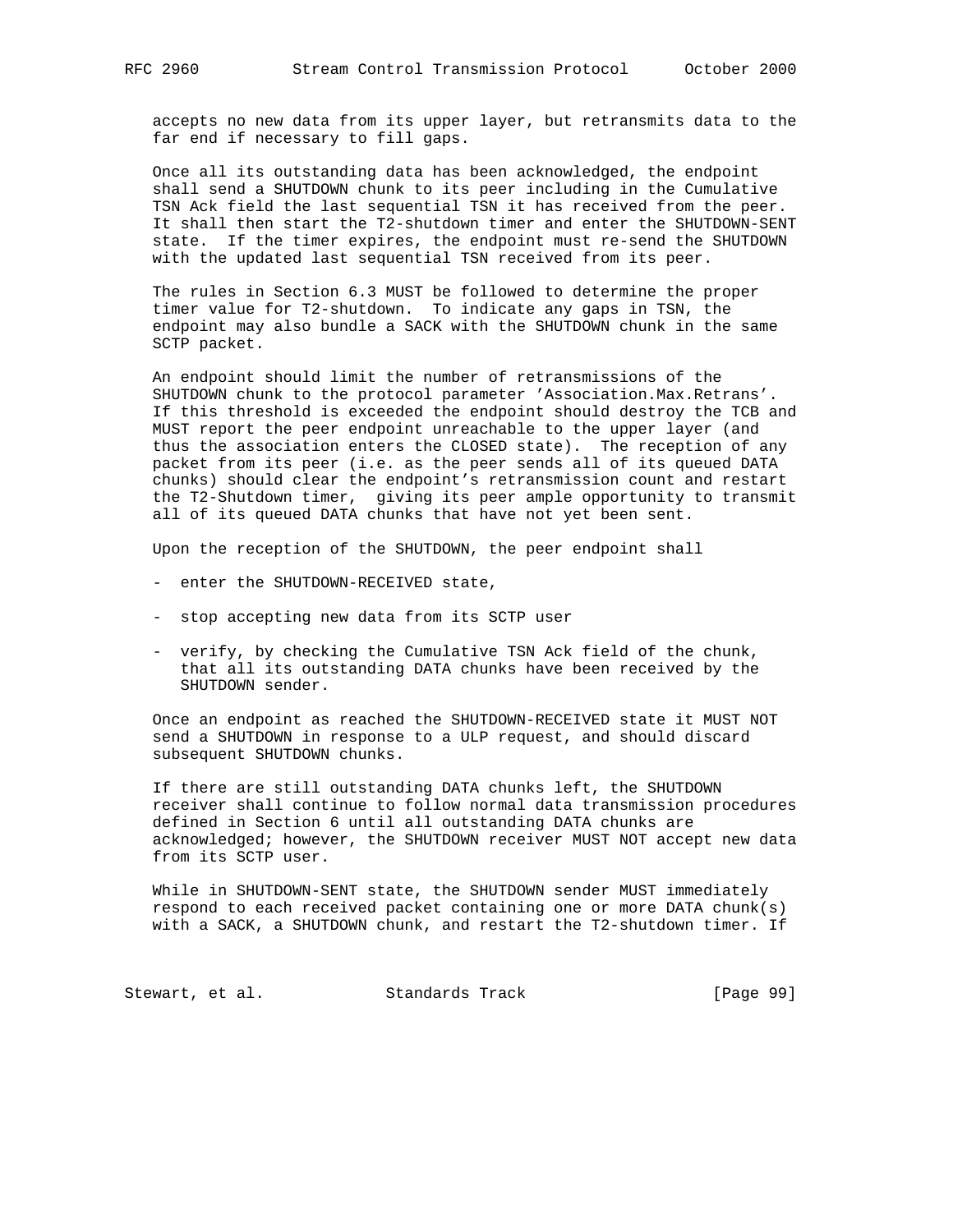it has no more outstanding DATA chunks, the SHUTDOWN receiver shall send a SHUTDOWN ACK and start a T2-shutdown timer of its own, entering the SHUTDOWN-ACK-SENT state. If the timer expires, the endpoint must re-send the SHUTDOWN ACK.

 The sender of the SHUTDOWN ACK should limit the number of retransmissions of the SHUTDOWN ACK chunk to the protocol parameter ' Association.Max.Retrans'. If this threshold is exceeded the endpoint should destroy the TCB and may report the peer endpoint unreachable to the upper layer (and thus the association enters the CLOSED state).

 Upon the receipt of the SHUTDOWN ACK, the SHUTDOWN sender shall stop the T2-shutdown timer, send a SHUTDOWN COMPLETE chunk to its peer, and remove all record of the association.

 Upon reception of the SHUTDOWN COMPLETE chunk the endpoint will verify that it is in SHUTDOWN-ACK-SENT state, if it is not the chunk should be discarded. If the endpoint is in the SHUTDOWN-ACK-SENT state the endpoint should stop the T2-shutdown timer and remove all knowledge of the association (and thus the association enters the CLOSED state).

 An endpoint SHOULD assure that all its outstanding DATA chunks have been acknowledged before initiating the shutdown procedure.

 An endpoint should reject any new data request from its upper layer if it is in SHUTDOWN-PENDING, SHUTDOWN-SENT, SHUTDOWN-RECEIVED, or SHUTDOWN-ACK-SENT state.

 If an endpoint is in SHUTDOWN-ACK-SENT state and receives an INIT chunk (e.g., if the SHUTDOWN COMPLETE was lost) with source and destination transport addresses (either in the IP addresses or in the INIT chunk) that belong to this association, it should discard the INIT chunk and retransmit the SHUTDOWN ACK chunk.

 Note: Receipt of an INIT with the same source and destination IP addresses as used in transport addresses assigned to an endpoint but with a different port number indicates the initialization of a separate association.

 The sender of the INIT or COOKIE ECHO should respond to the receipt of a SHUTDOWN-ACK with a stand-alone SHUTDOWN COMPLETE in an SCTP packet with the Verification Tag field of its common header set to the same tag that was received in the SHUTDOWN ACK packet. This is considered an Out of the Blue packet as defined in Section 8.4. The sender of the INIT lets T1-init continue running and remains in the

Stewart, et al. Standards Track [Page 100]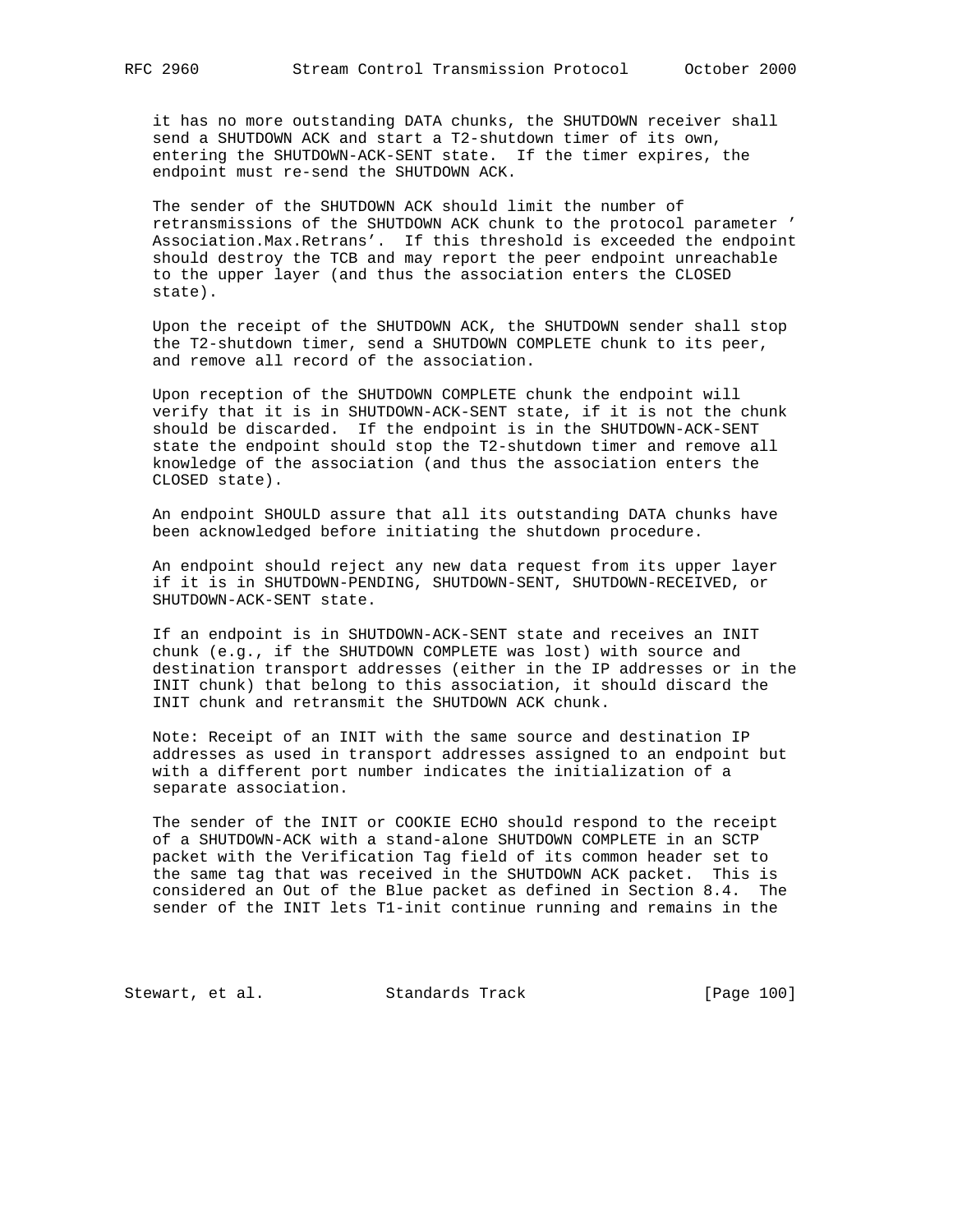COOKIE-WAIT or COOKIE-ECHOED state. Normal T1-init timer expiration will cause the INIT or COOKIE chunk to be retransmitted and thus start a new association.

 If a SHUTDOWN is received in COOKIE WAIT or COOKIE ECHOED states the SHUTDOWN chunk SHOULD be silently discarded.

 If an endpoint is in SHUTDOWN-SENT state and receives a SHUTDOWN chunk from its peer, the endpoint shall respond immediately with a SHUTDOWN ACK to its peer, and move into a SHUTDOWN-ACK-SENT state restarting its T2-shutdown timer.

 If an endpoint is in the SHUTDOWN-ACK-SENT state and receives a SHUTDOWN ACK, it shall stop the T2-shutdown timer, send a SHUTDOWN COMPLETE chunk to its peer, and remove all record of the association.

10. Interface with Upper Layer

 The Upper Layer Protocols (ULP) shall request for services by passing primitives to SCTP and shall receive notifications from SCTP for various events.

 The primitives and notifications described in this section should be used as a guideline for implementing SCTP. The following functional description of ULP interface primitives is shown for illustrative purposes. Different SCTP implementations may have different ULP interfaces. However, all SCTPs must provide a certain minimum set of services to guarantee that all SCTP implementations can support the same protocol hierarchy.

10.1 ULP-to-SCTP

 The following sections functionally characterize a ULP/SCTP interface. The notation used is similar to most procedure or function calls in high level languages.

 The ULP primitives described below specify the basic functions the SCTP must perform to support inter-process communication. Individual implementations must define their own exact format, and may provide combinations or subsets of the basic functions in single calls.

A) Initialize

 Format: INITIALIZE ([local port], [local eligible address list]) -> local SCTP instance name

Stewart, et al. Standards Track [Page 101]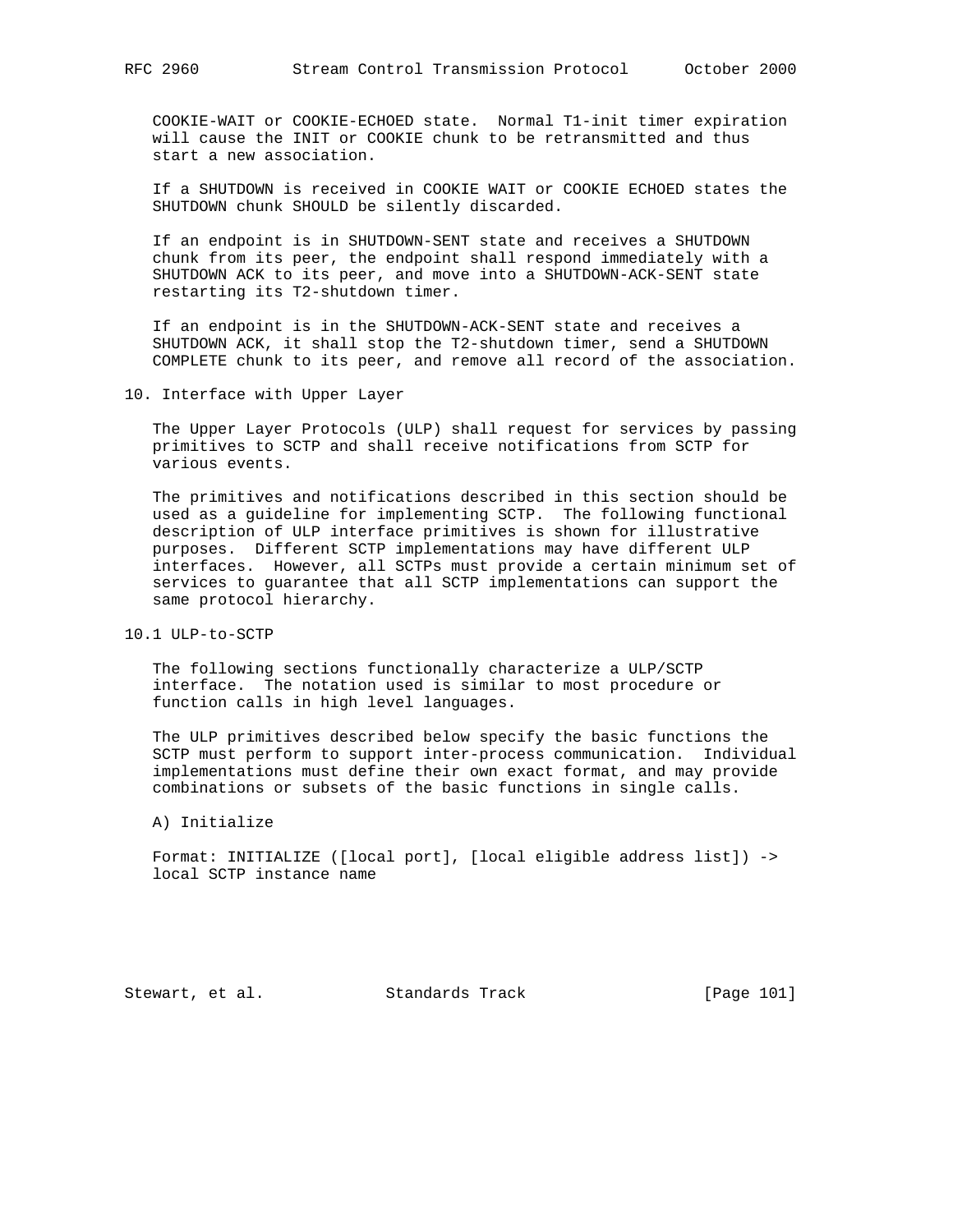This primitive allows SCTP to initialize its internal data structures and allocate necessary resources for setting up its operation environment. Once SCTP is initialized, ULP can communicate directly with other endpoints without re-invoking this primitive.

SCTP will return a local SCTP instance name to the ULP.

Mandatory attributes:

None.

Optional attributes:

 The following types of attributes may be passed along with the primitive:

- o local port SCTP port number, if ULP wants it to be specified;
- o local eligible address list An address list that the local SCTP endpoint should bind. By default, if an address list is not included, all IP addresses assigned to the host should be used by the local endpoint.

 IMPLEMENTATION NOTE: If this optional attribute is supported by an implementation, it will be the responsibility of the implementation to enforce that the IP source address field of any SCTP packets sent out by this endpoint contains one of the IP addresses indicated in the local eligible address list.

B) Associate

- Format: ASSOCIATE(local SCTP instance name, destination transport addr, outbound stream count)
- -> association id [,destination transport addr list] [,outbound stream count]

 This primitive allows the upper layer to initiate an association to a specific peer endpoint.

 The peer endpoint shall be specified by one of the transport addresses which defines the endpoint (see Section 1.4). If the local SCTP instance has not been initialized, the ASSOCIATE is considered an error.

 An association id, which is a local handle to the SCTP association, will be returned on successful establishment of the association. If SCTP is not able to open an SCTP association with the peer endpoint, an error is returned.

Stewart, et al. Standards Track [Page 102]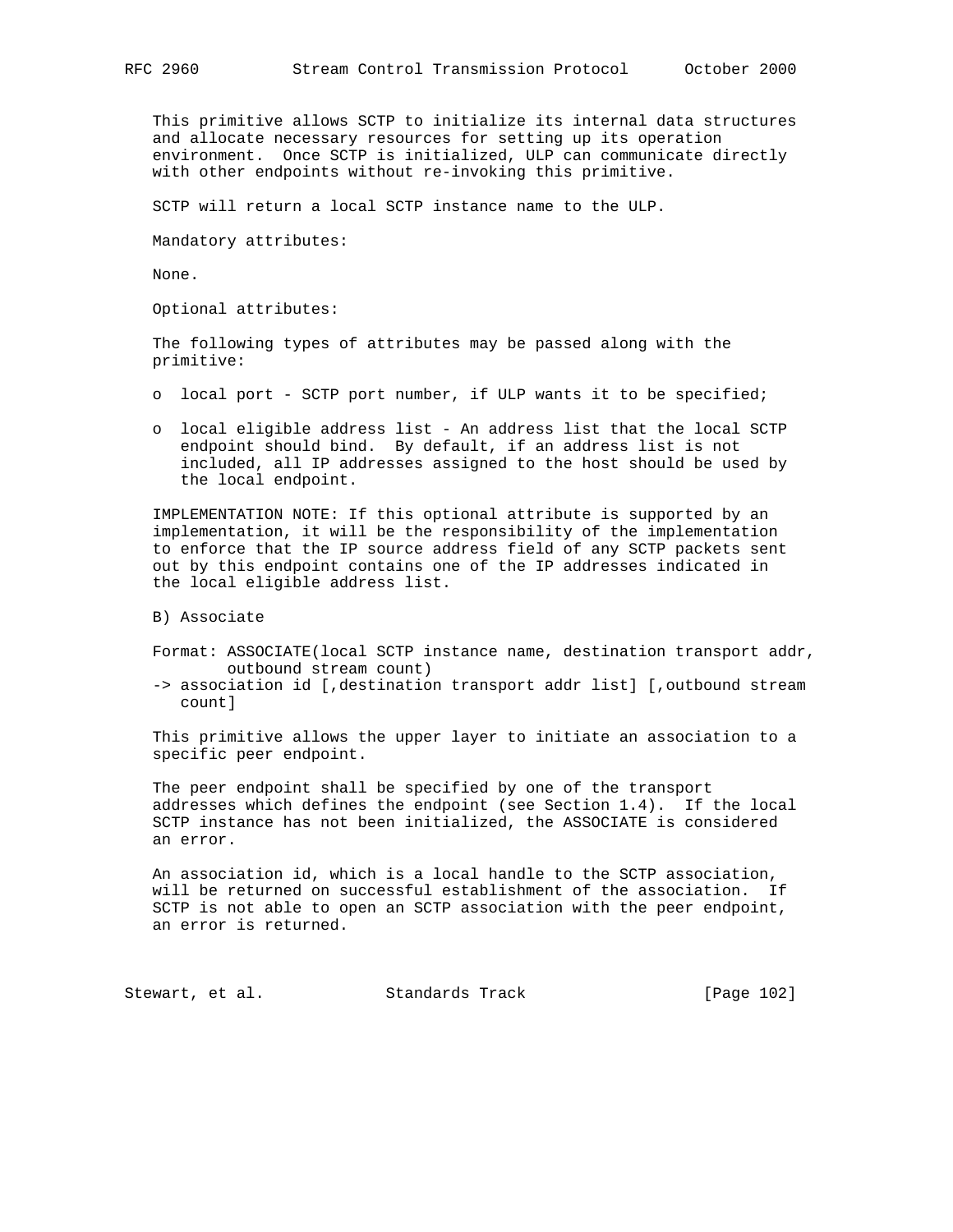Other association parameters may be returned, including the complete destination transport addresses of the peer as well as the outbound stream count of the local endpoint. One of the transport address from the returned destination addresses will be selected by the local endpoint as default primary path for sending SCTP packets to this peer. The returned "destination transport addr list" can be used by the ULP to change the default primary path or to force sending a packet to a specific transport address.

 IMPLEMENTATION NOTE: If ASSOCIATE primitive is implemented as a blocking function call, the ASSOCIATE primitive can return association parameters in addition to the association id upon successful establishment. If ASSOCIATE primitive is implemented as a non-blocking call, only the association id shall be returned and association parameters shall be passed using the COMMUNICATION UP notification.

Mandatory attributes:

- o local SCTP instance name obtained from the INITIALIZE operation.
- o destination transport addr specified as one of the transport addresses of the peer endpoint with which the association is to be established.
- o outbound stream count the number of outbound streams the ULP would like to open towards this peer endpoint.

Optional attributes:

None.

C) Shutdown

 Format: SHUTDOWN(association id) -> result

 Gracefully closes an association. Any locally queued user data will be delivered to the peer. The association will be terminated only after the peer acknowledges all the SCTP packets sent. A success code will be returned on successful termination of the association. If attempting to terminate the association results in a failure, an error code shall be returned.

Mandatory attributes:

o association id - local handle to the SCTP association

Stewart, et al. Standards Track [Page 103]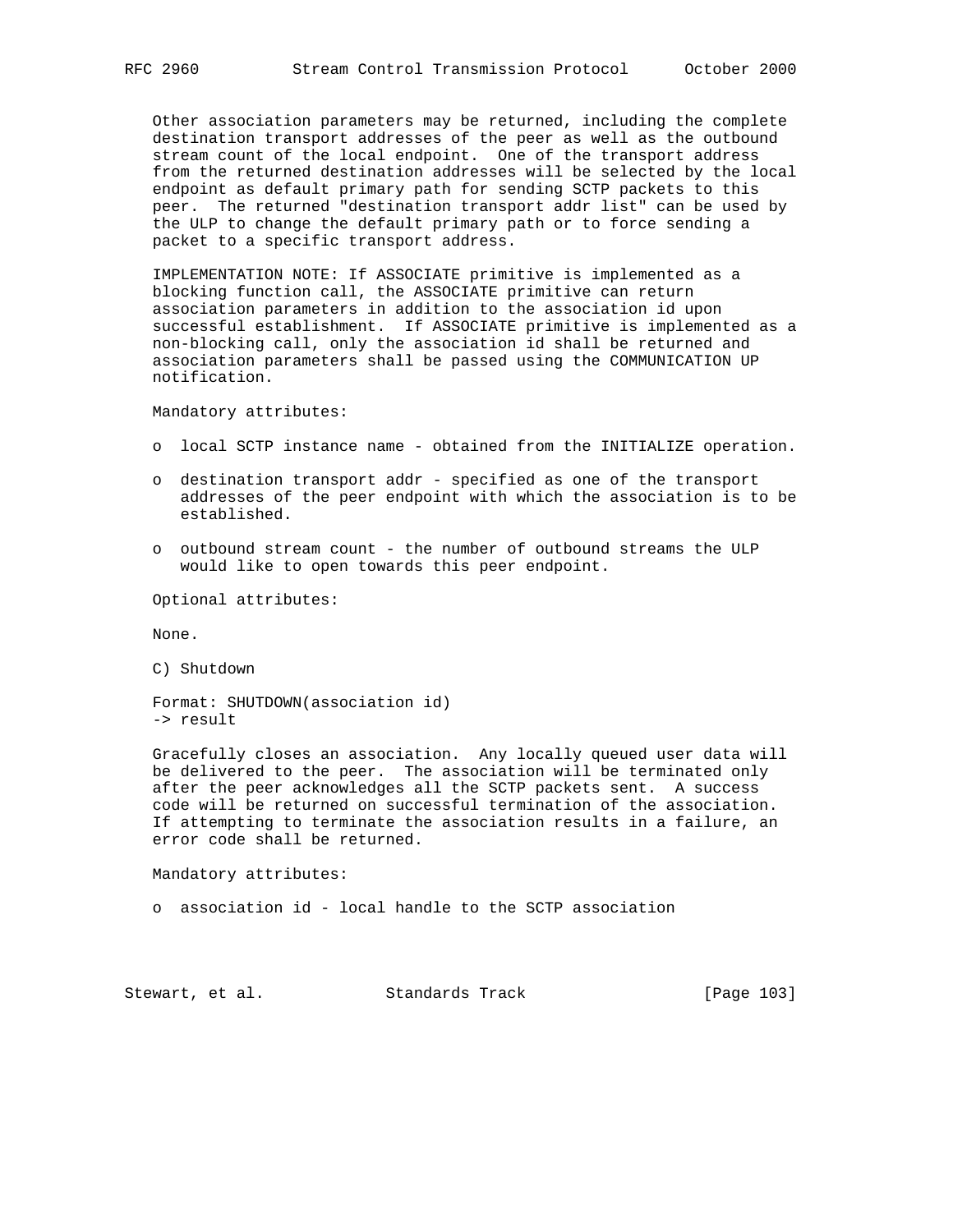Optional attributes: None. D) Abort Format: ABORT(association id [, cause code]) -> result Ungracefully closes an association. Any locally queued user data will be discarded and an ABORT chunk is sent to the peer. A success code will be returned on successful abortion of the association. If attempting to abort the association results in a failure, an error code shall be returned. Mandatory attributes: o association id - local handle to the SCTP association Optional attributes: o cause code - reason of the abort to be passed to the peer. None. E) Send Format: SEND(association id, buffer address, byte count [,context] [, stream id] [, life time] [, destination transport address] [, unorder flag] [, no-bundle flag] [, payload protocol-id] ) -> result This is the main method to send user data via SCTP. Mandatory attributes: o association id - local handle to the SCTP association o buffer address - the location where the user message to be transmitted is stored; o byte count - The size of the user data in number of bytes; Optional attributes: o context - an optional 32 bit integer that will be carried in the sending failure notification to the ULP if the transportation of this User Message fails.

Stewart, et al. Standards Track [Page 104]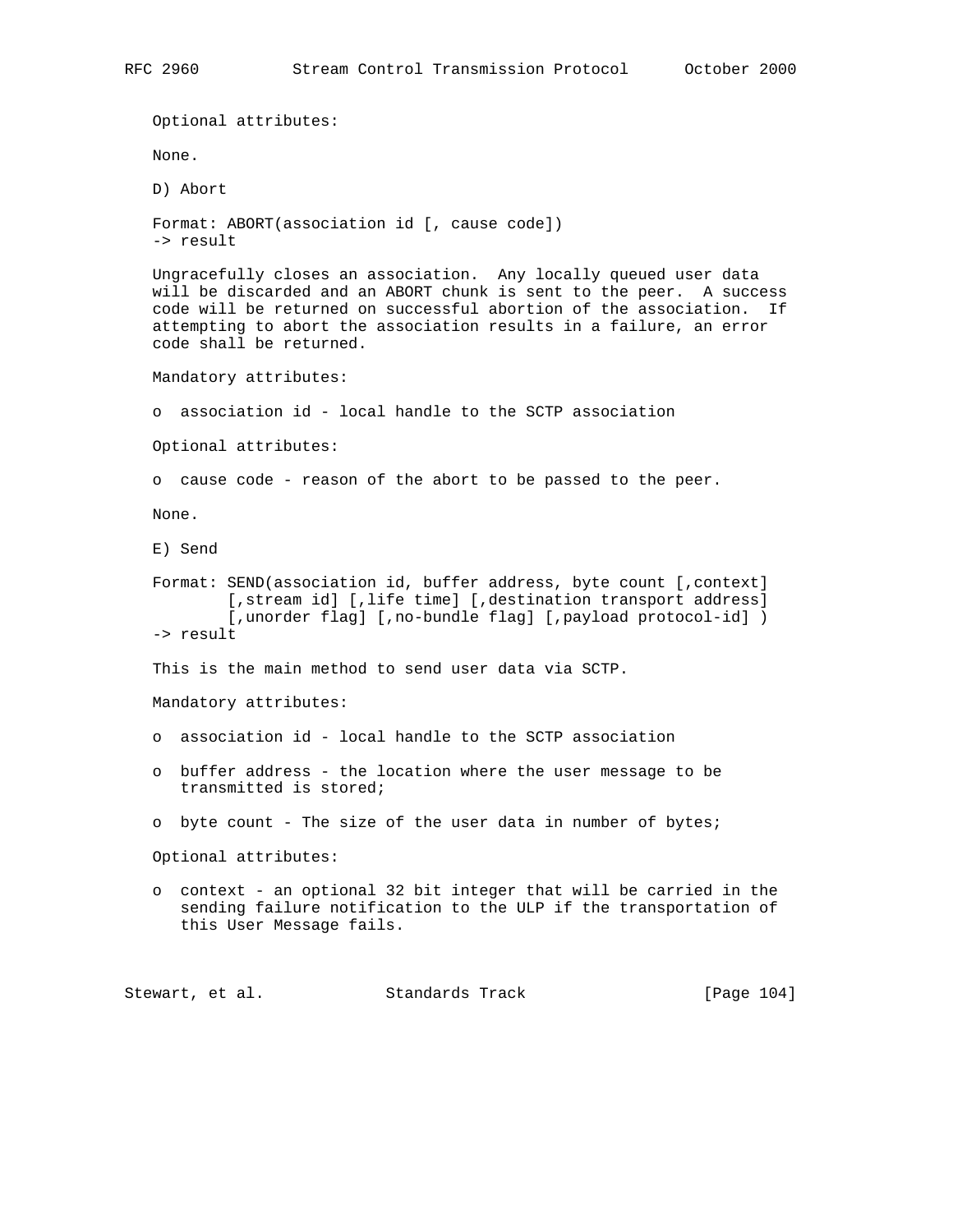- o stream id to indicate which stream to send the data on. If not specified, stream 0 will be used.
- o life time specifies the life time of the user data. The user data will not be sent by SCTP after the life time expires. This parameter can be used to avoid efforts to transmit stale user messages. SCTP notifies the ULP if the data cannot be initiated to transport (i.e. sent to the destination via SCTP's send primitive) within the life time variable. However, the user data will be transmitted if SCTP has attempted to transmit a chunk before the life time expired.

 IMPLEMENTATION NOTE: In order to better support the data lifetime option, the transmitter may hold back the assigning of the TSN number to an outbound DATA chunk to the last moment. And, for implementation simplicity, once a TSN number has been assigned the sender should consider the send of this DATA chunk as committed, overriding any lifetime option attached to the DATA chunk.

- o destination transport address specified as one of the destination transport addresses of the peer endpoint to which this packet should be sent. Whenever possible, SCTP should use this destination transport address for sending the packets, instead of the current primary path.
- o unorder flag this flag, if present, indicates that the user would like the data delivered in an unordered fashion to the peer (i.e., the U flag is set to 1 on all DATA chunks carrying this message).
- o no-bundle flag instructs SCTP not to bundle this user data with other outbound DATA chunks. SCTP MAY still bundle even when this flag is present, when faced with network congestion.
- o payload protocol-id A 32 bit unsigned integer that is to be passed to the peer indicating the type of payload protocol data being transmitted. This value is passed as opaque data by SCTP.
- F) Set Primary

 Format: SETPRIMARY(association id, destination transport address, [source transport address] )

-> result

 Instructs the local SCTP to use the specified destination transport address as primary path for sending packets.

Stewart, et al. Standards Track [Page 105]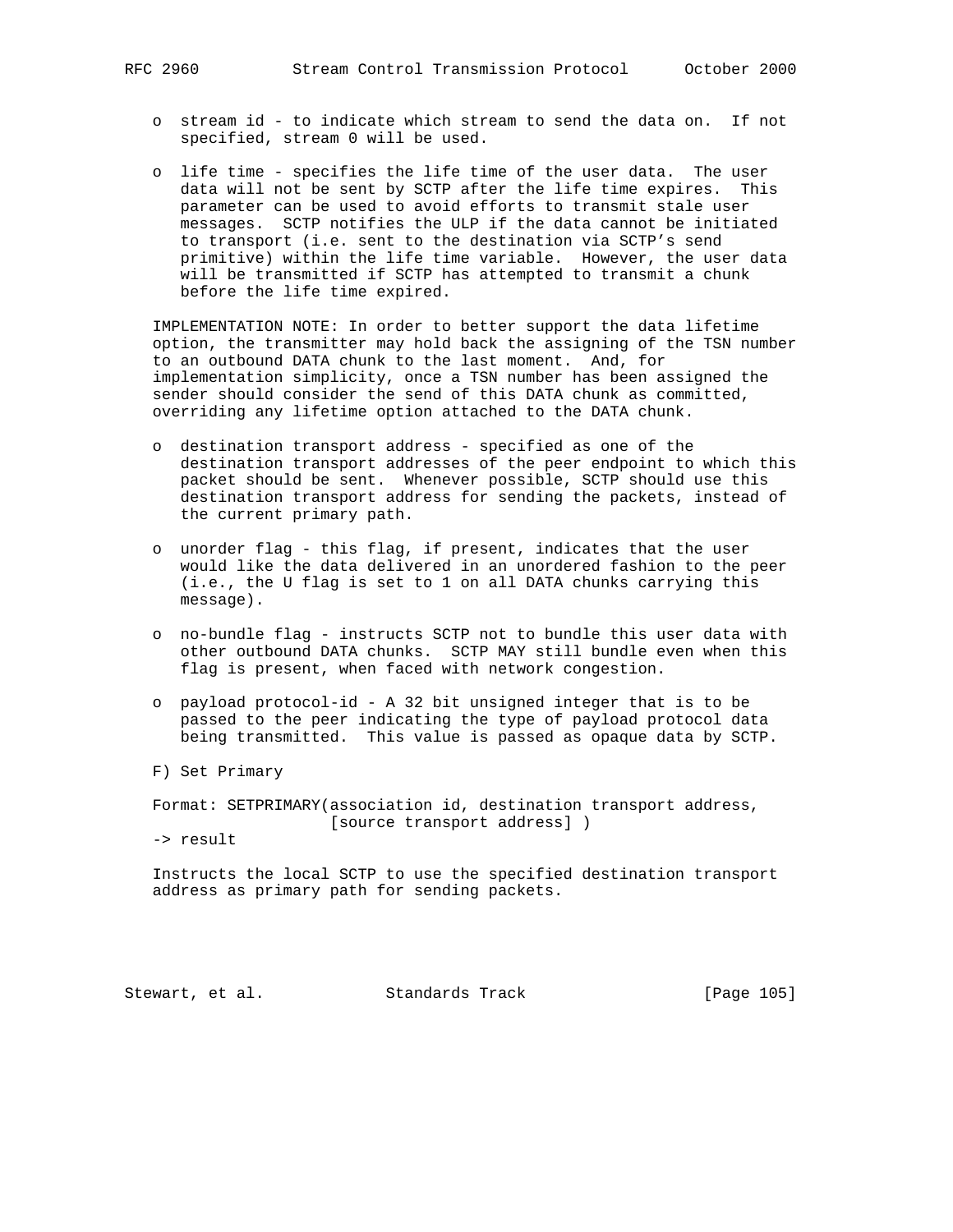The result of attempting this operation shall be returned. If the specified destination transport address is not present in the "destination transport address list" returned earlier in an associate command or communication up notification, an error shall be returned.

Mandatory attributes:

- o association id local handle to the SCTP association
- o destination transport address specified as one of the transport addresses of the peer endpoint, which should be used as primary address for sending packets. This overrides the current primary address information maintained by the local SCTP endpoint.

Optional attributes:

- o source transport address optionally, some implementations may allow you to set the default source address placed in all outgoing IP datagrams.
- G) Receive
- Format: RECEIVE(association id, buffer address, buffer size [,stream id])
- -> byte count [,transport address] [,stream id] [,stream sequence number] [,partial flag] [,delivery number] [,payload protocol-id]

 This primitive shall read the first user message in the SCTP in-queue into the buffer specified by ULP, if there is one available. The size of the message read, in bytes, will be returned. It may, depending on the specific implementation, also return other information such as the sender's address, the stream id on which it is received, whether there are more messages available for retrieval, etc. For ordered messages, their stream sequence number may also be returned.

 Depending upon the implementation, if this primitive is invoked when no message is available the implementation should return an indication of this condition or should block the invoking process until data does become available.

Mandatory attributes:

- o association id local handle to the SCTP association
- o buffer address the memory location indicated by the ULP to store the received message.

Stewart, et al. Standards Track [Page 106]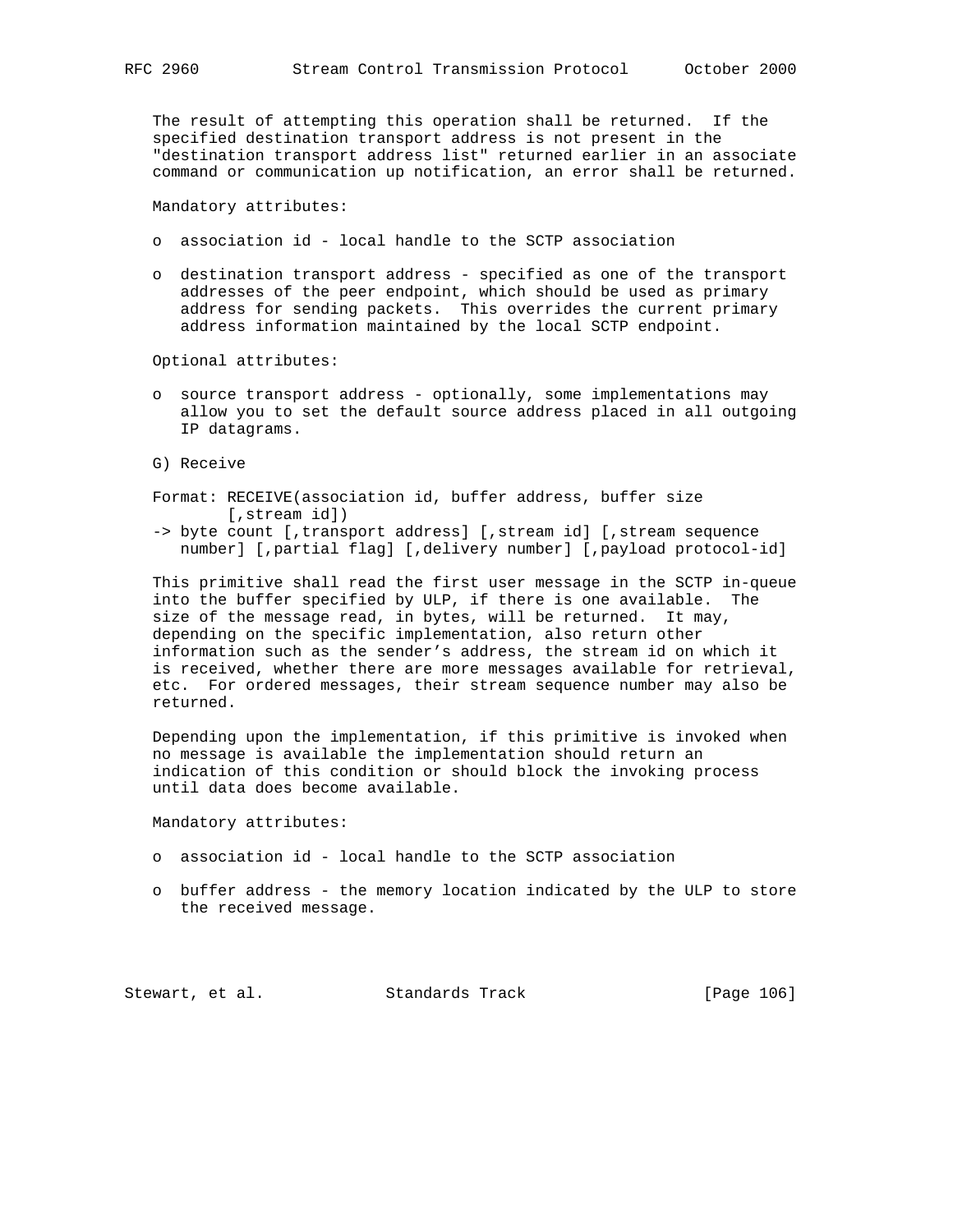o buffer size - the maximum size of data to be received, in bytes.

Optional attributes:

- o stream id to indicate which stream to receive the data on.
- o stream sequence number the stream sequence number assigned by the sending SCTP peer.
- o partial flag if this returned flag is set to 1, then this Receive contains a partial delivery of the whole message. When this flag is set, the stream id and stream sequence number MUST accompany this receive. When this flag is set to 0, it indicates that no more deliveries will be received for this stream sequence number.
- o payload protocol-id A 32 bit unsigned integer that is received from the peer indicating the type of payload protocol of the received data. This value is passed as opaque data by SCTP.

H) Status

 Format: STATUS(association id) -> status data

 This primitive should return a data block containing the following information: association connection state,

 destination transport address list, destination transport address reachability states, current receiver window size, current congestion window sizes, number of unacknowledged DATA chunks, number of DATA chunks pending receipt, primary path, most recent SRTT on primary path, RTO on primary path, SRTT and RTO on other destination addresses, etc.

Mandatory attributes:

o association id - local handle to the SCTP association

Optional attributes:

None.

Stewart, et al. Standards Track [Page 107]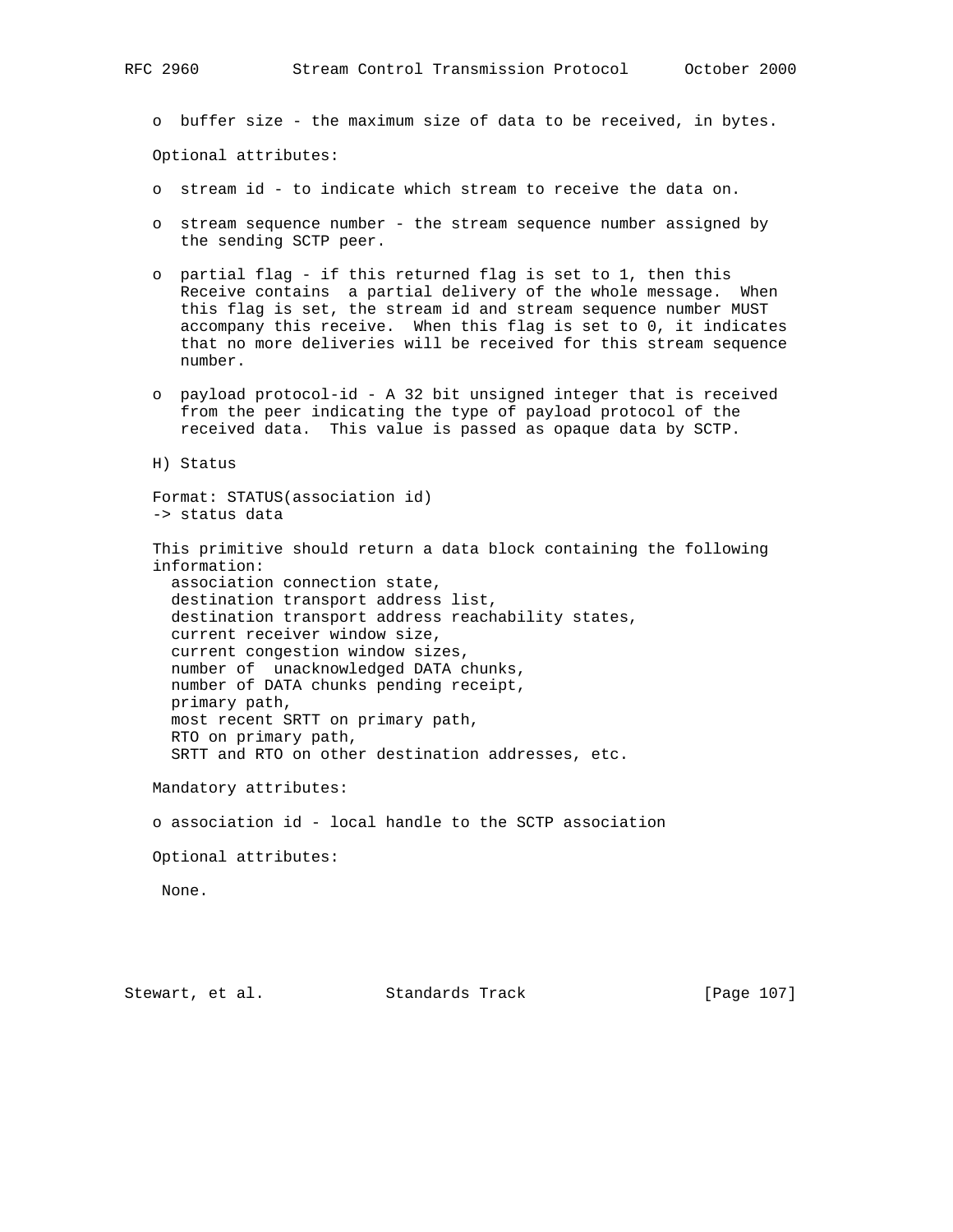I) Change Heartbeat

 Format: CHANGEHEARTBEAT(association id, destination transport address, new state [,interval])

-> result

 Instructs the local endpoint to enable or disable heartbeat on the specified destination transport address.

The result of attempting this operation shall be returned.

 Note: Even when enabled, heartbeat will not take place if the destination transport address is not idle.

Mandatory attributes:

- o association id local handle to the SCTP association
- o destination transport address specified as one of the transport addresses of the peer endpoint.
- o new state the new state of heartbeat for this destination transport address (either enabled or disabled).

Optional attributes:

- o interval if present, indicates the frequency of the heartbeat if this is to enable heartbeat on a destination transport address. This value is added to the RTO of the destination transport address. This value, if present, effects all destinations.
- J) Request HeartBeat

```
 Format: REQUESTHEARTBEAT(association id, destination transport
address)
```
-> result

 Instructs the local endpoint to perform a HeartBeat on the specified destination transport address of the given association. The returned result should indicate whether the transmission of the HEARTBEAT chunk to the destination address is successful.

Mandatory attributes:

- o association id local handle to the SCTP association
- o destination transport address the transport address of the association on which a heartbeat should be issued.

Stewart, et al. Standards Track [Page 108]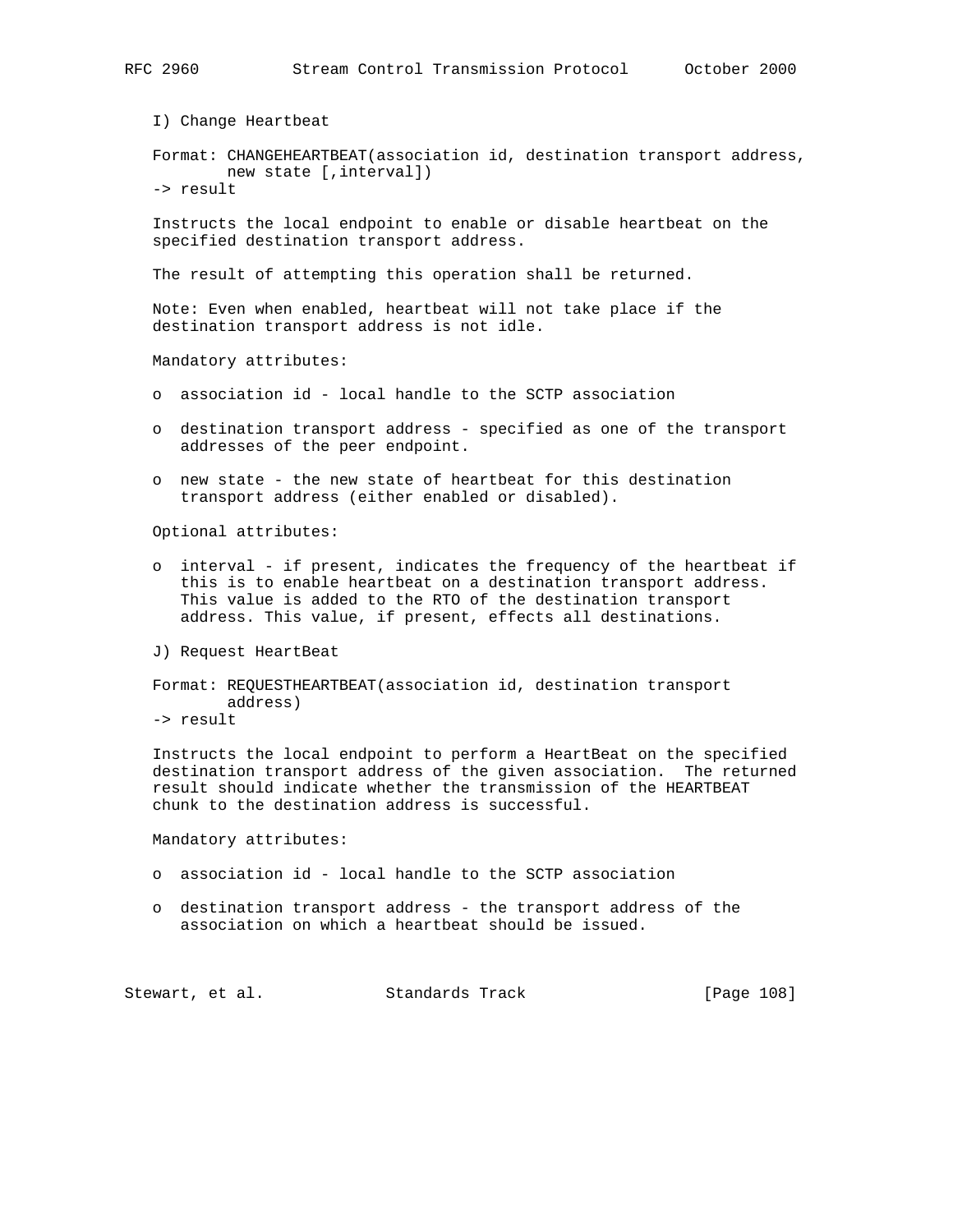K) Get SRTT Report

 Format: GETSRTTREPORT(association id, destination transport address) -> srtt result

 Instructs the local SCTP to report the current SRTT measurement on the specified destination transport address of the given association. The returned result can be an integer containing the most recent SRTT in milliseconds.

Mandatory attributes:

- o association id local handle to the SCTP association
- o destination transport address the transport address of the association on which the SRTT measurement is to be reported.

L) Set Failure Threshold

 Format: SETFAILURETHRESHOLD(association id, destination transport address, failure threshold) -> result

 This primitive allows the local SCTP to customize the reachability failure detection threshold 'Path.Max.Retrans' for the specified destination address.

Mandatory attributes:

- o association id local handle to the SCTP association
- o destination transport address the transport address of the association on which the failure detection threshold is to be set.
- o failure threshold the new value of 'Path.Max.Retrans' for the destination address.
- M) Set Protocol Parameters

 Format: SETPROTOCOLPARAMETERS(association id, [,destination transport address,] protocol parameter list) -> result

 This primitive allows the local SCTP to customize the protocol parameters.

Stewart, et al. Standards Track [Page 109]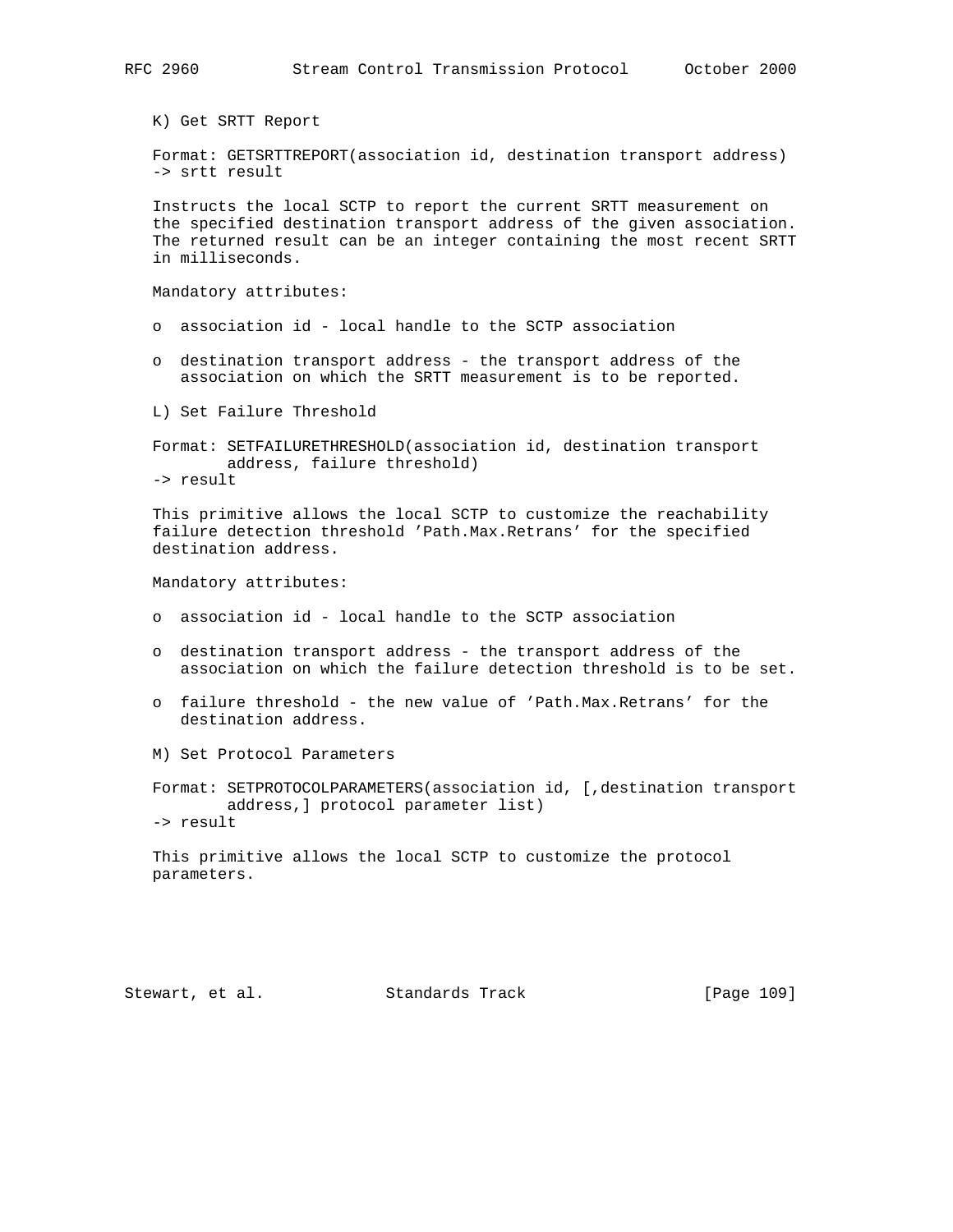Mandatory attributes:

- o association id local handle to the SCTP association
- o protocol parameter list The specific names and values of the protocol parameters (e.g., Association.Max.Retrans [see Section 14]) that the SCTP user wishes to customize.

Optional attributes:

- o destination transport address some of the protocol parameters may be set on a per destination transport address basis.
- N) Receive unsent message
- Format: RECEIVE\_UNSENT(data retrieval id, buffer address, buffer size [, stream id] [, stream sequence number] [, partial flag] [,payload protocol-id])
- o data retrieval id The identification passed to the ULP in the failure notification.
- o buffer address the memory location indicated by the ULP to store the received message.
- o buffer size the maximum size of data to be received, in bytes.

Optional attributes:

- o stream id this is a return value that is set to indicate which stream the data was sent to.
- o stream sequence number this value is returned indicating the stream sequence number that was associated with the message.
- o partial flag if this returned flag is set to 1, then this message is a partial delivery of the whole message. When this flag is set, the stream id and stream sequence number MUST accompany this receive. When this flag is set to 0, it indicates that no more deliveries will be received for this stream sequence number.
- o payload protocol-id The 32 bit unsigned integer that was sent to be sent to the peer indicating the type of payload protocol of the received data.

Stewart, et al. Standards Track [Page 110]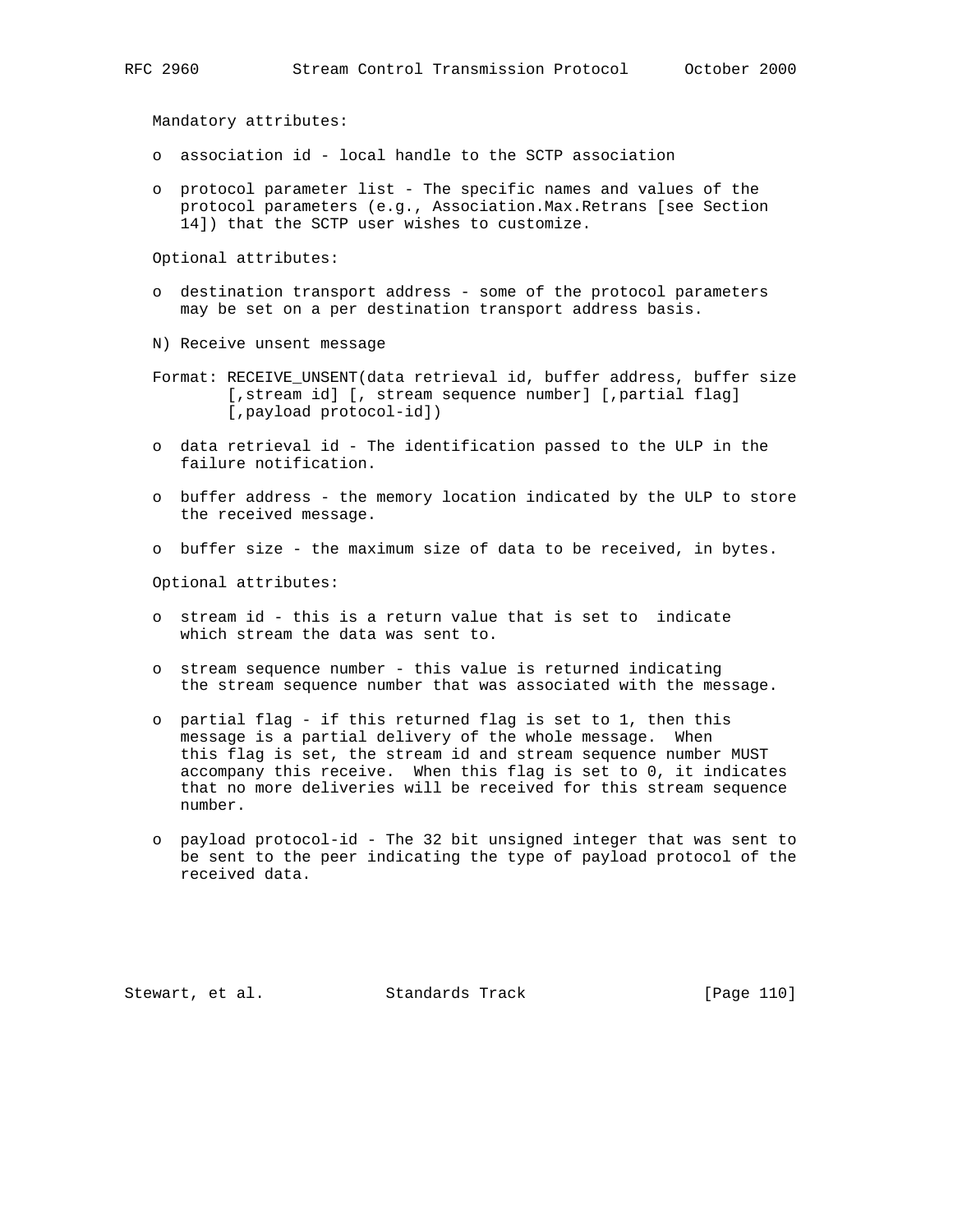- O) Receive unacknowledged message
- Format: RECEIVE\_UNACKED(data retrieval id, buffer address, buffer size, [, stream id] [, stream sequence number] [, partial flaq] [,payload protocol-id])
- o data retrieval id The identification passed to the ULP in the failure notification.
- o buffer address the memory location indicated by the ULP to store the received message.
- o buffer size the maximum size of data to be received, in bytes.

Optional attributes:

- o stream id this is a return value that is set to indicate which stream the data was sent to.
- o stream sequence number this value is returned indicating the stream sequence number that was associated with the message.
- o partial flag if this returned flag is set to 1, then this message is a partial delivery of the whole message. When this flag is set, the stream id and stream sequence number MUST accompany this receive. When this flag is set to 0, it indicates that no more deliveries will be received for this stream sequence number.
	- o payload protocol-id The 32 bit unsigned integer that was sent to be sent to the peer indicating the type of payload protocol of the received data.
	- P) Destroy SCTP instance

Format: DESTROY(local SCTP instance name)

 o local SCTP instance name - this is the value that was passed to the application in the initialize primitive and it indicates which SCTP instance to be destroyed.

10.2 SCTP-to-ULP

 It is assumed that the operating system or application environment provides a means for the SCTP to asynchronously signal the ULP process. When SCTP does signal an ULP process, certain information is passed to the ULP.

Stewart, et al. Standards Track [Page 111]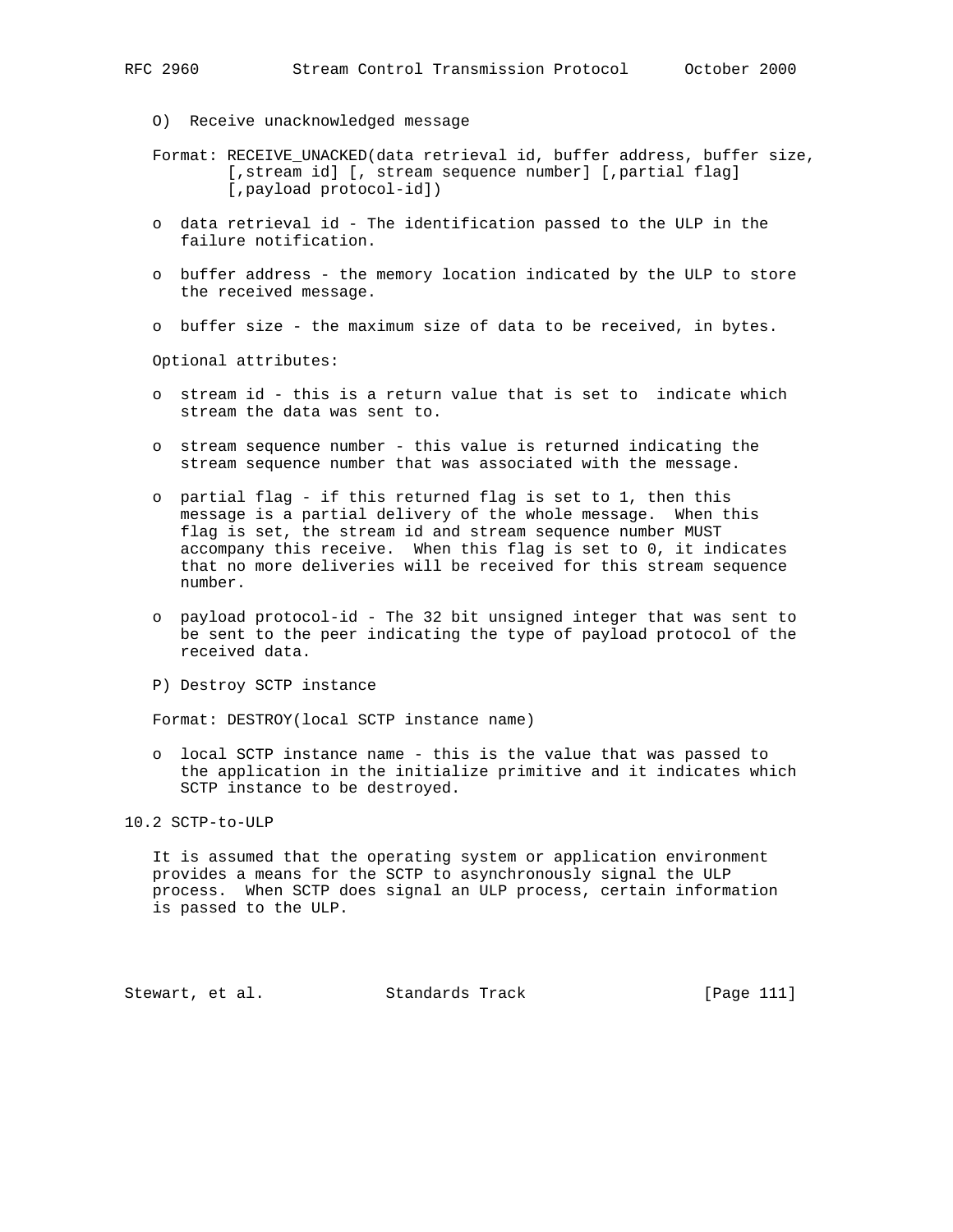IMPLEMENTATION NOTE: In some cases this may be done through a separate socket or error channel.

A) DATA ARRIVE notification

 SCTP shall invoke this notification on the ULP when a user message is successfully received and ready for retrieval.

The following may be optionally be passed with the notification:

o association id - local handle to the SCTP association

o stream id - to indicate which stream the data is received on.

B) SEND FAILURE notification

 If a message can not be delivered SCTP shall invoke this notification on the ULP.

The following may be optionally be passed with the notification:

- o association id local handle to the SCTP association
- o data retrieval id an identification used to retrieve unsent and unacknowledged data.
- o cause code indicating the reason of the failure, e.g., size too large, message life-time expiration, etc.
- o context optional information associated with this message (see D in Section 10.1).
- C) NETWORK STATUS CHANGE notification

 When a destination transport address is marked inactive (e.g., when SCTP detects a failure), or marked active (e.g., when SCTP detects a recovery), SCTP shall invoke this notification on the ULP.

The following shall be passed with the notification:

- o association id local handle to the SCTP association
- o destination transport address This indicates the destination transport address of the peer endpoint affected by the change;
- o new-status This indicates the new status.

Stewart, et al. Standards Track [Page 112]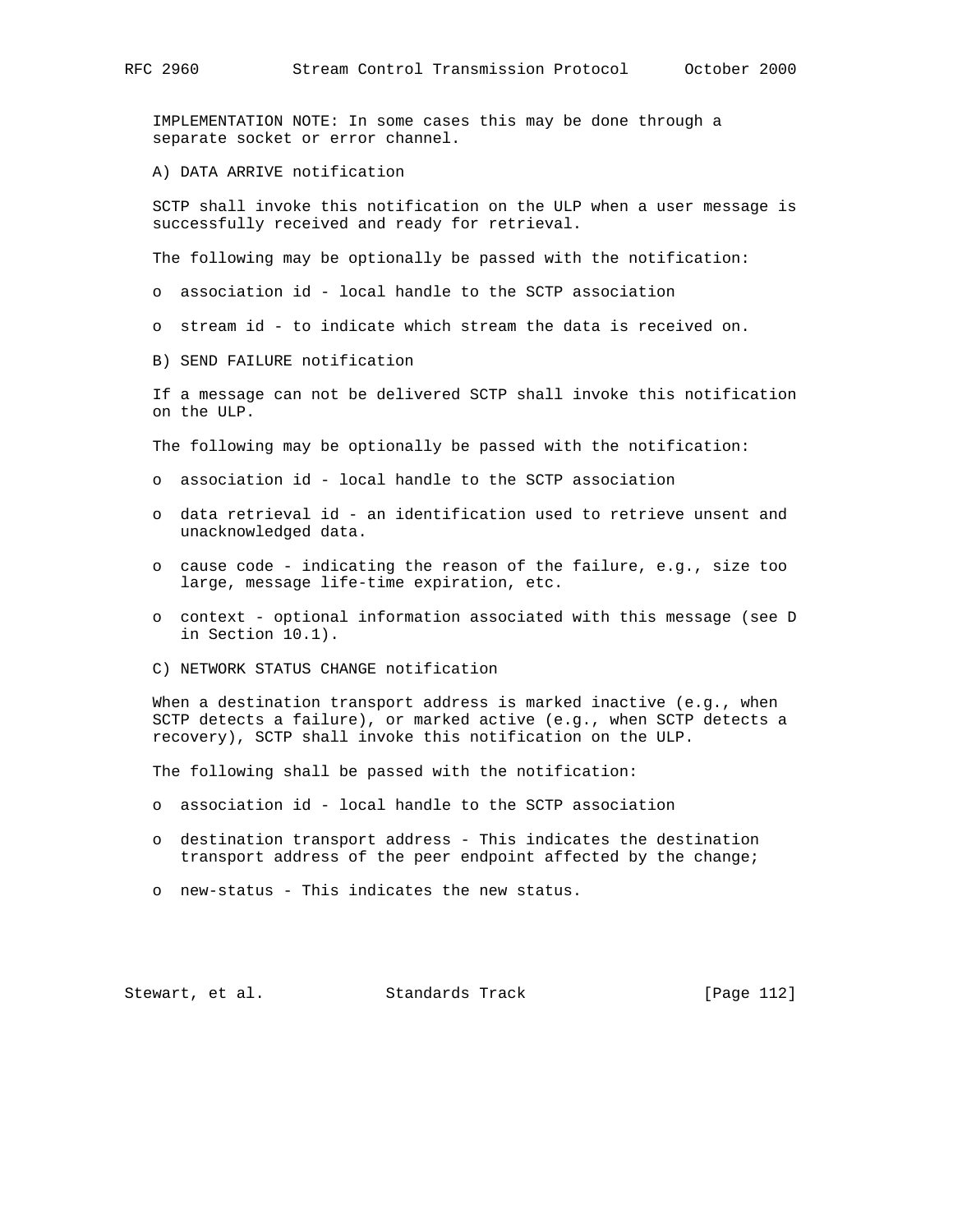D) COMMUNICATION UP notification

 This notification is used when SCTP becomes ready to send or receive user messages, or when a lost communication to an endpoint is restored.

 IMPLEMENTATION NOTE: If ASSOCIATE primitive is implemented as a blocking function call, the association parameters are returned as a result of the ASSOCIATE primitive itself. In that case, COMMUNICATION UP notification is optional at the association initiator's side.

The following shall be passed with the notification:

- o association id local handle to the SCTP association
- o status This indicates what type of event has occurred
- o destination transport address list the complete set of transport addresses of the peer
- o outbound stream count the maximum number of streams allowed to be used in this association by the ULP
- o inbound stream count the number of streams the peer endpoint has requested with this association (this may not be the same number as 'outbound stream count').
- E) COMMUNICATION LOST notification

 When SCTP loses communication to an endpoint completely (e.g., via Heartbeats) or detects that the endpoint has performed an abort operation, it shall invoke this notification on the ULP.

The following shall be passed with the notification:

- o association id local handle to the SCTP association
- o status This indicates what type of event has occurred; The status may indicate a failure OR a normal termination event occurred in response to a shutdown or abort request.

The following may be passed with the notification:

- o data retrieval id an identification used to retrieve unsent and unacknowledged data.
- o last-acked the TSN last acked by that peer endpoint;

| Stewart, et al. | Standards Track | [Page 113] |
|-----------------|-----------------|------------|
|-----------------|-----------------|------------|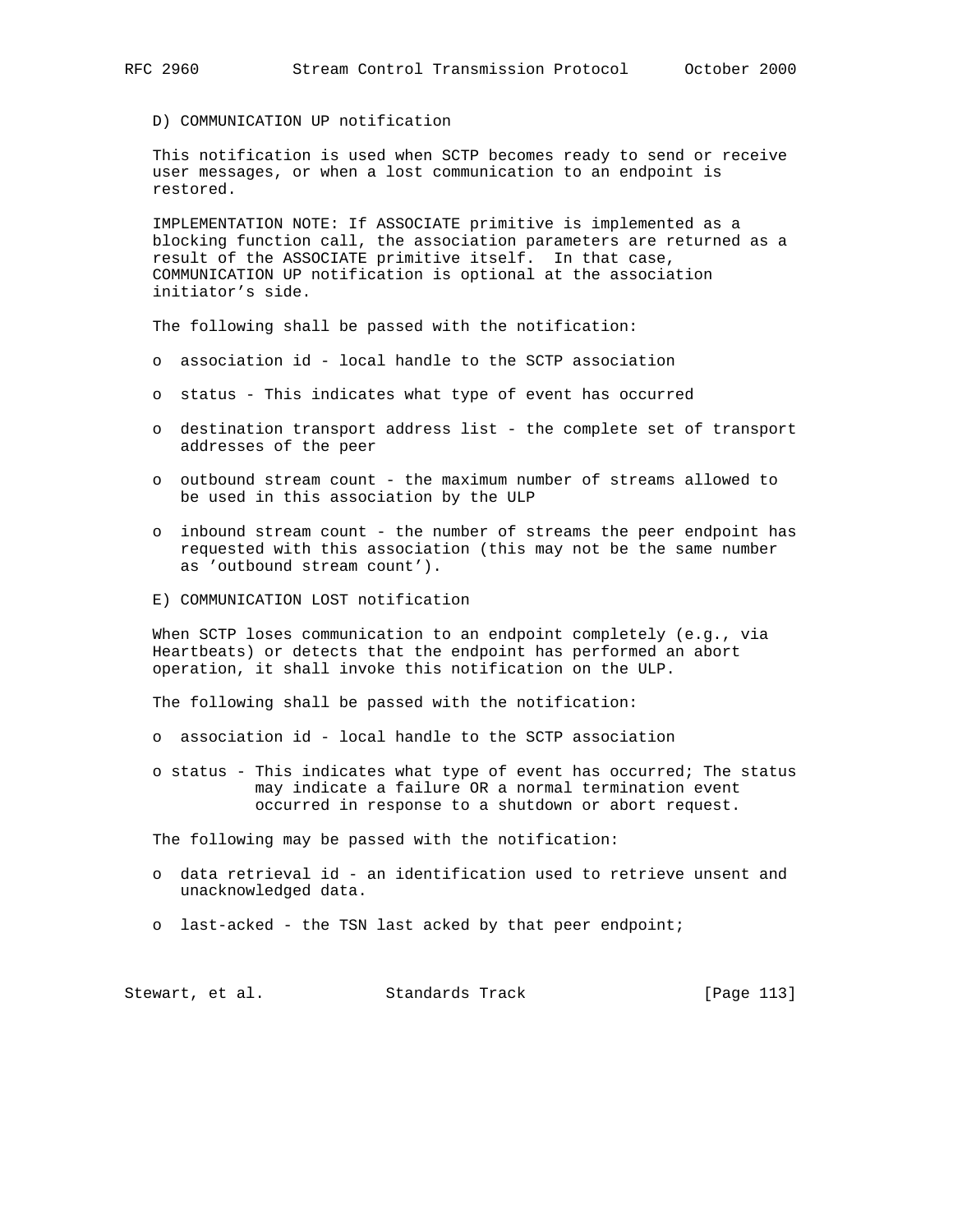o last-sent - the TSN last sent to that peer endpoint;

F) COMMUNICATION ERROR notification

 When SCTP receives an ERROR chunk from its peer and decides to notify its ULP, it can invoke this notification on the ULP.

The following can be passed with the notification:

- o association id local handle to the SCTP association
- o error info this indicates the type of error and optionally some additional information received through the ERROR chunk.
- G) RESTART notification

 When SCTP detects that the peer has restarted, it may send this notification to its ULP.

The following can be passed with the notification:

- o association id local handle to the SCTP association
- H) SHUTDOWN COMPLETE notification

 When SCTP completes the shutdown procedures (section 9.2) this notification is passed to the upper layer.

The following can be passed with the notification:

o association id - local handle to the SCTP association

11. Security Considerations

11.1 Security Objectives

 As a common transport protocol designed to reliably carry time sensitive user messages, such as billing or signaling messages for telephony services, between two networked endpoints, SCTP has the following security objectives.

- availability of reliable and timely data transport services
- integrity of the user-to-user information carried by SCTP

Stewart, et al. Standards Track [Page 114]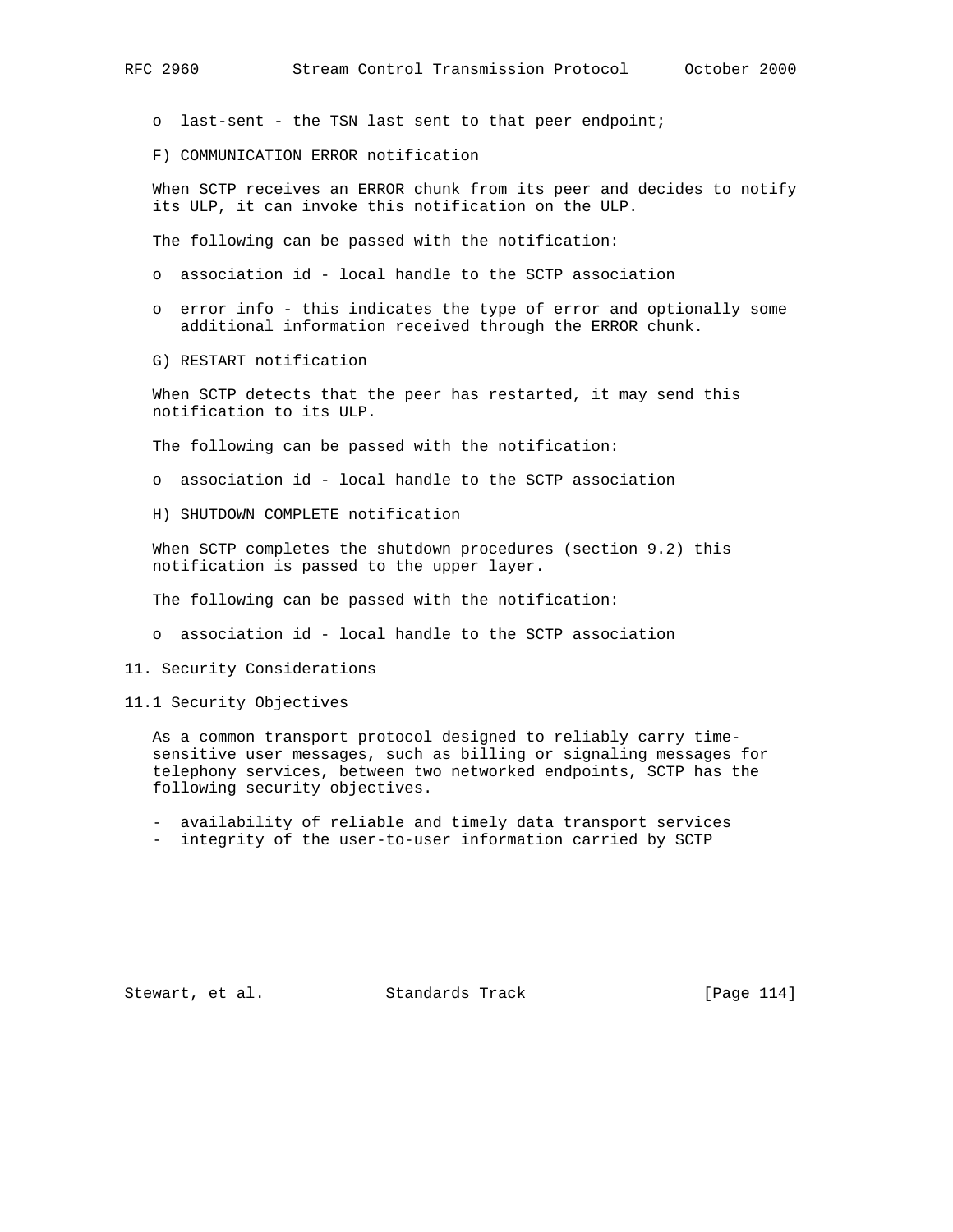11.2 SCTP Responses To Potential Threats

 SCTP may potentially be used in a wide variety of risk situations. It is important for operator(s) of systems running SCTP to analyze their particular situations and decide on the appropriate counter measures.

 Operators of systems running SCTP should consult [RFC2196] for guidance in securing their site.

11.2.1 Countering Insider Attacks

 The principles of [RFC2196] should be applied to minimize the risk of theft of information or sabotage by insiders. Such procedures include publication of security policies, control of access at the physical, software, and network levels, and separation of services.

11.2.2 Protecting against Data Corruption in the Network

 Where the risk of undetected errors in datagrams delivered by the lower layer transport services is considered to be too great, additional integrity protection is required. If this additional protection were provided in the application-layer, the SCTP header would remain vulnerable to deliberate integrity attacks. While the existing SCTP mechanisms for detection of packet replays are considered sufficient for normal operation, stronger protections are needed to protect SCTP when the operating environment contains significant risk of deliberate attacks from a sophisticated adversary.

 In order to promote software code-reuse, to avoid re-inventing the wheel, and to avoid gratuitous complexity to SCTP, the IP Authentication Header [RFC2402] SHOULD be used when the threat environment requires stronger integrity protections, but does not require confidentiality.

 A widely implemented BSD Sockets API extension exists for applications to request IP security services, such as AH or ESP from an operating system kernel. Applications can use such an API to request AH whenever AH use is appropriate.

11.2.3 Protecting Confidentiality

 In most cases, the risk of breach of confidentiality applies to the signaling data payload, not to the SCTP or lower-layer protocol overheads. If that is true, encryption of the SCTP user data only might be considered. As with the supplementary checksum service, user data encryption MAY be performed by the SCTP user application.

Stewart, et al. Standards Track [Page 115]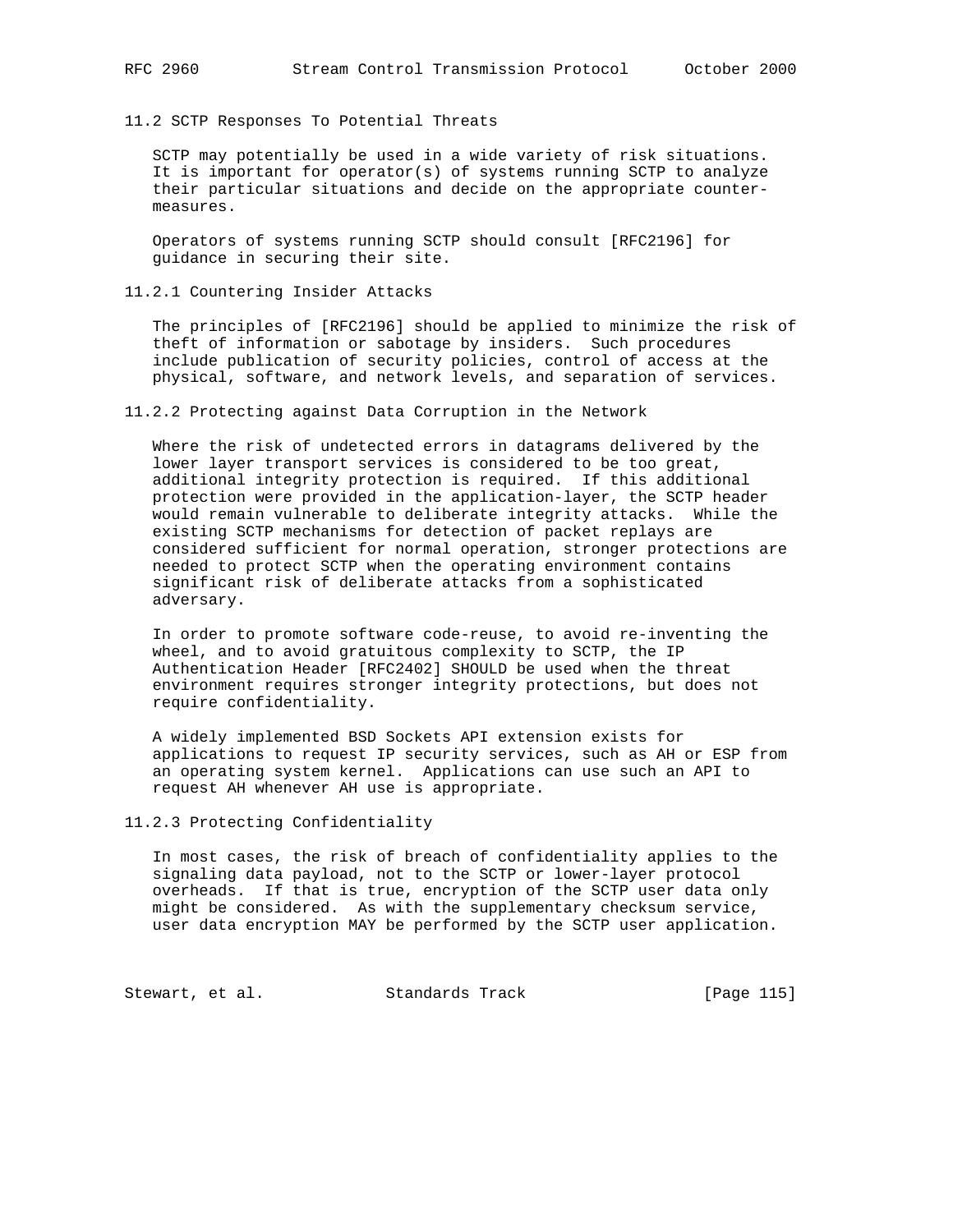Alternately, the user application MAY use an implementation-specific API to request that the IP Encapsulating Security Payload (ESP) [RFC2406] be used to provide confidentiality and integrity.

 Particularly for mobile users, the requirement for confidentiality might include the masking of IP addresses and ports. In this case ESP SHOULD be used instead of application-level confidentiality. If ESP is used to protect confidentiality of SCTP traffic, an ESP cryptographic transform that includes cryptographic integrity protection MUST be used, because if there is a confidentiality threat there will also be a strong integrity threat.

 Whenever ESP is in use, application-level encryption is not generally required.

 Regardless of where confidentiality is provided, the ISAKMP [RFC2408] and the Internet Key Exchange (IKE) [RFC2409] SHOULD be used for key management.

 Operators should consult [RFC2401] for more information on the security services available at and immediately above the Internet Protocol layer.

11.2.4 Protecting against Blind Denial of Service Attacks

 A blind attack is one where the attacker is unable to intercept or otherwise see the content of data flows passing to and from the target SCTP node. Blind denial of service attacks may take the form of flooding, masquerade, or improper monopolization of services.

## 11.2.4.1 Flooding

 The objective of flooding is to cause loss of service and incorrect behavior at target systems through resource exhaustion, interference with legitimate transactions, and exploitation of buffer-related software bugs. Flooding may be directed either at the SCTP node or at resources in the intervening IP Access Links or the Internet. Where the latter entities are the target, flooding will manifest itself as loss of network services, including potentially the breach of any firewalls in place.

 In general, protection against flooding begins at the equipment design level, where it includes measures such as:

 - avoiding commitment of limited resources before determining that the request for service is legitimate

Stewart, et al. Standards Track [Page 116]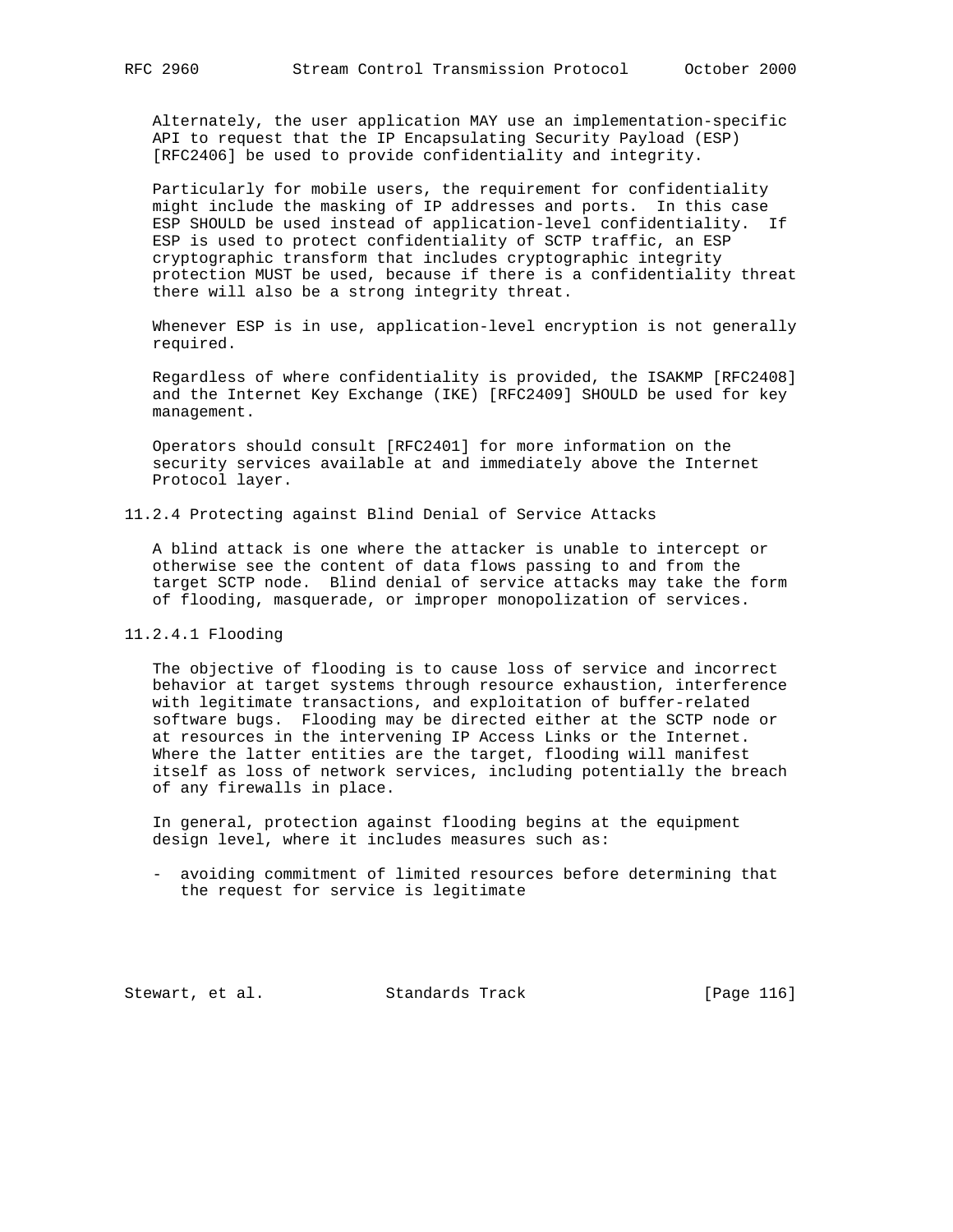- giving priority to completion of processing in progress over the acceptance of new work
- identification and removal of duplicate or stale queued requests for service.
- not responding to unexpected packets sent to non-unicast addresses.

 Network equipment should be capable of generating an alarm and log if a suspicious increase in traffic occurs. The log should provide information such as the identity of the incoming link and source address(es) used which will help the network or SCTP system operator to take protective measures. Procedures should be in place for the operator to act on such alarms if a clear pattern of abuse emerges.

 The design of SCTP is resistant to flooding attacks, particularly in its use of a four-way start-up handshake, its use of a cookie to defer commitment of resources at the responding SCTP node until the handshake is completed, and its use of a Verification Tag to prevent insertion of extraneous packets into the flow of an established association.

 The IP Authentication Header and Encapsulating Security Payload might be useful in reducing the risk of certain kinds of denial of service attacks."

 The use of the Host Name feature in the INIT chunk could be used to flood a target DNS server. A large backlog of DNS queries, resolving the Host Name received in the INIT chunk to IP addresses, could be accomplished by sending INIT's to multiple hosts in a given domain. In addition, an attacker could use the Host Name feature in an indirect attack on a third party by sending large numbers of INITs to random hosts containing the host name of the target. In addition to the strain on DNS resources, this could also result in large numbers of INIT ACKs being sent to the target. One method to protect against this type of attack is to verify that the IP addresses received from DNS include the source IP address of the original INIT. If the list of IP addresses received from DNS does not include the source IP address of the INIT, the endpoint MAY silently discard the INIT. This last option will not protect against the attack against the DNS.

Stewart, et al. Standards Track [Page 117]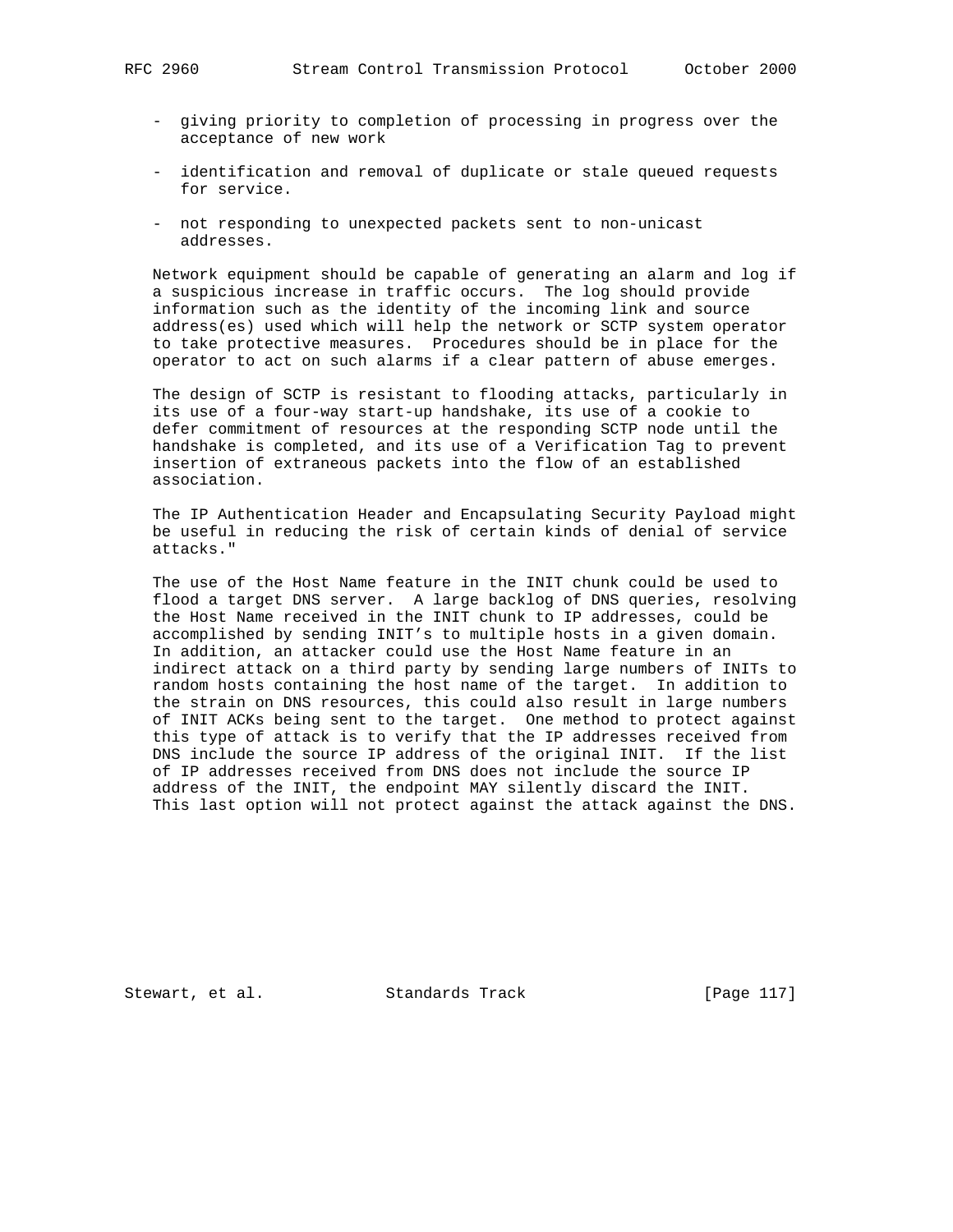#### 11.2.4.2 Blind Masquerade

Masquerade can be used to deny service in several ways:

- by tying up resources at the target SCTP node to which the impersonated node has limited access. For example, the target node may by policy permit a maximum of one SCTP association with the impersonated SCTP node. The masquerading attacker may attempt to establish an association purporting to come from the impersonated node so that the latter cannot do so when it requires it.
- by deliberately allowing the impersonation to be detected, thereby provoking counter-measures which cause the impersonated node to be locked out of the target SCTP node.
- by interfering with an established association by inserting extraneous content such as a SHUTDOWN request.

 SCTP reduces the risk of blind masquerade attacks through IP spoofing by use of the four-way startup handshake. Man-in-the-middle masquerade attacks are discussed in Section 11.3 below. Because the initial exchange is memoryless, no lockout mechanism is triggered by blind masquerade attacks. In addition, the INIT ACK containing the State Cookie is transmitted back to the IP address from which it received the INIT. Thus the attacker would not receive the INIT ACK containing the State Cookie. SCTP protects against insertion of extraneous packets into the flow of an established association by use of the Verification Tag.

 Logging of received INIT requests and abnormalities such as unexpected INIT ACKs might be considered as a way to detect patterns of hostile activity. However, the potential usefulness of such logging must be weighed against the increased SCTP startup processing it implies, rendering the SCTP node more vulnerable to flooding attacks. Logging is pointless without the establishment of operating procedures to review and analyze the logs on a routine basis.

11.2.4.3 Improper Monopolization of Services

 Attacks under this heading are performed openly and legitimately by the attacker. They are directed against fellow users of the target SCTP node or of the shared resources between the attacker and the target node. Possible attacks include the opening of a large number of associations between the attacker's node and the target, or transfer of large volumes of information within a legitimately established association.

Stewart, et al. Standards Track [Page 118]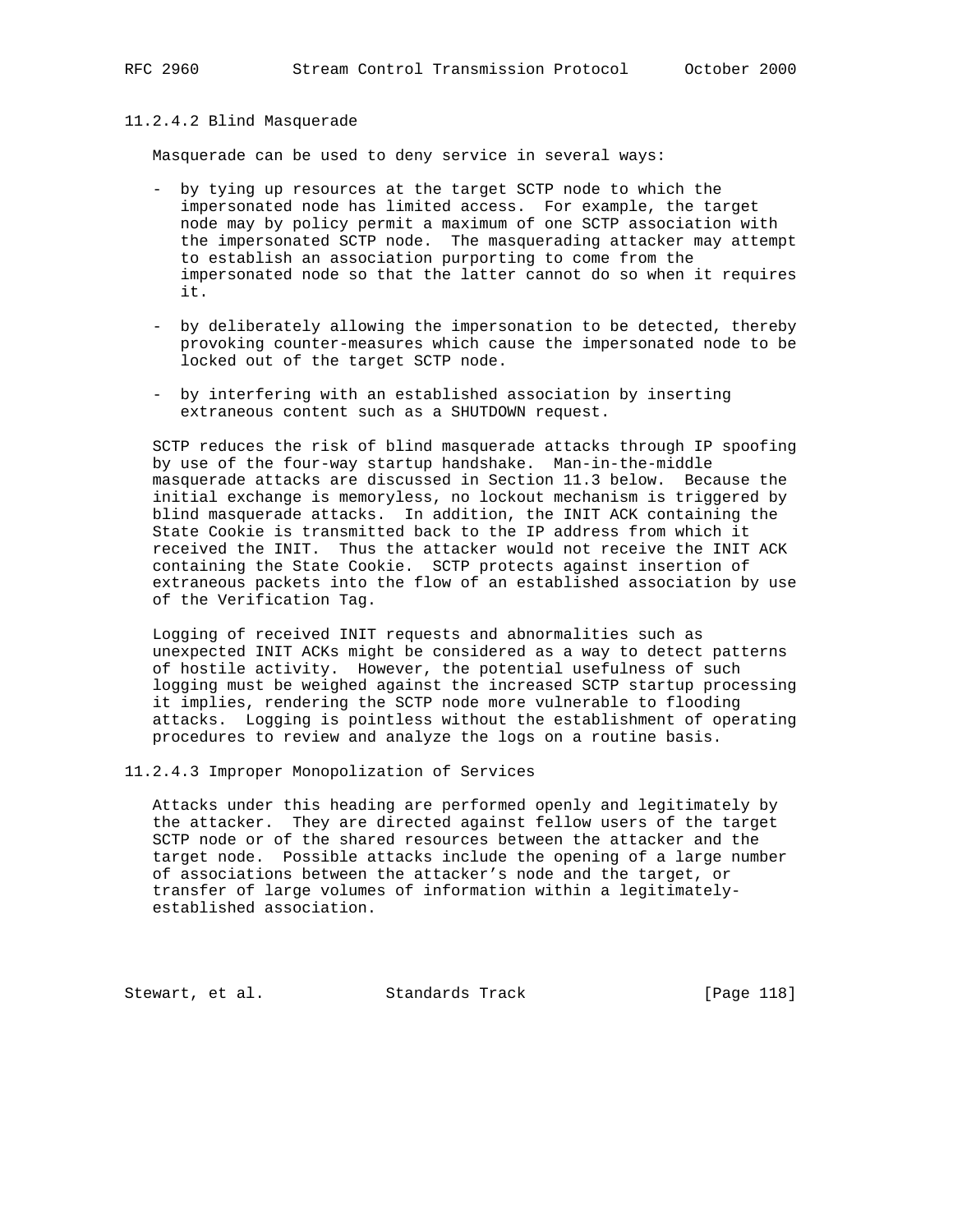Policy limits should be placed on the number of associations per adjoining SCTP node. SCTP user applications should be capable of detecting large volumes of illegitimate or "no-op" messages within a given association and either logging or terminating the association as a result, based on local policy.

# 11.3 Protection against Fraud and Repudiation

 The objective of fraud is to obtain services without authorization and specifically without paying for them. In order to achieve this objective, the attacker must induce the SCTP user application at the target SCTP node to provide the desired service while accepting invalid billing data or failing to collect it. Repudiation is a related problem, since it may occur as a deliberate act of fraud or simply because the repudiating party kept inadequate records of service received.

 Potential fraudulent attacks include interception and misuse of authorizing information such as credit card numbers, blind masquerade and replay, and man-in-the middle attacks which modify the packets passing through a target SCTP association in real time.

 The interception attack is countered by the confidentiality measures discussed in Section 11.2.3 above.

 Section 11.2.4.2 describes how SCTP is resistant to blind masquerade attacks, as a result of the four-way startup handshake and the Verification Tag. The Verification Tag and TSN together are protections against blind replay attacks, where the replay is into an existing association.

 However, SCTP does not protect against man-in-the-middle attacks where the attacker is able to intercept and alter the packets sent and received in an association. For example, the INIT ACK will have sufficient information sent on the wire for an adversary in the middle to hijack an existing SCTP association. Where a significant possibility of such attacks is seen to exist, or where possible repudiation is an issue, the use of the IPSEC AH service is recommended to ensure both the integrity and the authenticity of the SCTP packets passed.

 SCTP also provides no protection against attacks originating at or beyond the SCTP node and taking place within the context of an existing association. Prevention of such attacks should be covered by appropriate security policies at the host site, as discussed in Section 11.2.1.

Stewart, et al. Standards Track [Page 119]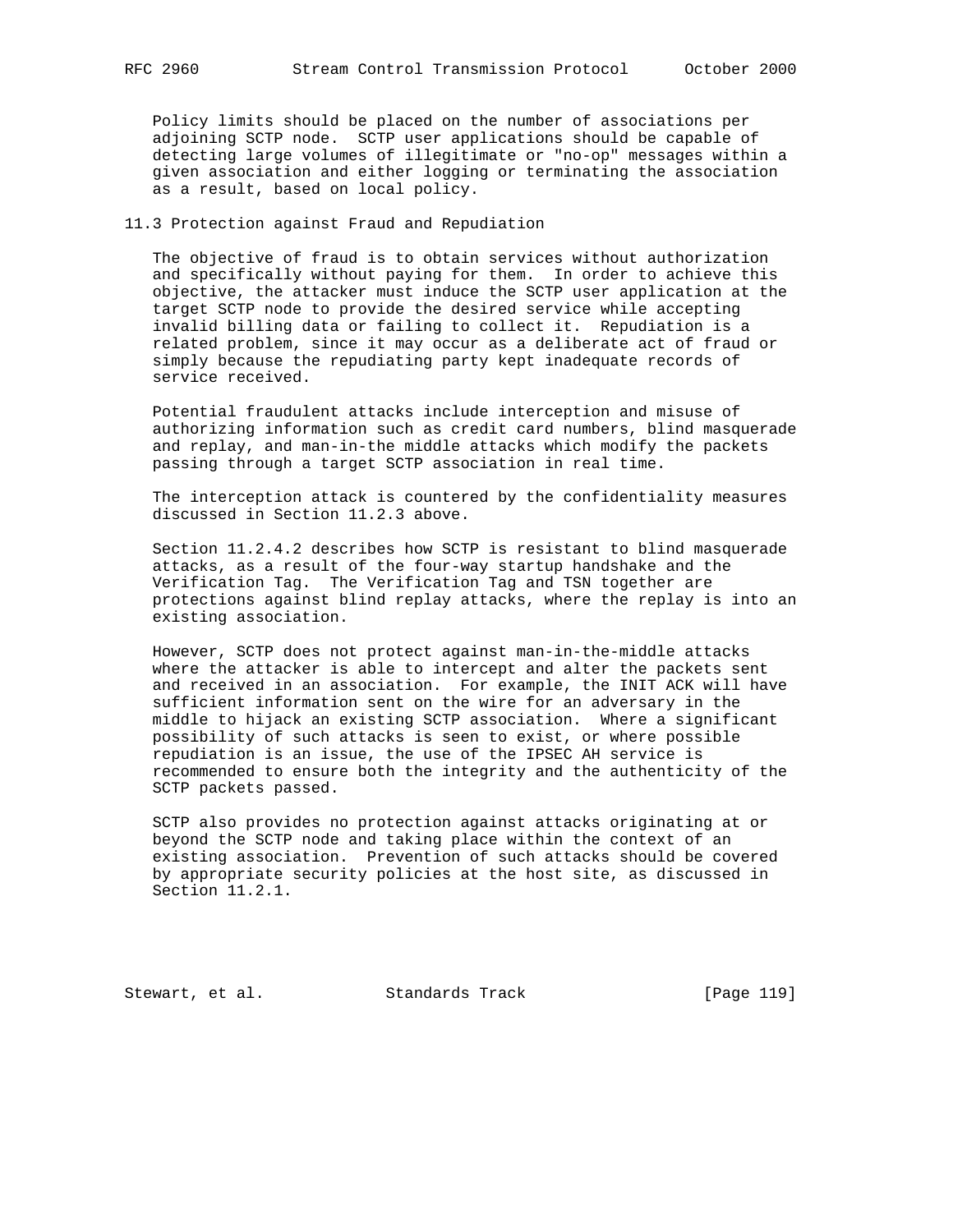- 
- 12. Recommended Transmission Control Block (TCB) Parameters

 This section details a recommended set of parameters that should be contained within the TCB for an implementation. This section is for illustrative purposes and should not be deemed as requirements on an implementation or as an exhaustive list of all parameters inside an SCTP TCB. Each implementation may need its own additional parameters for optimization.

- 12.1 Parameters necessary for the SCTP instance
	- Associations: A list of current associations and mappings to the data consumers for each association. This may be in the form of a hash table or other implementation dependent structure. The data consumers may be process identification information such as file descriptors, named pipe pointer, or table pointers dependent on how SCTP is implemented.
	- Secret Key: A secret key used by this endpoint to compute the MAC. This SHOULD be a cryptographic quality random number with a sufficient length. Discussion in [RFC1750] can be helpful in selection of the key.
	- Address List: The list of IP addresses that this instance has bound. This information is passed to one's peer(s) in INIT and INIT ACK chunks.
	- SCTP Port: The local SCTP port number the endpoint is bound to.

12.2 Parameters necessary per association (i.e. the TCB)

| Peer : Tag value to be sent in every packet and is received |  |  |  |  |  |  |  |
|-------------------------------------------------------------|--|--|--|--|--|--|--|
| Verification: in the INIT or INIT ACK chunk.                |  |  |  |  |  |  |  |
| Taq<br>and the contract of the contract of                  |  |  |  |  |  |  |  |

 My : Tag expected in every inbound packet and sent in the Verification: INIT or INIT ACK chunk.  $Taq$ 

 State : A state variable indicating what state the association : is in, i.e. COOKIE-WAIT, COOKIE-ECHOED, ESTABLISHED, : SHUTDOWN-PENDING, SHUTDOWN-SENT, SHUTDOWN-RECEIVED, : SHUTDOWN-ACK-SENT.

> Note: No "CLOSED" state is illustrated since if a association is "CLOSED" its TCB SHOULD be removed.

Stewart, et al. Standards Track [Page 120]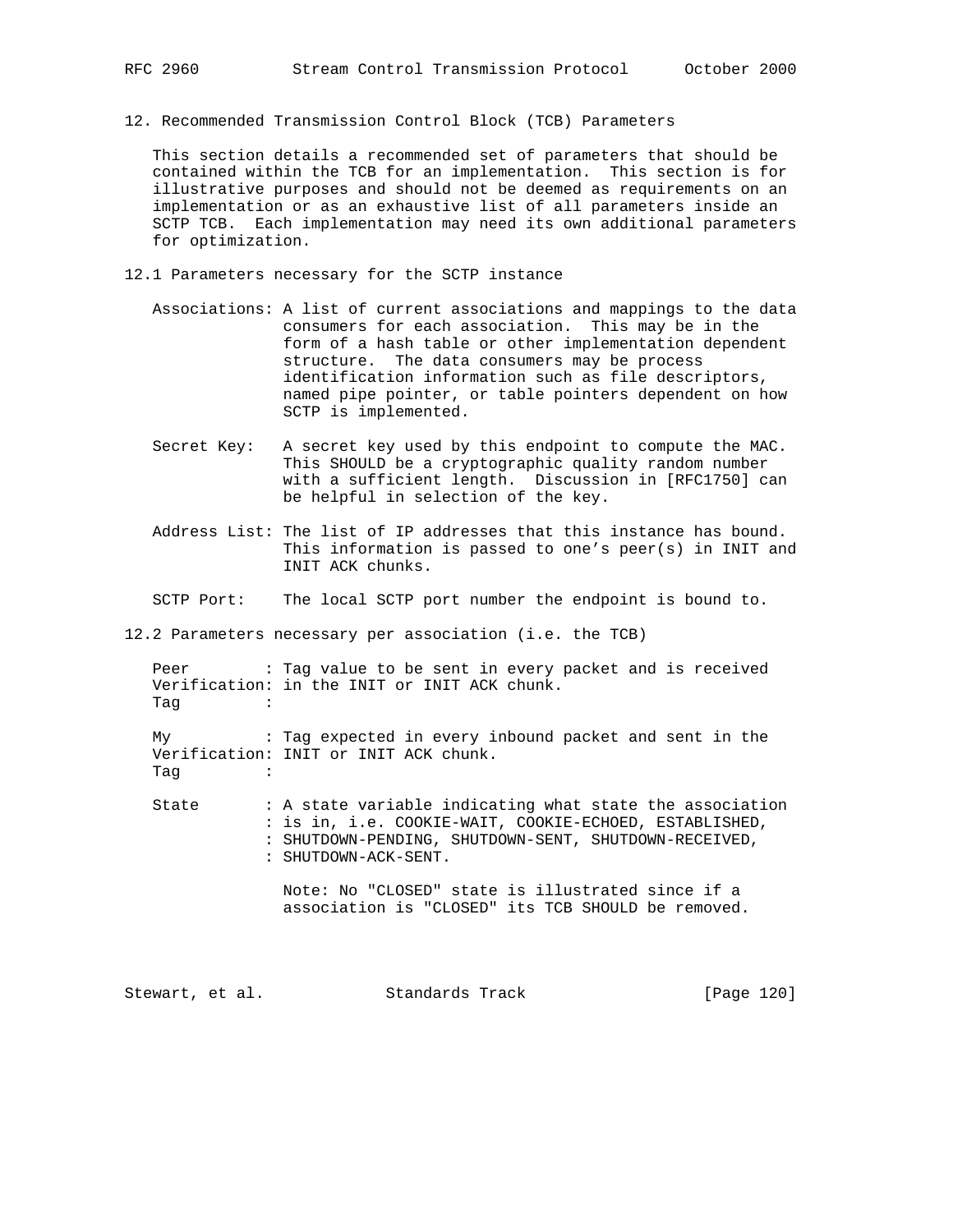| RFC 2960                             | Stream Control Transmission Protocol October 2000                                                                                                                                                                                                                                                                                                                                                                             |
|--------------------------------------|-------------------------------------------------------------------------------------------------------------------------------------------------------------------------------------------------------------------------------------------------------------------------------------------------------------------------------------------------------------------------------------------------------------------------------|
| Peer<br>Transport<br>Address<br>List | : A list of SCTP transport addresses that the peer is<br>: bound to. This information is derived from the INIT or<br>: INIT ACK and is used to associate an inbound packet<br>: with a given association. Normally this information is<br>: hashed or keyed for quick lookup and access of the TCB.                                                                                                                           |
| Primary<br>Path                      | : This is the current primary destination transport<br>: address of the peer endpoint. It may also specify a<br>: source transport address on this endpoint.                                                                                                                                                                                                                                                                  |
| Overall<br>Error Count :             | : The overall association error count.                                                                                                                                                                                                                                                                                                                                                                                        |
| Overall<br>Error<br>Threshold        | : The threshold for this association that if the Overall<br>: Error Count reaches will cause this association to be<br>: torn down.                                                                                                                                                                                                                                                                                           |
| Peer Rwnd                            | : Current calculated value of the peer's rwnd.                                                                                                                                                                                                                                                                                                                                                                                |
| Next TSN                             | : The next TSN number to be assigned to a new DATA chunk.<br>: This is sent in the INIT or INIT ACK chunk to the peer<br>: and incremented each time a DATA chunk is assigned a<br>: TSN (normally just prior to transmit or during<br>: fragmentation).                                                                                                                                                                      |
| Last Rcvd<br>TSN                     | : This is the last TSN received in sequence. This value<br>: is set initially by taking the peer's Initial TSN,<br>: received in the INIT or INIT ACK chunk, and<br>: subtracting one from it.                                                                                                                                                                                                                                |
| Mapping<br>Array                     | : An array of bits or bytes indicating which out of<br>: order TSN's have been received (relative to the<br>: Last Rcvd TSN). If no gaps exist, i.e. no out of order<br>: packets have been received, this array will be set to<br>: all zero. This structure may be in the form of a<br>: circular buffer or bit array.                                                                                                      |
| Ack State                            | : This flag indicates if the next received packet<br>: is to be responded to with a SACK. This is initialized<br>: to 0. When a packet is received it is incremented.<br>: If this value reaches 2 or more, a SACK is sent and the<br>: value is reset to 0. Note: This is used only when no<br>: DATA chunks are received out of order. When DATA chunks<br>: are out of order, SACK's are not delayed (see Section<br>: 6). |

Stewart, et al. Standards Track [Page 121]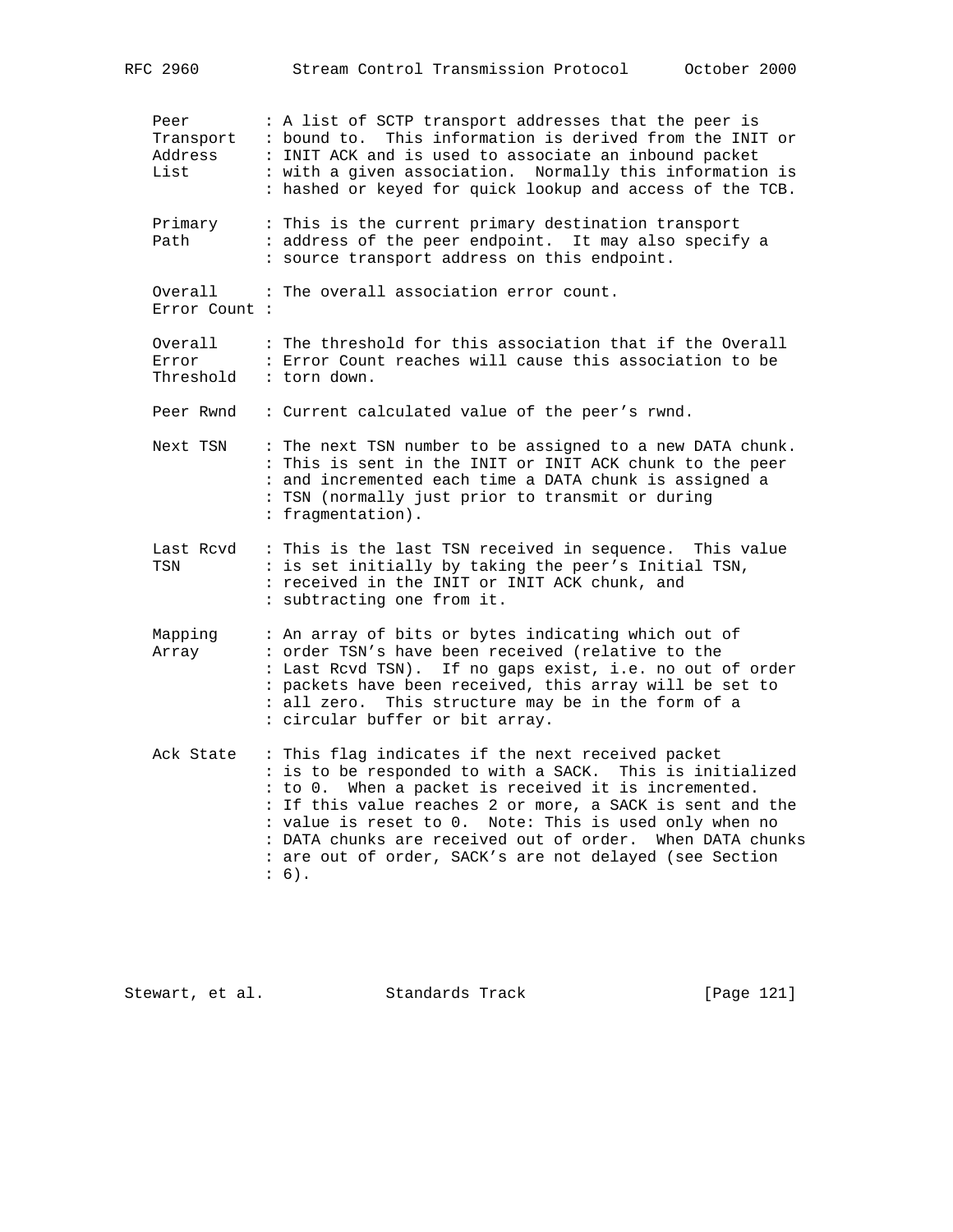| Inbound<br>Streams       | : An array of structures to track the inbound streams.<br>: Normally including the next sequence number expected<br>: and possibly the stream number. |
|--------------------------|-------------------------------------------------------------------------------------------------------------------------------------------------------|
| Outbound<br>Streams      | : An array of structures to track the outbound streams.<br>: Normally including the next sequence number to<br>: be sent on the stream.               |
|                          | Reasm Oueue: A re-assembly queue.                                                                                                                     |
| Local<br>Address<br>List | : The list of local IP addresses bound in to this<br>Transport : association.<br>$\ddot{\cdot}$<br>٠                                                  |
| PMTU                     | Association: The smallest PMTU discovered for all of the<br>: peer's transport addresses.                                                             |

RFC 2960 Stream Control Transmission Protocol October 2000

## 12.3 Per Transport Address Data

 For each destination transport address in the peer's address list derived from the INIT or INIT ACK chunk, a number of data elements needs to be maintained including:

Error count : The current error count for this destination.

| Error<br>Threshold | : Current error threshold for this destination i.e.<br>: what value marks the destination down if Error count<br>: reaches this value. |
|--------------------|----------------------------------------------------------------------------------------------------------------------------------------|
| cwnd               | : The current congestion window.                                                                                                       |

ssthresh : The current ssthresh value.

RTO : The current retransmission timeout value.

SRTT : The current smoothed round trip time.

RTTVAR : The current RTT variation.

 partial : The tracking method for increase of cwnd when in bytes acked : congestion avoidance mode (see Section 6.2.2)

state : The current state of this destination, i.e. DOWN, UP, : ALLOW-HB, NO-HEARTBEAT, etc.

PMTU : The current known path MTU.

Stewart, et al. Standards Track [Page 122]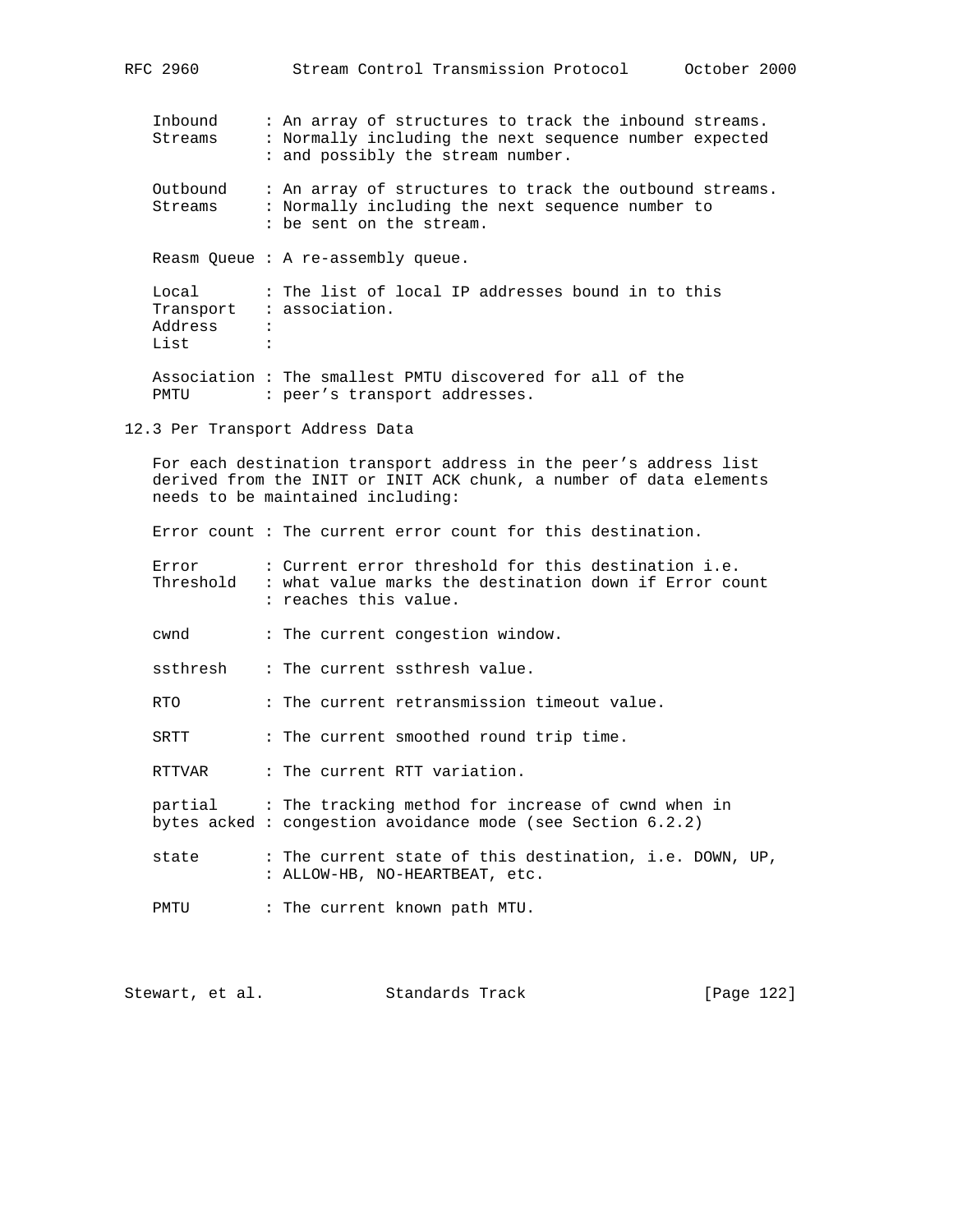Per : A timer used by each destination. Destination : Timer :

 RTO-Pending : A flag used to track if one of the DATA chunks sent to this address is currently being used to compute a RTT. If this flag is 0, the next DATA chunk sent to this destination should be used to compute a RTT and this flag should be set. Every time the RTT calculation completes (i.e. the DATA chunk is SACK'd) clear this flag.

 last-time : The time this destination was last sent to. This can be used : used to determine if a HEARTBEAT is needed.

## 12.4 General Parameters Needed

Out Queue : A queue of outbound DATA chunks.

In Queue : A queue of inbound DATA chunks.

13. IANA Considerations

 This protocol will require port reservation like TCP for the use of "well known" servers within the Internet. All current TCP ports shall be automatically reserved in the SCTP port address space. New requests should follow IANA's current mechanisms for TCP.

This protocol may also be extended through IANA in three ways:

- -- through definition of additional chunk types,
- -- through definition of additional parameter types, or
- -- through definition of additional cause codes within ERROR chunks

 In the case where a particular ULP using SCTP desires to have its own ports, the ULP should be responsible for registering with IANA for getting its ports assigned.

13.1 IETF-defined Chunk Extension

 The definition and use of new chunk types is an integral part of SCTP. Thus, new chunk types are assigned by IANA through an IETF Consensus action as defined in [RFC2434].

 The documentation for a new chunk code type must include the following information:

Stewart, et al. Standards Track [Page 123]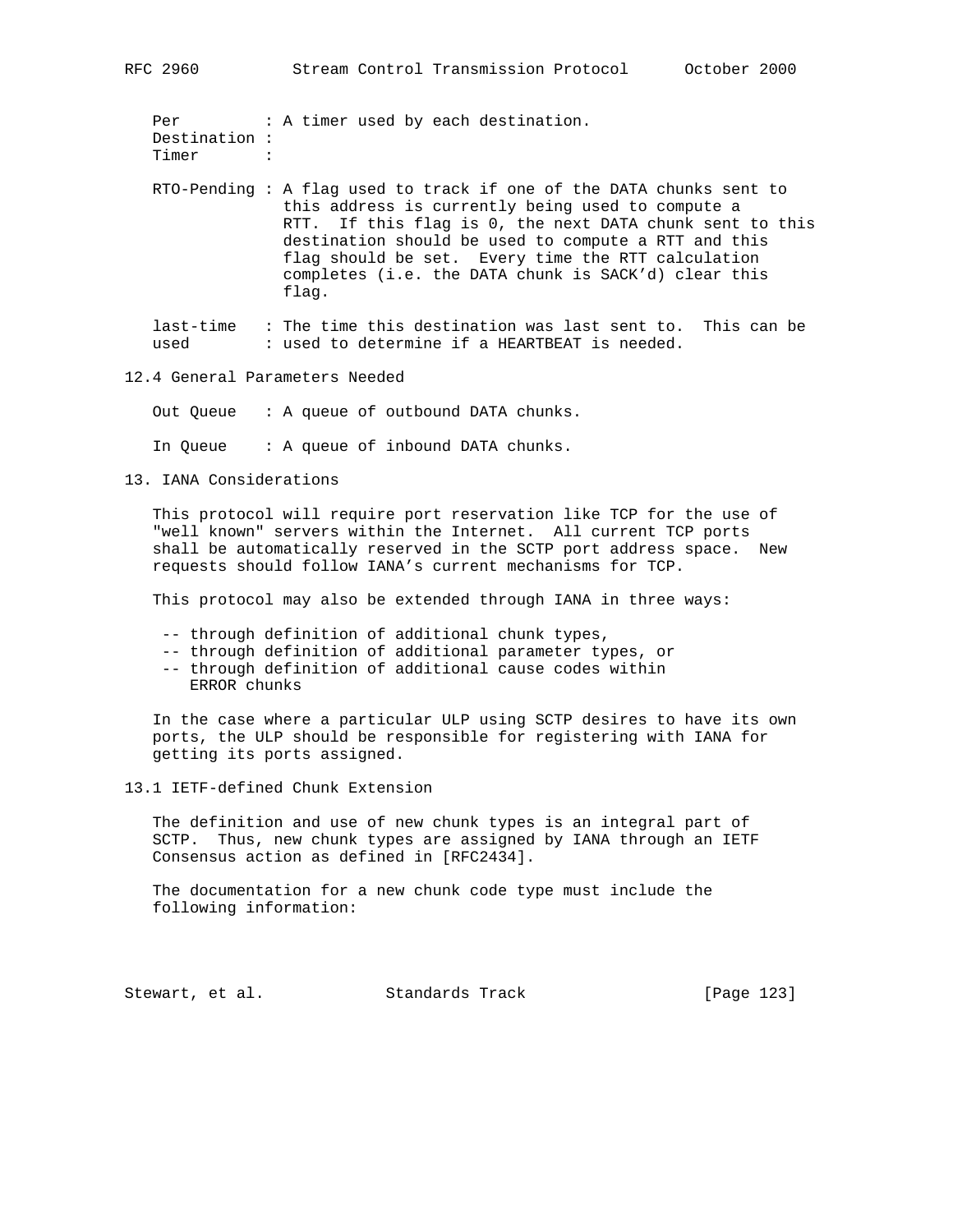- a) A long and short name for the new chunk type;
- b) A detailed description of the structure of the chunk, which MUST conform to the basic structure defined in Section 3.2;
- c) A detailed definition and description of intended use of each field within the chunk, including the chunk flags if any;
- d) A detailed procedural description of the use of the new chunk type within the operation of the protocol.

 The last chunk type (255) is reserved for future extension if necessary.

13.2 IETF-defined Chunk Parameter Extension

 The assignment of new chunk parameter type codes is done through an IETF Consensus action as defined in [RFC2434]. Documentation of the chunk parameter MUST contain the following information:

- a) Name of the parameter type.
- b) Detailed description of the structure of the parameter field. This structure MUST conform to the general type-length-value format described in Section 3.2.1.
- c) Detailed definition of each component of the parameter value.
- d) Detailed description of the intended use of this parameter type, and an indication of whether and under what circumstances multiple instances of this parameter type may be found within the same chunk.
- 13.3 IETF-defined Additional Error Causes

 Additional cause codes may be allocated in the range 11 to 65535 through a Specification Required action as defined in [RFC2434]. Provided documentation must include the following information:

- a) Name of the error condition.
- b) Detailed description of the conditions under which an SCTP endpoint should issue an ERROR (or ABORT) with this cause code.
- c) Expected action by the SCTP endpoint which receives an ERROR (or ABORT) chunk containing this cause code.

Stewart, et al. Standards Track [Page 124]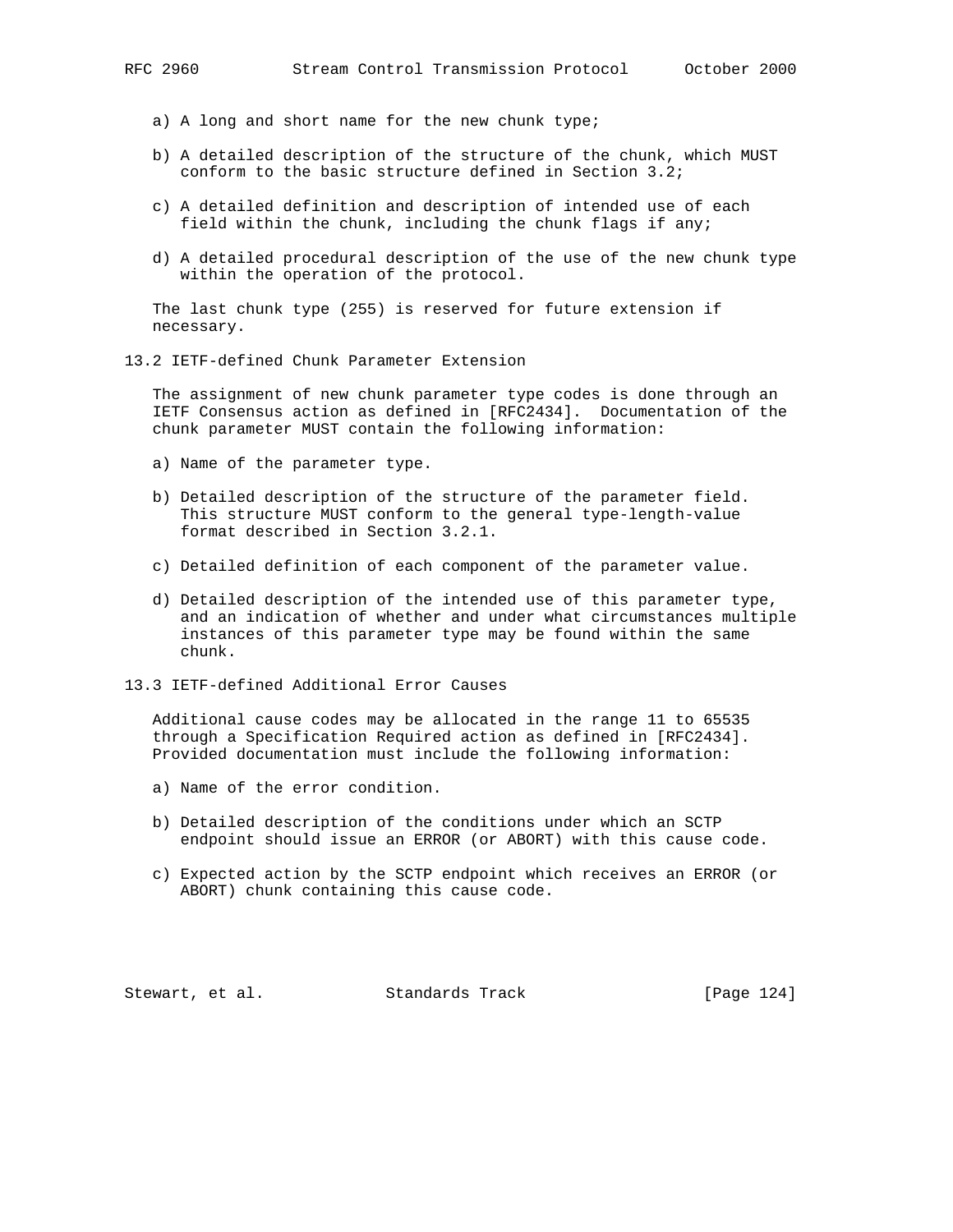d) Detailed description of the structure and content of data fields which accompany this cause code.

 The initial word (32 bits) of a cause code parameter MUST conform to the format shown in Section 3.3.10, i.e.:

- -- first two bytes contain the cause code value -- last two bytes contain length of the Cause Parameter.
- 13.4 Payload Protocol Identifiers

 Except for value 0 which is reserved by SCTP to indicate an unspecified payload protocol identifier in a DATA chunk, SCTP will not be responsible for standardizing or verifying any payload protocol identifiers; SCTP simply receives the identifier from the upper layer and carries it with the corresponding payload data.

 The upper layer, i.e., the SCTP user, SHOULD standardize any specific protocol identifier with IANA if it is so desired. The use of any specific payload protocol identifier is out of the scope of SCTP.

14. Suggested SCTP Protocol Parameter Values

The following protocol parameters are RECOMMENDED:

| RTO. Initial              | $-3$<br>seconds                        |
|---------------------------|----------------------------------------|
| RTO.Min                   | $-1$<br>second                         |
| RTO.Max                   | - 60 seconds                           |
| RTO.Alpha                 | $-1/8$                                 |
| RTO. Beta                 | $-1/4$                                 |
| Valid.Cookie.Life         | - 60 seconds                           |
| Association. Max. Retrans | - 10 attempts                          |
| Path. Max. Retrans        | - 5 attempts (per destination address) |
| Max. Init. Retransmits    | - 8 attempts                           |
| HB.interval               | - 30 seconds                           |

 IMPLEMENTATION NOTE: The SCTP implementation may allow ULP to customize some of these protocol parameters (see Section 10).

Note: RTO.Min SHOULD be set as recommended above.

Stewart, et al. Standards Track [Page 125]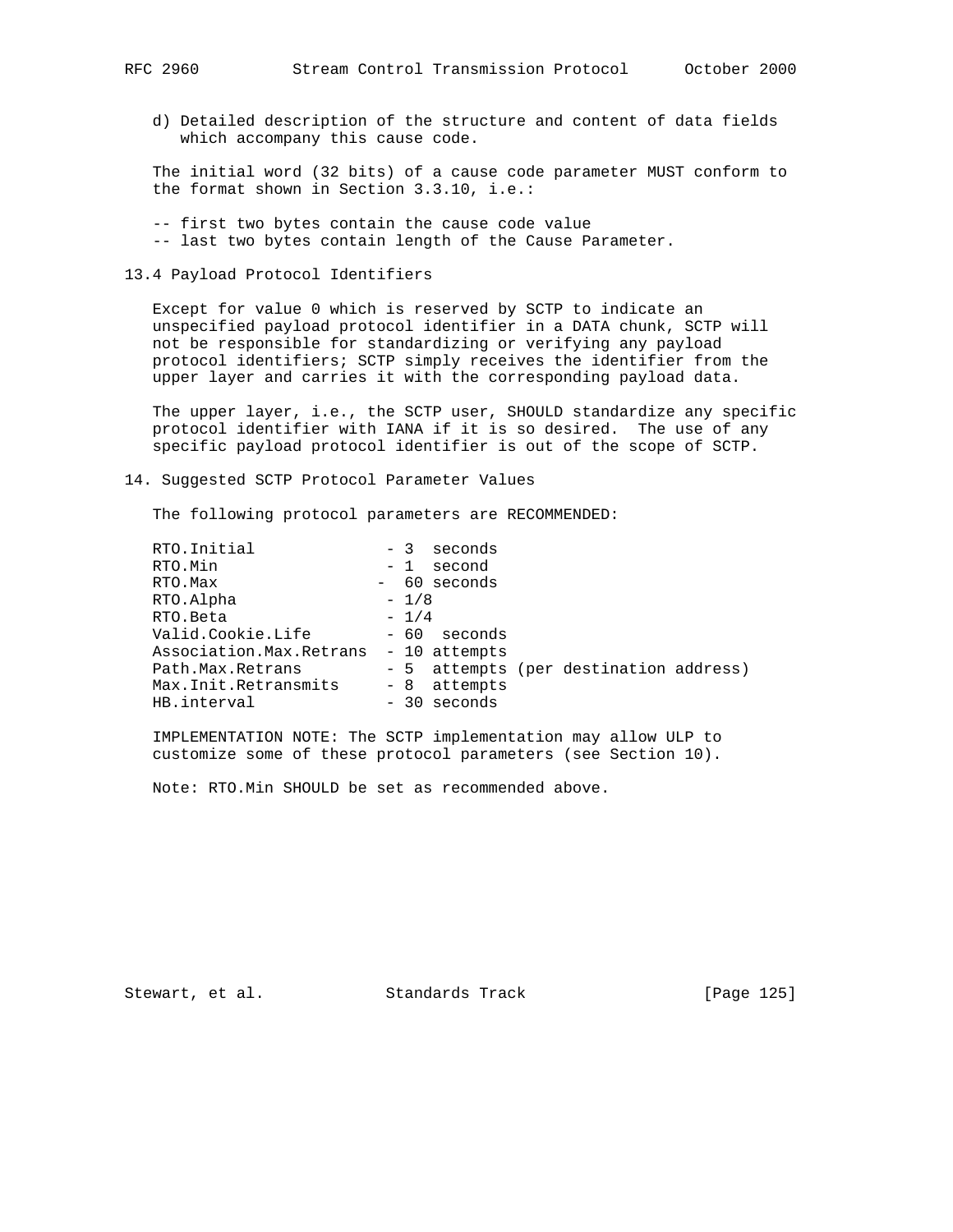#### 15. Acknowledgements

 The authors wish to thank Mark Allman, R.J. Atkinson, Richard Band, Scott Bradner, Steve Bellovin, Peter Butler, Ram Dantu, R. Ezhirpavai, Mike Fisk, Sally Floyd, Atsushi Fukumoto, Matt Holdrege, Henry Houh, Christian Huitema, Gary Lehecka, Jonathan Lee, David Lehmann, John Loughney, Daniel Luan, Barry Nagelberg, Thomas Narten, Erik Nordmark, Lyndon Ong, Shyamal Prasad, Kelvin Porter, Heinz Prantner, Jarno Rajahalme, Raymond E. Reeves, Renee Revis, Ivan Arias Rodriguez, A. Sankar, Greg Sidebottom, Brian Wyld, La Monte Yarroll, and many others for their invaluable comments.

16. Authors' Addresses

 Randall R. Stewart 24 Burning Bush Trail. Crystal Lake, IL 60012 USA

 Phone: +1-815-477-2127 EMail: rrs@cisco.com

 Qiaobing Xie Motorola, Inc. 1501 W. Shure Drive, #2309 Arlington Heights, IL 60004 USA

 Phone: +1-847-632-3028 EMail: qxie1@email.mot.com

 Ken Morneault Cisco Systems Inc. 13615 Dulles Technology Drive Herndon, VA. 20171 USA

 Phone: +1-703-484-3323 EMail: kmorneau@cisco.com

Stewart, et al. Standards Track [Page 126]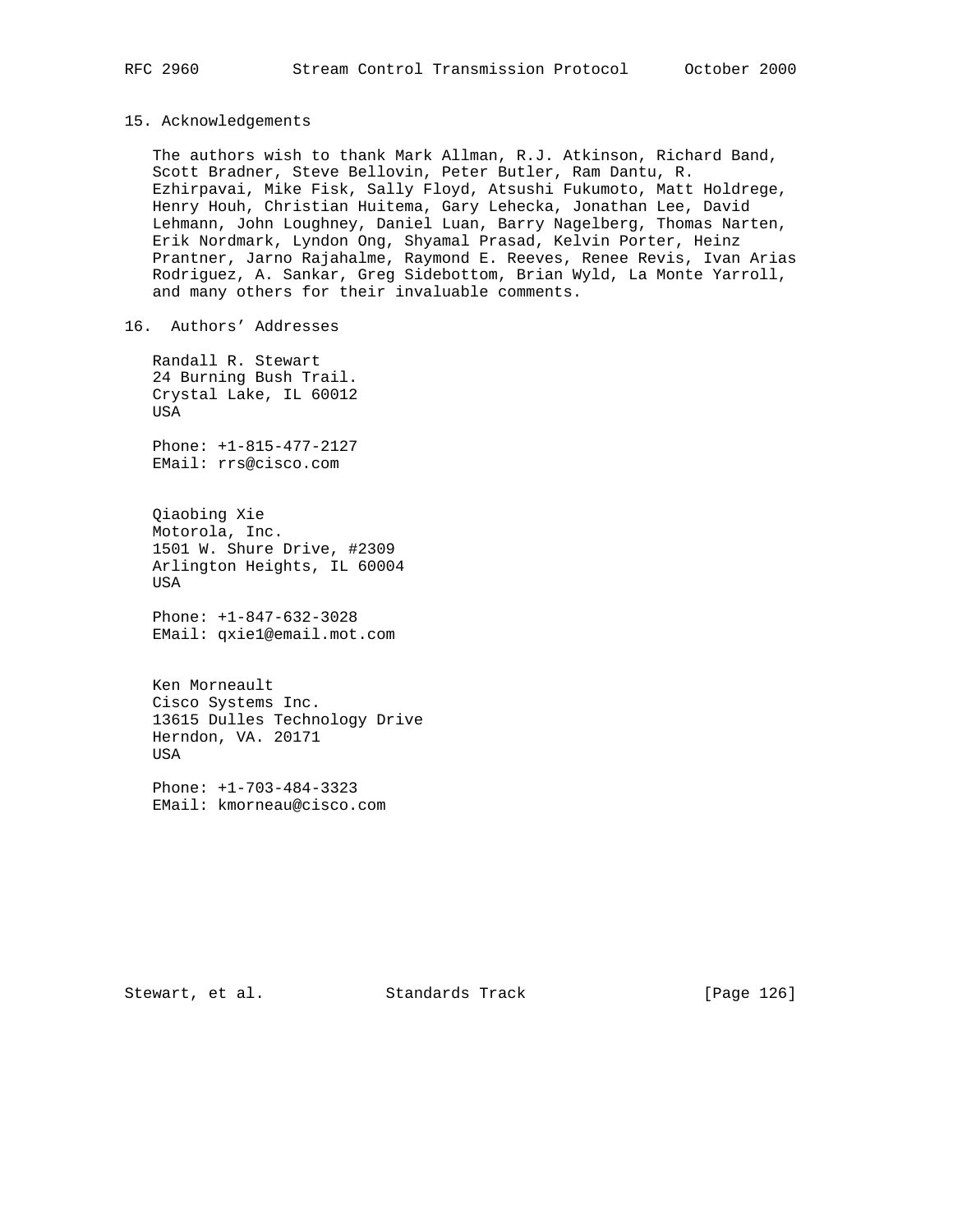Chip Sharp Cisco Systems Inc. 7025 Kit Creek Road Research Triangle Park, NC 27709 USA Phone: +1-919-392-3121 EMail: chsharp@cisco.com Hanns Juergen Schwarzbauer SIEMENS AG Hofmannstr. 51 81359 Munich Germany Phone: +49-89-722-24236 EMail: HannsJuergen.Schwarzbauer@icn.siemens.de Tom Taylor Nortel Networks 1852 Lorraine Ave. Ottawa, Ontario Canada K1H 6Z8

 Phone: +1-613-736-0961 EMail: taylor@nortelnetworks.com

 Ian Rytina Ericsson Australia 37/360 Elizabeth Street Melbourne, Victoria 3000 Australia

 Phone: +61-3-9301-6164 EMail: ian.rytina@ericsson.com

Stewart, et al. Standards Track [Page 127]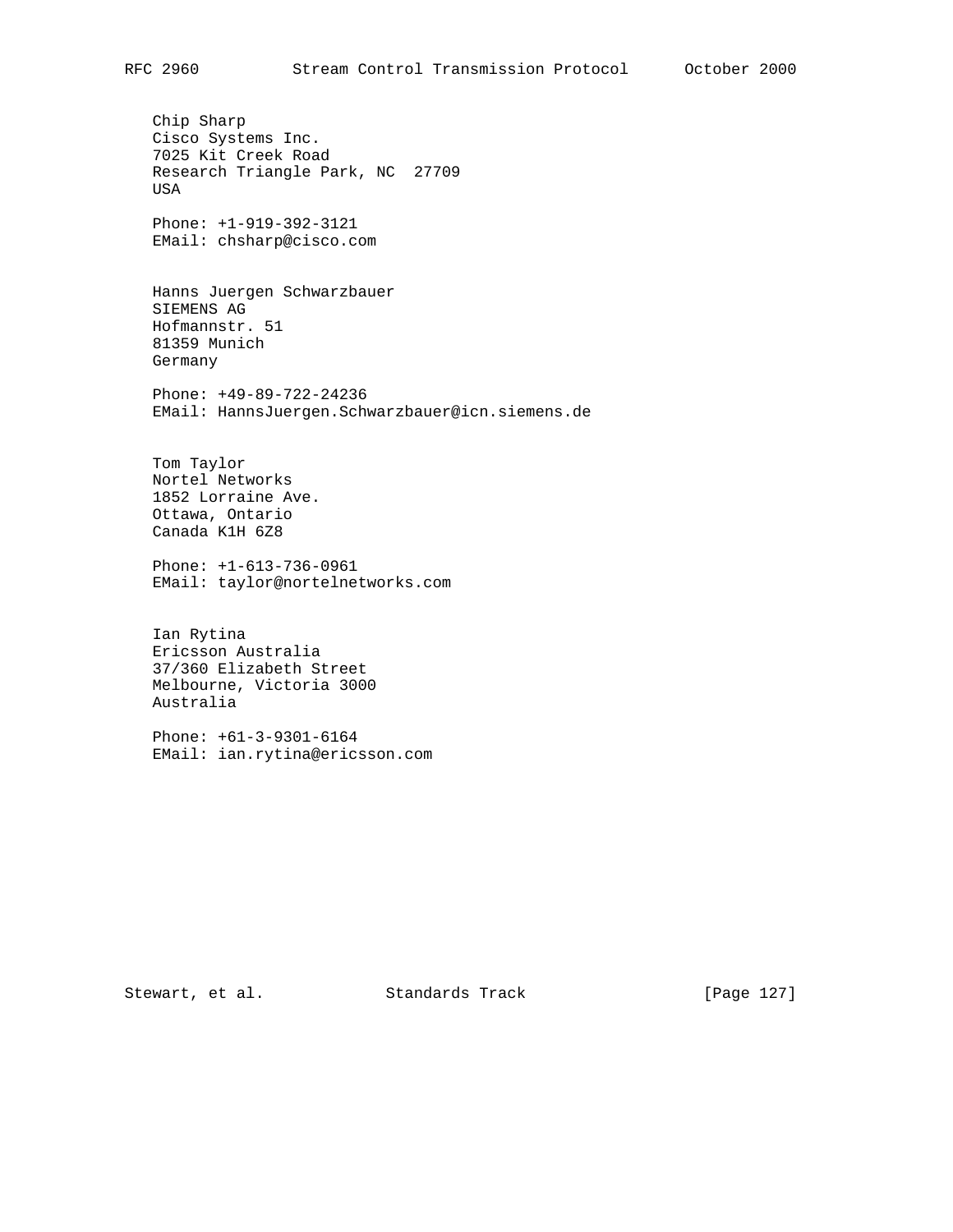Malleswar Kalla Telcordia Technologies 3 Corporate Place PYA-2J-341 Piscataway, NJ 08854 USA Phone: +1-732-699-3728 EMail: mkalla@telcordia.com Lixia Zhang UCLA Computer Science Department 4531G Boelter Hall Los Angeles, CA 90095-1596 USA Phone: +1-310-825-2695 EMail: lixia@cs.ucla.edu Vern Paxson ACIRI 1947 Center St., Suite 600, Berkeley, CA 94704-1198 USA Phone: +1-510-666-2882 EMail: vern@aciri.org 17. References [RFC768] Postel, J. (ed.), "User Datagram Protocol", STD 6, RFC 768, August 1980. [RFC793] Postel, J. (ed.), "Transmission Control Protocol", STD 7, RFC 793, September 1981. [RFC1123] Braden, R., "Requirements for Internet hosts - application and support", STD 3, RFC 1123, October 1989. [RFC1191] Mogul, J. and S. Deering, "Path MTU Discovery", RFC 1191, November 1990. [RFC1700] Reynolds, J. and J. Postel, "Assigned Numbers", STD 2, RFC 1700, October 1994. [RFC1981] McCann, J., Deering, S. and J. Mogul, "Path MTU Discovery for IP version 6", RFC 1981, August 1996. Stewart, et al. Standards Track [Page 128]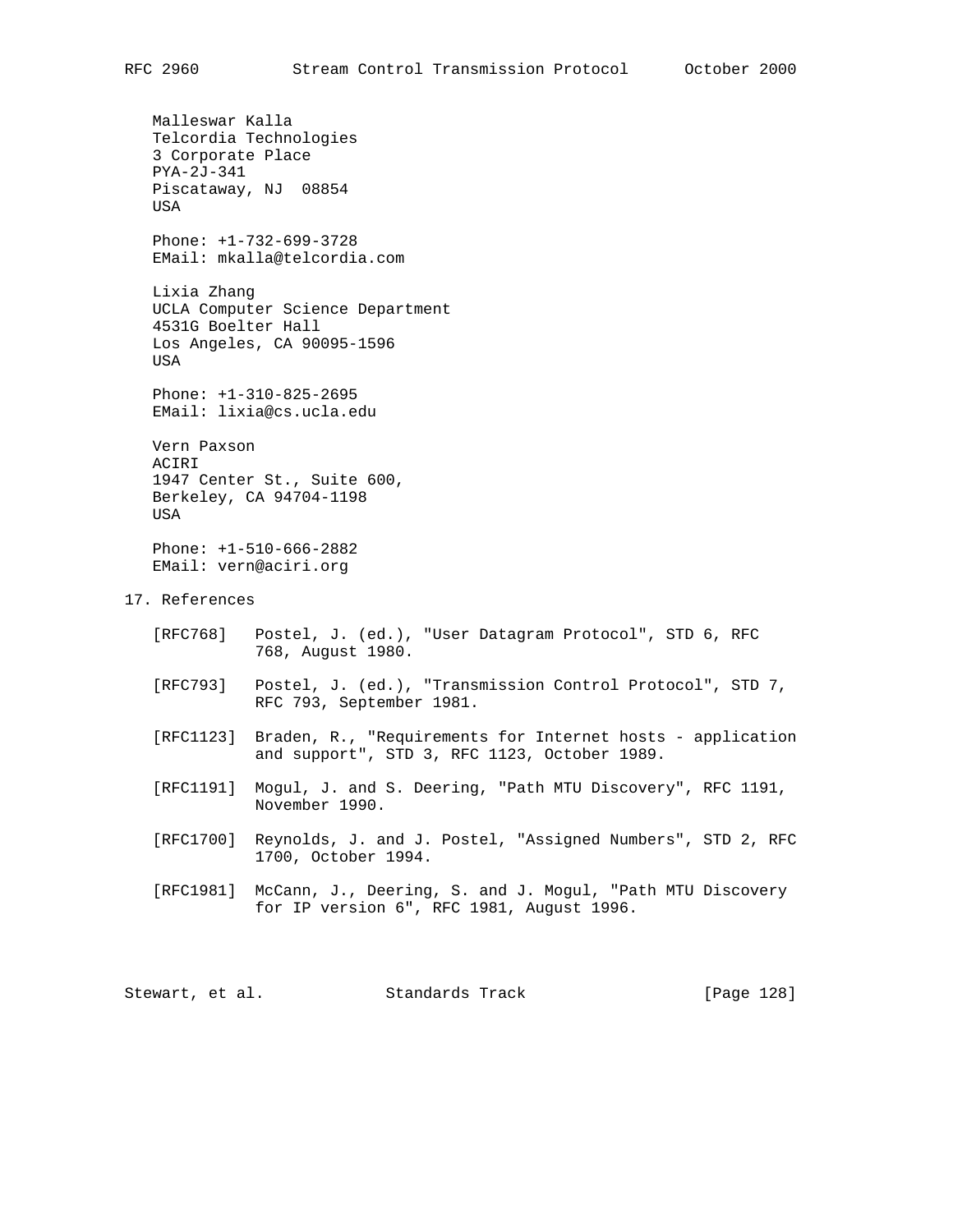- [RFC1982] Elz, R. and R. Bush, "Serial Number Arithmetic", RFC 1982, August 1996.
- [RFC2026] Bradner, S., "The Internet Standards Process -- Revision 3", BCP 9, RFC 2026, October 1996.
- [RFC2119] Bradner, S., "Key words for use in RFCs to Indicate Requirement Levels", BCP 14, RFC 2119, March 1997.
- [RFC2401] Kent, S. and R. Atkinson, "Security Architecture for the Internet Protocol", RFC 2401, November 1998.
- [RFC2402] Kent, S. and R. Atkinson, "IP Authentication Header", RFC 2402, November 1998.
- [RFC2406] Kent, S. and R. Atkinson, "IP Encapsulating Security Payload (ESP)", RFC 2406, November 1998.
- [RFC2408] Maughan, D., Schertler, M., Schneider, M. and J. Turner, "Internet Security Association and Key Management Protocol", RFC 2408, November 1998.
- [RFC2409] Harkins, D. and D. Carrel, "The Internet Key Exchange (IKE)", RFC 2409, November 1998.
- [RFC2434] Narten, T. and H. Alvestrand, "Guidelines for Writing an IANA Considerations Section in RFCs", BCP 26, RFC 2434, October 1998.
- [RFC2460] Deering, S. and R. Hinden, "Internet Protocol, Version 6 (IPv6) Specification", RFC 2460, December 1998.
- [RFC2581] Allman, M., Paxson, V. and W. Stevens, "TCP Congestion Control", RFC 2581, April 1999.

# 18. Bibliography

- [ALLMAN99] Allman, M. and Paxson, V., "On Estimating End-to-End Network Path Properties", Proc. SIGCOMM'99, 1999.
- [FALL96] Fall, K. and Floyd, S., Simulation-based Comparisons of Tahoe, Reno, and SACK TCP, Computer Communications Review, V. 26 N. 3, July 1996, pp. 5-21.
- [RFC1750] Eastlake, D. (ed.), "Randomness Recommendations for Security", RFC 1750, December 1994.

Stewart, et al. Standards Track [Page 129]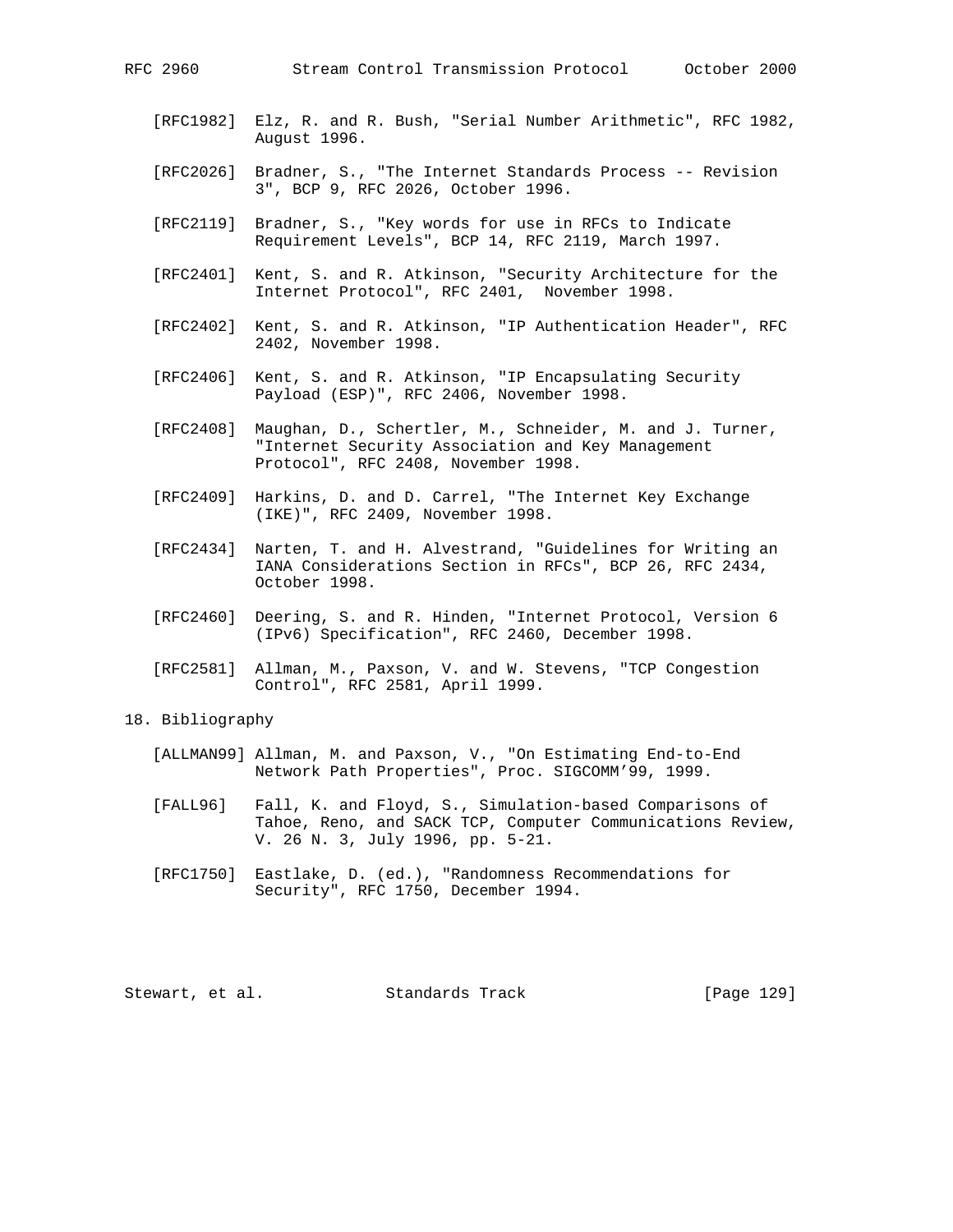- [RFC1950] Deutsch P. and J. Gailly, "ZLIB Compressed Data Format Specification version 3.3", RFC 1950, May 1996.
- [RFC2104] Krawczyk, H., Bellare, M. and R. Canetti, "HMAC: Keyed- Hashing for Message Authentication", RFC 2104, March 1997.
- [RFC2196] Fraser, B., "Site Security Handbook", FYI 8, RFC 2196, September 1997.
- [RFC2522] Karn, P. and W. Simpson, "Photuris: Session-Key Management Protocol", RFC 2522, March 1999.
- [SAVAGE99] Savage, S., Cardwell, N., Wetherall, D., and Anderson, T., "TCP Congestion Control with a Misbehaving Receiver", ACM Computer Communication Review, 29(5), October 1999.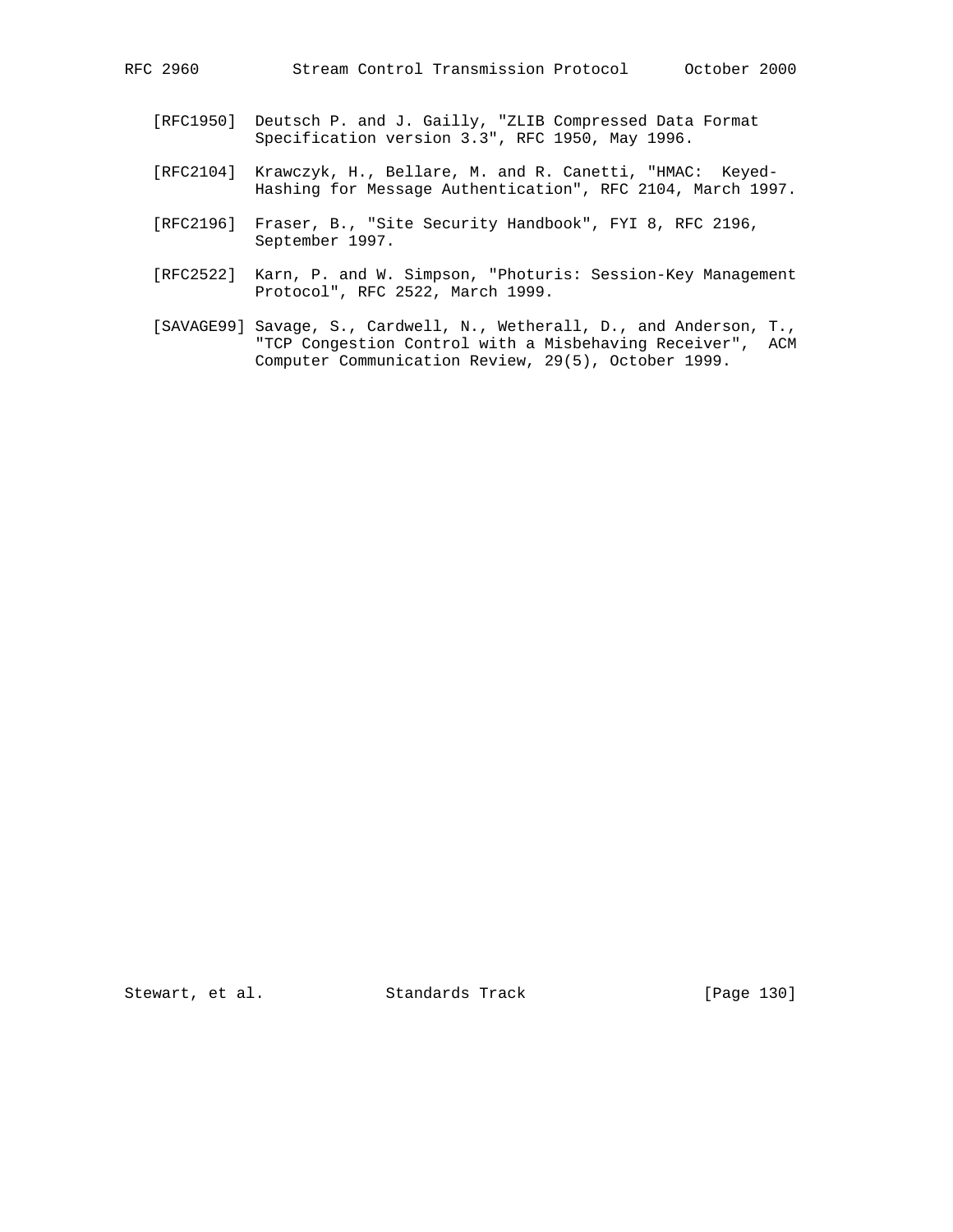Appendix A: Explicit Congestion Notification

 ECN (Ramakrishnan, K., Floyd, S., "Explicit Congestion Notification", RFC 2481, January 1999) describes a proposed extension to IP that details a method to become aware of congestion outside of datagram loss. This is an optional feature that an implementation MAY choose to add to SCTP. This appendix details the minor differences implementers will need to be aware of if they choose to implement this feature. In general RFC 2481 should be followed with the following exceptions.

## Negotiation:

 RFC2481 details negotiation of ECN during the SYN and SYN-ACK stages of a TCP connection. The sender of the SYN sets two bits in the TCP flags, and the sender of the SYN-ACK sets only 1 bit. The reasoning behind this is to assure both sides are truly ECN capable. For SCTP this is not necessary. To indicate that an endpoint is ECN capable an endpoint SHOULD add to the INIT and or INIT ACK chunk the TLV reserved for ECN. This TLV contains no parameters, and thus has the following format:

| 0 1 2 3 4 5 6 7 8 9 0 1 2 3 4 5 6 7 8 9 0 1 2 3 4 5 6 7 8 9 0 1 |  |  |  |  |  |  |  |  |  |  |                        |  |  |  |  |  |  |  |  |  |  |  |  |  |  |  |  |
|-----------------------------------------------------------------|--|--|--|--|--|--|--|--|--|--|------------------------|--|--|--|--|--|--|--|--|--|--|--|--|--|--|--|--|
|                                                                 |  |  |  |  |  |  |  |  |  |  |                        |  |  |  |  |  |  |  |  |  |  |  |  |  |  |  |  |
| Parameter Type = 32768                                          |  |  |  |  |  |  |  |  |  |  | Parameter Length = $4$ |  |  |  |  |  |  |  |  |  |  |  |  |  |  |  |  |
|                                                                 |  |  |  |  |  |  |  |  |  |  |                        |  |  |  |  |  |  |  |  |  |  |  |  |  |  |  |  |

## ECN-Echo:

 RFC 2481 details a specific bit for a receiver to send back in its TCP acknowledgements to notify the sender of the Congestion Experienced (CE) bit having arrived from the network. For SCTP this same indication is made by including the ECNE chunk. This chunk contains one data element, i.e. the lowest TSN associated with the IP datagram marked with the CE bit, and looks as follows:

 $0$  1 2 3 0 1 2 3 4 5 6 7 8 9 0 1 2 3 4 5 6 7 8 9 0 1 2 3 4 5 6 7 8 9 0 1 +-+-+-+-+-+-+-+-+-+-+-+-+-+-+-+-+-+-+-+-+-+-+-+-+-+-+-+-+-+-+-+-+ | Chunk Type=12 | Flags=00000000| Chunk Length = 8 | +-+-+-+-+-+-+-+-+-+-+-+-+-+-+-+-+-+-+-+-+-+-+-+-+-+-+-+-+-+-+-+-+ Lowest TSN Number +-+-+-+-+-+-+-+-+-+-+-+-+-+-+-+-+-+-+-+-+-+-+-+-+-+-+-+-+-+-+-+-+

Note: The ECNE is considered a Control chunk.

Stewart, et al. Standards Track [Page 131]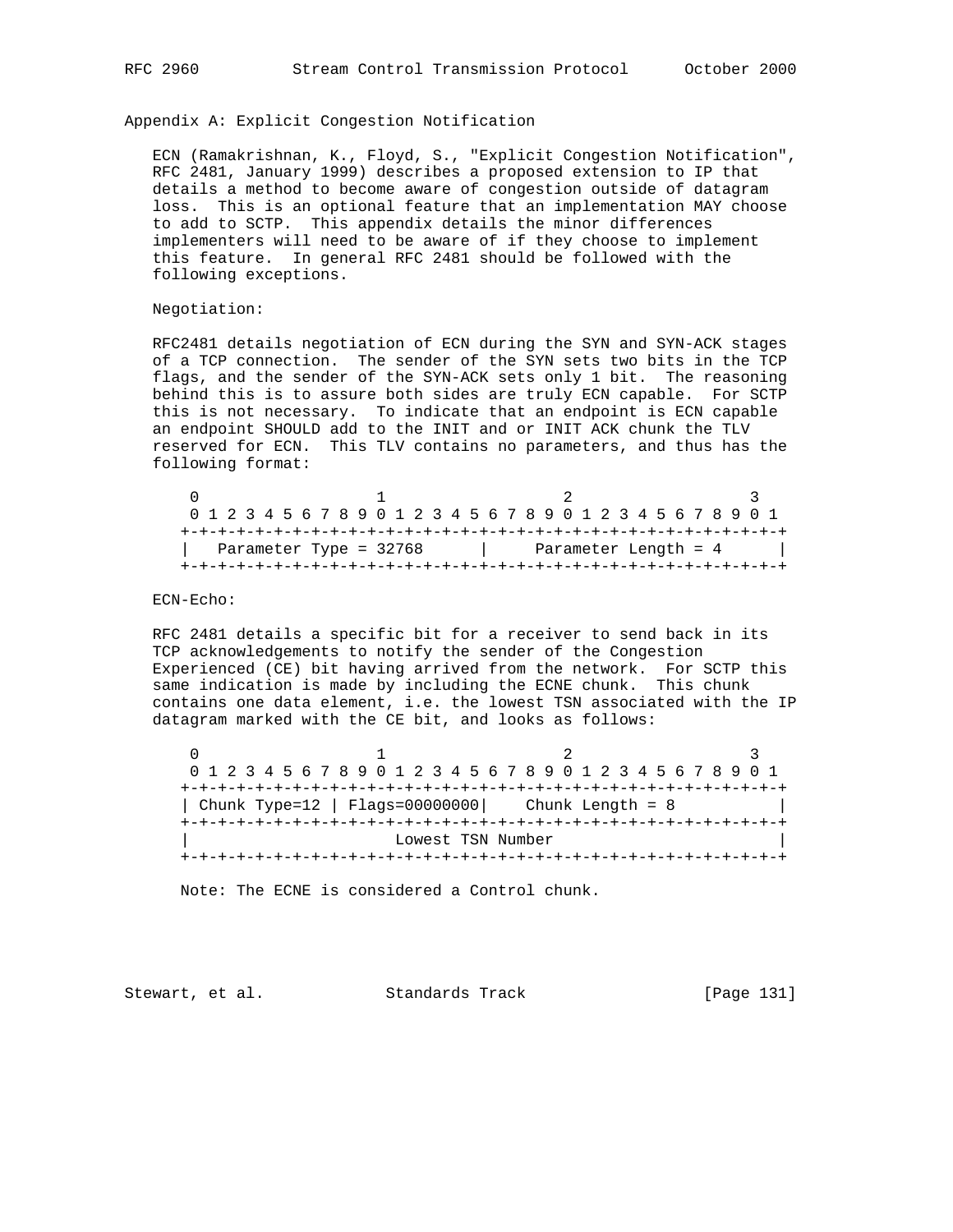CWR:

 RFC 2481 details a specific bit for a sender to send in the header of its next outbound TCP segment to indicate to its peer that it has reduced its congestion window. This is termed the CWR bit. For SCTP the same indication is made by including the CWR chunk. This chunk contains one data element, i.e. the TSN number that was sent in the ECNE chunk. This element represents the lowest TSN number in the datagram that was originally marked with the CE bit.

|  |  | 0 1 2 3 4 5 6 7 8 9 0 1 2 3 4 5 6 7 8 9 0 1 2 3 4 5 6 7 8 9 0 1 |  |  |  |  |  |  |  |                   |  |  |  |  |  |                    |  |  |  |  |  |  |  |  |  |
|--|--|-----------------------------------------------------------------|--|--|--|--|--|--|--|-------------------|--|--|--|--|--|--------------------|--|--|--|--|--|--|--|--|--|
|  |  |                                                                 |  |  |  |  |  |  |  |                   |  |  |  |  |  |                    |  |  |  |  |  |  |  |  |  |
|  |  | Chunk Type=13   Flags=00000000                                  |  |  |  |  |  |  |  |                   |  |  |  |  |  | Chunk Length = $8$ |  |  |  |  |  |  |  |  |  |
|  |  |                                                                 |  |  |  |  |  |  |  |                   |  |  |  |  |  |                    |  |  |  |  |  |  |  |  |  |
|  |  |                                                                 |  |  |  |  |  |  |  | Lowest TSN Number |  |  |  |  |  |                    |  |  |  |  |  |  |  |  |  |
|  |  |                                                                 |  |  |  |  |  |  |  |                   |  |  |  |  |  |                    |  |  |  |  |  |  |  |  |  |

Note: The CWR is considered a Control chunk.

Appendix B Alder 32 bit checksum calculation

 The Adler-32 checksum calculation given in this appendix is copied from [RFC1950].

 Adler-32 is composed of two sums accumulated per byte: s1 is the sum of all bytes, s2 is the sum of all s1 values. Both sums are done modulo 65521. s1 is initialized to 1, s2 to zero. The Adler-32 checksum is stored as s2\*65536 + s1 in network byte order.

 The following C code computes the Adler-32 checksum of a data buffer. It is written for clarity, not for speed. The sample code is in the ANSI C programming language. Non C users may find it easier to read with these hints:

Stewart, et al. Standards Track [Page 132]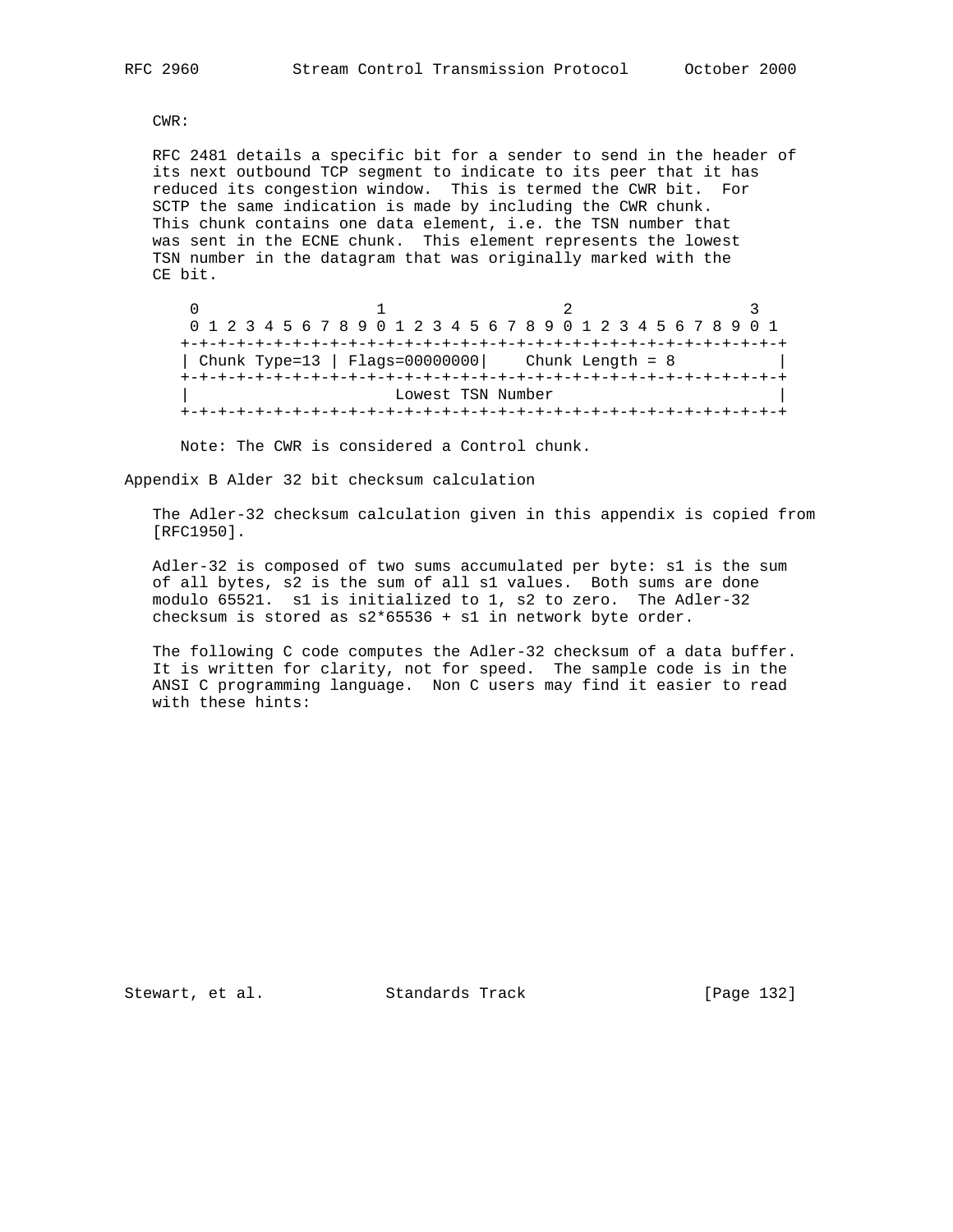& Bitwise AND operator. >> Bitwise right shift operator. When applied to an unsigned quantity, as here, right shift inserts zero bit(s) at the left. << Bitwise left shift operator. Left shift inserts zero bit(s) at the right. ++ "n++" increments the variable n. % modulo operator: a % b is the remainder of a divided by b. #define BASE 65521 /\* largest prime smaller than 65536 \*/ /\* Update a running Adler-32 checksum with the bytes buf[0..len-1] and return the updated checksum. The Adler-32 checksum should be initialized to 1. Usage example: unsigned long adler = 1L; while (read\_buffer(buffer, length) != EOF) { adler = update\_adler32(adler, buffer, length); } if (adler != original\_adler) error(); \*/ unsigned long update\_adler32(unsigned long adler, unsigned char \*buf, int len)  $\{$  unsigned long s1 = adler & 0xffff; unsigned long  $s2 = (adler \gg 16)$  &  $0xffff;$  int n; for  $(n = 0; n < len; n++)$  {  $sl = (sl + buf[n])$  % BASE;  $s2 = (s2 + s1)$  % BASE; } return (s2 << 16) + s1; } /\* Return the adler32 of the bytes buf[0..len-1] \*/ unsigned long adler32(unsigned char \*buf, int len) { return update\_adler32(1L, buf, len); }

Stewart, et al. Standards Track [Page 133]